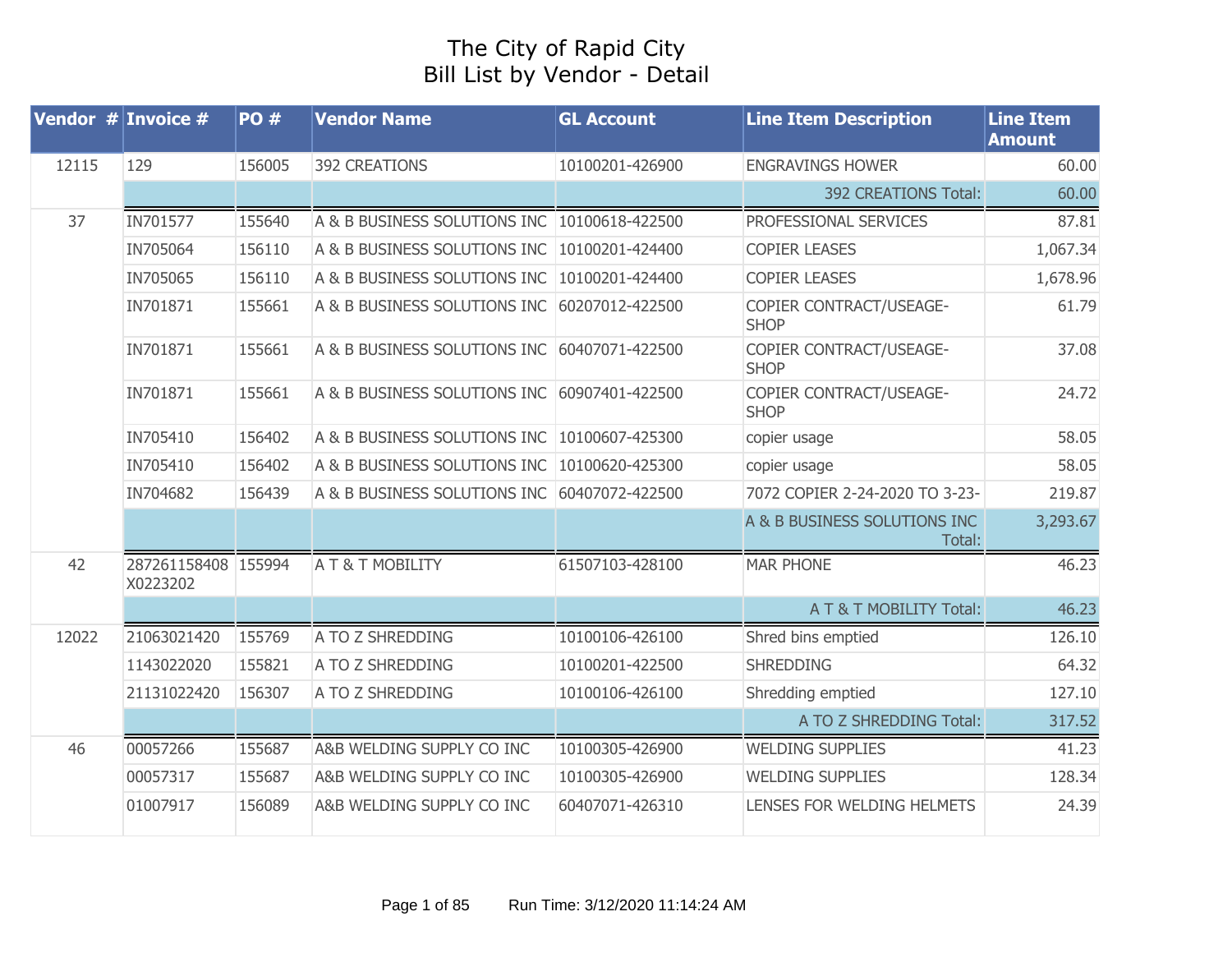| 46 | 01006831 | 154523 | A&B WELDING SUPPLY CO INC | 60407071-426900 | WELDING ROD TO USE FOR<br><b>MANUFAC</b> | 25.89  |
|----|----------|--------|---------------------------|-----------------|------------------------------------------|--------|
|    | 01006746 | 154533 | A&B WELDING SUPPLY CO INC | 60207011-424400 | COMPRESSED GAS, ARGON/CO2                | 61.65  |
|    | 01007662 | 156684 | A&B WELDING SUPPLY CO INC | 10100202-426900 | MEDICAL GRADE OXYGEN GAS                 | 16.90  |
|    | 01007662 | 156684 | A&B WELDING SUPPLY CO INC | 61800890-429700 | MEDICAL GRADE OXYGEN GAS                 | 34.31  |
|    | 01007717 | 156685 | A&B WELDING SUPPLY CO INC | 10100202-426900 | MEDICAL GRADE OXYGEN GAS                 | 19.17  |
|    | 01007717 | 156685 | A&B WELDING SUPPLY CO INC | 61800890-429700 | MEDICAL GRADE OXYGEN GAS                 | 38.92  |
|    | 01006871 | 156686 | A&B WELDING SUPPLY CO INC | 10100202-426900 | MEDICAL GRADE OXYGEN GAS                 | 20.97  |
|    | 01006871 | 156686 | A&B WELDING SUPPLY CO INC | 61800890-429700 | MEDICAL GRADE OXYGEN GAS                 | 42.57  |
|    | 00057675 | 156623 | A&B WELDING SUPPLY CO INC | 60207012-426400 | BULK 02, OXY Q, BULK CCF,<br><b>ACET</b> | 2.94   |
|    | 00057675 | 156623 | A&B WELDING SUPPLY CO INC | 60407071-426400 | BULK 02, OXY Q, BULK CCF,<br><b>ACET</b> | 1.77   |
|    | 00057675 | 156623 | A&B WELDING SUPPLY CO INC | 60907401-426400 | BULK 02, OXY Q, BULK CCF,<br><b>ACET</b> | 1.18   |
|    | 00057681 | 156687 | A&B WELDING SUPPLY CO INC | 61800890-424600 | <b>OXYGEN CYLINDER RENTAL</b>            | 379.64 |
|    | 01006992 | 156680 | A&B WELDING SUPPLY CO INC | 10100202-426900 | MEDICAL GRADE OXYGEN GAS                 | 8.98   |
|    | 01006992 | 156680 | A&B WELDING SUPPLY CO INC | 61800890-429700 | MEDICAL GRADE OXYGEN GAS                 | 18.22  |
|    | 01007258 | 156681 | A&B WELDING SUPPLY CO INC | 10100202-426900 | MEDICAL GRADE OXYGEN GAS                 | 6.32   |
|    | 01007258 | 156681 | A&B WELDING SUPPLY CO INC | 61800890-429700 | MEDICAL GRADE OXYGEN GAS                 | 12.83  |
|    | 01007386 | 156682 | A&B WELDING SUPPLY CO INC | 10100202-426900 | MEDICAL GRADE OXYGEN GAS                 | 10.86  |
|    | 01007386 | 156682 | A&B WELDING SUPPLY CO INC | 61800890-429700 | MEDICAL GRADE OXYGEN GAS                 | 22.05  |
|    | 01006597 | 156683 | A&B WELDING SUPPLY CO INC | 10100202-426900 | MEDICAL GRADE OXYGEN GAS                 | 12.73  |
|    | 01006597 | 156683 | A&B WELDING SUPPLY CO INC | 61800890-429700 | MEDICAL GRADE OXYGEN GAS                 | 25.86  |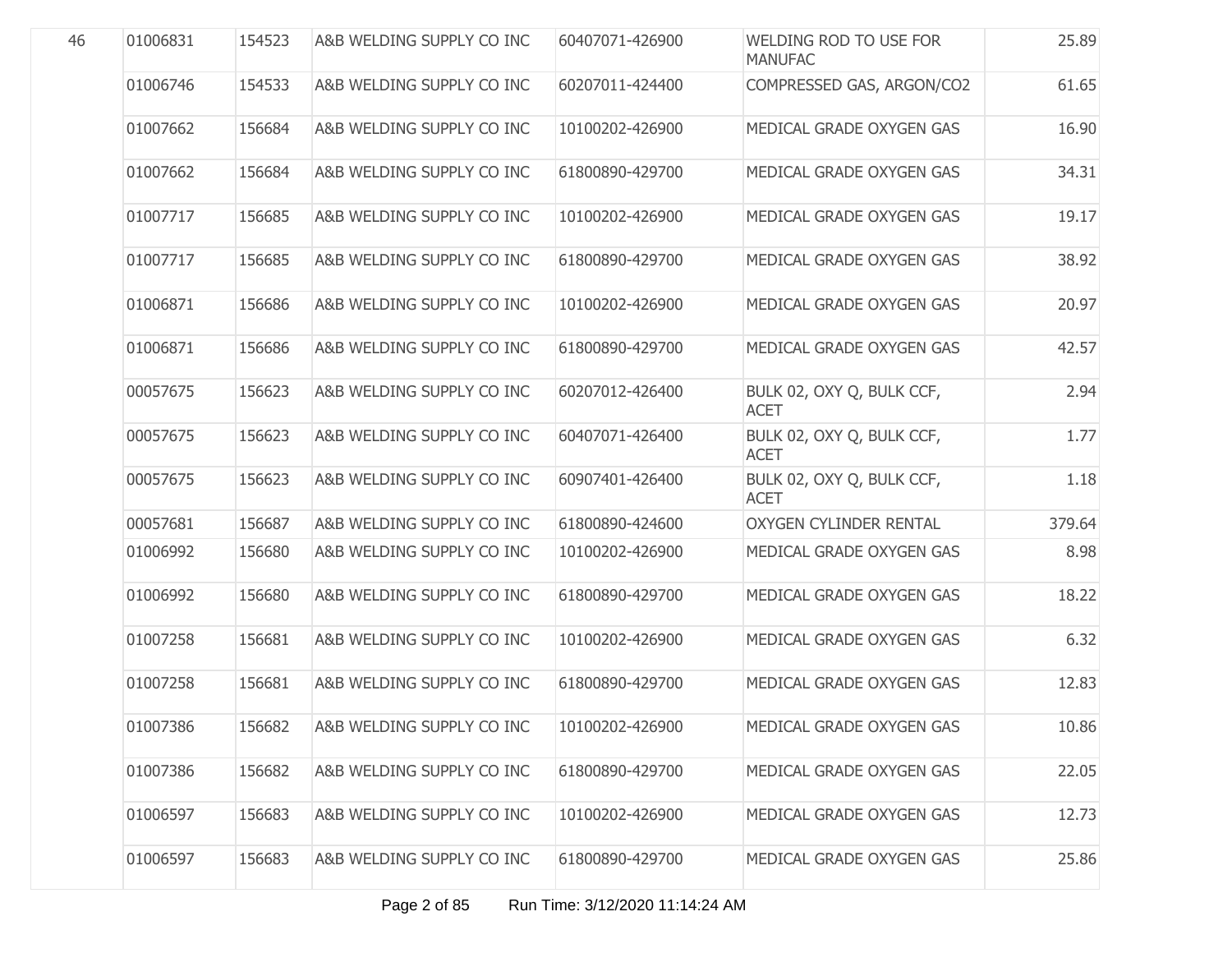| 46    | 01007006    | 156085 | A&B WELDING SUPPLY CO INC                  | 10100305-426900 | <b>SUPPLIES</b>                                              | 123.78   |
|-------|-------------|--------|--------------------------------------------|-----------------|--------------------------------------------------------------|----------|
|       | 01007707    | 156091 | A&B WELDING SUPPLY CO INC                  | 10100305-426900 | <b>SUPPLIES</b>                                              | 109.23   |
|       | 01006598    | 154665 | A&B WELDING SUPPLY CO INC                  | 10100305-426500 | <b>SHOP</b>                                                  | 86.88    |
|       | 00057838    | 156623 | A&B WELDING SUPPLY CO INC                  | 60407071-426400 | BULK 02, OXY Q, BULK CCF,<br><b>ACET</b>                     | 309.92   |
|       | 01006842    | 156623 | A&B WELDING SUPPLY CO INC                  | 60407071-426400 | BULK 02, OXY Q, BULK CCF,<br><b>ACET</b>                     | 2,409.41 |
|       | 00057714    | 156623 | A&B WELDING SUPPLY CO INC                  | 60207012-426400 | BULK 02, OXY Q, BULK CCF,<br><b>ACET</b>                     | 17.36    |
|       | 00057714    | 156623 | A&B WELDING SUPPLY CO INC                  | 60407071-426400 | BULK 02, OXY Q, BULK CCF,<br><b>ACET</b>                     | 10.42    |
|       | 00057714    | 156623 | A&B WELDING SUPPLY CO INC                  | 60907401-426400 | BULK 02, OXY Q, BULK CCF,<br><b>ACET</b>                     | 6.94     |
|       |             |        |                                            |                 | A&B WELDING SUPPLY CO INC<br>Total:                          | 4,031.66 |
| 9552  | 2196        | 155382 | A&J SCREENING-PARK BENCH<br><b>APPAREL</b> | 10100603-426900 | tote bags                                                    | 343.75   |
|       |             |        |                                            |                 | <b>A&amp;J SCREENING-PARK BENCH</b><br><b>APPAREL Total:</b> | 343.75   |
| 2899  | CI20007812  | 155723 | A.M. LEONARD INC.                          | 10100620-426900 | PUSH BROOM AND SHOVEL -<br><b>ADMIN</b>                      | 158.38   |
|       | CI20007631  | 155723 | A.M. LEONARD INC.                          | 10100607-425500 | PUSH BROOM AND SHOVEL -<br><b>ADMIN</b>                      | 2.95     |
|       | CI20010101  | 156376 | A.M. LEONARD INC.                          | 10100607-426900 | SHUT OFF BRASS QUICK<br>CONNECT -                            | 61.38    |
|       |             |        |                                            |                 | A.M. LEONARD INC. Total:                                     | 222.71   |
| 11266 | 20M-0023114 | 156293 | ABILITY NETWORK INC                        | 61808900-422500 | MEDICARE CLAIMS / REMITS FEB                                 | 207.90   |
|       |             |        |                                            |                 | <b>ABILITY NETWORK INC Total:</b>                            | 207.90   |
| 79    | 4284202     | 155561 | <b>ACE HARDWARE-EAST</b>                   | 10100601-426900 | <b>ANT BAIT</b>                                              | 6.59     |
|       | 4329623     | 155560 | <b>ACE HARDWARE-EAST</b>                   | 10100612-426900 | <b>MOP REFILL</b>                                            | 27.99    |
|       | 4340666     | 155688 | <b>ACE HARDWARE-EAST</b>                   | 10100301-426900 | <b>SUPPLIES</b>                                              | 20.37    |
|       | 4337745     | 155688 | <b>ACE HARDWARE-EAST</b>                   | 10100302-425300 | <b>SUPPLIES</b>                                              | 13.98    |
|       | 4331119     | 155697 | <b>ACE HARDWARE-EAST</b>                   | 10100205-425100 | T704 Steel Paint                                             | 9.99     |
|       | 4331119     | 155697 | <b>ACE HARDWARE-EAST</b>                   | 10100205-426900 | T704 Steel Paint                                             | 6.70     |
|       | 4337386     | 156587 | <b>ACE HARDWARE-EAST</b>                   | 10100603-426900 | <b>OUTLET STRIP</b>                                          | 41.84    |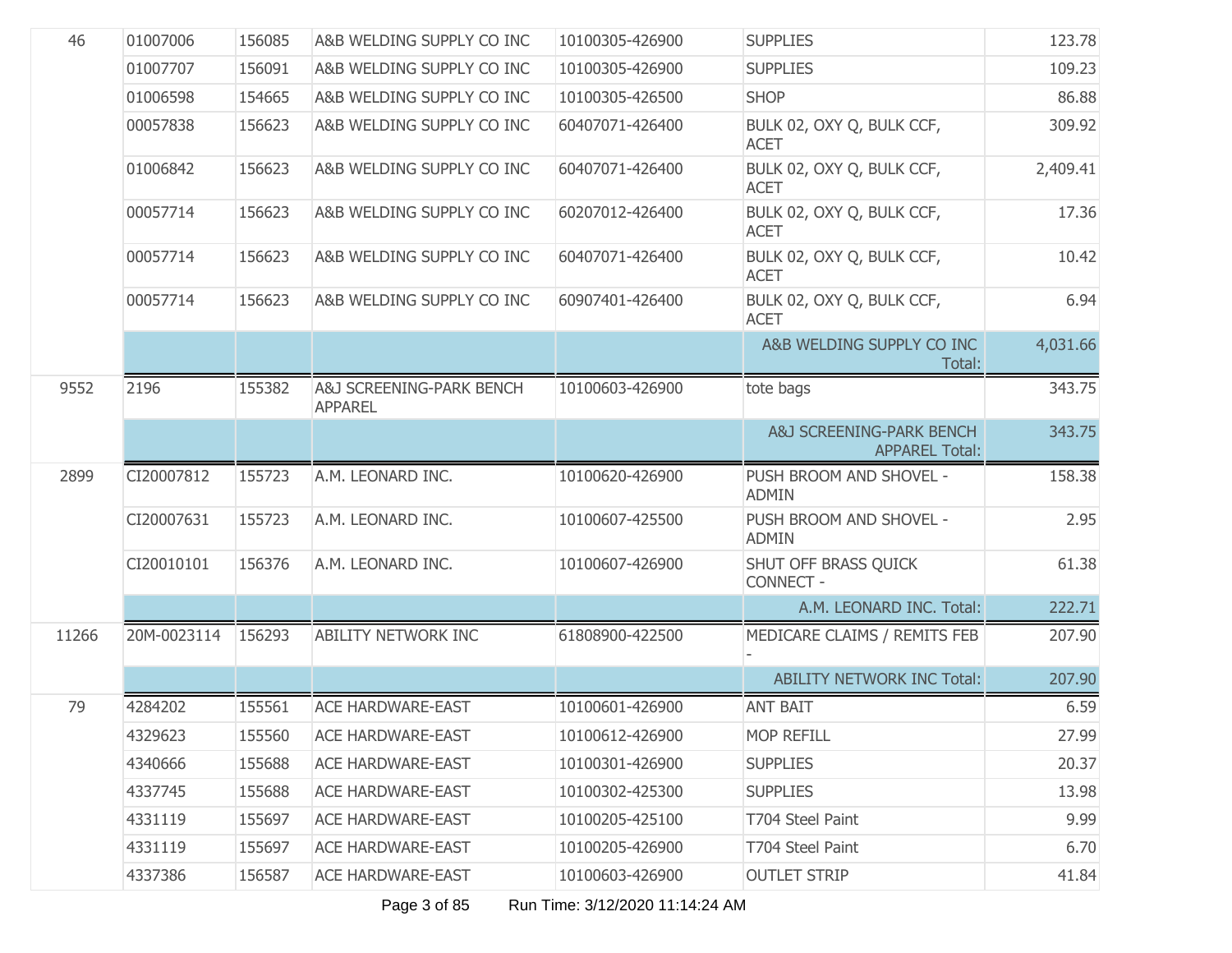| 79 | 4354632 | 155674 | <b>ACE HARDWARE-EAST</b> | 60407071-426500 | <b>HANDLE FOR SLEDGE HAMMER</b>  | 13.99  |
|----|---------|--------|--------------------------|-----------------|----------------------------------|--------|
|    | 4375935 | 156448 | <b>ACE HARDWARE-EAST</b> | 60407072-426900 | <b>HARDWARE</b>                  | 21.98  |
|    | 4375028 | 156540 | <b>ACE HARDWARE-EAST</b> | 10100607-426900 | UTILITY HEATER - HARNEY          | 49.99  |
|    | 4370345 | 156702 | <b>ACE HARDWARE-EAST</b> | 10102023-425100 | NUTS / SCREWS / BOLTS - TK3      | 2.96   |
|    | 4362903 | 156716 | <b>ACE HARDWARE-EAST</b> | 61800893-425100 | NUTS / SCREWS / BOLTS - MED3     | 6.56   |
|    | 4378518 | 156708 | <b>ACE HARDWARE-EAST</b> | 10100202-425200 | <b>HOSE HANGER - SHOP</b>        | 5.09   |
|    | 4378518 | 156708 | <b>ACE HARDWARE-EAST</b> | 61800890-425200 | <b>HOSE HANGER - SHOP</b>        | 2.50   |
|    | 4340819 | 156027 | <b>ACE HARDWARE-EAST</b> | 10102021-425200 | <b>GARAGE DOOR OPENER - ST1</b>  | 9.63   |
|    | 4340819 | 156027 | <b>ACE HARDWARE-EAST</b> | 61800891-425200 | <b>GARAGE DOOR OPENER - ST1</b>  | 4.74   |
|    | 4339523 | 156026 | <b>ACE HARDWARE-EAST</b> | 10102024-425200 | <b>CLOSET REPAIR - ST4</b>       | 6.29   |
|    | 4339523 | 156026 | <b>ACE HARDWARE-EAST</b> | 61800894-425200 | <b>CLOSET REPAIR - ST4</b>       | 3.10   |
|    | 4348887 | 156025 | <b>ACE HARDWARE-EAST</b> | 10102024-425200 | RE-KEYED STATION DOORS - ST4     | 8.97   |
|    | 4348887 | 156025 | <b>ACE HARDWARE-EAST</b> | 61800894-425200 | RE-KEYED STATION DOORS - ST4     | 4.42   |
|    | 4361637 | 156257 | <b>ACE HARDWARE-EAST</b> | 61800890-425300 | COT REPAIR - EMS                 | 30.35  |
|    | 4360329 | 155942 | <b>ACE HARDWARE-EAST</b> | 60207012-426500 | <b>BACKFLOW PREVENTION</b>       | 13.99  |
|    | 4372341 | 156078 | <b>ACE HARDWARE-EAST</b> | 60407071-426900 | 1" PIPE COUPLING FOR SKIDS<br>ON | 23.95  |
|    | 4357842 | 155961 | <b>ACE HARDWARE-EAST</b> | 10100603-426900 | <b>SPLYICEMAKER</b>              | 26.47  |
|    | 4293883 | 156045 | <b>ACE HARDWARE-EAST</b> | 10100202-425100 | <b>WIRE - BRUSH #2191</b>        | 34.00  |
|    | 4287201 | 156044 | <b>ACE HARDWARE-EAST</b> | 10100202-425100 | ROD THREADED - BRUSH #2191       | 12.47  |
|    | 4309044 | 156037 | <b>ACE HARDWARE-EAST</b> | 10102027-425100 | NUTS / SCREWS / BOLTS - E7       | 3.00   |
|    | 4329466 | 156051 | <b>ACE HARDWARE-EAST</b> | 10102026-426500 | WIRE BRUSH - E3-6                | 4.60   |
|    |         |        |                          |                 | <b>ACE HARDWARE-EAST Total:</b>  | 416.51 |
| 80 | 4333228 | 155559 | <b>ACE HARDWARE-WEST</b> | 10100612-426900 | <b>CARPET CLEANER</b>            | 30.70  |
|    | 4335323 | 155390 | <b>ACE HARDWARE-WEST</b> | 10100607-426500 | PUSH BROOM, BRUSH                | 32.62  |
|    | 4338899 | 155390 | <b>ACE HARDWARE-WEST</b> | 10100607-426500 | PUSH BROOM, BRUSH                | 37.39  |
|    | 4340126 | 155390 | <b>ACE HARDWARE-WEST</b> | 10100607-426200 | PUSH BROOM, BRUSH                | 6.99   |
|    | 4294062 | 154412 | <b>ACE HARDWARE-WEST</b> | 10100108-426900 | <b>ACE/PAINT TAPE</b>            | 12.99  |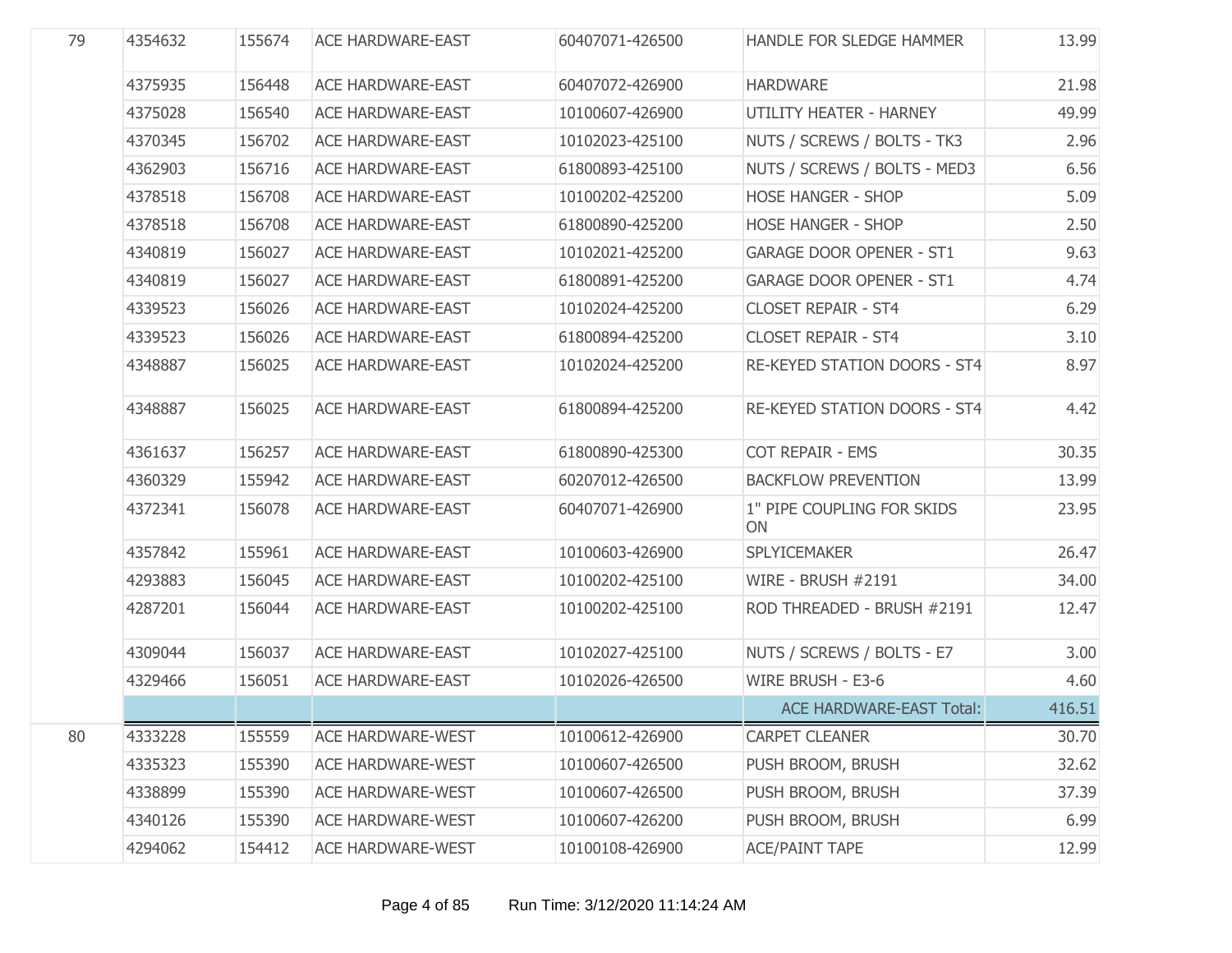| 80 | 4352682 | 155680 | <b>ACE HARDWARE-WEST</b>             | 10100607-425900 | <b>GRAPHITE DRY LUBE, LOD</b><br><b>WRENCH</b>     | 10.34  |
|----|---------|--------|--------------------------------------|-----------------|----------------------------------------------------|--------|
|    | 4390422 | 156541 | <b>ACE HARDWARE-WEST</b>             | 10100607-426900 | <b>BOLTS - MINN. SR CENTER</b>                     | 15.96  |
|    | 4379788 | 156541 | <b>ACE HARDWARE-WEST</b>             | 10100607-425900 | <b>BOLTS - MINN, SR CENTER</b>                     | 28.75  |
|    | 4374777 | 156541 | <b>ACE HARDWARE-WEST</b>             | 10100607-425700 | <b>BOLTS - MINN. SR CENTER</b>                     | 9.99   |
|    | 4360931 | 156541 | <b>ACE HARDWARE-WEST</b>             | 10100607-426900 | <b>BOLTS - MINN. SR CENTER</b>                     | 2.00   |
|    | 4384950 | 156588 | <b>ACE HARDWARE-WEST</b>             | 10100603-426900 | <b>ROLLER MOP</b>                                  | 44.49  |
|    | 4358988 | 156585 | <b>ACE HARDWARE-WEST</b>             | 10100603-426900 | <b>CONNECTORS</b>                                  | 14.85  |
|    | 4364636 | 156259 | <b>ACE HARDWARE-WEST</b>             | 10102023-425200 | <b>STATION MAINTENANCE - ST3</b>                   | 24.94  |
|    | 4364636 | 156259 | <b>ACE HARDWARE-WEST</b>             | 61800893-425200 | <b>STATION MAINTENANCE - ST3</b>                   | 12.28  |
|    | 4361726 | 156265 | <b>ACE HARDWARE-WEST</b>             | 10102025-425200 | <b>STATION MAINTENANCE - ST5</b>                   | 2.57   |
|    | 4361726 | 156265 | <b>ACE HARDWARE-WEST</b>             | 61800895-425200 | <b>STATION MAINTENANCE - ST5</b>                   | 1.26   |
|    | 4279405 | 156061 | <b>ACE HARDWARE-WEST</b>             | 10500115-426300 | <b>GLOVES &amp; LOCK -</b><br>HAZMITIGATION        | 15.99  |
|    | 4279405 | 156061 | <b>ACE HARDWARE-WEST</b>             | 10500115-426900 | <b>GLOVES &amp; LOCK -</b><br><b>HAZMITIGATION</b> | 23.03  |
|    | 4341856 | 156062 | <b>ACE HARDWARE-WEST</b>             | 10500115-425300 | <b>SLIDE RAIL</b>                                  | 4.28   |
|    | 4341758 | 156427 | <b>ACE HARDWARE-WEST</b>             | 10106024-426900 | CITY HALL REMODEL -<br><b>MISCELLANE</b>           | 7.80   |
|    | 4351468 | 155680 | <b>ACE HARDWARE-WEST</b>             | 10100607-426900 | <b>GRAPHITE DRY LUBE, LQD</b><br><b>WRENCH</b>     | 8.63   |
|    | 4350551 | 155680 | <b>ACE HARDWARE-WEST</b>             | 10100607-426900 | <b>GRAPHITE DRY LUBE, LOD</b><br><b>WRENCH</b>     | 18.42  |
|    | 4355488 | 155916 | <b>ACE HARDWARE-WEST</b>             | 10100607-426400 | <b>CUSTODIAL SUPPLIES - BRUSH,</b><br>AQ           | 29.28  |
|    | 4367614 | 155960 | <b>ACE HARDWARE-WEST</b>             | 10100612-426900 | <b>HOSE SPRAYER</b>                                | 11.10  |
|    | 4334783 | 155503 | <b>ACE HARDWARE-WEST</b>             | 10102021-425200 | <b>STATION MAINTENANCE - ST1</b>                   | 18.90  |
|    | 4334783 | 155503 | <b>ACE HARDWARE-WEST</b>             | 61800891-425200 | <b>STATION MAINTENANCE - ST1</b>                   | 9.31   |
|    |         |        |                                      |                 | <b>ACE HARDWARE-WEST Total:</b>                    | 434.86 |
| 81 | 398615  | 155690 | <b>ACE STEEL &amp; RECYCLING INC</b> | 10100302-425100 | <b>UNITS</b>                                       | 24.82  |
|    | 398814  | 155690 | ACE STEEL & RECYCLING INC            | 10100302-425100 | <b>UNITS</b>                                       | 52.94  |
|    | 398688  | 155689 | ACE STEEL & RECYCLING INC            | 10100205-425100 | T704 Crane Support Steel                           | 84.21  |
|    | 398474  | 156042 | ACE STEEL & RECYCLING INC            | 10100202-425100 | ALUM FLOOR - BRUSH #2191                           | 255.20 |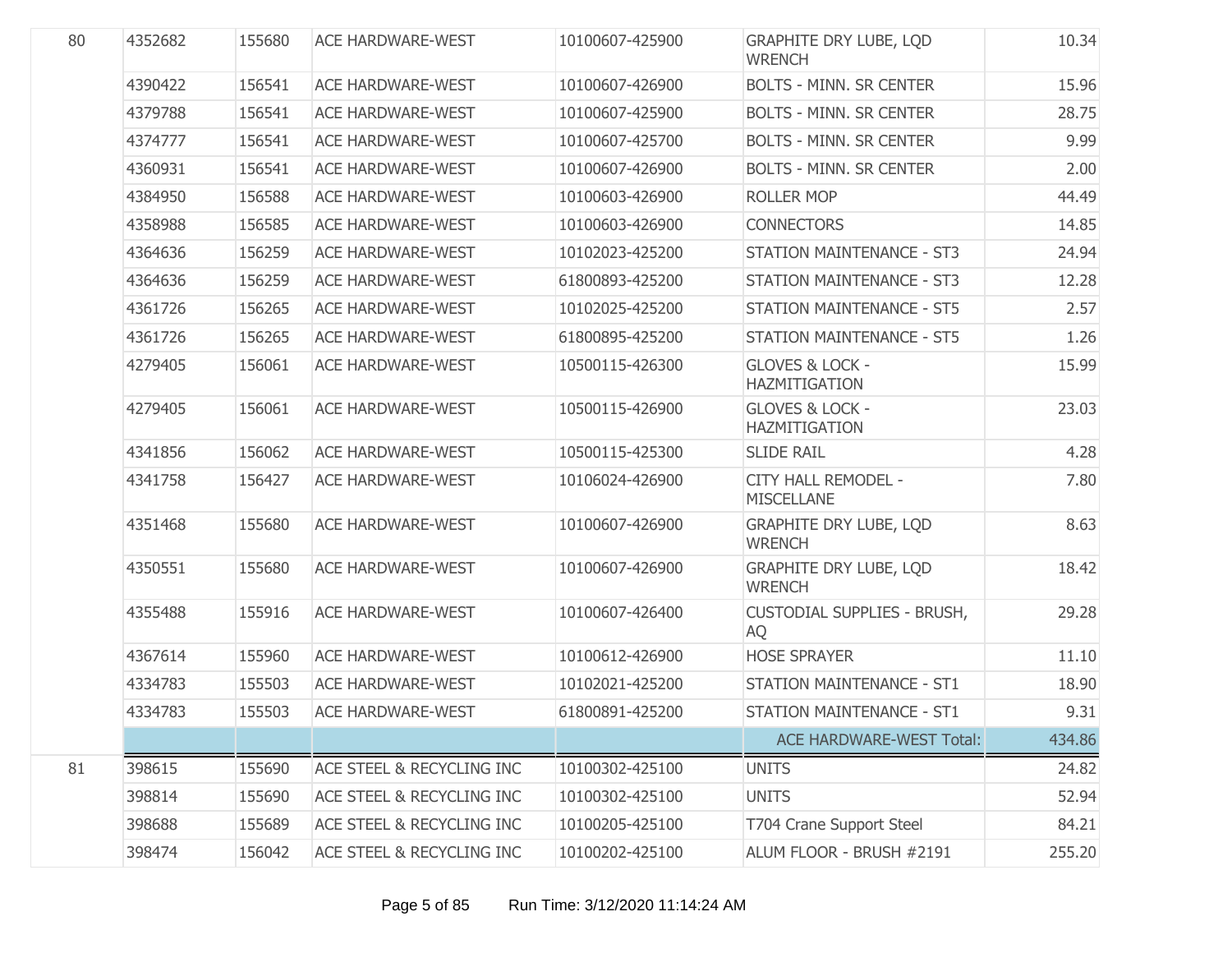| 81   |           |        |                                                                        |                 | ACE STEEL & RECYCLING INC<br>Total:                                       | 417.17    |
|------|-----------|--------|------------------------------------------------------------------------|-----------------|---------------------------------------------------------------------------|-----------|
| 86   | 104401    | 155903 | <b>ACTION MECHANICAL INC</b>                                           | 61507102-425300 | <b>WELDING REPAIR</b>                                                     | 1,229.60  |
|      | 11112     | 155889 | <b>ACTION MECHANICAL INC</b>                                           | 60407073-425300 | REPAIR TO LAB SAMPLE<br><b>REFRIGERA</b>                                  | 459.98    |
|      | 104505    | 155237 | <b>ACTION MECHANICAL INC</b>                                           | 60407071-422500 | SEWER MAIN REPAIR W.MAIN<br><b>BLOCK</b>                                  | 755.10    |
|      |           |        |                                                                        |                 | <b>ACTION MECHANICAL INC Total:</b>                                       | 2,444.68  |
| 9519 | 1533      | 155731 | <b>ACTION POWER WASHING</b>                                            | 61207101-422500 | POWER WASH                                                                | 75.00     |
|      | 1536      | 155730 | <b>ACTION POWER WASHING</b>                                            | 61207101-422500 | POWER WASH                                                                | 865.00    |
|      |           |        |                                                                        |                 | <b>ACTION POWER WASHING Total:</b>                                        | 940.00    |
| 6242 | 908685242 | 155721 | <b>ACUSHNET COMPANY</b>                                                | 61300604-452000 | <b>RESALE CART MITTS</b>                                                  | 144.29    |
|      |           |        |                                                                        |                 | <b>ACUSHNET COMPANY</b><br>Total:                                         | 144.29    |
| 90   | 4637981   | 155655 | <b>ADAMS ISC</b>                                                       | 10100401-425300 | <b>UNIT S050</b>                                                          | 71.58     |
|      | 4637963   | 156101 | <b>ADAMS ISC</b>                                                       | 10100305-426500 | <b>SUPPLIES</b>                                                           | 101.73    |
|      | 4638106   | 156101 | <b>ADAMS ISC</b>                                                       | 10100305-425100 | <b>SUPPLIES</b>                                                           | 44.56     |
|      | 4637982   | 156101 | <b>ADAMS ISC</b>                                                       | 10100302-425100 | <b>SUPPLIES</b>                                                           | 19.90     |
|      | 4638215   | 156542 | <b>ADAMS ISC</b>                                                       | 10100607-425300 | HYDRAULIC HOSE, GATES<br>ADAPTER,                                         | 68.42     |
|      | 4638215   | 156542 | <b>ADAMS ISC</b>                                                       | 10100607-426900 | HYDRAULIC HOSE, GATES<br>ADAPTER,                                         | 40.66     |
|      |           |        |                                                                        |                 | <b>ADAMS ISC Total:</b>                                                   | 346.85    |
| 97   | 69888609  | 155657 | ADECCO EMPLOYMENT SERVICES 10100108-422500                             |                 | <b>TEMPORARY ARCHIVIST</b>                                                | 399.90    |
|      |           |        |                                                                        |                 | <b>ADECCO EMPLOYMENT SERVICES</b><br>Total:                               | 399.90    |
| 6173 | 67002     | 155970 | <b>ADVANCED ENGINEERING &amp;</b><br>ENVIRONMENTAL SERVICES INC        | 60400834-422300 | 18-2480 ELK VALE LIFT STATION                                             | 46,297.75 |
|      | 67006     | 156069 | <b>ADVANCED ENGINEERING &amp;</b><br><b>ENVIRONMENTAL SERVICES INC</b> | 60907402-422300 | 18-2458 ANALYSIS FEMA MEADE<br>HA                                         | 23,492.83 |
|      |           |        |                                                                        |                 | <b>ADVANCED ENGINEERING &amp;</b><br>ENVIRONMENTAL SERVICES INC<br>Total: | 69,790.58 |
| 125  | 27974     | 156100 | AIR WORKS SALES & SERVICE                                              | 10100301-426500 | <b>TOOL</b>                                                               | 589.00    |
|      |           |        |                                                                        |                 | AIR WORKS SALES & SERVICE<br>Total:                                       | 589.00    |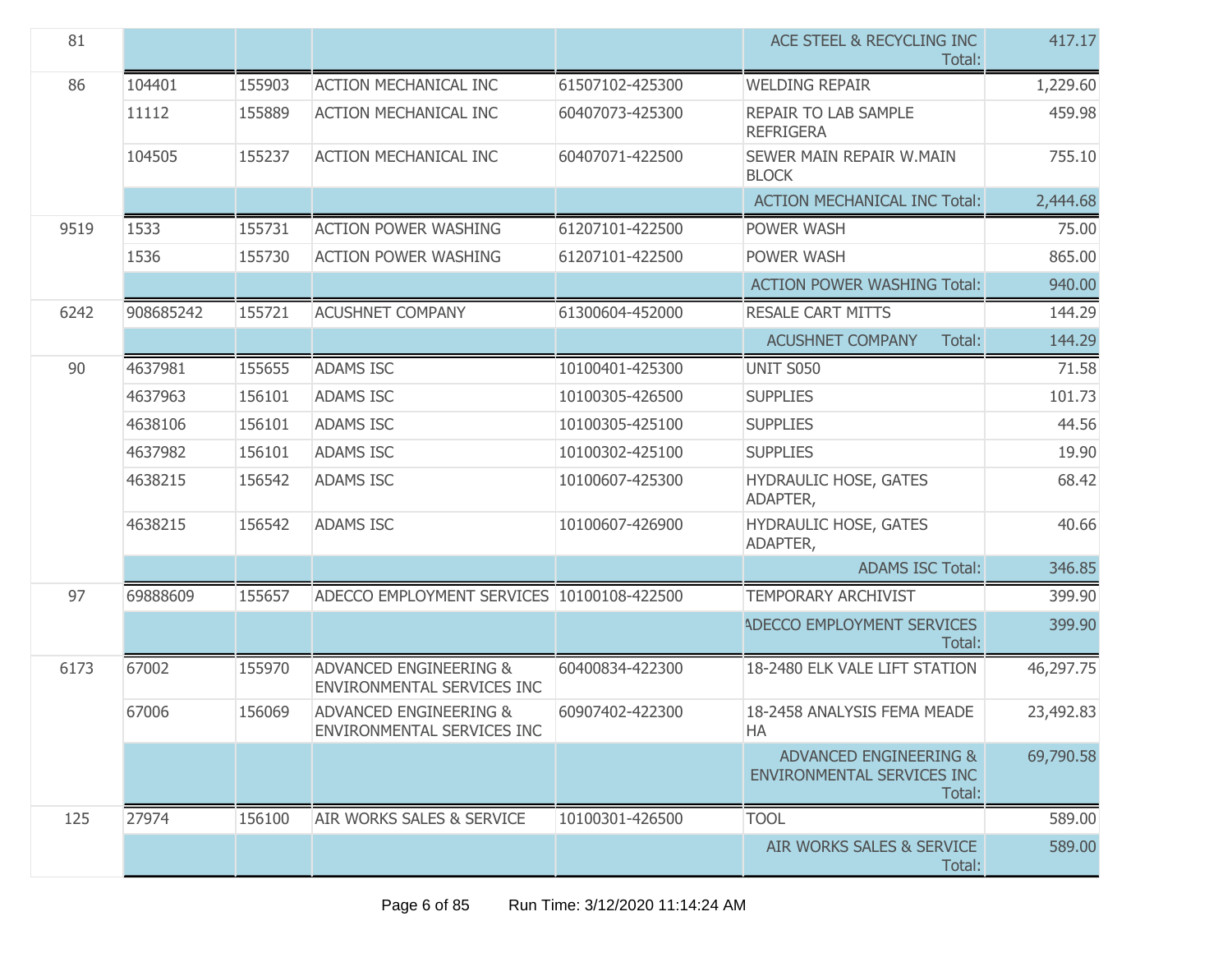|       | 9098372820  | 155733 | AIRGAS USA, LLC                            | 61207101-425100 | <b>VICTOR</b>                                            | 215.97 |
|-------|-------------|--------|--------------------------------------------|-----------------|----------------------------------------------------------|--------|
|       | 9098515539  | 156324 | AIRGAS USA, LLC                            | 61507102-425300 | <b>VAC PAC</b>                                           | 162.00 |
|       |             |        |                                            |                 | AIRGAS USA, LLC Total:                                   | 377.97 |
| 151   | 191382      | 156295 | <b>ALLEGIANT EMERGENCY</b><br>SERVICES INC | 10102026-425300 | <b>HELMET REPAIR - EMRICH</b>                            | 60.35  |
|       | 191388      | 156294 | <b>ALLEGIANT EMERGENCY</b><br>SERVICES INC | 10102026-425300 | SCBA MASK REPAIR - CHRISTY                               | 31.04  |
|       | 191332      | 156697 | <b>ALLEGIANT EMERGENCY</b><br>SERVICES INC | 10100202-425300 | <b>G1 REGULATOR KEEPER - STOCK</b>                       | 16.25  |
|       |             |        |                                            |                 | <b>ALLEGIANT EMERGENCY</b><br><b>SERVICES INC Total:</b> | 107.64 |
| 164   | LCAS1325549 | 155557 | <b>ALSCO INC</b>                           | 10100612-426400 | <b>LINEN SUPPLIES</b>                                    | 85.50  |
|       | LCAS1326904 | 155959 | <b>ALSCO INC</b>                           | 10100612-426400 | <b>LINEN SUPPLIES</b>                                    | 85.68  |
|       | LCAS1327685 | 155989 | <b>ALSCO INC</b>                           | 61507103-426400 | <b>MATS</b>                                              | 47.52  |
|       | LCAS1328255 | 156591 | <b>ALSCO INC</b>                           | 10100612-426400 | <b>LINEN SUPPLIES</b>                                    | 85.50  |
|       | LCAS1328276 | 156590 | <b>ALSCO INC</b>                           | 10100603-426400 | <b>LINEN SUPPLIES</b>                                    | 64.35  |
|       | LCAS1326921 | 156589 | <b>ALSCO INC</b>                           | 10100603-426400 | <b>LINEN SUPPLIES</b>                                    | 64.35  |
|       |             |        |                                            |                 | <b>ALSCO INC Total:</b>                                  | 432.90 |
| 13231 | 02/23/20    | 155935 | AMANDA COLEMAN                             | 61000870-453000 | PARKING PERMIT REFUND                                    | 30.00  |
|       |             |        |                                            |                 | <b>AMANDA COLEMAN Total:</b>                             | 30.00  |
| 179   |             |        |                                            |                 |                                                          |        |
|       | 177634      | 155971 | AMERICAN ENGINEERING<br><b>TESTING INC</b> | 50508910-422300 | 20-2565 2020 CITYWIDE<br><b>GEOTECHN</b>                 | 840.25 |
|       |             |        |                                            |                 | AMERICAN ENGINEERING<br><b>TESTING INC Total:</b>        | 840.25 |
| 6893  | 18887       | 155136 | <b>AMERICINN</b>                           | 10100205-427000 | AMERICINN/APWA WINTER MTG<br>S FR                        | 98.00  |
|       | 18888       | 155135 | <b>AMERICINN</b>                           | 10100108-427000 | AMERICINN/APWA WINTER MTG<br>R HA                        | 98.00  |
|       | 18872       | 155134 | AMERICINN                                  | 10100108-427000 | AMERICINN/APWA WINTER MTG<br>T JO                        | 98.00  |
|       | 18889       | 155133 | AMERICINN                                  | 10100108-427000 | AMERICINN/APWA WINTER MTG<br>D TE                        | 98.00  |
|       | 18854       | 155341 | <b>AMERICINN</b>                           | 10100106-427000 | Hotel stay for Groote Municipa                           | 141.99 |
|       | 18862       | 155341 | <b>AMERICINN</b>                           | 10100106-427000 | Hotel stay for Groote Municipa                           | 141.99 |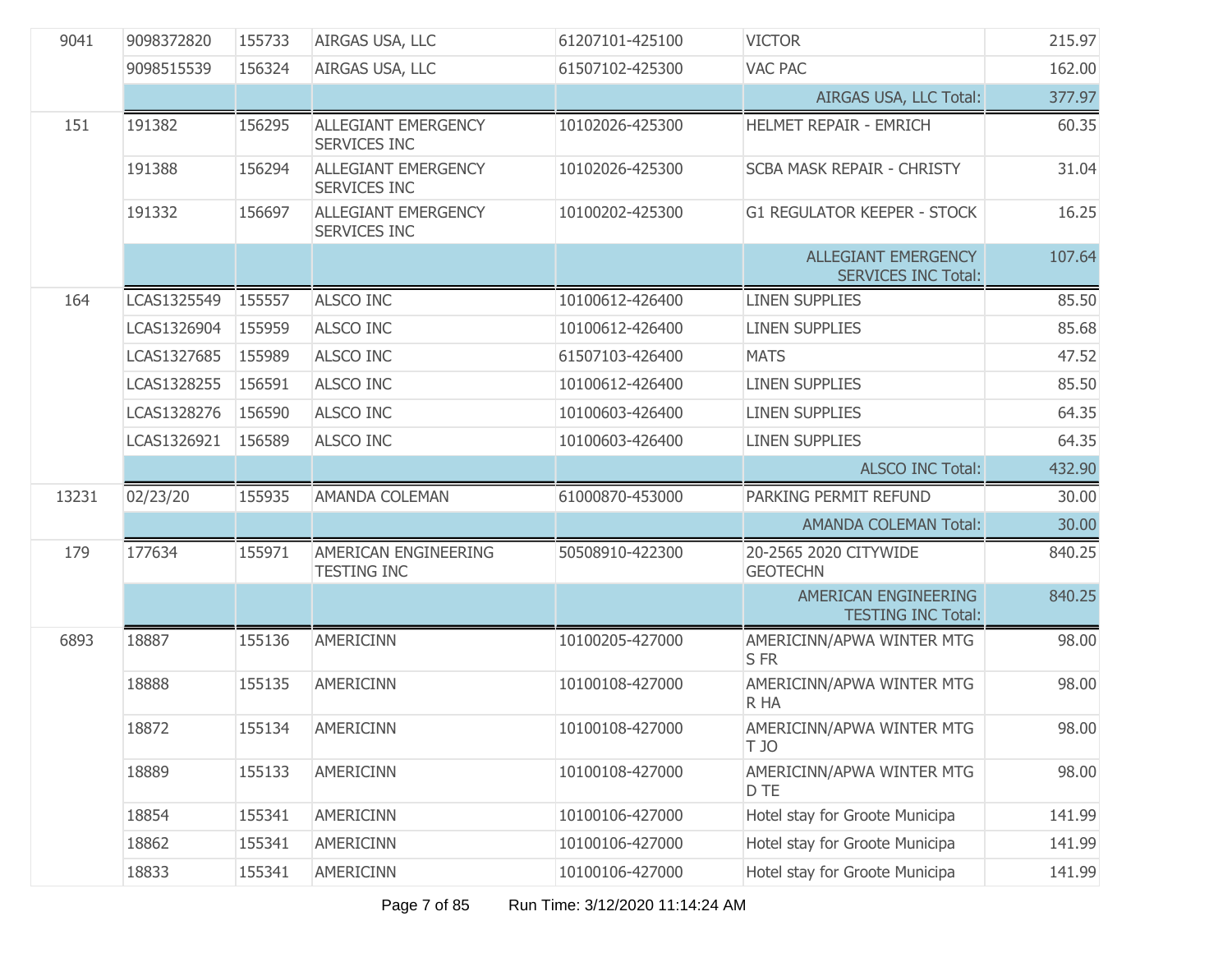| 6893  | 18850                | 156487 | <b>AMERICINN</b>            | 10100201-427000 | SD Municipal League Day in Pie           | 141.99   |
|-------|----------------------|--------|-----------------------------|-----------------|------------------------------------------|----------|
|       | 18851                | 156487 | <b>AMERICINN</b>            | 10100201-427000 | SD Municipal League Day in Pie           | 141.99   |
|       | 18867                | 156487 | <b>AMERICINN</b>            | 10100201-427000 | SD Municipal League Day in Pie           | 141.99   |
|       |                      |        |                             |                 | <b>AMERICINN</b><br>Total:               | 1,243.94 |
| 3909  | 02/23-29/2020 154978 |        | <b>ANDREW RASMUSSEN</b>     | 10102028-427000 | REIMB: RASMUSSEN, AN/HOVE<br>2.2         | 1,321.53 |
|       |                      |        |                             |                 | <b>ANDREW RASMUSSEN Total:</b>           | 1,321.53 |
| 2961  | 02/21/20             | 156266 | <b>ANDY LIPP</b>            | 10100202-426400 | <b>GRIP SPONGES - ST1</b>                | 12.60    |
|       | 02/21/20             | 156266 | <b>ANDY LIPP</b>            | 61800891-426400 | <b>GRIP SPONGES - ST1</b>                | 6.20     |
|       |                      |        |                             |                 | <b>ANDY LIPP Total:</b>                  | 18.80    |
| 13246 | 3938-2               | 156665 | ANGELIQUE'S SEWING          | 10102021-426300 | <b>NAME TAPES - VARIOUS</b>              | 57.94    |
|       | 3938-2               | 156665 | ANGELIQUE'S SEWING          | 10102024-426300 | <b>NAME TAPES - VARIOUS</b>              | 38.63    |
|       | 3938-2               | 156665 | <b>ANGELIOUE'S SEWING</b>   | 10102025-426300 | <b>NAME TAPES - VARIOUS</b>              | 19.31    |
|       | 3938-2               | 156665 | ANGELIQUE'S SEWING          | 10102026-426300 | <b>NAME TAPES - VARIOUS</b>              | 19.31    |
|       | 3938-2               | 156665 | ANGELIQUE'S SEWING          | 61800891-426300 | <b>NAME TAPES - VARIOUS</b>              | 77.25    |
|       |                      |        |                             |                 | ANGELIQUE'S SEWING Total:                | 212.44   |
| 7825  | 420646               | 155524 | ANIMAL CLINIC OF RAPID CITY | 10100201-429800 | DOG FOOD JARY                            | 87.48    |
|       | 421803               | 156002 | ANIMAL CLINIC OF RAPID CITY | 10100201-429800 | <b>MEDS VITO</b>                         | 262.27   |
|       |                      |        |                             |                 | ANIMAL CLINIC OF RAPID CITY<br>Total:    | 349.75   |
| 13201 | AIN-1260450          | 155720 | <b>ANTIGUA GROUP INC</b>    | 61300604-452000 | <b>RESALE APPAREL</b>                    | 1,041.76 |
|       |                      |        |                             |                 | <b>ANTIGUA GROUP INC Total:</b>          | 1,041.76 |
| 241   | 703802               | 156709 | A-PLUS SIGNS                | 10100202-426900 | <b>IRONMAN PAINT</b>                     | 67.00    |
|       | 703802               | 156709 | A-PLUS SIGNS                | 61800890-426900 | <b>IRONMAN PAINT</b>                     | 33.00    |
|       |                      |        |                             |                 | A-PLUS SIGNS Total:                      | 100.00   |
| 10763 | I101691              | 155558 | AQUATIC TECHNOLOGY INC      | 10100612-425300 | <b>TDS CONDUCTIVITY</b><br>MONITORING TE | 582.62   |
|       | I101864              | 155962 | AQUATIC TECHNOLOGY INC      | 10100612-425300 | CHEMTROL PC2100<br>PROGRAMMABLE C        | 4,639.25 |
|       | I101886              | 155963 | AQUATIC TECHNOLOGY INC      | 10100612-425300 | <b>FULCRUM ROLLER CLAMPS</b>             | 120.20   |
|       |                      |        |                             |                 | AQUATIC TECHNOLOGY INC<br>Total:         | 5,342.07 |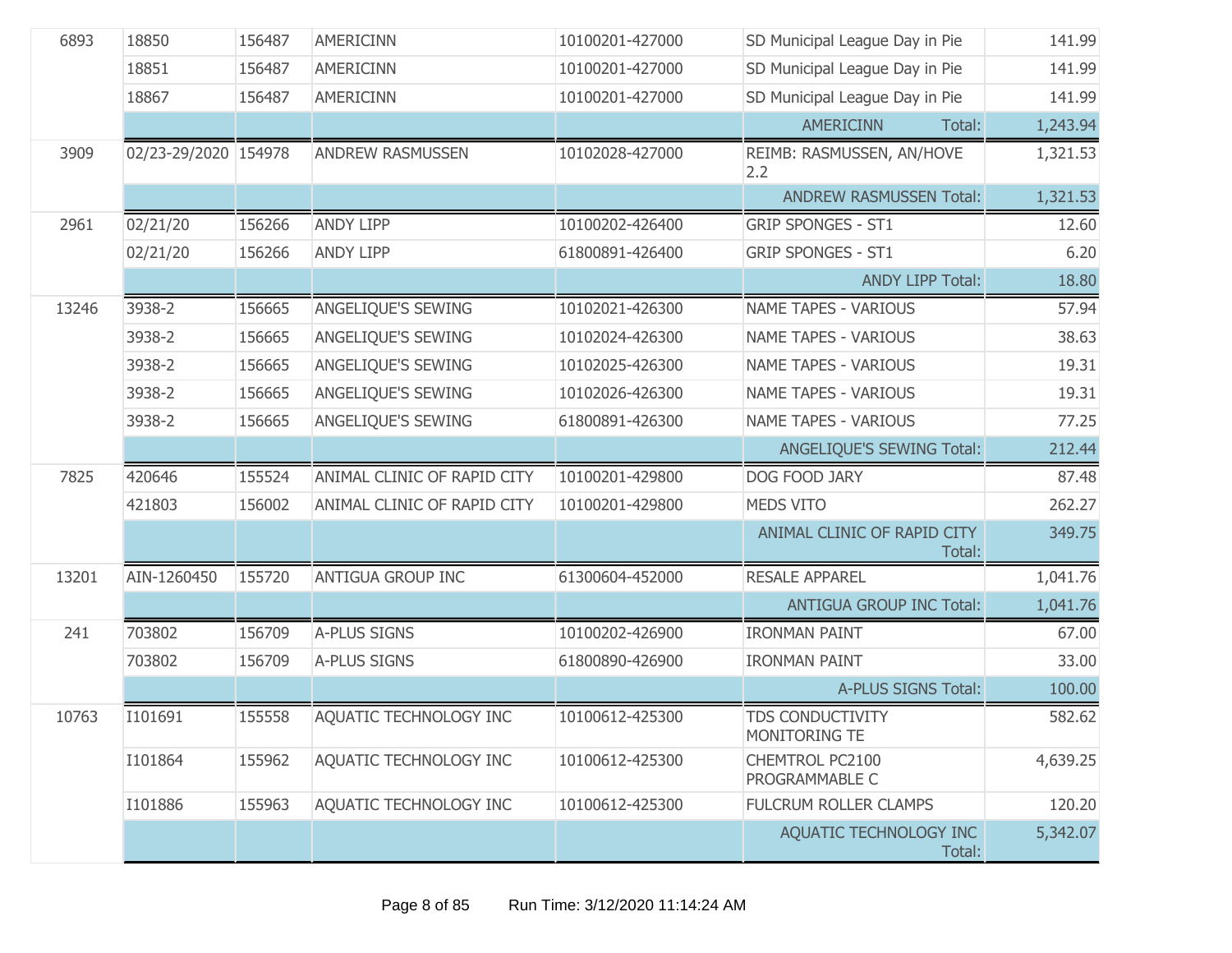| 291   | 9967      | 156039 | ASPEN RIDGE LAWN AND<br><b>LANDSCAPE LLC</b> | 10100202-425200 | DEPT SUPPLIES - 50# SALT BAGS                       | 565.00    |
|-------|-----------|--------|----------------------------------------------|-----------------|-----------------------------------------------------|-----------|
|       |           |        |                                              |                 | ASPEN RIDGE LAWN AND<br><b>LANDSCAPE LLC Total:</b> | 565.00    |
| 337   | 168326451 | 156431 | <b>B &amp; H PHOTO</b>                       | 10106024-426900 | PARTS FOR FIBER BREAK AT<br><b>TRAFF</b>            | 531.24    |
|       |           |        |                                              |                 | <b>B &amp; H PHOTO Total:</b>                       | 531.24    |
| 10369 | 57010-1   | 155513 | <b>BALCO UNIFORMS INC</b>                    | 10100201-426300 | PATROL SHIRTS STOCK                                 | 402.36    |
|       | 57007-1   | 155556 | <b>BALCO UNIFORMS INC</b>                    | 10100201-426300 | PANTS STOCK                                         | 501.00    |
|       | 57288-1   | 156000 | <b>BALCO UNIFORMS INC</b>                    | 10100201-426300 | <b>PANTS STOCK</b>                                  | 2,420.16  |
|       | 57186-2   | 156491 | <b>BALCO UNIFORMS INC</b>                    | 10100201-426300 | <b>PANTS STOCK</b>                                  | 157.00    |
|       |           |        |                                              |                 | <b>BALCO UNIFORMS INC Total:</b>                    | 3,480.52  |
| 8451  | P24227105 | 155568 | <b>BATTERIES PLUS BULBS</b>                  | 10100612-426900 | <b>3V LITHIUM BATTERY</b>                           | 3.70      |
|       | P24615274 | 156485 | <b>BATTERIES PLUS BULBS</b>                  | 10100201-426100 | <b>BATTERIES</b>                                    | 171.03    |
|       | P24706144 | 156712 | <b>BATTERIES PLUS BULBS</b>                  | 10102024-425300 | BULBS - E4 T.I.C.                                   | 89.90     |
|       |           |        |                                              |                 | <b>BATTERIES PLUS BULBS Total:</b>                  | 264.63    |
| 497   | 48071971  | 155159 | <b>BENTLEY SYSTEMS INC</b>                   | 10100108-429500 | BNTLY/SOFTWARE RENWAL                               | 170.25    |
|       |           |        |                                              |                 | <b>BENTLEY SYSTEMS INC Total:</b>                   | 170.25    |
| 536   | 40934     | 156543 | BH SERVICES INC                              | 10100620-422500 | <b>CUSTODIAL SERVICES</b>                           | 384.61    |
|       |           |        |                                              |                 | BH SERVICES INC Total:                              | 384.61    |
| 549   | 02 695615 | 155729 | BIERSCHBACH EQUIPMENT INC                    | 61507102-425300 | <b>RADIATOR</b>                                     | 1,743.55  |
|       | 02 695838 | 156573 | BIERSCHBACH EQUIPMENT INC                    | 60907401-425300 | HOSE FOR TRASH PUMP                                 | 195.00    |
|       | 02 695837 | 155891 | BIERSCHBACH EQUIPMENT INC                    | 60907401-426500 | TRASH PUMP FOR STORM SEWER<br><b>INT</b>            | 2,597.00  |
|       | 02 695700 | 155921 | BIERSCHBACH EQUIPMENT INC                    | 10100607-425100 | <b>LED MINI-BAR</b>                                 | 245.00    |
|       |           |        |                                              |                 | BIERSCHBACH EQUIPMENT INC<br>Total:                 | 4,780.55  |
| 572   | 1311196   | 155915 | <b>BLACK &amp; VEATCH</b>                    | 60200933-422300 | 13-2141 WATER UTILITY SYSTEM<br>M                   | 8,031.72  |
|       | 1311196   | 155915 | <b>BLACK &amp; VEATCH</b>                    | 60200934-422300 | 13-2141 WATER UTILITY SYSTEM<br>M                   | 6,592.28  |
|       |           |        |                                              |                 | <b>BLACK &amp; VEATCH Total:</b>                    | 14,624.00 |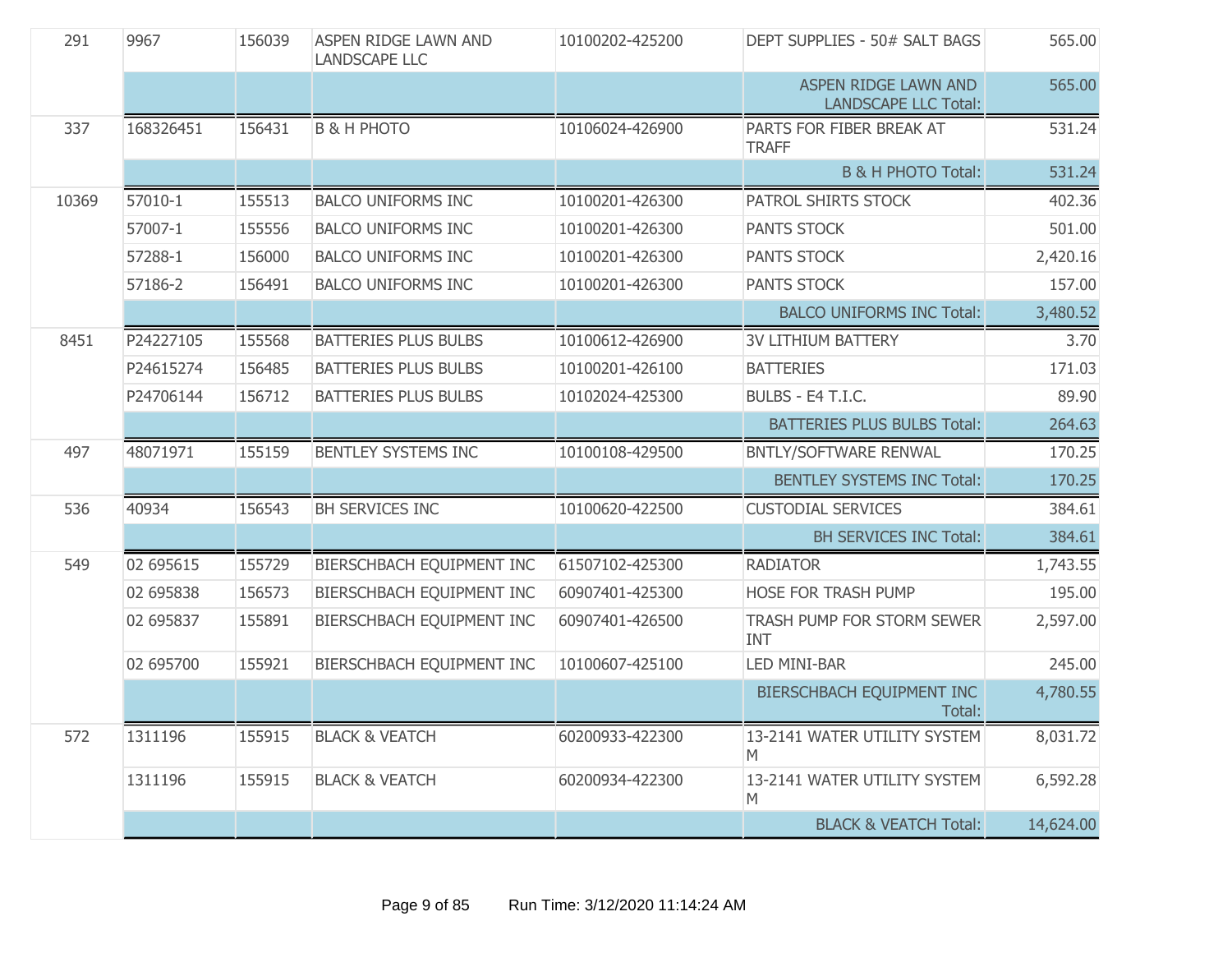| 11100 | 44615   | 156067 | <b>BLACK HILLS &amp; BADLANDS</b><br>TOURISM ASSOCIATION    | 10100707-422500 | <b>WALKING TOUR BROCHURES</b>                                          | 200.00   |
|-------|---------|--------|-------------------------------------------------------------|-----------------|------------------------------------------------------------------------|----------|
|       |         |        |                                                             |                 | <b>BLACK HILLS &amp; BADLANDS</b><br><b>TOURISM ASSOCIATION Total:</b> | 200.00   |
| 575   | 241147  | 155651 | <b>BLACK HILLS AMMUNITION</b>                               | 10100201-426900 | 5.56 62 GRAIN ROUNDS                                                   | 3,500.00 |
|       |         |        |                                                             |                 | <b>BLACK HILLS AMMUNITION Total:</b>                                   | 3,500.00 |
| 584   | 89559   | 155493 | <b>BLACK HILLS BUSINESS SOURCE</b>                          | 10100202-426100 | OFFICE SUPPLIES - PAPER / LABE                                         | 60.28    |
|       | 89559   | 155493 | <b>BLACK HILLS BUSINESS SOURCE</b>                          | 61800890-426100 | OFFICE SUPPLIES - PAPER / LABE                                         | 59.61    |
|       | 89681   | 156229 | <b>BLACK HILLS BUSINESS SOURCE</b>                          | 10100202-426100 | OFFICE SUPPLIES: INK - PIO                                             | 58.52    |
|       | 89681   | 156229 | <b>BLACK HILLS BUSINESS SOURCE</b>                          | 61800890-426100 | OFFICE SUPPLIES: INK - PIO                                             | 28.82    |
|       | 86087   | 156261 | <b>BLACK HILLS BUSINESS SOURCE</b>                          | 10100202-426100 | <b>OFFICE SUPPLIES: PAPER</b>                                          | 60.28    |
|       | 86087   | 156261 | <b>BLACK HILLS BUSINESS SOURCE</b>                          | 61800890-426100 | <b>OFFICE SUPPLIES: PAPER</b>                                          | 29.69    |
|       |         |        |                                                             |                 | <b>BLACK HILLS BUSINESS SOURCE</b><br>Total:                           | 297.20   |
| 586   | 170776  | 155566 | <b>BLACK HILLS CHEMICAL AND</b><br><b>JANITORIAL CO INC</b> | 10100612-426400 | SNO PLOW ICE MELT                                                      | 99.90    |
|       | 170091A | 155563 | <b>BLACK HILLS CHEMICAL AND</b><br>JANITORIAL CO INC        | 10100612-426400 | <b>CLEANING SUPPLIES</b>                                               | 227.78   |
|       | 170911  | 155549 | <b>BLACK HILLS CHEMICAL AND</b><br><b>JANITORIAL CO INC</b> | 10100301-426900 | <b>CLEANING SUPPLIES</b>                                               | 429.21   |
|       | 170958  | 155787 | <b>BLACK HILLS CHEMICAL AND</b><br><b>JANITORIAL CO INC</b> | 10106061-426900 | <b>BLACK HILLS CHEMICAL</b>                                            | 209.40   |
|       | 171031  | 155789 | <b>BLACK HILLS CHEMICAL AND</b><br><b>JANITORIAL CO INC</b> | 10106061-426900 | <b>BLACK HILLS CHEMICAL</b>                                            | 54.99    |
|       | 171539  | 156507 | <b>BLACK HILLS CHEMICAL AND</b><br><b>JANITORIAL CO INC</b> | 10106061-426900 | <b>BLACK HILLS CHEMICAL</b>                                            | 235.68   |
|       | 171152  | 155907 | <b>BLACK HILLS CHEMICAL AND</b><br><b>JANITORIAL CO INC</b> | 60207011-426400 | HAND SOAP, DISINFECTANT, AIR<br>F                                      | 474.84   |
|       | 171338  | 156592 | <b>BLACK HILLS CHEMICAL AND</b><br><b>JANITORIAL CO INC</b> | 10100612-426400 | MULTI FOLD TOWELS                                                      | 234.73   |
|       | 170695  | 155644 | <b>BLACK HILLS CHEMICAL AND</b><br>JANITORIAL CO INC        | 10100618-426400 | MISC. SUPPLIES AND MATERIALS                                           | 141.80   |
|       | 171102  | 155938 | <b>BLACK HILLS CHEMICAL AND</b><br><b>JANITORIAL CO INC</b> | 10100618-426400 | <b>JANITORIAL SUPPLIES</b>                                             | 83.90    |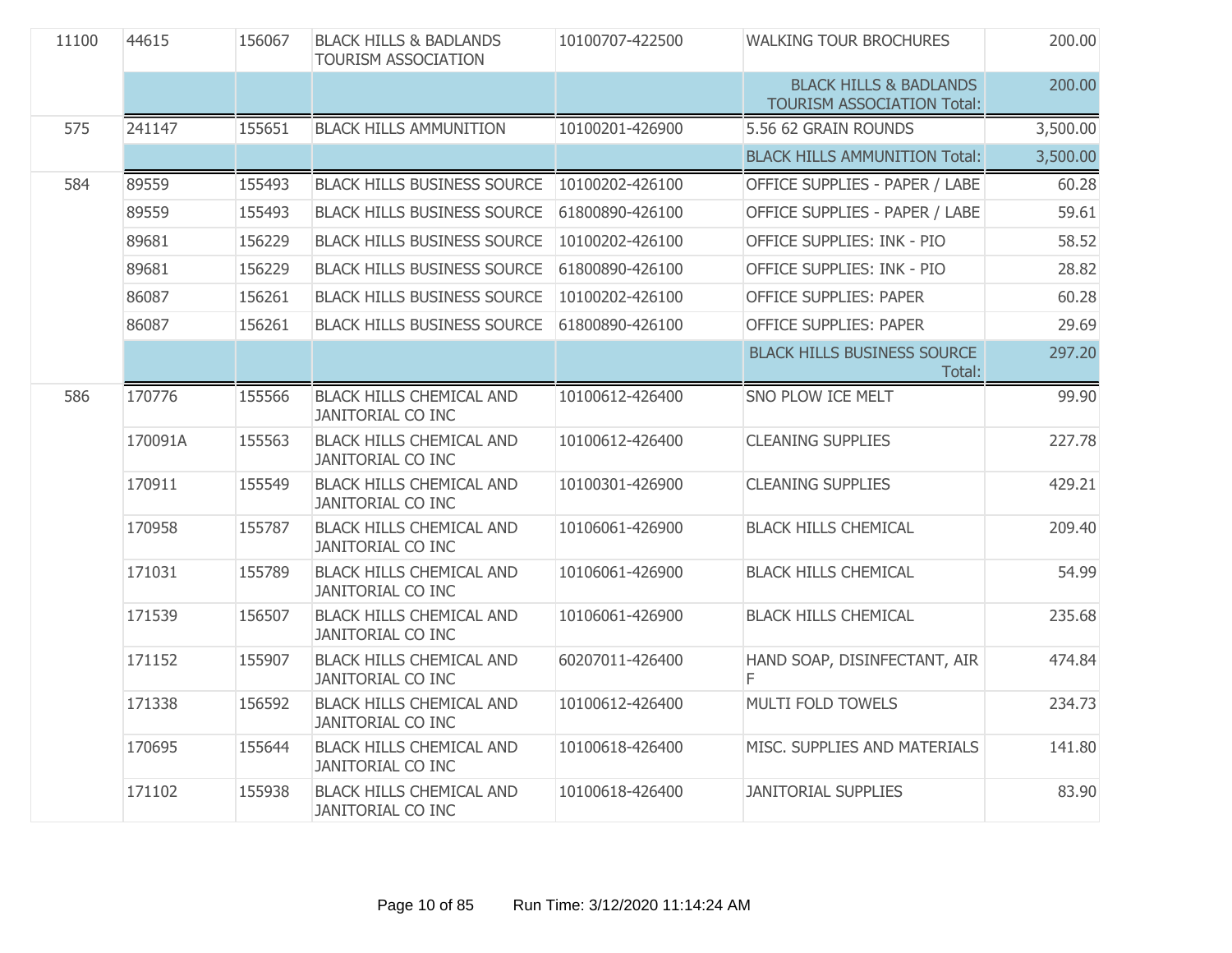| 586 |                   |                           |                 | <b>BLACK HILLS CHEMICAL AND</b><br><b>JANITORIAL CO INC Total:</b> | 2,192.23 |
|-----|-------------------|---------------------------|-----------------|--------------------------------------------------------------------|----------|
| 622 | 22046665<br>02/28 | <b>BLACK HILLS ENERGY</b> | 10100205-428300 |                                                                    | 27.59    |
|     | 22447782<br>02/28 | <b>BLACK HILLS ENERGY</b> | 10100205-428300 |                                                                    | 23.66    |
|     | 22277727<br>02/28 | <b>BLACK HILLS ENERGY</b> | 10100205-428300 |                                                                    | 33.96    |
|     | 17054407<br>02/28 | <b>BLACK HILLS ENERGY</b> | 10100205-428300 |                                                                    | 25.74    |
|     | 17236999<br>02/28 | <b>BLACK HILLS ENERGY</b> | 10100205-428300 |                                                                    | 25.13    |
|     | 17042801<br>03/09 | <b>BLACK HILLS ENERGY</b> | 61507102-428300 |                                                                    | 936.38   |
|     | 12192045<br>03/09 | <b>BLACK HILLS ENERGY</b> | 61507102-428300 |                                                                    | 693.10   |
|     | 22071051<br>03/09 | <b>BLACK HILLS ENERGY</b> | 61507102-428300 |                                                                    | 175.20   |
|     | 12764731<br>03/09 | <b>BLACK HILLS ENERGY</b> | 10100607-428300 |                                                                    | 102.91   |
|     | 22068684<br>03/09 | <b>BLACK HILLS ENERGY</b> | 10100607-428300 |                                                                    | 15.00    |
|     | 21319570<br>03/09 | <b>BLACK HILLS ENERGY</b> | 60407071-428300 |                                                                    | 407.25   |
|     | 17434903<br>03/09 | <b>BLACK HILLS ENERGY</b> | 61507103-428300 |                                                                    | 59.41    |
|     | 22072258<br>03/10 | <b>BLACK HILLS ENERGY</b> | 10100607-428300 |                                                                    | 35.22    |
|     | <b>NONE 03/10</b> | <b>BLACK HILLS ENERGY</b> | 10100607-428300 |                                                                    | 43.81    |
|     | 22072171<br>03/10 | <b>BLACK HILLS ENERGY</b> | 10100607-428300 |                                                                    | 330.30   |
|     | 12227286<br>03/10 | <b>BLACK HILLS ENERGY</b> | 10100618-428300 |                                                                    | 1,016.57 |
|     | 12227286<br>03/10 | <b>BLACK HILLS ENERGY</b> | 10100205-428300 |                                                                    | 508.28   |
|     | 12227286<br>03/10 | <b>BLACK HILLS ENERGY</b> | 10100201-428300 |                                                                    | 508.28   |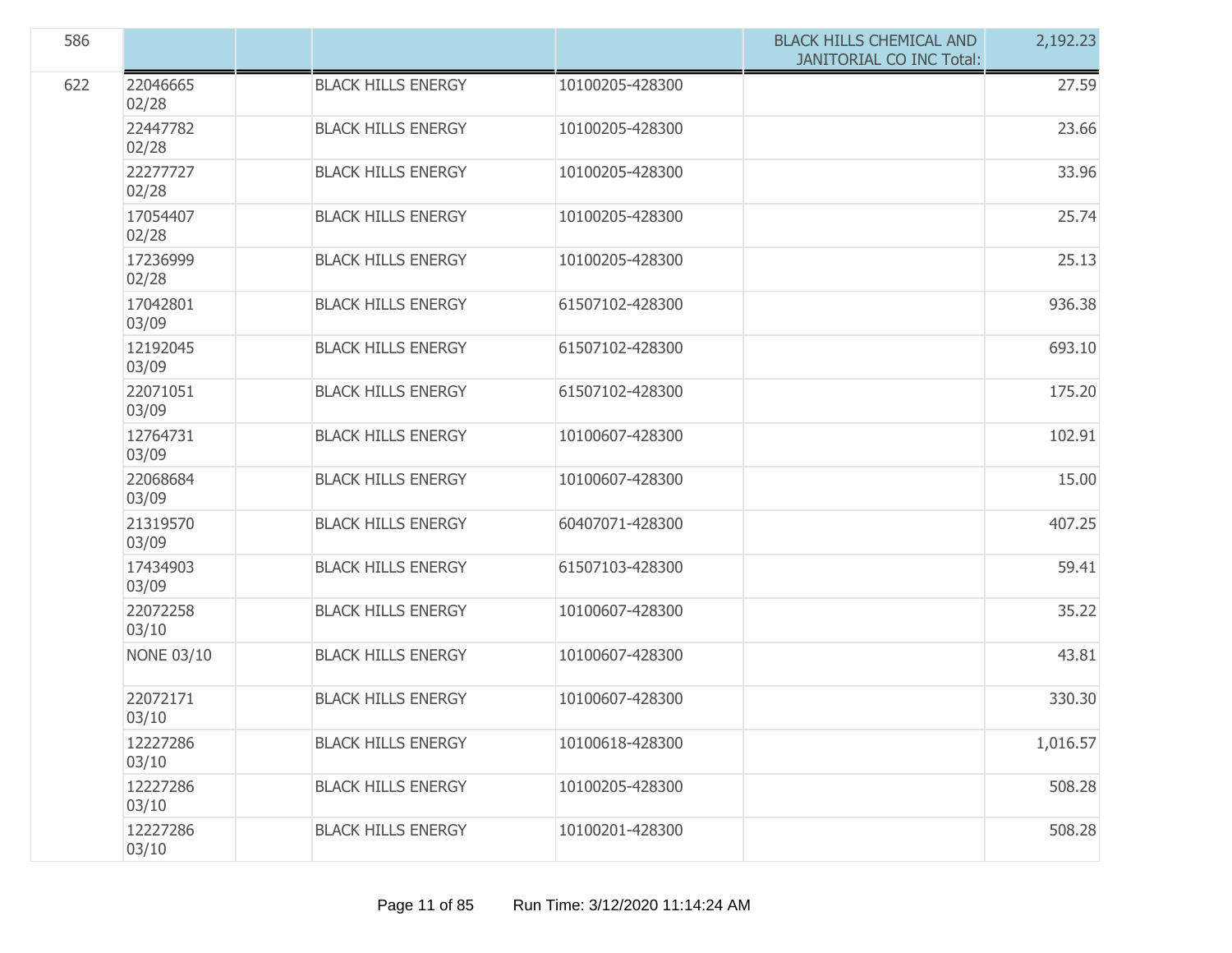| 622 | <b>NONE 01/08</b> | <b>BLACK HILLS ENERGY</b> | 10100607-428300 | 236.61   |
|-----|-------------------|---------------------------|-----------------|----------|
|     | 22071793<br>03/10 | <b>BLACK HILLS ENERGY</b> | 10100205-428300 | 28.81    |
|     | 22071245<br>03/10 | <b>BLACK HILLS ENERGY</b> | 10100205-428300 | 26.10    |
|     | 22075512<br>03/10 | <b>BLACK HILLS ENERGY</b> | 10100205-428300 | 51.95    |
|     | <b>NONE 03/10</b> | <b>BLACK HILLS ENERGY</b> | 10100607-428300 | 52.32    |
|     | 22197938<br>03/10 | <b>BLACK HILLS ENERGY</b> | 10100607-428300 | 15.00    |
|     | 22071025<br>03/09 | <b>BLACK HILLS ENERGY</b> | 10100205-428300 | 54.41    |
|     | 12775308<br>03/09 | <b>BLACK HILLS ENERGY</b> | 77700914-428300 | 4,194.15 |
|     | 18963958<br>03/09 | <b>BLACK HILLS ENERGY</b> | 10100607-428300 | 400.58   |
|     | 21722629<br>03/09 | <b>BLACK HILLS ENERGY</b> | 10100205-428300 | 100.17   |
|     | 15572844<br>03/09 | <b>BLACK HILLS ENERGY</b> | 61507102-428300 | 593.10   |
|     | 21722471<br>03/09 | <b>BLACK HILLS ENERGY</b> | 61507102-428300 | 337.80   |
|     | 18487279<br>03/05 | <b>BLACK HILLS ENERGY</b> | 10100607-428300 | 37.39    |
|     | 12767071<br>03/09 | <b>BLACK HILLS ENERGY</b> | 10100607-428300 | 486.75   |
|     | 16886862<br>03/09 | <b>BLACK HILLS ENERGY</b> | 60407072-428300 | 212.47   |
|     | 12570727<br>03/09 | <b>BLACK HILLS ENERGY</b> | 61507102-428300 | 610.93   |
|     | 15572842<br>03/09 | <b>BLACK HILLS ENERGY</b> | 61507102-428300 | 275.81   |
|     | 22045270<br>03/09 | <b>BLACK HILLS ENERGY</b> | 61507103-428300 | 537.12   |
|     | 18899942<br>03/04 | <b>BLACK HILLS ENERGY</b> | 10100607-428300 | 15.00    |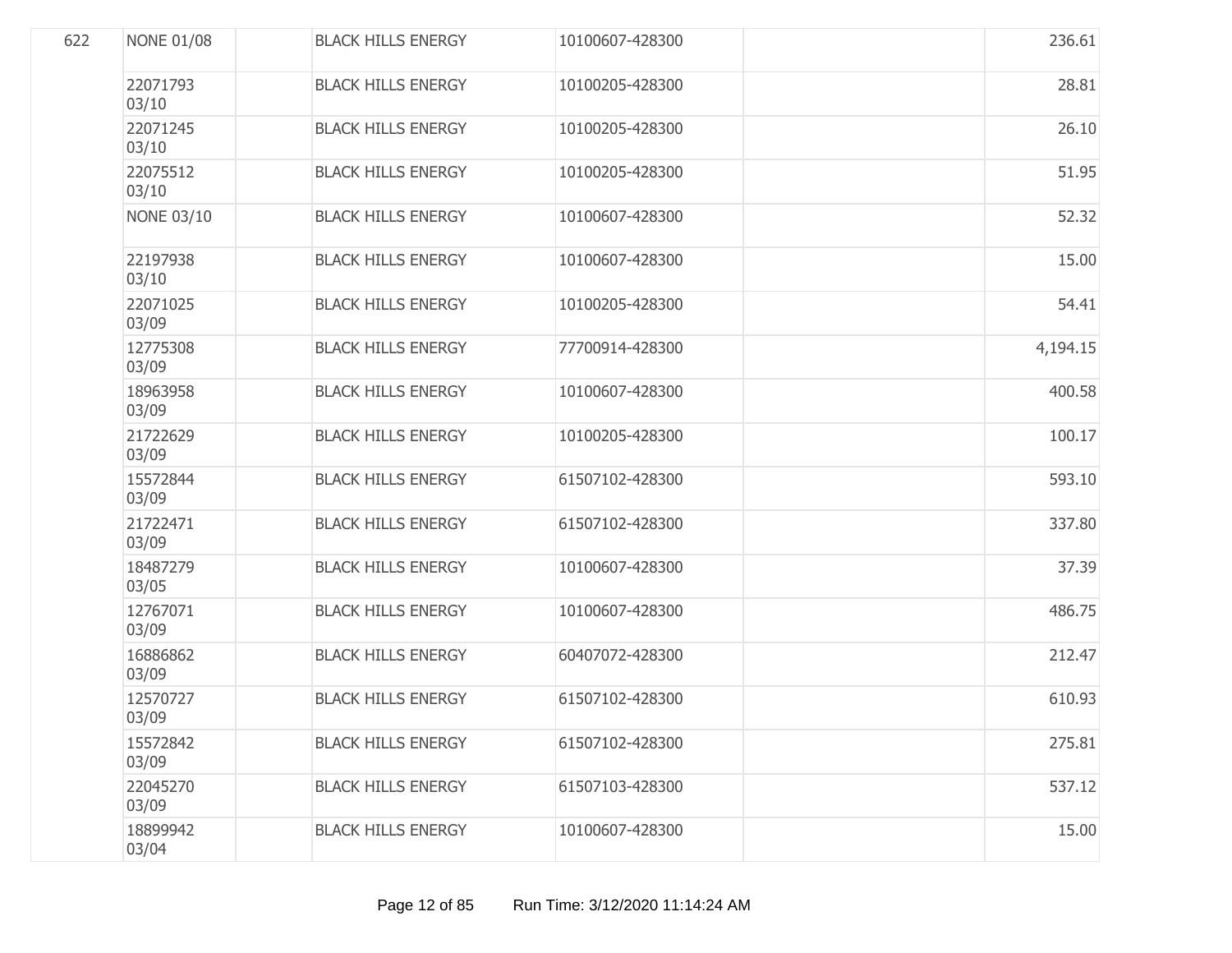| 622 | 20581343<br>03/04 | <b>BLACK HILLS ENERGY</b> | 10100205-428300 | 15.00    |
|-----|-------------------|---------------------------|-----------------|----------|
|     | 22045659<br>03/05 | <b>BLACK HILLS ENERGY</b> | 10100205-428300 | 58.07    |
|     | 20376077<br>03/05 | <b>BLACK HILLS ENERGY</b> | 10100205-428300 | 121.70   |
|     | 21058428<br>03/05 | <b>BLACK HILLS ENERGY</b> | 10100205-428300 | 53.61    |
|     | 21343059<br>03/05 | <b>BLACK HILLS ENERGY</b> | 10100205-428300 | 150.19   |
|     | 17851552<br>02/25 | <b>BLACK HILLS ENERGY</b> | 61800895-428300 | 125.94   |
|     | 17366055<br>02/28 | <b>BLACK HILLS ENERGY</b> | 10100607-428300 | 15.00    |
|     | 17507897<br>02/28 | <b>BLACK HILLS ENERGY</b> | 60207012-428300 | 761.37   |
|     | 17507897<br>02/28 | <b>BLACK HILLS ENERGY</b> | 60407071-428300 | 761.38   |
|     | 12393538<br>02/28 | <b>BLACK HILLS ENERGY</b> | 10100607-428300 | 16.02    |
|     | 21853611<br>03/04 | <b>BLACK HILLS ENERGY</b> | 10100607-428300 | 103.98   |
|     | 22232975<br>02/25 | <b>BLACK HILLS ENERGY</b> | 61300664-428300 | 1,352.18 |
|     | <b>NONE 03/02</b> | <b>BLACK HILLS ENERGY</b> | 61300664-428300 | 23.23    |
|     | <b>NONE 03/02</b> | <b>BLACK HILLS ENERGY</b> | 61300664-428300 | 10.99    |
|     | 21852634<br>02/25 | <b>BLACK HILLS ENERGY</b> | 61300664-428300 | 20.06    |
|     | 12432726<br>02/25 | <b>BLACK HILLS ENERGY</b> | 61300664-428300 | 1,185.88 |
|     | 17851552<br>02/25 | <b>BLACK HILLS ENERGY</b> | 10102025-428300 | 255.69   |
|     | <b>NONE 03/02</b> | <b>BLACK HILLS ENERGY</b> | 60207011-428300 | 10.99    |
|     | 12766532<br>02/24 | <b>BLACK HILLS ENERGY</b> | 60407071-428300 | 324.26   |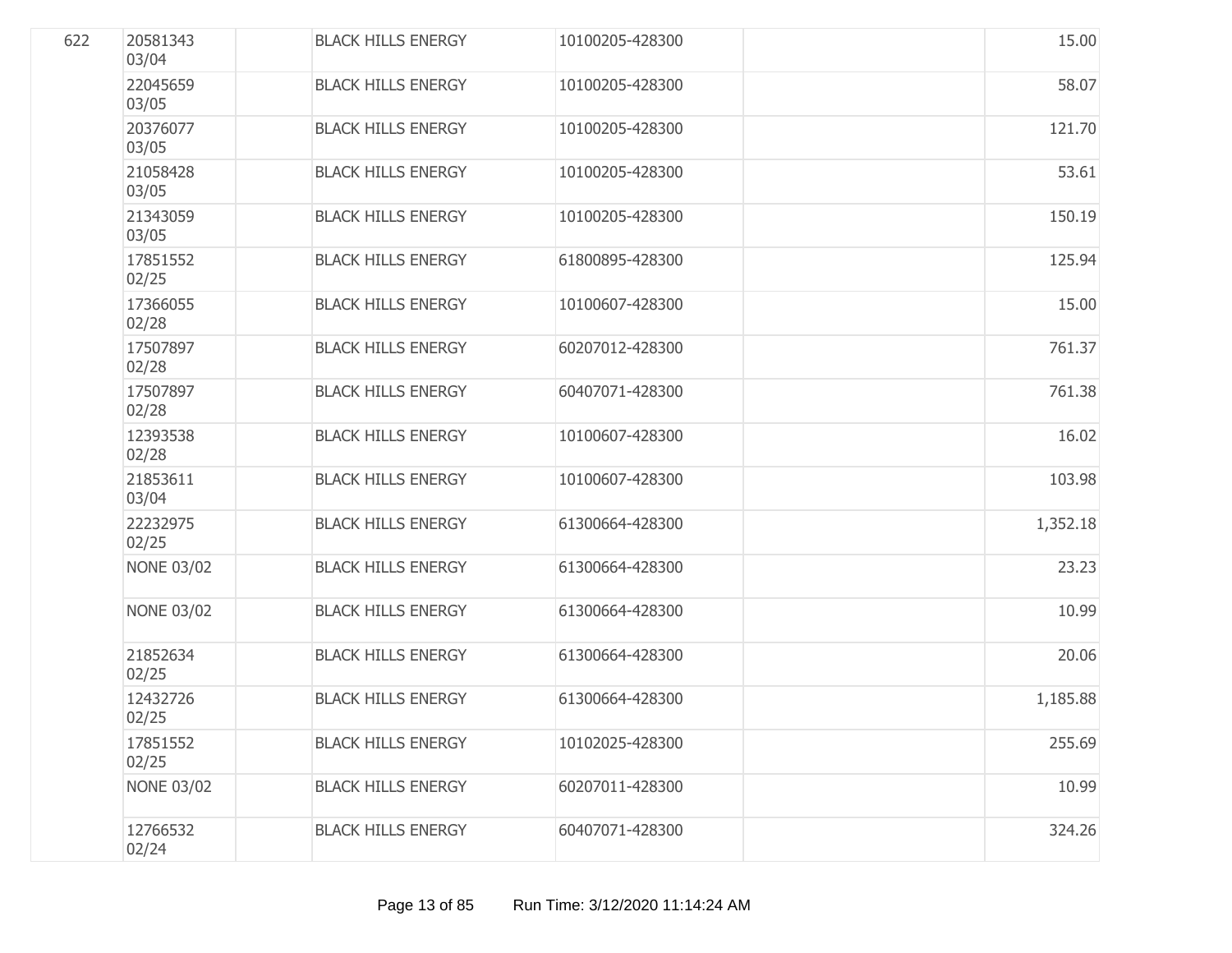| 622 | 12764090<br>02/24 | <b>BLACK HILLS ENERGY</b> | 60407071-428300 | 229.73    |
|-----|-------------------|---------------------------|-----------------|-----------|
|     | 22072985<br>02/24 | <b>BLACK HILLS ENERGY</b> | 10100860-428300 | 275.03    |
|     | 21722491<br>02/24 | <b>BLACK HILLS ENERGY</b> | 10100860-428300 | 373.91    |
|     | 12311932<br>02/25 | <b>BLACK HILLS ENERGY</b> | 61300664-428300 | 664.21    |
|     | 22073812<br>02/25 | <b>BLACK HILLS ENERGY</b> | 60207011-428300 | 124.57    |
|     | 12766322<br>02/25 | <b>BLACK HILLS ENERGY</b> | 60207011-428300 | 29.94     |
|     | 12227182<br>02/25 | <b>BLACK HILLS ENERGY</b> | 60207011-428300 | 1,345.76  |
|     | 22074399<br>02/24 | <b>BLACK HILLS ENERGY</b> | 60207011-428300 | 135.57    |
|     | 13523930<br>02/24 | <b>BLACK HILLS ENERGY</b> | 60207011-428300 | 479.53    |
|     | 12225884<br>02/25 | <b>BLACK HILLS ENERGY</b> | 60207011-428300 | 19.00     |
|     | 12764104<br>02/24 | <b>BLACK HILLS ENERGY</b> | 60207011-428300 | 61.38     |
|     | 22228670<br>02/24 | <b>BLACK HILLS ENERGY</b> | 60207011-428300 | 26.57     |
|     | 12766544<br>02/24 | <b>BLACK HILLS ENERGY</b> | 60207011-428300 | 247.78    |
|     | 12311926<br>02/24 | <b>BLACK HILLS ENERGY</b> | 60207011-428300 | 10,094.09 |
|     | 17689822<br>02/25 | <b>BLACK HILLS ENERGY</b> | 60207011-428300 | 64.96     |
|     | 12775439<br>02/25 | <b>BLACK HILLS ENERGY</b> | 60207011-428300 | 178.87    |
|     | 18545658<br>02/25 | <b>BLACK HILLS ENERGY</b> | 10100607-428300 | 593.40    |
|     | 22338840<br>02/26 | <b>BLACK HILLS ENERGY</b> | 10100607-428300 | 68.46     |
|     | <b>NONE 03/02</b> | <b>BLACK HILLS ENERGY</b> | 10100607-428300 | 24.57     |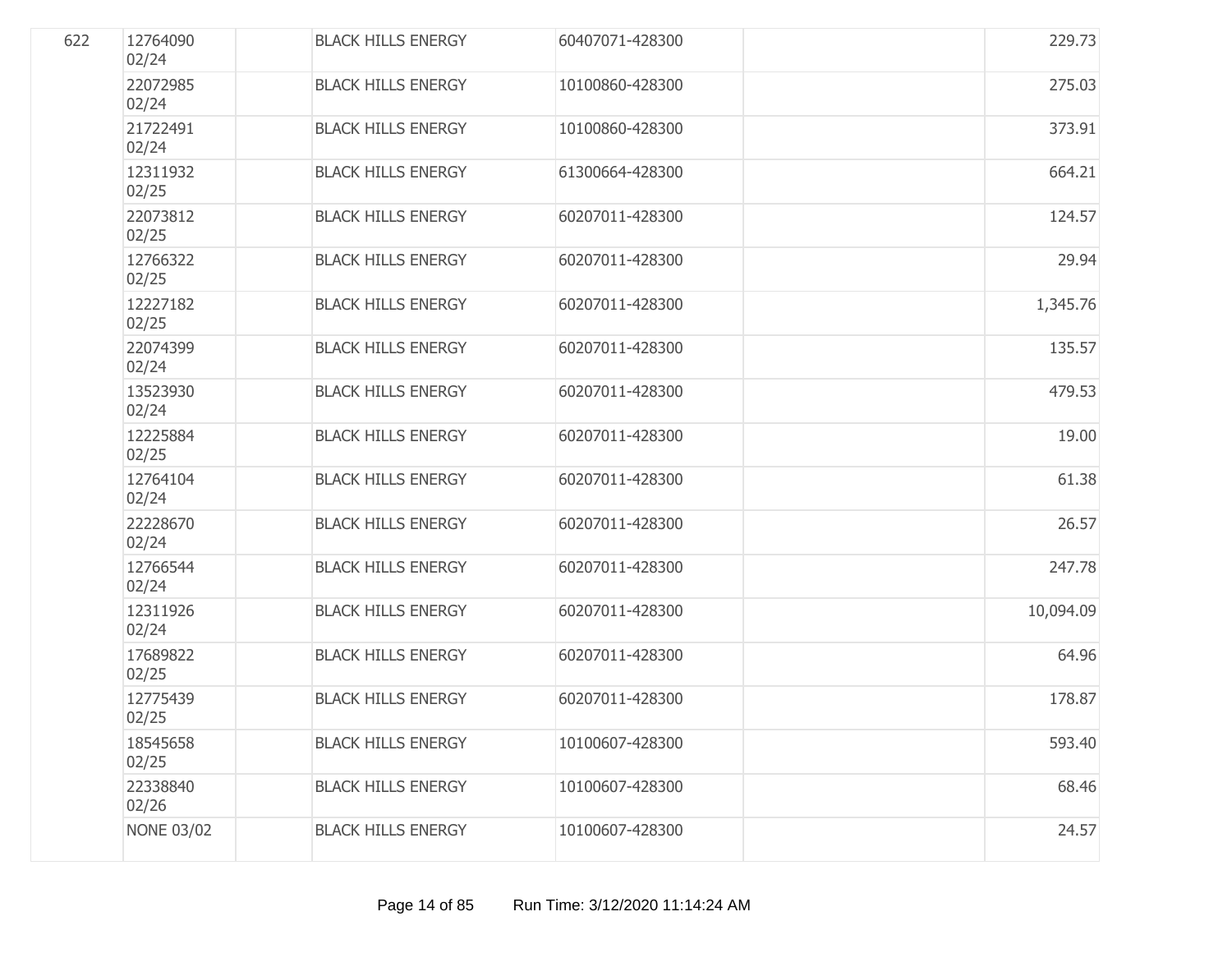| 622 | 22074413<br>02/24 | <b>BLACK HILLS ENERGY</b> | 10100607-428300 | 60.83  |
|-----|-------------------|---------------------------|-----------------|--------|
|     | 22074482<br>02/24 | <b>BLACK HILLS ENERGY</b> | 60207011-428300 | 85.74  |
|     | 22074549<br>02/24 | <b>BLACK HILLS ENERGY</b> | 60207011-428300 | 82.79  |
|     | 22072363<br>02/24 | <b>BLACK HILLS ENERGY</b> | 10100205-428300 | 23.38  |
|     | 21058503<br>02/26 | <b>BLACK HILLS ENERGY</b> | 10100205-428300 | 75.80  |
|     | 22246369<br>02/25 | <b>BLACK HILLS ENERGY</b> | 10100205-428300 | 15.18  |
|     | 22073842<br>02/25 | <b>BLACK HILLS ENERGY</b> | 10100607-428300 | 244.36 |
|     | 20070318<br>02/25 | <b>BLACK HILLS ENERGY</b> | 10100607-428300 | 38.43  |
|     | <b>NONE 03/02</b> | <b>BLACK HILLS ENERGY</b> | 10100607-428300 | 43.99  |
|     | 19244829<br>03/02 | <b>BLACK HILLS ENERGY</b> | 60207011-428300 | 323.01 |
|     | 21343222<br>03/02 | <b>BLACK HILLS ENERGY</b> | 10100607-428300 | 15.00  |
|     | 19244825<br>03/02 | <b>BLACK HILLS ENERGY</b> | 10100607-428300 | 18.32  |
|     | 19379189<br>03/02 | <b>BLACK HILLS ENERGY</b> | 10100607-428300 | 16.83  |
|     | 16745244<br>02/28 | <b>BLACK HILLS ENERGY</b> | 10100607-428300 | 16.50  |
|     | 22074326<br>02/24 | <b>BLACK HILLS ENERGY</b> | 10100205-428300 | 28.12  |
|     | 22019420<br>02/28 | <b>BLACK HILLS ENERGY</b> | 10100607-428300 | 17.76  |
|     | 22197814<br>02/28 | <b>BLACK HILLS ENERGY</b> | 10100205-428300 | 97.80  |
|     | 19342195<br>03/02 | <b>BLACK HILLS ENERGY</b> | 10100205-428300 | 38.76  |
|     | 12329188<br>02/28 | <b>BLACK HILLS ENERGY</b> | 10100607-428300 | 349.71 |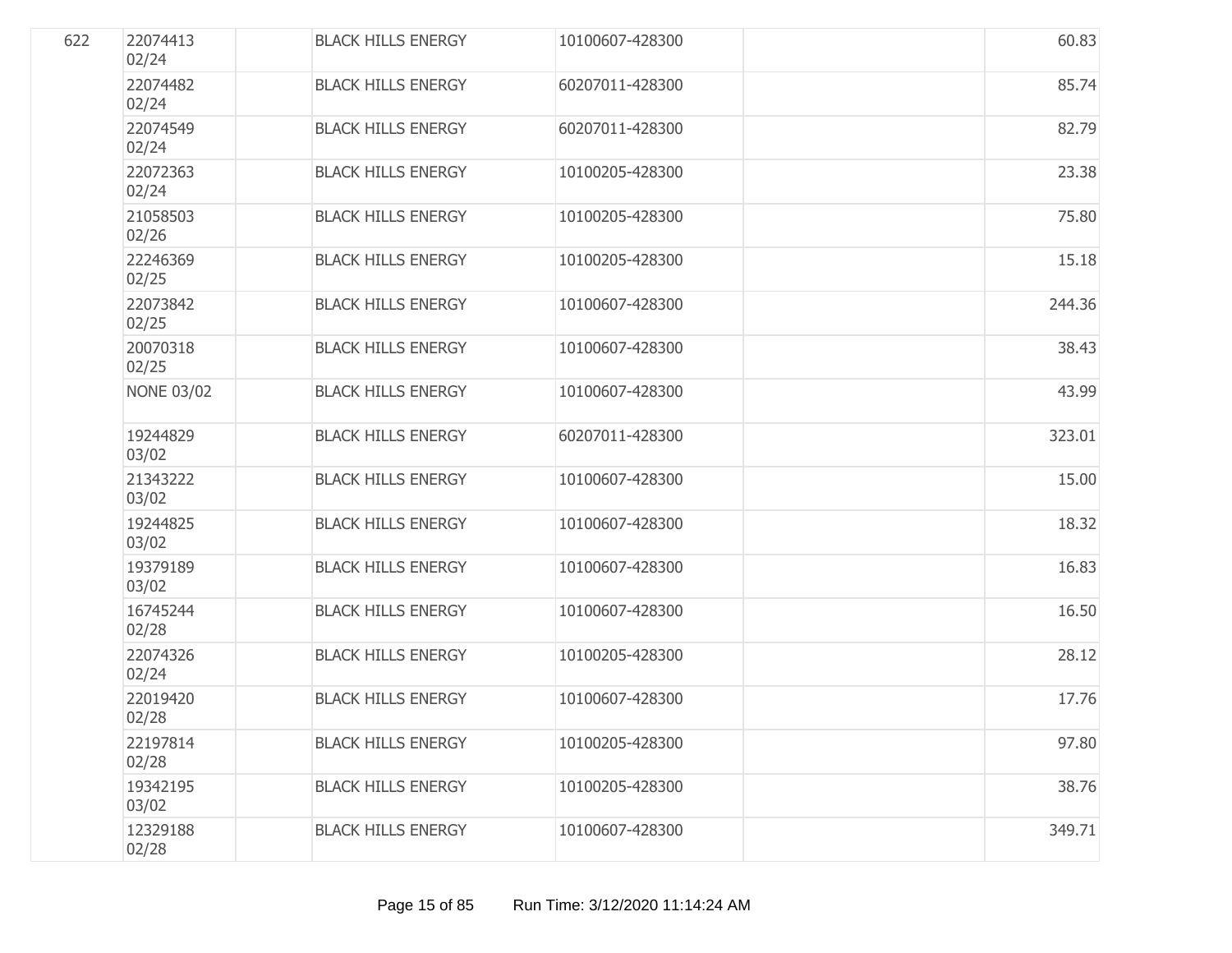| 622 | 19244615<br>03/02 | <b>BLACK HILLS ENERGY</b> | 10100607-428300 | 276.11   |
|-----|-------------------|---------------------------|-----------------|----------|
|     | 19816375<br>02/28 | <b>BLACK HILLS ENERGY</b> | 10100205-428300 | 137.79   |
|     | 16887020<br>02/28 | <b>BLACK HILLS ENERGY</b> | 60207012-428300 | 49.35    |
|     | 16887020<br>02/28 | <b>BLACK HILLS ENERGY</b> | 60407071-428300 | 49.36    |
|     | 19244824<br>03/02 | <b>BLACK HILLS ENERGY</b> | 10100205-428300 | 109.18   |
|     | 18684534<br>03/02 | <b>BLACK HILLS ENERGY</b> | 10100607-428300 | 16.96    |
|     | 16723654<br>02/28 | <b>BLACK HILLS ENERGY</b> | 10100205-428300 | 27.05    |
|     | 21343223<br>03/02 | <b>BLACK HILLS ENERGY</b> | 10100205-428300 | 159.04   |
|     | 12427333<br>02/28 | <b>BLACK HILLS ENERGY</b> | 61000870-428300 | 602.97   |
|     | 12767088<br>02/28 | <b>BLACK HILLS ENERGY</b> | 10102021-428300 | 1,464.75 |
|     | 12767088<br>02/28 | <b>BLACK HILLS ENERGY</b> | 61800891-428300 | 721.45   |
|     | 12766986<br>02/28 | <b>BLACK HILLS ENERGY</b> | 10100305-428300 | 833.05   |
|     | 12766986<br>02/28 | <b>BLACK HILLS ENERGY</b> | 60207012-428300 | 1,666.10 |
|     | 12766986<br>02/28 | <b>BLACK HILLS ENERGY</b> | 60407071-428300 | 1,666.10 |
|     | 12766844<br>02/28 | <b>BLACK HILLS ENERGY</b> | 60800840-428300 | 1,421.65 |
|     | 22069145<br>02/28 | <b>BLACK HILLS ENERGY</b> | 61000870-428300 | 15.92    |
|     | <b>NONE 03/03</b> | <b>BLACK HILLS ENERGY</b> | 61000870-428300 | 95.41    |
|     | 22194189<br>02/28 | <b>BLACK HILLS ENERGY</b> | 61000870-428300 | 65.19    |
|     | 22277747<br>02/28 | <b>BLACK HILLS ENERGY</b> | 61000870-428300 | 15.00    |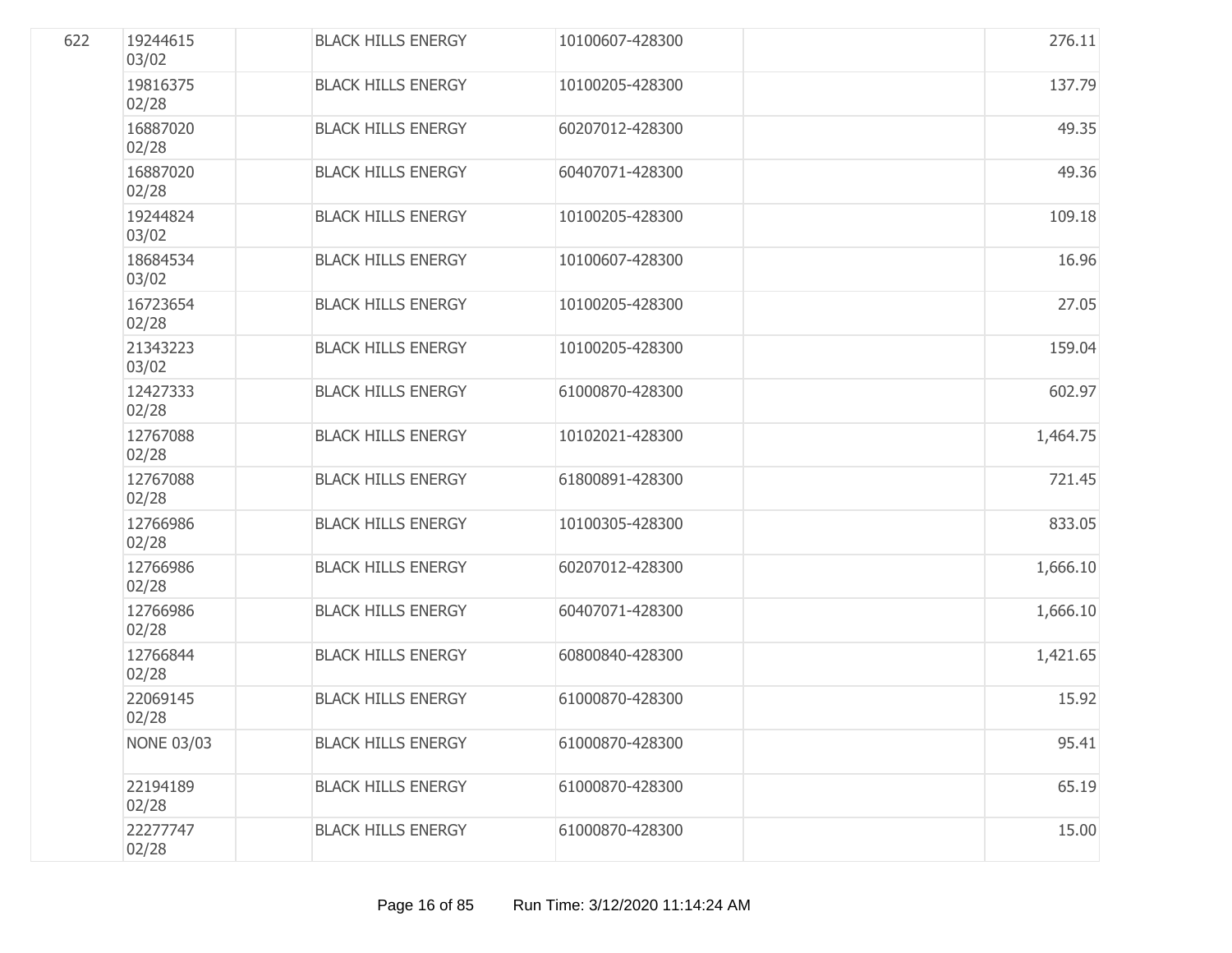| 622 | <b>NONE 03/03</b> | <b>BLACK HILLS ENERGY</b> | 61000870-428300 | 127.67   |
|-----|-------------------|---------------------------|-----------------|----------|
|     | 22045460<br>03/02 | <b>BLACK HILLS ENERGY</b> | 10100607-428300 | 70.48    |
|     | 19956726<br>03/02 | <b>BLACK HILLS ENERGY</b> | 10100607-428300 | 23.97    |
|     | 12327687<br>02/28 | <b>BLACK HILLS ENERGY</b> | 10106062-428300 | 2,916.99 |
|     | 13244986<br>02/28 | <b>BLACK HILLS ENERGY</b> | 60207011-428300 | 907.22   |
|     | 22047104<br>03/02 | <b>BLACK HILLS ENERGY</b> | 60207011-428300 | 132.04   |
|     | 22447765<br>03/02 | <b>BLACK HILLS ENERGY</b> | 60207011-428300 | 17.99    |
|     | 12766097<br>02/28 | <b>BLACK HILLS ENERGY</b> | 10100305-428300 | 71.07    |
|     | 22429795<br>02/28 | <b>BLACK HILLS ENERGY</b> | 10100401-428300 | 136.69   |
|     | 22019482<br>02/28 | <b>BLACK HILLS ENERGY</b> | 10100607-428300 | 31.31    |
|     | 12326141<br>02/28 | <b>BLACK HILLS ENERGY</b> | 10100607-428300 | 16.38    |
|     | 22068619<br>03/02 | <b>BLACK HILLS ENERGY</b> | 10100607-428300 | 16.16    |
|     | 22068189<br>03/02 | <b>BLACK HILLS ENERGY</b> | 10100607-428300 | 115.85   |
|     | 22047028<br>02/28 | <b>BLACK HILLS ENERGY</b> | 10100205-428300 | 74.85    |
|     | 22046689<br>02/28 | <b>BLACK HILLS ENERGY</b> | 10100205-428300 | 189.46   |
|     | 16886804<br>02/28 | <b>BLACK HILLS ENERGY</b> | 10100205-428300 | 30.06    |
|     | 22045982<br>03/02 | <b>BLACK HILLS ENERGY</b> | 10100205-428300 | 31.55    |
|     | 22339003<br>02/28 | <b>BLACK HILLS ENERGY</b> | 10100205-428300 | 15.00    |
|     | 22276494<br>02/28 | <b>BLACK HILLS ENERGY</b> | 10100205-428300 | 15.00    |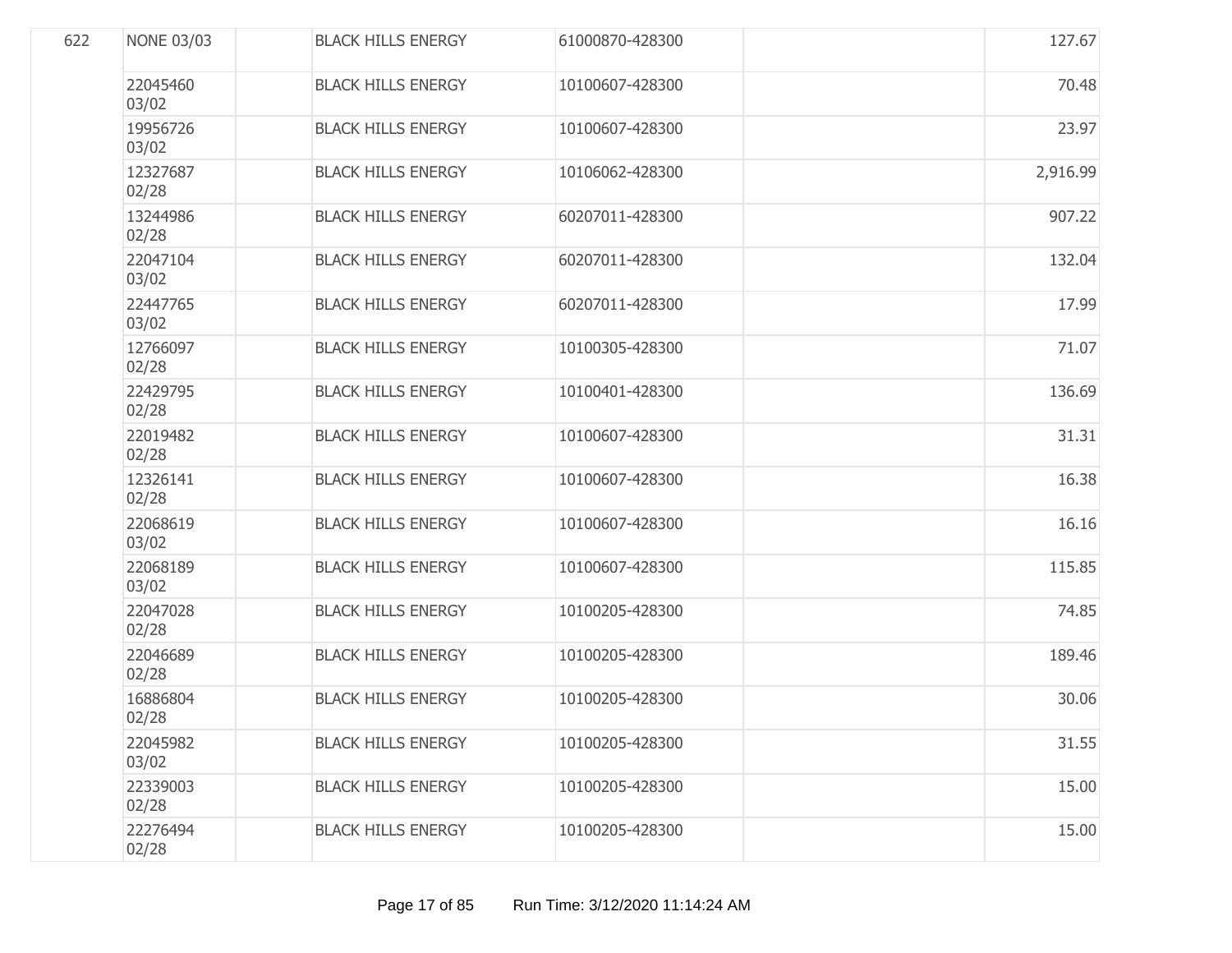| 622 | 22277768<br>02/28 |        | <b>BLACK HILLS ENERGY</b>                              | 10100205-428300 |                                                               | 37.62     |
|-----|-------------------|--------|--------------------------------------------------------|-----------------|---------------------------------------------------------------|-----------|
|     | 22276491<br>02/28 |        | <b>BLACK HILLS ENERGY</b>                              | 10100205-428300 |                                                               | 76.84     |
|     | 22277722<br>02/28 |        | <b>BLACK HILLS ENERGY</b>                              | 10100205-428300 |                                                               | 37.46     |
|     | 22046987<br>02/28 |        | <b>BLACK HILLS ENERGY</b>                              | 10100205-428300 |                                                               | 122.88    |
|     | 22046691<br>02/28 |        | <b>BLACK HILLS ENERGY</b>                              | 10100205-428300 |                                                               | 26.44     |
|     | 22447730<br>02/28 |        | <b>BLACK HILLS ENERGY</b>                              | 10100205-428300 |                                                               | 26.71     |
|     |                   |        |                                                        |                 | <b>BLACK HILLS ENERGY Total:</b>                              | 49,889.56 |
| 602 | 212287            | 156500 | <b>BLACK HILLS INSURANCE</b>                           | 10100201-421100 | CRIME POLICY RENEWAL                                          | 446.00    |
|     |                   |        |                                                        |                 | <b>BLACK HILLS INSURANCE Total:</b>                           | 446.00    |
| 623 | 21918873          | 156544 | <b>BLACK HILLS POWER SPORTS</b><br><b>INC</b>          | 10100607-426700 | <b>TIRE SWITCHBACKS</b>                                       | 419.80    |
|     |                   |        |                                                        |                 | <b>BLACK HILLS POWER SPORTS</b><br><b>INC Total:</b>          | 419.80    |
| 629 | 2492 1            | 156098 | <b>BLACK HILLS ROOFING &amp; SHEET</b><br><b>METAL</b> | 50508915-432000 | 19-2492 2019 ROOF<br><b>REPLACEMENT</b>                       | 10,852.16 |
|     |                   |        |                                                        |                 | <b>BLACK HILLS ROOFING &amp; SHEET</b><br><b>METAL Total:</b> | 10,852.16 |
| 637 | BH21284           | 155182 | <b>BLACK HILLS TRUCK &amp; TRAILER</b><br><b>INC</b>   | 60907401-426900 | TOMMYGATE LIFT GATE FOR<br><b>TRUCK</b>                       | 2,221.21  |
|     | BH21494           | 156520 | <b>BLACK HILLS TRUCK &amp; TRAILER</b><br><b>INC</b>   | 60207011-425300 | <b>PLOW SHOE</b>                                              | 52.08     |
|     |                   |        |                                                        |                 | <b>BLACK HILLS TRUCK &amp; TRAILER</b><br><b>INC Total:</b>   | 2,273.29  |
| 638 | 17765             | 156416 | <b>BLACK HILLS URGENT CARE</b>                         | 10100201-422500 | DRUG SCREENS, HEARING TESTS                                   | 50.00     |
|     | 17765             | 156416 | <b>BLACK HILLS URGENT CARE</b>                         | 10100205-422500 | DRUG SCREENS, HEARING TESTS                                   | 55.00     |
|     | 17765             | 156416 | <b>BLACK HILLS URGENT CARE</b>                         | 10100301-422500 | DRUG SCREENS, HEARING TESTS                                   | 90.00     |
|     | 17765             | 156416 | <b>BLACK HILLS URGENT CARE</b>                         | 10100305-422500 | DRUG SCREENS, HEARING TESTS                                   | 55.00     |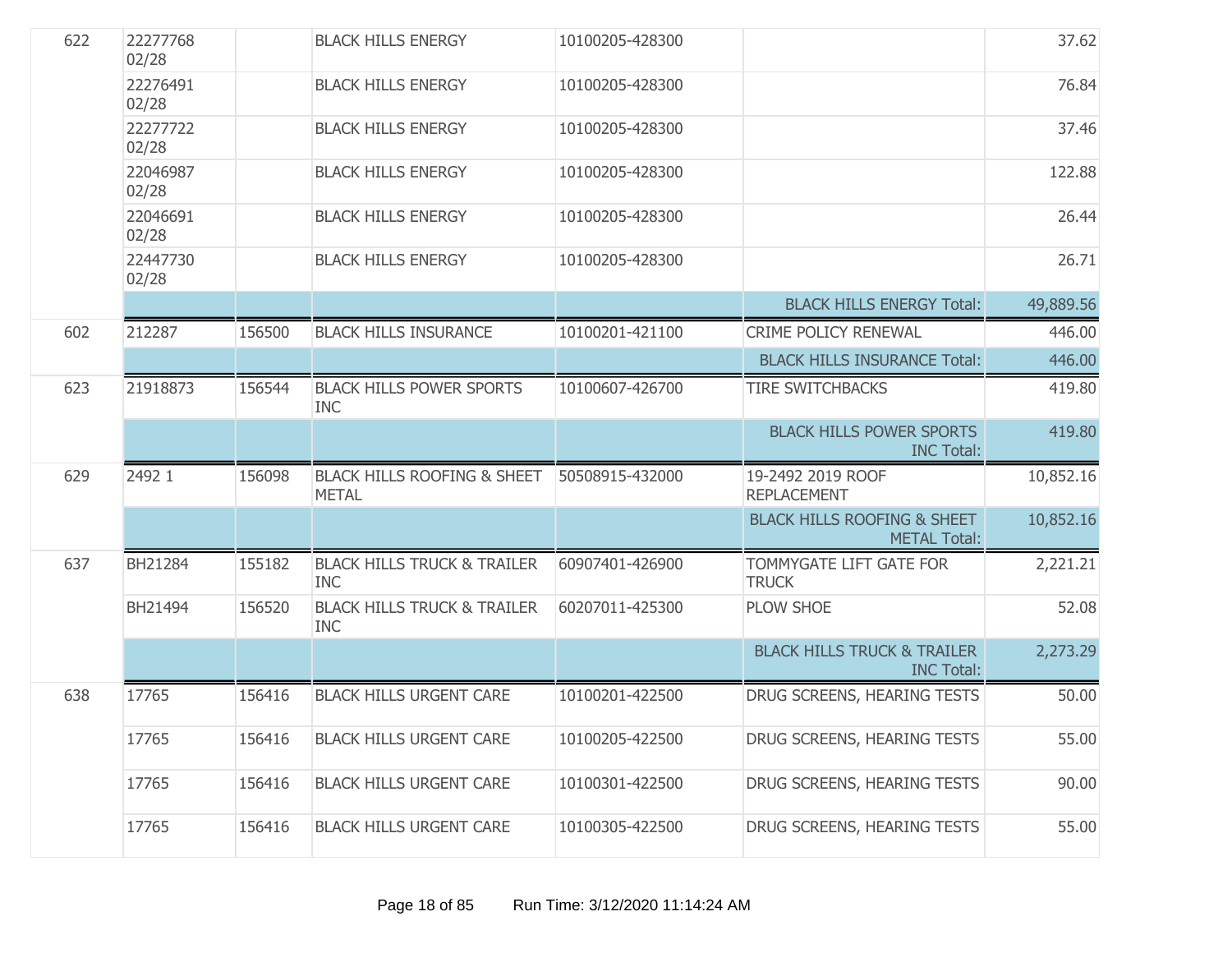| 638 | 17765     | 156416 | <b>BLACK HILLS URGENT CARE</b>                 | 10100607-422500 | DRUG SCREENS, HEARING TESTS                           | 55.00    |
|-----|-----------|--------|------------------------------------------------|-----------------|-------------------------------------------------------|----------|
|     | 17765     | 156416 | <b>BLACK HILLS URGENT CARE</b>                 | 10100610-422500 | DRUG SCREENS, HEARING TESTS                           | 50.00    |
|     | 17765     | 156416 | <b>BLACK HILLS URGENT CARE</b>                 | 10100618-422500 | DRUG SCREENS, HEARING TESTS                           | 225.00   |
|     | 17765     | 156416 | <b>BLACK HILLS URGENT CARE</b>                 | 10106061-422500 | DRUG SCREENS, HEARING TESTS                           | 160.00   |
|     | 17765     | 156416 | <b>BLACK HILLS URGENT CARE</b>                 | 60207012-422500 | DRUG SCREENS, HEARING TESTS                           | 55.00    |
|     | 17765     | 156416 | <b>BLACK HILLS URGENT CARE</b>                 | 60407071-422500 | DRUG SCREENS, HEARING TESTS                           | 55.00    |
|     | 17765     | 156416 | <b>BLACK HILLS URGENT CARE</b>                 | 60907401-422500 | DRUG SCREENS, HEARING TESTS                           | 85.00    |
|     | 17765     | 156416 | <b>BLACK HILLS URGENT CARE</b>                 | 61207101-422500 | DRUG SCREENS, HEARING TESTS                           | 55.00    |
|     | 17765     | 156416 | <b>BLACK HILLS URGENT CARE</b>                 | 61507102-422500 | DRUG SCREENS, HEARING TESTS                           | 85.00    |
|     | 17765     | 156416 | <b>BLACK HILLS URGENT CARE</b>                 | 77500911-422500 | DRUG SCREENS, HEARING TESTS                           | 50.00    |
|     | 17765     | 156416 | <b>BLACK HILLS URGENT CARE</b>                 | 77504136-422500 | DRUG SCREENS, HEARING TESTS                           | 170.00   |
|     |           |        |                                                |                 | <b>BLACK HILLS URGENT CARE</b><br>Total:              | 1,295.00 |
| 692 | 919455913 | 155388 | <b>BORDER STATES ELECTRIC</b><br><b>SUPPLY</b> | 10100204-426500 | <b>SMALL TOOLS</b>                                    | 18.60    |
|     | 919513624 | 156093 | <b>BORDER STATES ELECTRIC</b><br><b>SUPPLY</b> | 60407072-425700 | ELECTRICAL TOOLS AND TWIRL<br><b>NUT</b>              | 18.31    |
|     | 919513624 | 156093 | <b>BORDER STATES ELECTRIC</b><br><b>SUPPLY</b> | 60407072-426500 | ELECTRICAL TOOLS AND TWIRL<br><b>NUT</b>              | 86.39    |
|     | 919538934 | 156515 | <b>BORDER STATES ELECTRIC</b><br><b>SUPPLY</b> | 60207011-425700 | PACTOLA: DISCONNECT SWITCH                            | 12.27    |
|     | 919538934 | 156515 | <b>BORDER STATES ELECTRIC</b><br><b>SUPPLY</b> | 60207011-426900 | PACTOLA: DISCONNECT SWITCH                            | 27.26    |
|     |           |        |                                                |                 | <b>BORDER STATES ELECTRIC</b><br><b>SUPPLY Total:</b> | 162.83   |
| 699 | 83512819  | 156256 | <b>BOUND TREE MEDICAL INC</b>                  | 61800894-426900 | <b>EMS NON-DISPOSABLES</b>                            | 488.99   |
|     | 83509481  | 156238 | <b>BOUND TREE MEDICAL INC</b>                  | 61800890-429700 | <b>EMS DISPOSABLES</b>                                | 450.00   |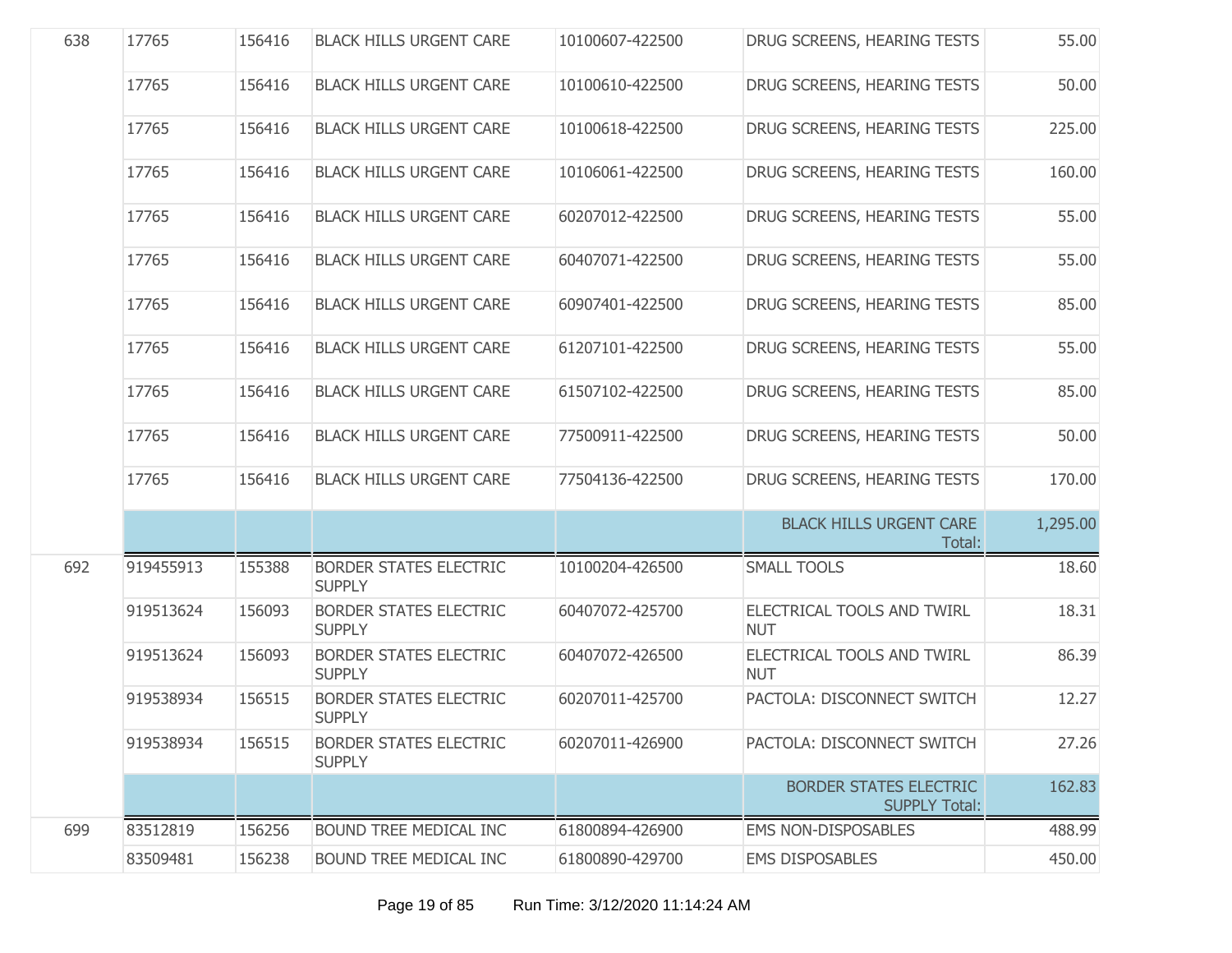| 699   | 83511256           | 156254 | BOUND TREE MEDICAL INC      | 61800890-426900 | EMS DISPOSABLES / NON-<br><b>DISPOSAB</b> | 88.20      |
|-------|--------------------|--------|-----------------------------|-----------------|-------------------------------------------|------------|
|       | 83511256           | 156254 | BOUND TREE MEDICAL INC      | 61800890-429700 | EMS DISPOSABLES / NON-<br><b>DISPOSAB</b> | 1,307.41   |
|       | 83520420           | 156662 | BOUND TREE MEDICAL INC      | 61800890-426900 | <b>EMS NON-DISPOSABLES</b>                | 823.15     |
|       | 83520418           | 156663 | BOUND TREE MEDICAL INC      | 61800890-426900 | <b>EMS NON-DISPOSABLES</b>                | 404.75     |
|       | 83521980           | 156666 | BOUND TREE MEDICAL INC      | 61800890-429700 | <b>EMS DISPOSABLES</b>                    | 525.50     |
|       | 83517093           | 156656 | BOUND TREE MEDICAL INC      | 61800890-429700 | <b>EMS DISPOSABLES</b>                    | 450.00     |
|       | 83517092           | 156657 | BOUND TREE MEDICAL INC      | 61800890-429700 | <b>EMS DISPOSABLES</b>                    | 1,301.16   |
|       |                    |        |                             |                 | <b>BOUND TREE MEDICAL INC Total:</b>      | 5,839.16   |
| 13206 | 02/19/20           | 155709 | <b>BRENDA WALLACE</b>       | 60400833-422300 | 2285 WOODLAWN DR &<br><b>DOWNING SAN</b>  | 100.00     |
|       |                    |        |                             |                 | <b>BRENDA WALLACE Total:</b>              | 100.00     |
| 2982  | 02/07-10/20        | 156231 | <b>BRENT LONG</b>           | 61800890-427000 | PER DIEM: LONG 2.7-10 SDAA<br><b>CON</b>  | 112.00     |
|       |                    |        |                             |                 | <b>BRENT LONG Total:</b>                  | 112.00     |
| 842   | 06SS0003145        | 154415 | BUTLER MACHINERY CO.        | 60207012-436000 | CATERPILLAR BACKHOE LOADER                | 157,495.00 |
|       | 06PS0572422        | 155429 | BUTLER MACHINERY CO.        | 60207012-425100 | W316                                      | 649.11     |
|       | 06PS0572423        | 155428 | BUTLER MACHINERY CO.        | 60207012-425100 | W316                                      | 64.80      |
|       | 06PS0572344        | 155426 | BUTLER MACHINERY CO.        | 60207012-425100 | W316                                      | 70.80      |
|       | 06SS0003147        | 154334 | BUTLER MACHINERY CO.        | 10100607-436000 | 2020 CATERPILLAR MODEL<br>329D3 C         | 45,045.00  |
|       | 06PS0573005        | 155911 | BUTLER MACHINERY CO.        | 60207012-426900 | W360 - BACKHOE                            | 34.14      |
|       | 06PS0573004        | 155912 | BUTLER MACHINERY CO.        | 60207012-426900 | RADIO - CD/MP3                            | 262.89     |
|       | 06PS0573003        | 156212 | BUTLER MACHINERY CO.        | 60207012-425300 | W316                                      | 569.40     |
|       | 06CS0053931        |        | BUTLER MACHINERY CO.        | 60207012-425300 | <b>CREDIT RETURNED CORE</b>               | (284.70)   |
|       | 06PS0568350 156326 |        | <b>BUTLER MACHINERY CO.</b> | 61507102-425300 | YEL PAINT                                 | 47.35      |
|       | 06PS0573079        | 156545 | BUTLER MACHINERY CO.        | 10100607-425300 | LOCKNUTS, SCREWS, BOLTS,<br>LAMP,         | 983.36     |
|       |                    |        |                             |                 | <b>BUTLER MACHINERY CO. Total:</b>        | 204,937.15 |
| 3075  | 02/01-13/20        | 156296 | <b>CALEN MANINGAS</b>       | 10102023-427000 | LUGGAGE: MANINGAS 2.1 / 2.13<br>Ε         | 60.00      |
|       |                    |        |                             |                 | <b>CALEN MANINGAS Total:</b>              | 60.00      |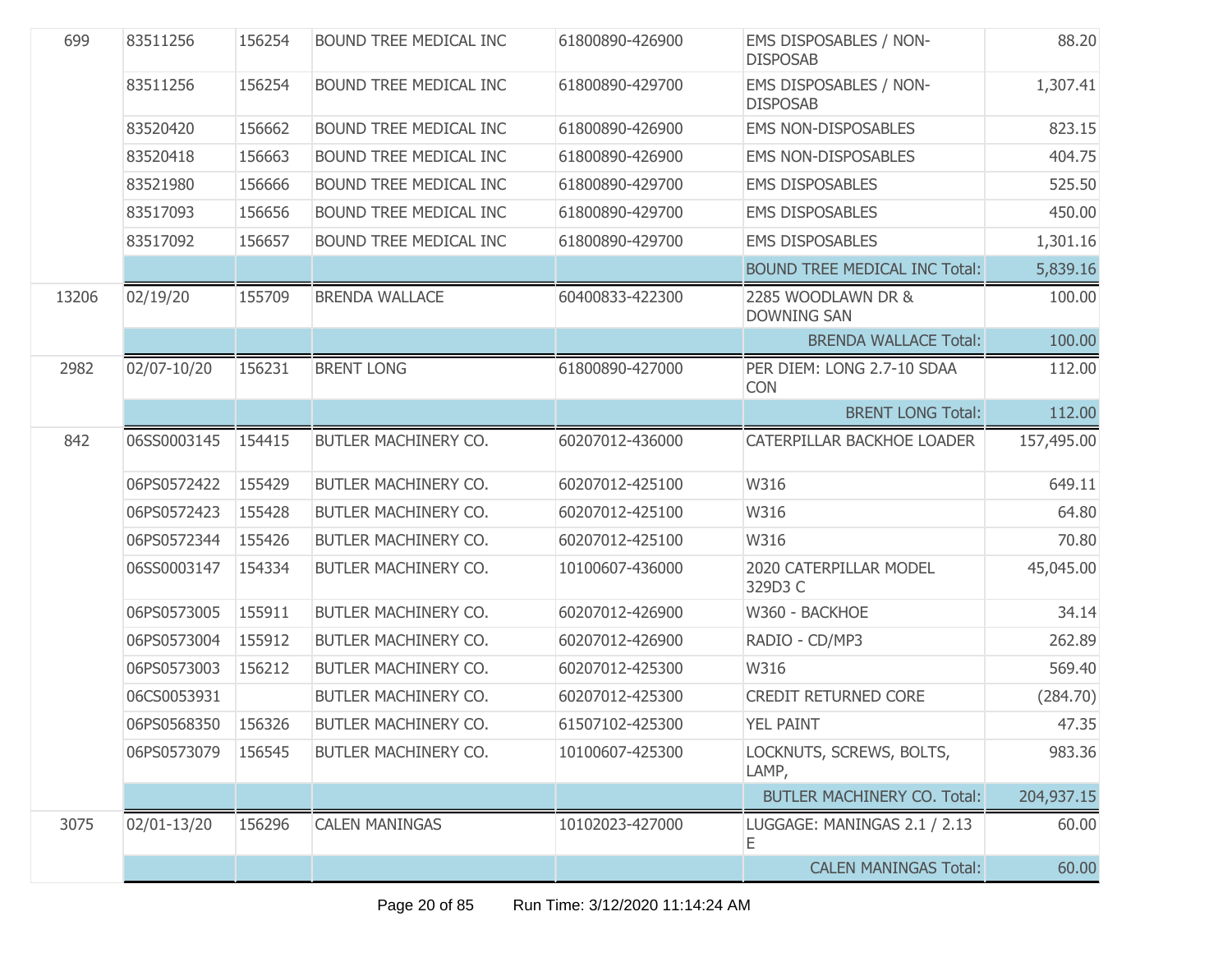| 13200 | 13549-3     | 155518 | CANINE DEVELOPMENT GROUP<br><b>INC</b> | 10100201-429501 | PACK TRACKING K9 PROGRAM                      | 300.00   |
|-------|-------------|--------|----------------------------------------|-----------------|-----------------------------------------------|----------|
|       |             |        |                                        |                 | CANINE DEVELOPMENT GROUP<br><b>INC Total:</b> | 300.00   |
| 905   | 2590-552329 | 155484 | CARQUEST AUTO PARTS                    | 61507102-425300 | <b>FILTERS</b>                                | 145.72   |
|       | 2590-552304 | 155483 | CARQUEST AUTO PARTS                    | 61507102-425300 | <b>GEAR PULLER</b>                            | 29.43    |
|       | 2590-552487 | 155486 | CARQUEST AUTO PARTS                    | 61507102-425300 | <b>DRY GRAPHITE</b>                           | 20.22    |
|       | 2590-552351 | 155487 | CARQUEST AUTO PARTS                    | 61207101-425100 | <b>SOLVENT</b>                                | 63.17    |
|       | 2590-552007 | 155488 | CARQUEST AUTO PARTS                    | 61207101-425100 | <b>WIRE LOOM</b>                              | 17.08    |
|       | 2590-552302 | 155489 | CARQUEST AUTO PARTS                    | 61207101-425100 | <b>ALLEN SOCKETS</b>                          | 34.05    |
|       | 2590-552245 | 155893 | CARQUEST AUTO PARTS                    | 10100302-425100 | <b>UNITS</b>                                  | 7.07     |
|       | 2590-552991 | 155951 | <b>CARQUEST AUTO PARTS</b>             | 10100205-426900 | CARQUEST/#4 SP SCREW SET, 20<br>IN            | 31.37    |
|       | 2590-552696 |        | CARQUEST AUTO PARTS                    | 10100302-425100 | <b>CREDIT RETURNED CORES</b>                  | (110.00) |
|       | 2590-552122 | 156210 | <b>CARQUEST AUTO PARTS</b>             | 10100302-425100 | <b>UNITS</b>                                  | 221.55   |
|       | 2590-552094 | 156210 | <b>CARQUEST AUTO PARTS</b>             | 10100302-425100 | <b>UNITS</b>                                  | 38.99    |
|       | 2590-552780 | 156418 | CARQUEST AUTO PARTS                    | 10100302-425100 | <b>UNITS</b>                                  | 207.68   |
|       | 2590-552787 | 156418 | <b>CARQUEST AUTO PARTS</b>             | 10100302-425100 | <b>UNITS</b>                                  | 9.44     |
|       | 2590-548522 | 155893 | CARQUEST AUTO PARTS                    | 10100305-426500 | <b>UNITS</b>                                  | 9.65     |
|       | 2590-552244 | 155893 | CARQUEST AUTO PARTS                    | 10100302-425100 | <b>UNITS</b>                                  | 119.90   |
|       | 2590-552671 | 156321 | CARQUEST AUTO PARTS                    | 61507102-425300 | <b>FLURREDOR GUIDE</b>                        | 37.39    |
|       | 2590-552609 | 156310 | CARQUEST AUTO PARTS                    | 61207101-425100 | <b>WINTER BLADE</b>                           | 18.74    |
|       | 2590-552690 | 156309 | CARQUEST AUTO PARTS                    | 61207101-425100 | <b>GREEN TAPE</b>                             | 16.04    |
|       | 2590-553085 | 156452 | CARQUEST AUTO PARTS                    | 60407072-425100 | <b>VEHICLE OIL CHANGES</b>                    | 38.82    |
|       | 2590-553085 | 156452 | CARQUEST AUTO PARTS                    | 60407072-426200 | <b>VEHICLE OIL CHANGES</b>                    | 135.10   |
|       | 2590-548527 |        | CARQUEST AUTO PARTS                    | 10100305-426500 | CREDIT RETURNED 3 PC STONE<br><b>SET</b>      | (9.65)   |
|       | 2590-551981 | 155754 | <b>CARQUEST AUTO PARTS</b>             | 61507102-425300 | <b>AIR</b>                                    | 12.42    |
|       | 2590-551991 | 155753 | CARQUEST AUTO PARTS                    | 61507102-425300 | <b>SWITCH</b>                                 | 20.00    |
|       | 2590-551827 | 155752 | <b>CARQUEST AUTO PARTS</b>             | 61507102-425300 | <b>COOLANT</b>                                | 36.08    |
|       | 2590-552855 | 155967 | CARQUEST AUTO PARTS                    | 10100612-425300 | MOTOR OIL                                     | 75.29    |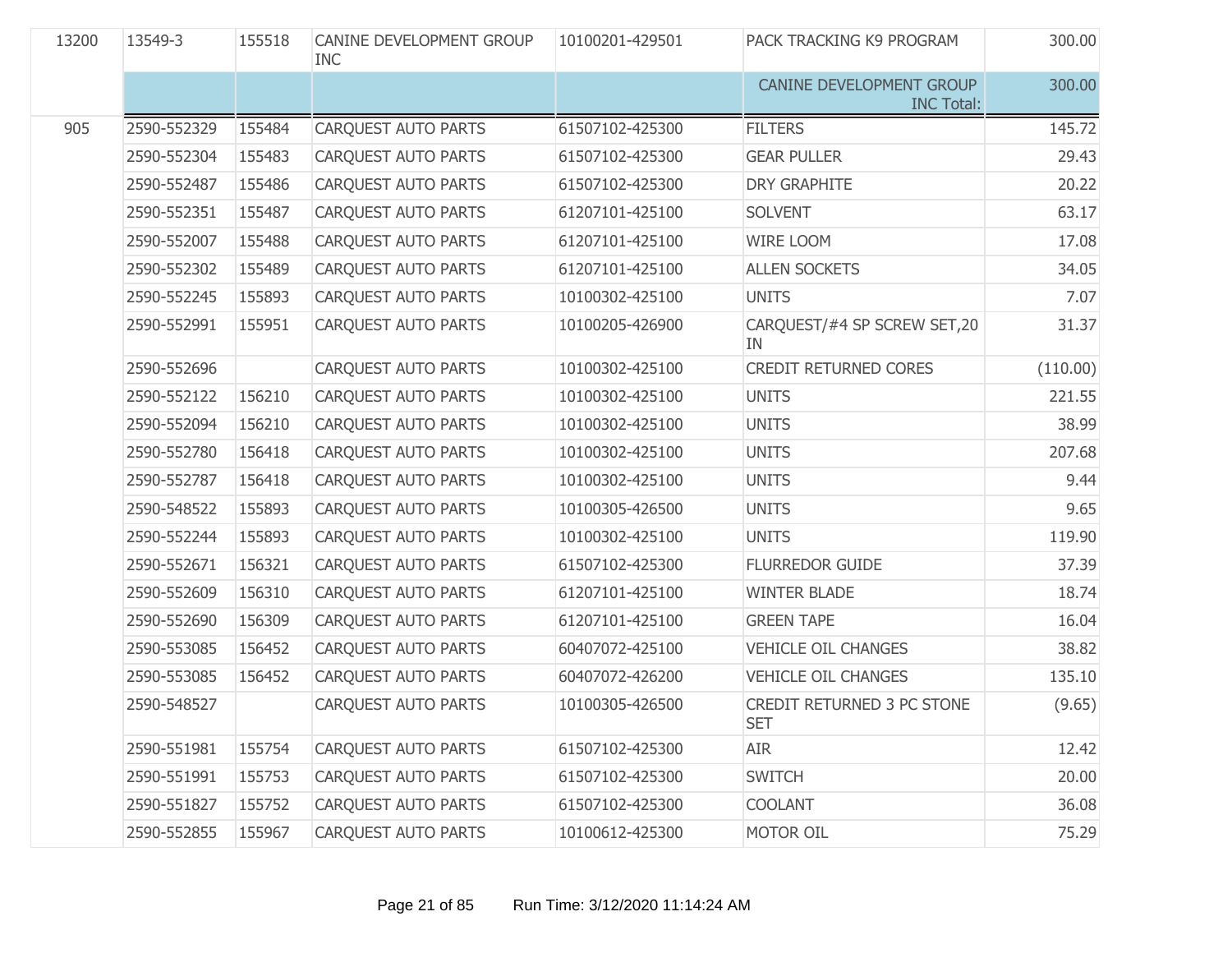| 905 | 2590-552490 | 156077 | <b>CARQUEST AUTO PARTS</b> | 10100201-425100 | <b>BATTERY UNIT 160</b>             | 160.01   |
|-----|-------------|--------|----------------------------|-----------------|-------------------------------------|----------|
|     | 2590-552495 |        | <b>CARQUEST AUTO PARTS</b> | 10100201-425100 | CREDIT RETURNED BTRY-PLAT           | (22.00)  |
|     | 2590-551851 | 155586 | <b>CARQUEST AUTO PARTS</b> | 61207101-425100 | <b>CALIPER</b>                      | 52.64    |
|     | 2590-551855 | 155585 | <b>CAROUEST AUTO PARTS</b> | 61207101-425100 | PAINTED ROTOR                       | 66.94    |
|     | 2590-552547 | 155642 | <b>CARQUEST AUTO PARTS</b> | 61207101-425100 | <b>LIGHT BULB</b>                   | 3.69     |
|     | 2590-552612 | 155620 | <b>CARQUEST AUTO PARTS</b> | 61207101-426500 | <b>SHOP TOWELS</b>                  | 110.10   |
|     | 2590-551967 | 155623 | CARQUEST AUTO PARTS        | 61207101-425100 | <b>BRAKE PAD SET</b>                | 37.04    |
|     | 2590-551975 |        | <b>CAROUEST AUTO PARTS</b> | 61207101-425100 | CR BRAKE PAD SET                    | (37.04)  |
|     | 2590-552323 | 155490 | CARQUEST AUTO PARTS        | 61207101-425100 | <b>HEATER HOSE</b>                  | 3.92     |
|     | 2590-552374 | 155485 | <b>CARQUEST AUTO PARTS</b> | 61507102-425300 | V-BELT                              | 10.55    |
|     | 2590-552321 | 155297 | <b>CARQUEST AUTO PARTS</b> | 60207012-425100 | W305                                | 22.14    |
|     | 2590-552613 | 155737 | <b>CARQUEST AUTO PARTS</b> | 61207101-425100 | <b>HOSE</b>                         | 55.60    |
|     | 2590-552614 | 155736 | <b>CARQUEST AUTO PARTS</b> | 61207101-425100 | <b>HOSE</b>                         | 48.73    |
|     | 2590-550693 | 155735 | <b>CARQUEST AUTO PARTS</b> | 61207101-425100 | <b>AIR BREAK ELBOW</b>              | 59.52    |
|     |             |        |                            |                 | <b>CARQUEST AUTO PARTS Total:</b>   | 1,797.39 |
|     |             |        |                            |                 |                                     |          |
| 910 | 04096000    | 155681 | CARROT-TOP INDUSTRIES INC  | 10100607-426900 | 10 3X5 FLAGS                        | 333.12   |
|     |             |        |                            |                 | CARROT-TOP INDUSTRIES INC<br>Total: | 333.12   |
| 931 | 113405      | 155726 | <b>CBH COOPERATIVE</b>     | 61507102-426200 | <b>FUEL</b>                         | 486.15   |
|     | 184644      | 155584 | <b>CBH COOPERATIVE</b>     | 61507103-426400 | <b>SALT</b>                         | 16.00    |
|     | 113406      | 155982 | <b>CBH COOPERATIVE</b>     | 61507103-426200 | <b>FUEL</b>                         | 494.22   |
|     | 113403      | 155981 | <b>CBH COOPERATIVE</b>     | 61507103-426200 | <b>FUEL</b>                         | 284.01   |
|     | 113464      | 156320 | <b>CBH COOPERATIVE</b>     | 61507102-426200 | <b>FUEL</b>                         | 1,092.30 |
|     | 113446      | 156319 | <b>CBH COOPERATIVE</b>     | 61507102-426200 | <b>FUEL</b>                         | 1,340.60 |
|     | 113420      | 155978 | <b>CBH COOPERATIVE</b>     | 61507102-426200 | <b>FUEL</b>                         | 874.36   |
|     | 196579      | 155402 | <b>CBH COOPERATIVE</b>     | 61207101-425100 | <b>WASHER FLUID</b>                 | 600.25   |
|     | 113404      | 155725 | <b>CBH COOPERATIVE</b>     | 61507102-426200 | <b>FUEL</b>                         | 1,550.10 |
|     | 113468      | 156546 | <b>CBH COOPERATIVE</b>     | 10100607-426200 | <b>FUEL</b>                         | 328.90   |
|     | 113447      | 156318 | <b>CBH COOPERATIVE</b>     | 61507102-426200 | <b>FUEL</b>                         | 222.10   |
|     | 113448      | 156337 | <b>CBH COOPERATIVE</b>     | 61507103-426200 | <b>FUEL</b>                         | 680.90   |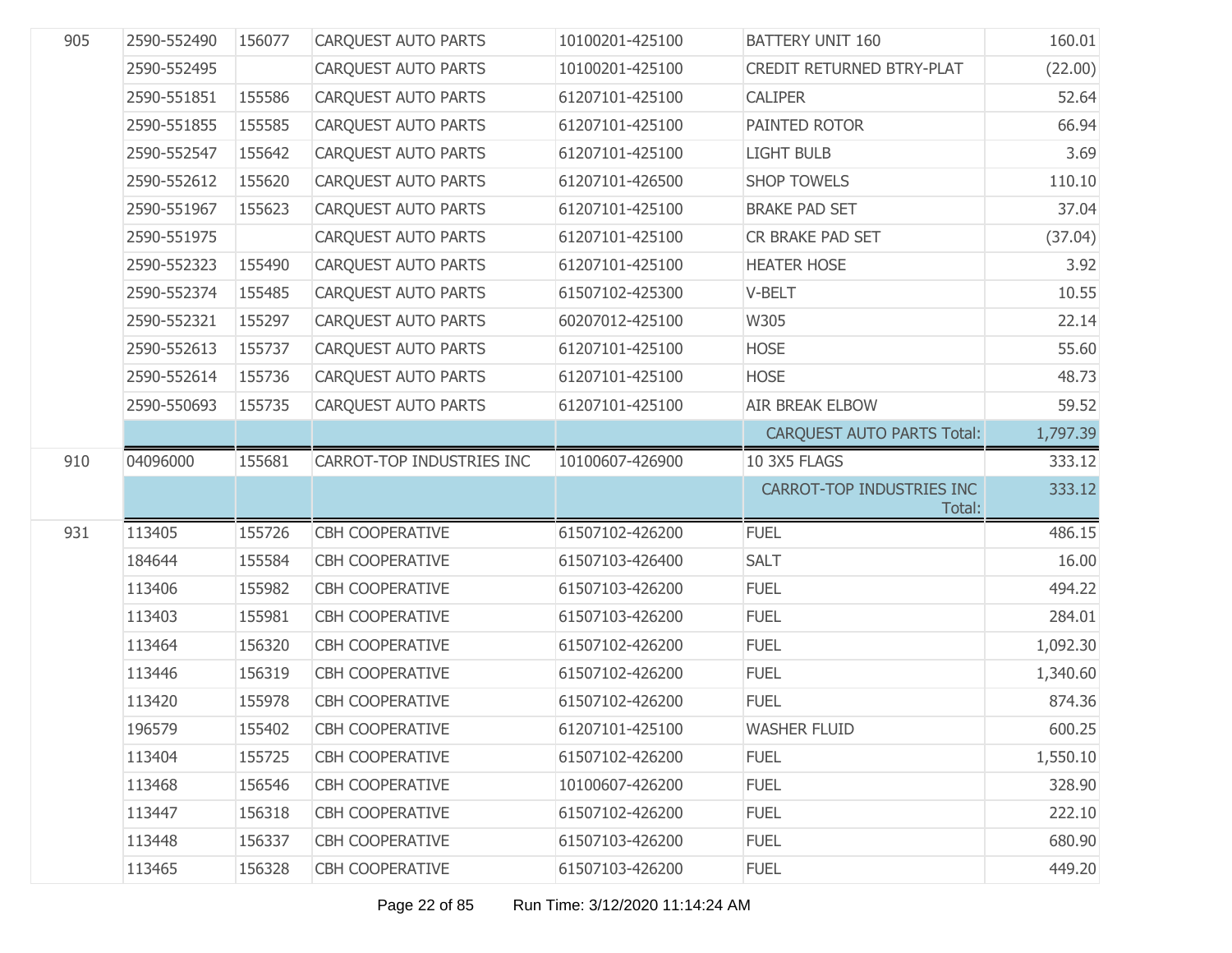| 931   | 113463                  | 156329 | <b>CBH COOPERATIVE</b>                         | 61507103-426200 | <b>FUEL</b>                                           | 248.64   |
|-------|-------------------------|--------|------------------------------------------------|-----------------|-------------------------------------------------------|----------|
|       | 113418                  | 155923 | <b>CBH COOPERATIVE</b>                         | 10100607-426200 | <b>FUEL</b>                                           | 417.93   |
|       | 113421                  | 155986 | <b>CBH COOPERATIVE</b>                         | 61507103-426200 | <b>FUEL</b>                                           | 287.35   |
|       |                         |        |                                                |                 | <b>CBH COOPERATIVE Total:</b>                         | 9,373.01 |
| 932   | <b>WZN4245</b>          | 155717 | <b>CDW GOVERNMENT INC</b>                      | 61300604-429501 | software license                                      | 176.44   |
|       |                         |        |                                                |                 | <b>CDW GOVERNMENT INC Total:</b>                      | 176.44   |
| 945   | 507557                  | 155765 | <b>CENTURY BUSINESS PRODUCTS</b><br><b>INC</b> | 10100111-425300 | <b>Century Business</b>                               | 202.70   |
|       |                         |        |                                                |                 | <b>CENTURY BUSINESS PRODUCTS</b><br><b>INC Total:</b> | 202.70   |
| 946   | 18471                   | 150903 | <b>CENTURY GLASS INC</b>                       | 10100607-425200 | RESTROOM PARTITIONS -<br><b>HARNEY</b>                | 2,371.00 |
|       | 18637                   | 156547 | <b>CENTURY GLASS INC</b>                       | 10100607-426900 | <b>CLEAR PLATE GLASS</b>                              | 22.62    |
|       |                         |        |                                                |                 | <b>CENTURY GLASS INC Total:</b>                       | 2,393.62 |
| 948   | 6053949300<br>590 02/20 | 155746 | <b>CENTURYLINK</b>                             | 10100111-428100 | 02/13 SVC CHARGES                                     | 82.32    |
|       | 6055744533<br>389 02/20 | 155925 | <b>CENTURYLINK</b>                             | 60207011-428100 | 02/13 SVC CHARGES                                     | 53.39    |
|       |                         |        |                                                |                 | <b>CENTURYLINK Total:</b>                             | 135.71   |
| 951   | 3826837                 | 155924 | CERTIFIED LABORATORIES INC                     | 10100607-426200 | PREMALUBE                                             | 864.91   |
|       |                         |        |                                                |                 | <b>CERTIFIED LABORATORIES INC</b><br>Total:           | 864.91   |
| 13258 | 18-06949<br>05/28/18    | 156721 | <b>CHARLES T DOCKTER</b>                       | 61808900-453000 | AMB REFUND CALL #18-06949                             | 157.33   |
|       |                         |        |                                                |                 | <b>CHARLES T DOCKTER Total:</b>                       | 157.33   |
| 13081 | 09/30/19                | 155939 | <b>CHRIS HEUTZENREODER</b>                     | 10100301-426300 | <b>CLOTHING</b>                                       | 219.99   |
|       |                         |        |                                                |                 | <b>CHRIS HEUTZENREODER Total:</b>                     | 219.99   |
| 988   | 899772                  | 155676 | CHRIS SUPPLY COMPANY INC                       | 60407072-425700 | <b>RELAYS FOR SCREENING</b><br><b>COMPACTOR</b>       | 52.60    |
|       | 899119                  | 156035 | CHRIS SUPPLY COMPANY INC                       | 10100202-425100 | METAL PUSHBUTTON SW 15A -<br><b>BRUS</b>              | 12.24    |
|       | 899148                  | 156036 | CHRIS SUPPLY COMPANY INC                       | 10100202-425100 | SMR UNSHLD - BRUSH UNIT<br>2191                       | 44.08    |
|       | 899665                  | 156272 | CHRIS SUPPLY COMPANY INC                       | 10100202-426900 | <b>IRON MAN MATERIALS</b>                             | 23.79    |
|       | 899665                  | 156272 | CHRIS SUPPLY COMPANY INC                       | 61800890-426900 | <b>IRON MAN MATERIALS</b>                             | 11.72    |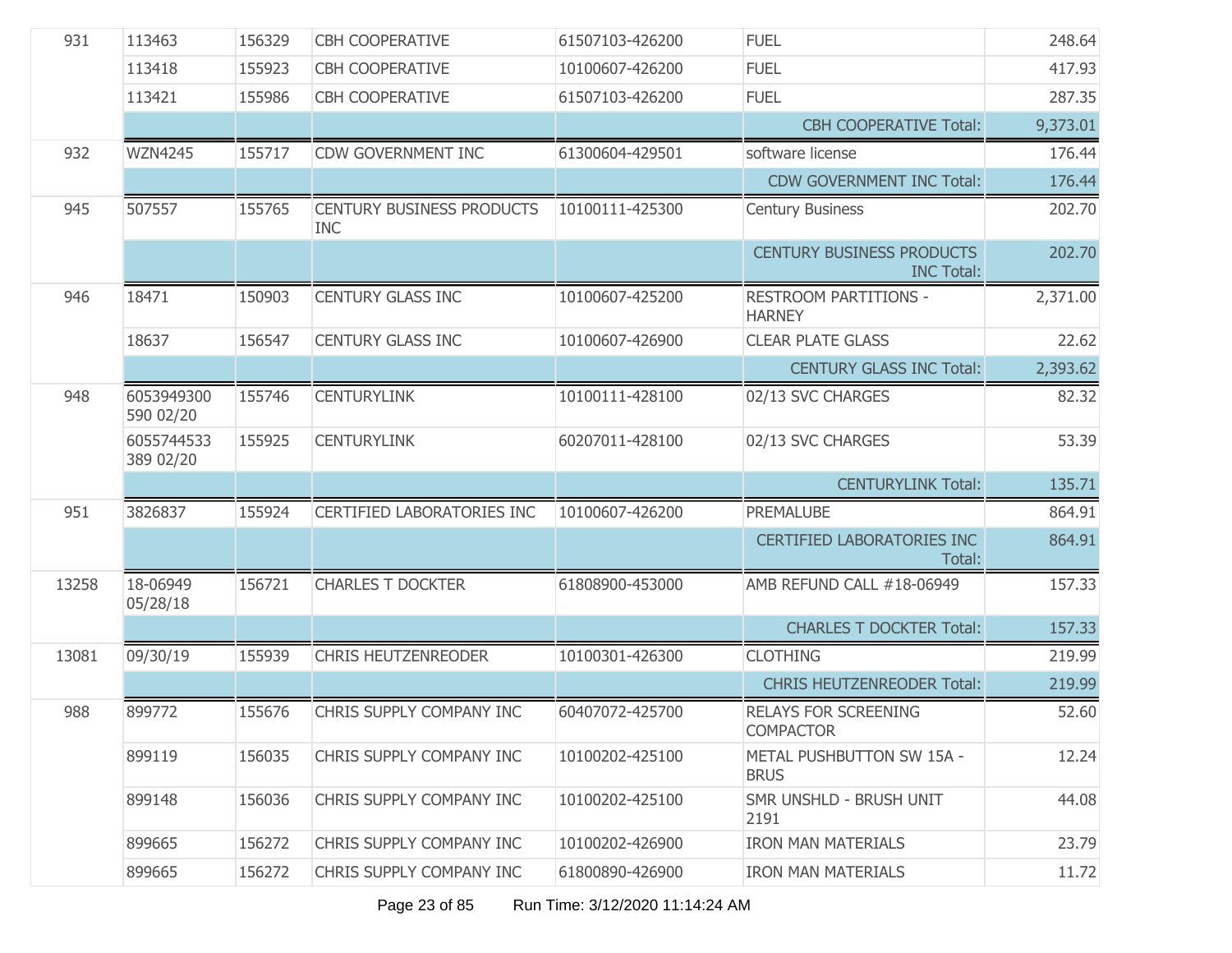| 988  | 900021               | 156327 | CHRIS SUPPLY COMPANY INC  | 61507103-425700 | <b>COMPRESSION CRIMPER</b>                 | 24.69    |
|------|----------------------|--------|---------------------------|-----------------|--------------------------------------------|----------|
|      | 899821               | 155749 | CHRIS SUPPLY COMPANY INC  | 60207011-425300 | TERMINALS, WARNING LIGHTS,<br><b>PUS</b>   | 18.46    |
|      | 900075               | 156593 | CHRIS SUPPLY COMPANY INC  | 10100603-425300 | SAL BATT 12V                               | 18.75    |
|      |                      |        |                           |                 | CHRIS SUPPLY COMPANY INC<br>Total:         | 206.33   |
| 2582 | 02/07-10/20          | 156232 | <b>CHRISTOPHER JOLLEY</b> | 61800890-427000 | PER DIEM: JOLLEY 2.7-10 SDAA<br>С          | 112.00   |
|      |                      |        |                           |                 | <b>CHRISTOPHER JOLLEY Total:</b>           | 112.00   |
| 7634 | 7843739              |        | <b>CISCO WEBEX LLC</b>    | 10100202-422500 | CREDIT FOR PREPAYMENT 08/26<br>$-11/26/19$ | (46.23)  |
|      | 7843739              |        | <b>CISCO WEBEX LLC</b>    | 61800890-422500 | CREDIT FOR PREPAYMENT 08/26<br>$-11/26/19$ | (22.77)  |
|      | 5100196662           | 156236 | <b>CISCO WEBEX LLC</b>    | 10100202-422500 | NBR ADDITIONAL STORAGE                     | 78.39    |
|      | 5100196662           | 156236 | CISCO WEBEX LLC           | 61800890-422500 | NBR ADDITIONAL STORAGE                     | 38.61    |
|      | 5100196666           | 156237 | CISCO WEBEX LLC           | 10100202-422500 | NBR ADDITIONAL STORAGE                     | 313.56   |
|      | 5100196666           | 156237 | CISCO WEBEX LLC           | 61800890-422500 | NBR ADDITIONAL STORAGE                     | 154.44   |
|      | 5100140961           | 156239 | CISCO WEBEX LLC           | 10100202-422500 | NBR ADDITIONAL STORAGE                     | 333.94   |
|      | 5100140961           | 156239 | <b>CISCO WEBEX LLC</b>    | 61800890-422500 | NBR ADDITIONAL STORAGE                     | 164.48   |
|      | 5100196665           |        | CISCO WEBEX LLC           | 10100202-422500 | <b>CREDIT SUBSCRIPTION W/TAX</b>           | (333.94) |
|      | 5100196665           |        | CISCO WEBEX LLC           | 61800890-422500 | <b>CREDIT SUBSCRIPTION W/TAX</b>           | (164.48) |
|      | 5100078910           | 156240 | CISCO WEBEX LLC           | 10100202-422500 | NBR ADDITIONAL BILLING                     | 83.49    |
|      | 5100078910           | 156240 | CISCO WEBEX LLC           | 61800890-422500 | NBR ADDITIONAL BILLING                     | 41.12    |
|      | 5100196663           |        | CISCO WEBEX LLC           | 10100202-422500 | <b>CREDIT SUBSCRIPTION W/TAX</b>           | (83.49)  |
|      | 5100196663           |        | CISCO WEBEX LLC           | 61800890-422500 | <b>CREDIT SUBSCRIPTION W/TAX</b>           | (41.12)  |
|      |                      |        |                           |                 | <b>CISCO WEBEX LLC</b><br>Total:           | 516.00   |
| 1013 | 00822100<br>02/12/19 |        | CITY OF RAPID CITY        | 61300664-428400 | 00822100 12                                | 220.61   |
|      | 05990001<br>02/12/20 |        | <b>CITY OF RAPID CITY</b> | 61300664-428400 | 05990001 0                                 | 448.82   |
|      | 09001000<br>02/24/20 |        | <b>CITY OF RAPID CITY</b> | 10100860-428400 | 09001000 0                                 | 401.99   |
|      | 05997320<br>02/20/20 |        | <b>CITY OF RAPID CITY</b> | 60207011-428400 | 05997320 0                                 | 57.87    |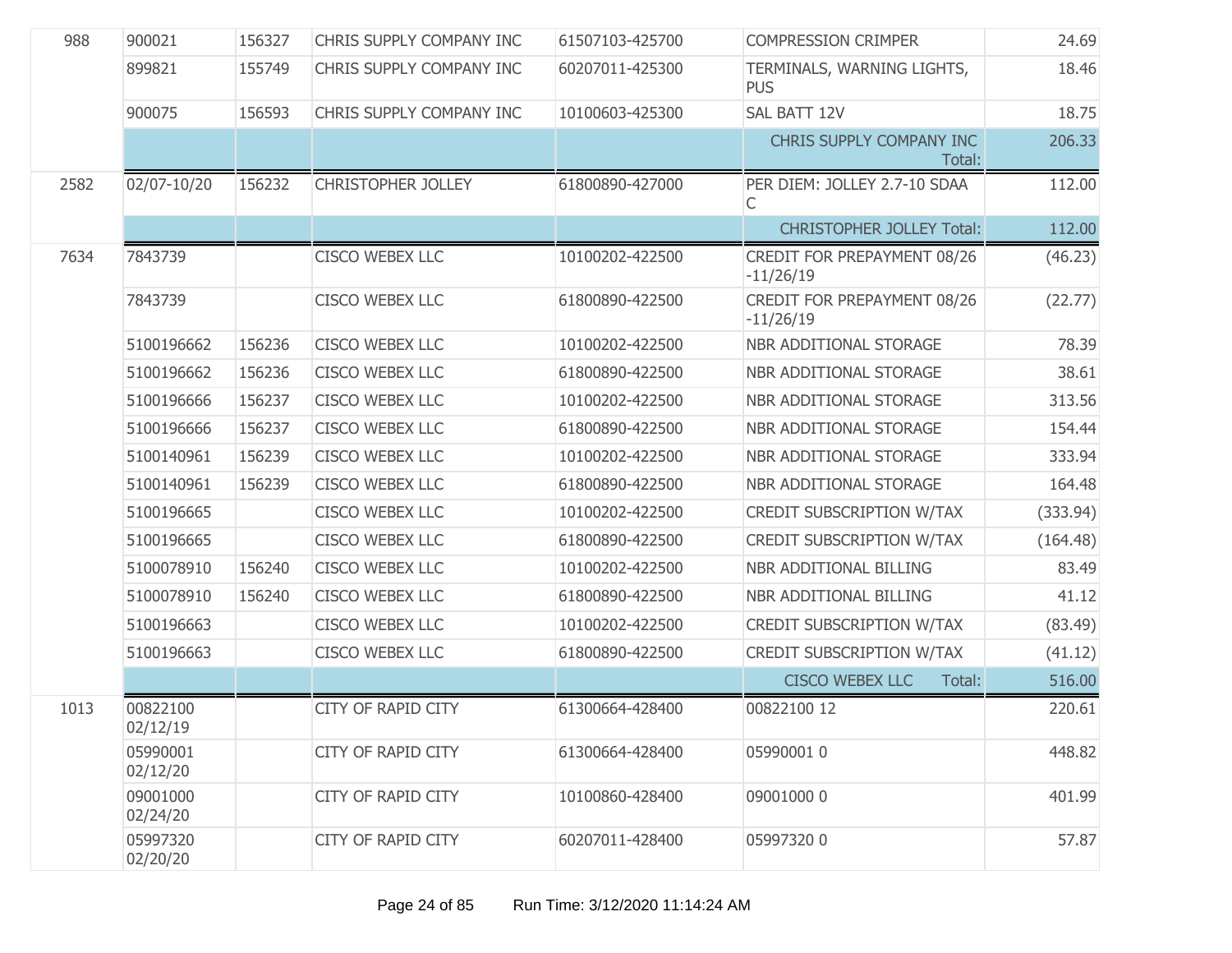| 1013 | 09010370<br>02/12/20  |        | <b>CITY OF RAPID CITY</b> | 61300664-428400 | 09010370 16                  | 178.33   |
|------|-----------------------|--------|---------------------------|-----------------|------------------------------|----------|
|      | 100000718<br>02/13/20 |        | <b>CITY OF RAPID CITY</b> | 61300664-428400 | 1000007180                   | 28.22    |
|      | 3040                  | 156449 | <b>CITY OF RAPID CITY</b> | 60207012-426700 | dumping charges for landfill | 32.60    |
|      | 3040                  | 156449 | <b>CITY OF RAPID CITY</b> | 60407071-426700 | dumping charges for landfill | 4.50     |
|      | 3040                  | 156449 | <b>CITY OF RAPID CITY</b> | 60407071-426900 | dumping charges for landfill | 9.00     |
|      | 03/02-06/20           |        | <b>CITY OF RAPID CITY</b> | 10106022-426100 | POSTAGE 03/02-06/20          | 213.79   |
|      | 03/02-06/20           |        | CITY OF RAPID CITY        | 10106024-426100 | POSTAGE 03/02-06/20          | 9.20     |
|      | 03/02-06/20           |        | CITY OF RAPID CITY        | 10100106-426100 | POSTAGE 03/02-06/20          | 1.84     |
|      | 03/02-06/20           |        | CITY OF RAPID CITY        | 10100108-426100 | POSTAGE 03/02-06/20          | 23.03    |
|      | 03/02-06/20           |        | CITY OF RAPID CITY        | 10100111-426100 | POSTAGE 03/02-06/20          | 118.19   |
|      | 03/02-06/20           |        | CITY OF RAPID CITY        | 10100201-426100 | POSTAGE 03/02-06/20          | 51.64    |
|      | 03/02-06/20           |        | CITY OF RAPID CITY        | 10100202-426100 | POSTAGE 03/02-06/20          | 13.68    |
|      | 03/02-06/20           |        | CITY OF RAPID CITY        | 10100204-426100 | POSTAGE 03/02-06/20          | 3.03     |
|      | 03/02-06/20           |        | CITY OF RAPID CITY        | 10100601-426100 | POSTAGE 03/02-06/20          | 1.47     |
|      | 03/02-06/20           |        | CITY OF RAPID CITY        | 10100618-426100 | POSTAGE 03/02-06/20          | 0.46     |
|      | 03/02-06/20           |        | <b>CITY OF RAPID CITY</b> | 10100706-426100 | POSTAGE 03/02-06/20          | 129.50   |
|      | 03/02-06/20           |        | CITY OF RAPID CITY        | 10100711-426100 | POSTAGE 03/02-06/20          | 4.60     |
|      | 03/02-06/20           |        | <b>CITY OF RAPID CITY</b> | 60602074-426100 | POSTAGE 03/02-06/20          | 0.92     |
|      | 03/02-06/20           |        | CITY OF RAPID CITY        | 61300604-426100 | POSTAGE 03/02-06/20          | 0.92     |
|      | 03/02-06/20           |        | <b>CITY OF RAPID CITY</b> | 60207014-426100 | POSTAGE 03/02-06/20          | 215.74   |
|      | 03/02-06/20           |        | CITY OF RAPID CITY        | 61207101-426100 | POSTAGE 03/02-06/20          | 0.46     |
|      | 03/02-06/20           |        | CITY OF RAPID CITY        | 61507102-426100 | POSTAGE 03/02-06/20          | 0.46     |
|      | 03/02-06/20           |        | CITY OF RAPID CITY        | 61800890-426100 | POSTAGE 03/02-06/20          | 527.19   |
|      | 03/02-06/20           |        | CITY OF RAPID CITY        | 79300968-426100 | POSTAGE 03/02-06/20          | 1.38     |
|      | 03/02-06/20           |        | <b>CITY OF RAPID CITY</b> | 60407074-426100 | POSTAGE 03/02-06/20          | 11.50    |
|      | 05990025<br>03/02/20  |        | <b>CITY OF RAPID CITY</b> | 61400665-428400 | 059900250                    | 5.00     |
|      | 05997675<br>03/02/20  |        | CITY OF RAPID CITY        | 60407071-428400 | 059976750                    | 5.00     |
|      | 09015855<br>03/02/20  |        | <b>CITY OF RAPID CITY</b> | 60207011-428400 | 090158550                    | 2,593.92 |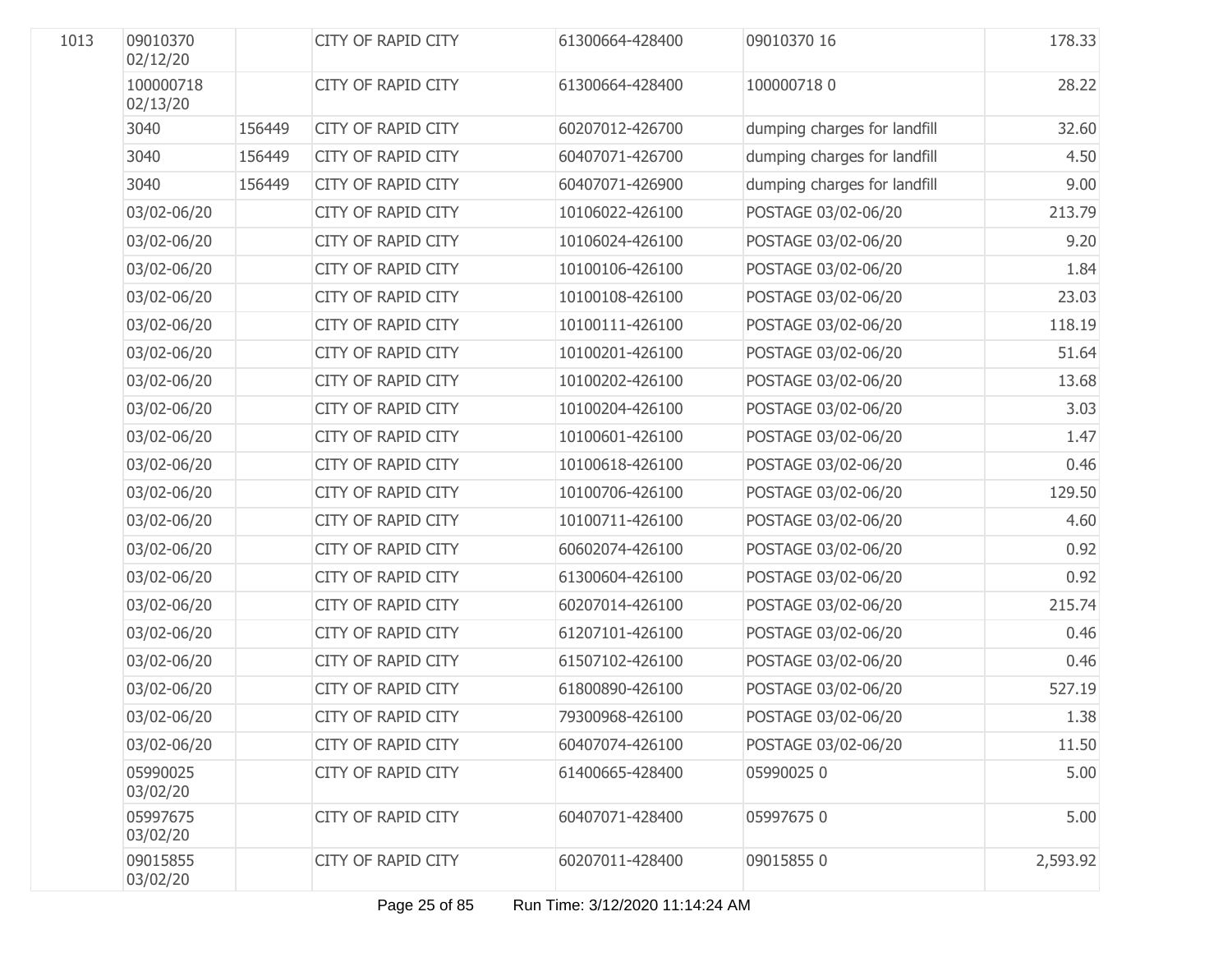| 2003003              | 156574 | <b>CITY OF RAPID CITY</b> | 60407071-426900 | DUMPING CHARGES, CONCRETE<br><b>FROM</b> | 145.10 |
|----------------------|--------|---------------------------|-----------------|------------------------------------------|--------|
| AEC3167<br>02/26/20  | 156106 | <b>CITY OF RAPID CITY</b> | 60200934-422500 | 12-2011 HOMESTEAD<br><b>MEADOWRIDGE</b>  | 40.00  |
| 01/01-31/20          | 156654 | <b>CITY OF RAPID CITY</b> | 25300761-422500 | <b>JAN20 OCCUPANCY TAX</b>               | 683.71 |
| 00046350<br>02/19/19 |        | <b>CITY OF RAPID CITY</b> | 61400665-428400 | 000463500                                | 31.72  |
| 00293050<br>02/19/19 |        | <b>CITY OF RAPID CITY</b> | 10100603-428400 | 00293050 96                              | 881.63 |
| 00280780<br>02/19/20 |        | CITY OF RAPID CITY        | 10100618-428400 | 00280780 24                              | 125.45 |
| 00280780<br>02/19/20 |        | <b>CITY OF RAPID CITY</b> | 10100205-428400 | 00280780 24                              | 62.73  |
| 00280780<br>02/19/20 |        | <b>CITY OF RAPID CITY</b> | 10100201-428400 | 00280780 24                              | 62.73  |
| 00210750<br>03/02/20 |        | CITY OF RAPID CITY        | 10100201-428400 | 002107500                                | 5.00   |
| 09013380<br>02/19/20 |        | <b>CITY OF RAPID CITY</b> | 60407071-428400 | 090133800                                | 28.22  |
| 05990577<br>02/20/20 |        | CITY OF RAPID CITY        | 60407072-428400 |                                          | 114.24 |
| 02/06/2020           | 155920 | <b>CITY OF RAPID CITY</b> | 10100201-422500 | PETTY CASH                               | 32.00  |
| 02/13/2020           | 155920 | <b>CITY OF RAPID CITY</b> | 10100607-422500 | PETTY CASH                               | 21.20  |
| 02/24-28/20          |        | CITY OF RAPID CITY        | 10106022-426100 | POSTAGE 02/24-28/20                      | 88.55  |
| 02/24-28/20          |        | <b>CITY OF RAPID CITY</b> | 10100106-426100 | POSTAGE 02/24-28/20                      | 1.38   |
| 02/24-28/20          |        | CITY OF RAPID CITY        | 10100108-426100 | POSTAGE 02/24-28/20                      | 720.53 |
| 02/24-28/20          |        | <b>CITY OF RAPID CITY</b> | 10100111-426100 | POSTAGE 02/24-28/20                      | 497.55 |
| 02/24-28/20          |        | <b>CITY OF RAPID CITY</b> | 10100201-426100 | POSTAGE 02/24-28/20                      | 39.10  |
| 02/24-28/20          |        | CITY OF RAPID CITY        | 10100204-426100 | POSTAGE 02/24-28/20                      | 46.00  |
| 02/24-28/20          |        | CITY OF RAPID CITY        | 10100601-426100 | POSTAGE 02/24-28/20                      | 2.39   |
| 02/24-28/20          |        | CITY OF RAPID CITY        | 10100618-426100 | POSTAGE 02/24-28/20                      | 1.84   |
| 02/24-28/20          |        | <b>CITY OF RAPID CITY</b> | 10100711-426100 | POSTAGE 02/24-28/20                      | 2.30   |
| 02/24-28/20          |        | CITY OF RAPID CITY        | 60602074-426100 | POSTAGE 02/24-28/20                      | 1.84   |
| 02/24-28/20          |        | <b>CITY OF RAPID CITY</b> | 60207014-426100 | POSTAGE 02/24-28/20                      | 231.43 |
| 02/24-28/20          |        | CITY OF RAPID CITY        | 60407071-426100 | POSTAGE 02/24-28/20                      | 8.06   |
|                      |        |                           |                 |                                          |        |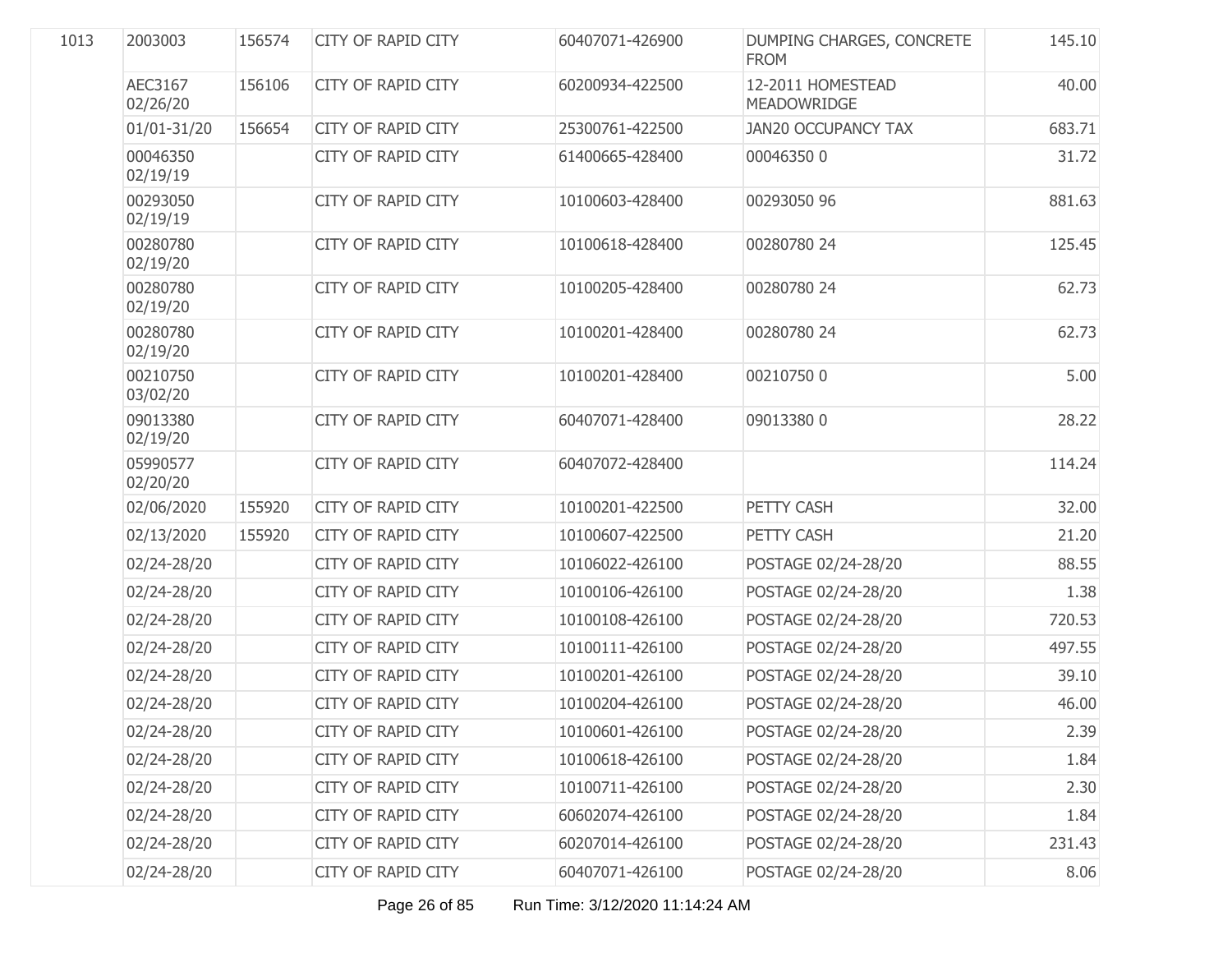| 1013 | 02/24-28/20         | <b>CITY OF RAPID CITY</b> | 61207101-426100 | POSTAGE 02/24-28/20                   | 1.38      |
|------|---------------------|---------------------------|-----------------|---------------------------------------|-----------|
|      | 02/24-28/20         | <b>CITY OF RAPID CITY</b> | 61800890-426100 | POSTAGE 02/24-28/20                   | 271.15    |
|      | 02/24-28/20         | <b>CITY OF RAPID CITY</b> | 79300968-426100 | POSTAGE 02/24-28/20                   | 3.68      |
|      | AEC1315 2020 155540 | <b>CITY OF RAPID CITY</b> | 10100108-429200 | W HAAS SW INSTALLER<br><b>RENEWAL</b> | 20.00     |
|      | 02/12/20            | CITY OF RAPID CITY        | 10100105-415000 | CITY PAID RETIREES INS                | 432.00    |
|      | 02/12/20            | CITY OF RAPID CITY        | 10100108-415000 | CITY PAID RETIREES INS                | 432.00    |
|      | 02/12/20            | CITY OF RAPID CITY        | 10100111-415000 | CITY PAID RETIREES INS                | 432.00    |
|      | 02/12/20            | CITY OF RAPID CITY        | 10100201-415000 | <b>CITY PAID RETIREES INS</b>         | 13,824.00 |
|      | 02/12/20            | CITY OF RAPID CITY        | 10100202-415000 | CITY PAID RETIREES INS                | 13,392.00 |
|      | 02/12/20            | CITY OF RAPID CITY        | 10100204-415000 | CITY PAID RETIREES INS                | 432.00    |
|      | 02/12/20            | CITY OF RAPID CITY        | 10100205-415000 | CITY PAID RETIREES INS                | 432.00    |
|      | 02/12/20            | CITY OF RAPID CITY        | 10100301-415000 | CITY PAID RETIREES INS                | 864.00    |
|      | 02/12/20            | CITY OF RAPID CITY        | 10100401-415000 | CITY PAID RETIREES INS                | 432.00    |
|      | 02/12/20            | CITY OF RAPID CITY        | 10100607-415000 | CITY PAID RETIREES INS                | 3,024.00  |
|      | 02/12/20            | CITY OF RAPID CITY        | 10100609-415000 | CITY PAID RETIREES INS                | 432.00    |
|      | 02/12/20            | CITY OF RAPID CITY        | 10100618-415000 | CITY PAID RETIREES INS                | 432.00    |
|      | 02/12/20            | <b>CITY OF RAPID CITY</b> | 61800890-415000 | CITY PAID RETIREES INS                | 1,296.00  |
|      | 02/12/20            | <b>CITY OF RAPID CITY</b> | 77700914-415000 | CITY PAID RETIREES INS                | 864.00    |
|      | 02/12/20            | <b>CITY OF RAPID CITY</b> | 10102028-415000 | CITY PAID RETIREES INS                | 2,160.00  |
|      | 02/12/20            | <b>CITY OF RAPID CITY</b> | 60602074-415000 | CITY PAID RETIREES INS                | 1,296.00  |
|      | 02/12/20            | <b>CITY OF RAPID CITY</b> | 77504132-415000 | CITY PAID RETIREES INS                | 864.00    |
|      | 02/12/20            | <b>CITY OF RAPID CITY</b> | 77504134-415000 | CITY PAID RETIREES INS                | 864.00    |
|      | 02/12/20            | <b>CITY OF RAPID CITY</b> | 10106021-415000 | CITY PAID RETIREES INS                | 432.00    |
|      | 02/12/20            | CITY OF RAPID CITY        | 60207011-415000 | CITY PAID RETIREES INS                | 1,296.00  |
|      | 02/12/20            | CITY OF RAPID CITY        | 60207012-415000 | CITY PAID RETIREES INS                | 1,296.00  |
|      | 02/12/20            | <b>CITY OF RAPID CITY</b> | 60207014-415000 | CITY PAID RETIREES INS                | 432.00    |
|      | 02/12/20            | <b>CITY OF RAPID CITY</b> | 60407071-415000 | <b>CITY PAID RETIREES INS</b>         | 432.00    |
|      | 02/12/20            | <b>CITY OF RAPID CITY</b> | 60407072-415000 | CITY PAID RETIREES INS                | 432.00    |
|      | 02/12/20            | <b>CITY OF RAPID CITY</b> | 60407073-415000 | CITY PAID RETIREES INS                | 432.00    |
|      | 02/12/20            | <b>CITY OF RAPID CITY</b> | 61207101-415000 | CITY PAID RETIREES INS                | 864.00    |
|      |                     |                           |                 |                                       |           |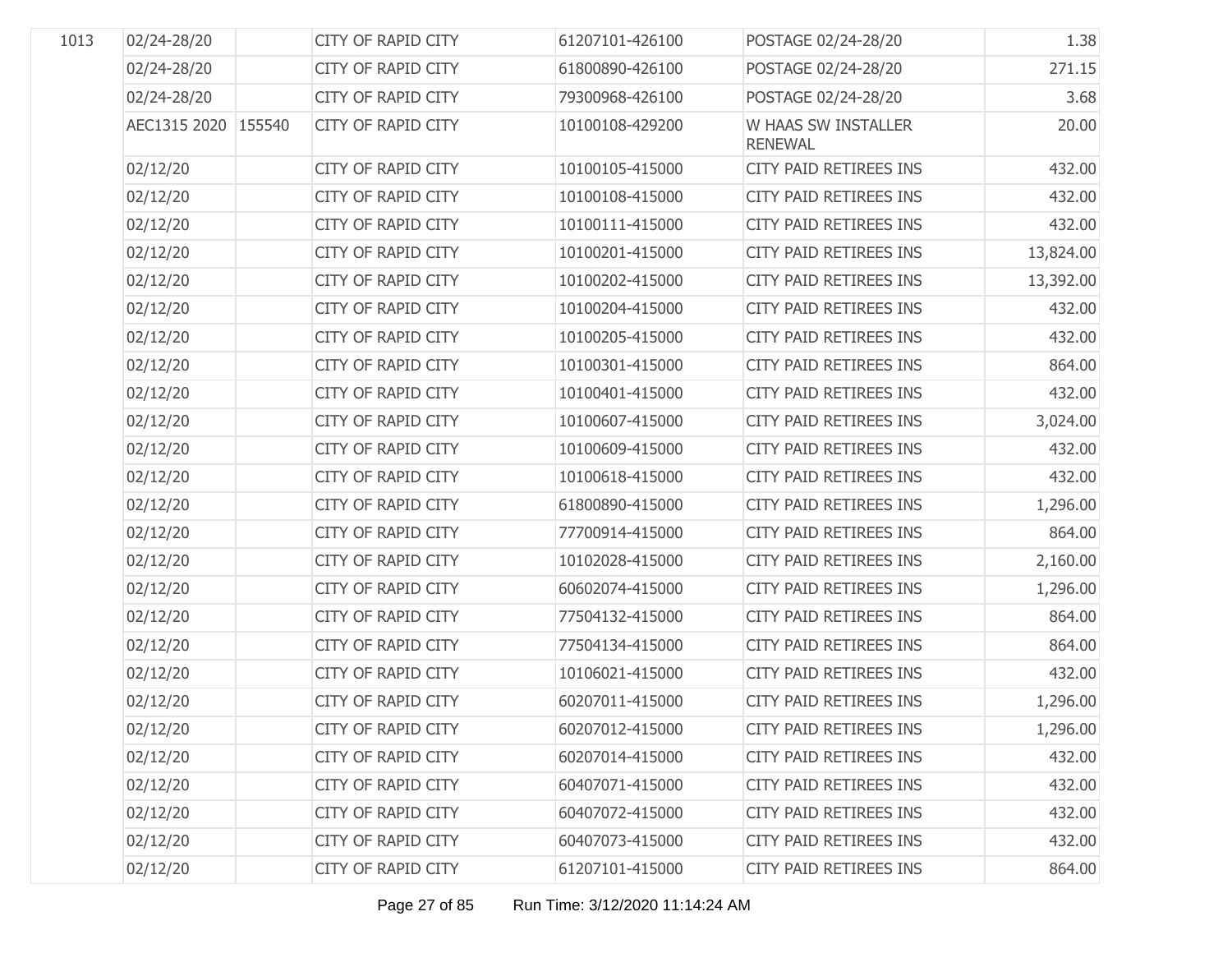| 1013 | 02/12/20             |        | <b>CITY OF RAPID CITY</b>                              | 61507103-415000 | CITY PAID RETIREES INS                                        | 432.00    |
|------|----------------------|--------|--------------------------------------------------------|-----------------|---------------------------------------------------------------|-----------|
|      | 00306656<br>02/19/20 |        | <b>CITY OF RAPID CITY</b>                              | 77700914-428400 | 003066562                                                     | 115.11    |
|      | 05997140<br>02/05/20 |        | <b>CITY OF RAPID CITY</b>                              | 10100607-426900 | 059971400                                                     | 213.00    |
|      | 01/28/2020           | 155920 | <b>CITY OF RAPID CITY</b>                              | 10100201-422500 | PETTY CASH                                                    | 10.00     |
|      | 02/04/20             | 155920 | <b>CITY OF RAPID CITY</b>                              | 10100607-422500 | PETTY CASH                                                    | 21.20     |
|      | 02/04/2020           | 155920 | <b>CITY OF RAPID CITY</b>                              | 10100607-422500 | PETTY CASH                                                    | 21.20     |
|      | 02/06/20             | 155920 | <b>CITY OF RAPID CITY</b>                              | 61300664-422500 | PETTY CASH                                                    | 15.00     |
|      |                      |        |                                                        |                 | CITY OF RAPID CITY Total:                                     | 57,833.28 |
| 1044 | 50403                | 155567 | <b>CLIMATE CONTROL SYSTEMS &amp;</b><br><b>SERVICE</b> | 10100612-426400 | <b>MULTIPLEAT FILTERS</b>                                     | 315.12    |
|      | SD114                | 155638 | <b>CLIMATE CONTROL SYSTEMS &amp;</b><br><b>SERVICE</b> | 60800840-422500 | PROFESSIONAL SERVICES                                         | 156.89    |
|      | 50395                | 155976 | <b>CLIMATE CONTROL SYSTEMS &amp;</b><br><b>SERVICE</b> | 10100603-425300 | <b>FILTERS</b>                                                | 214.68    |
|      | 16291                | 156605 | <b>CLIMATE CONTROL SYSTEMS &amp;</b><br><b>SERVICE</b> | 10100612-425300 | <b>CWS SENSOR</b>                                             | 262.12    |
|      | 16663                | 156604 | <b>CLIMATE CONTROL SYSTEMS &amp;</b><br><b>SERVICE</b> | 10100612-425300 | REPLACE DAMPER ASSEMBLY                                       | 1,895.05  |
|      |                      |        |                                                        |                 | <b>CLIMATE CONTROL SYSTEMS &amp;</b><br><b>SERVICE Total:</b> | 2,843.86  |
| 1053 | 3233404              | 155977 | COCA-COLA OF THE BLACK HILLS 10100612-452000           |                 | <b>SODA PRODUCTS</b>                                          | 240.50    |
|      | 3204149              | 156595 | COCA-COLA OF THE BLACK HILLS 10100603-452000           |                 | <b>SODA PRODUCTS</b>                                          | 284.00    |
|      | 3204093              | 156596 | COCA-COLA OF THE BLACK HILLS 10100603-452000           |                 | <b>SODA PRODUCTS</b>                                          | 47.00     |
|      |                      |        |                                                        |                 | COCA-COLA OF THE BLACK HILLS<br>Total:                        | 571.50    |
| 1088 | 28938                | 156618 | <b>COMMERCIAL KITCHEN</b><br><b>PRODUCTS</b>           | 10100603-426900 | <b>FRENCH FRY SCOOP</b>                                       | 9.90      |
|      | 58558                | 156611 | <b>COMMERCIAL KITCHEN</b><br><b>PRODUCTS</b>           | 10100603-426900 | POPCORN MACHINE                                               | 265.00    |
|      |                      |        |                                                        |                 | <b>COMMERCIAL KITCHEN</b><br><b>PRODUCTS Total:</b>           | 274.90    |
| 1103 | 02/29/20             |        | CONNECTIONS INC                                        | 10100111-422500 |                                                               | 1,392.30  |
|      |                      |        |                                                        |                 | <b>CONNECTIONS INC Total:</b>                                 | 1,392.30  |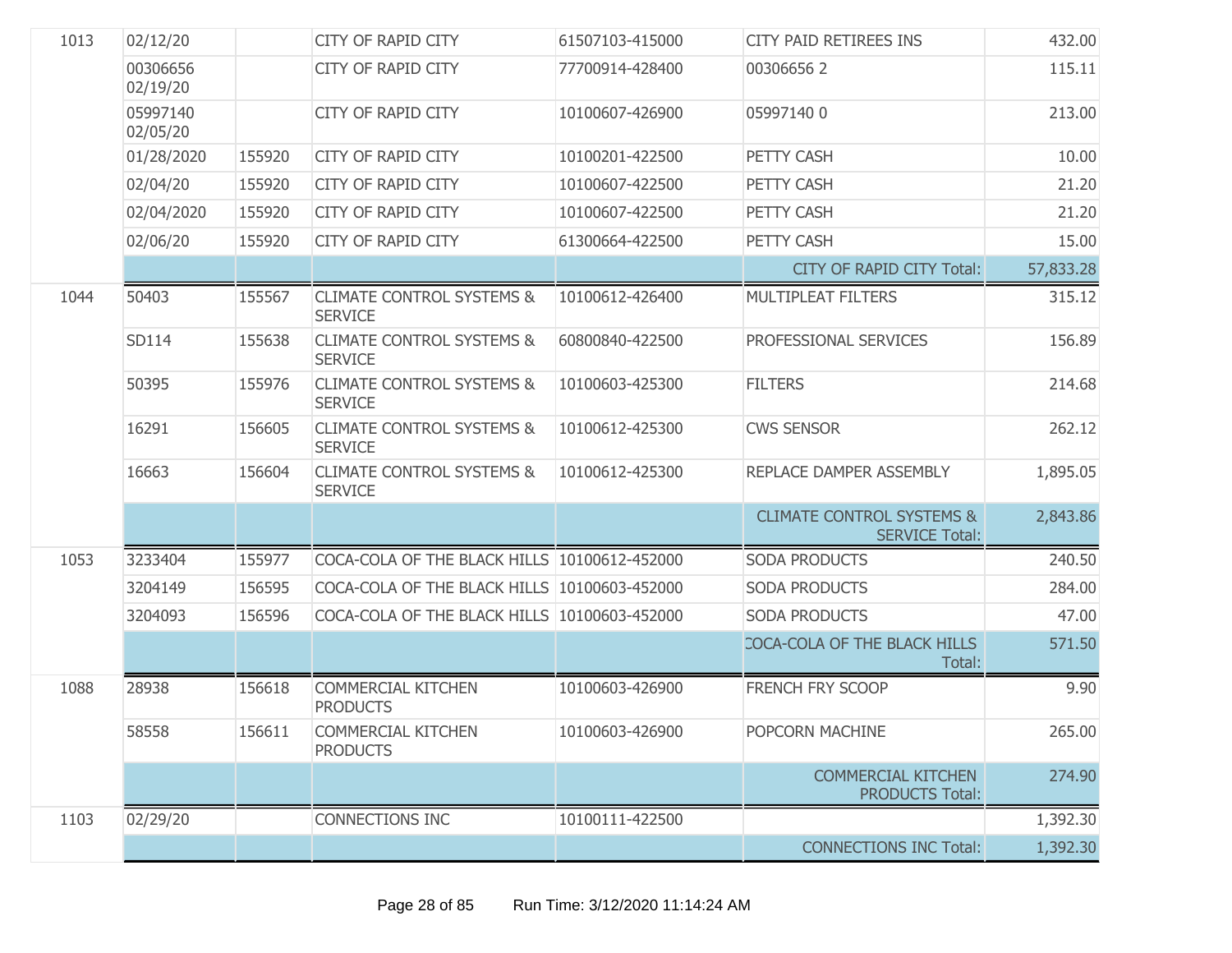| 1113 | 235680   | 155323 | CONTRACTOR'S SUPPLY INC                    | 10100607-426900 | <b>GRAB HOOK, TRANSPORT CHAIN</b>                 | 50.30        |
|------|----------|--------|--------------------------------------------|-----------------|---------------------------------------------------|--------------|
|      | 235705   | 155394 | CONTRACTOR'S SUPPLY INC                    | 10100607-425100 | <b>LEVER BINDER</b>                               | 112.00       |
|      | 235794   | 156548 | CONTRACTOR'S SUPPLY INC                    | 10100607-425200 | <b>BACK RODS</b>                                  | 9.75         |
|      | 235752   | 156548 | CONTRACTOR'S SUPPLY INC                    | 10100607-425300 | <b>BACK RODS</b>                                  | 869.21       |
|      | 235816   | 156548 | CONTRACTOR'S SUPPLY INC                    | 10100607-426500 | <b>BACK RODS</b>                                  | 150.96       |
|      |          |        |                                            |                 | <b>CONTRACTOR'S SUPPLY INC</b><br>Total:          | 1,192.22     |
| 8348 | 5793     | 156292 | COPRO EFP LLC                              | 10102021-426300 | <b>PANTS - VARIOUS</b>                            | 398.00       |
|      | 5793     | 156292 | COPRO EFP LLC                              | 10102023-426300 | PANTS - VARIOUS                                   | 398.00       |
|      | 5793     | 156292 | COPRO EFP LLC                              | 10102024-426300 | <b>PANTS - VARIOUS</b>                            | 199.00       |
|      | 5793     | 156292 | COPRO EFP LLC                              | 10102026-426300 | <b>PANTS - VARIOUS</b>                            | 199.00       |
|      | 5793     | 156292 | COPRO EFP LLC                              | 10102027-426300 | <b>PANTS - VARIOUS</b>                            | 398.00       |
|      | 5793     | 156292 | COPRO EFP LLC                              | 61800894-426300 | <b>PANTS - VARIOUS</b>                            | 199.00       |
|      |          |        |                                            |                 | <b>COPRO EFP LLC</b><br>Total:                    | 1,791.00     |
| 9890 | L916258  | 155186 | CORE & MAIN LP                             | 60407071-425500 | PVC PIPE TO REPAIR SEWER<br><b>LINE</b>           | 114.80       |
|      | L762826  | 152304 | <b>CORE &amp; MAIN LP</b>                  | 60207014-426900 | METER, 5/8 IPERL 100CF 3-TERM                     | 68,513.50    |
|      | L943175  | 155653 | <b>CORE &amp; MAIN LP</b>                  | 60207012-425500 | <b>STOCK</b>                                      | 200.17       |
|      | L991358  | 156470 | <b>CORE &amp; MAIN LP</b>                  | 60407071-425500 | PIPE FOR FORCE MAIN REPAIR<br>ON                  | 268.40       |
|      | L946889  | 155654 | <b>CORE &amp; MAIN LP</b>                  | 60207012-425500 | <b>GLENSHIRE &amp; WISCONSIN</b>                  | 1,237.62     |
|      | 1762833  | 152305 | <b>CORE &amp; MAIN LP</b>                  | 60207014-426900 | METER, 3/4 IPERL 100CF 3-TERM                     | 76,763.50    |
|      | 1762843  | 152306 | <b>CORE &amp; MAIN LP</b>                  | 60207014-426900 | METER, 1" IPERL 100CF 3-TERM<br>S.                | 18,074.00    |
|      | L944981  | 155547 | <b>CORE &amp; MAIN LP</b>                  | 60207014-426500 | <b>WRENCH</b>                                     | 60.00        |
|      | L893937  | 156566 | <b>CORE &amp; MAIN LP</b>                  | 60207014-425300 | RADIO TRANSCEIVERS,<br>PRORATED W                 | 777.32       |
|      | M003891  | 156624 | <b>CORE &amp; MAIN LP</b>                  | 60407071-425500 | HIMAX, MEGA LUG, BOLTS, LUBE<br>Ε                 | 1,166.17     |
|      |          |        |                                            |                 | <b>CORE &amp; MAIN LP Total:</b>                  | 167, 175. 48 |
| 1132 | 03/31/20 |        | CORNERSTONE RESCUE MISSION 10100621-459500 |                 | <b>MAR20 CORNERSTONE RESCUE</b><br><b>MISSION</b> | 8,333.33     |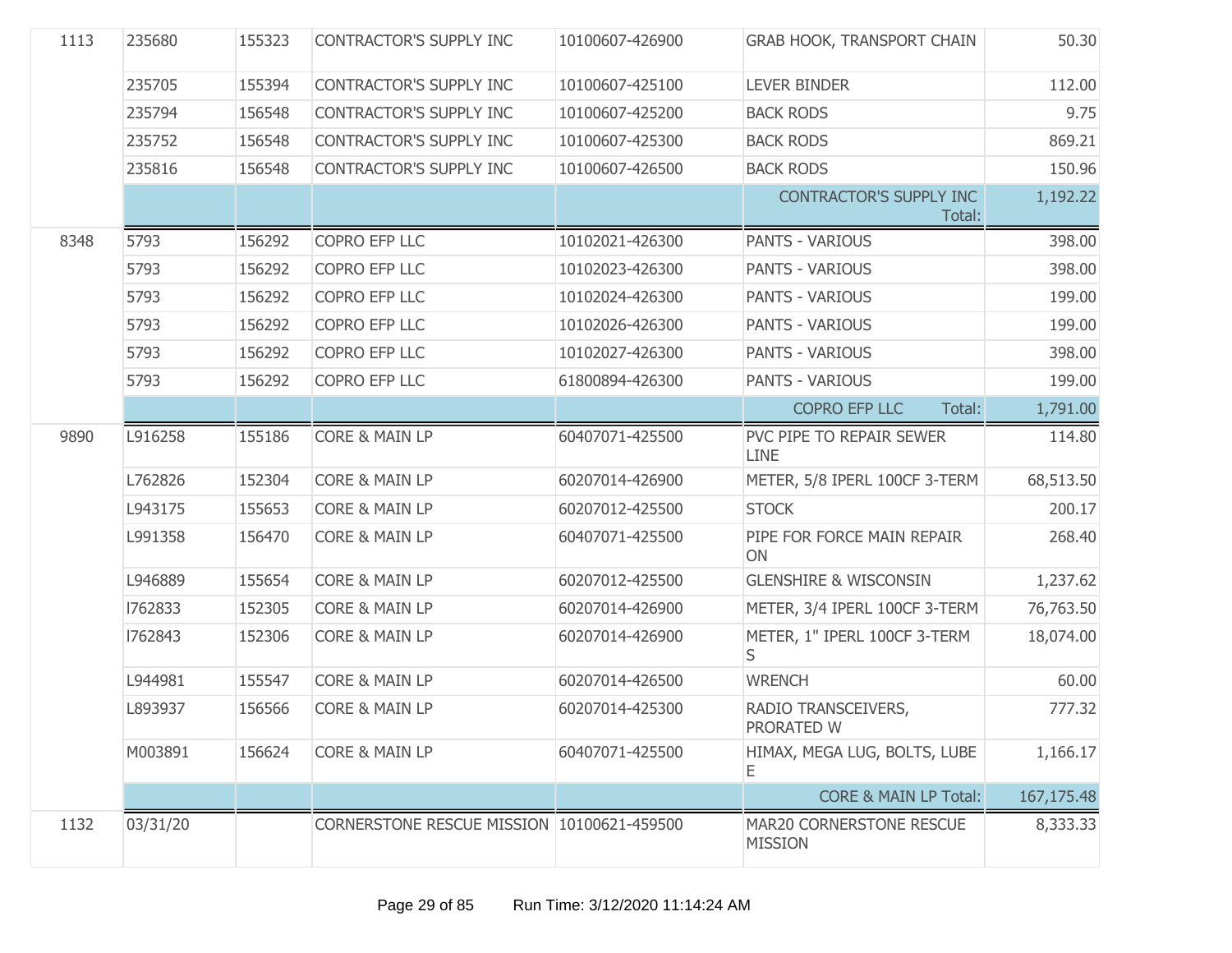| 1132 |                                      |        |                                               |                 | <b>CORNERSTONE RESCUE MISSION</b><br>Total:  | 8,333.33  |
|------|--------------------------------------|--------|-----------------------------------------------|-----------------|----------------------------------------------|-----------|
| 1135 | 2406 2                               | 156099 | <b>CORR CONSTRUCTION INC</b>                  | 50508912-437200 | PR18-2406 Bridge Imp. Project -<br>Meadowbr  | 67,607.70 |
|      |                                      |        |                                               |                 | <b>CORR CONSTRUCTION INC Total:</b>          | 67,607.70 |
| 1163 | 01/01-31/20                          | 156007 | <b>CREDIT COLLECTIONS BUREAU</b>              | 60207014-422500 | JAN 2020 COLLECTION FEES                     | 354.96    |
|      |                                      |        |                                               |                 | <b>CREDIT COLLECTIONS BUREAU</b><br>Total:   | 354.96    |
| 1164 | S507584663.0 155682<br>01            |        | CRESCENT ELECTRIC SUPPLY CO   10100607-425700 |                 | LED LIGHTS - RED ROCKS PARK                  | 399.91    |
|      | S507223999.0 146772<br>01            |        | <b>CRESCENT ELECTRIC SUPPLY CO</b>            | 10100304-426900 | Replacement pole: St Joe/Birch               | 2,965.07  |
|      | S507594644.0 155926<br>01            |        | <b>CRESCENT ELECTRIC SUPPLY CO</b>            | 10100607-425700 | HOFFMAN HOLE SEALS FOR<br>CONDUIT            | 160.80    |
|      | S507559710.0 155966<br>01            |        | CRESCENT ELECTRIC SUPPLY CO                   | 10100612-425700 | <b>BZ-U EIKO WALL PACK</b>                   | 1,670.88  |
|      | s507579882.00 156603<br>$\mathbf{1}$ |        | <b>CRESCENT ELECTRIC SUPPLY CO</b>            | 10100612-425700 | LITHONIA STRIP SWITCHABLE<br><b>LUME</b>     | 3,613.98  |
|      | S507568177.0 156549<br>01            |        | CRESCENT ELECTRIC SUPPLY CO                   | 10100607-425700 | LED LITHONIA CANOPY - 32ND<br>ST.            | 149.78    |
|      | S507605274.0 156549<br>01            |        | <b>CRESCENT ELECTRIC SUPPLY CO</b>            | 10100607-425700 | LED LITHONIA CANOPY - 32ND<br>ST.            | 70.41     |
|      | S507597611.0 156549<br>01            |        | <b>CRESCENT ELECTRIC SUPPLY CO</b>            | 10100607-425700 | LED LITHONIA CANOPY - 32ND<br>ST.            | 173.94    |
|      | S507605185.0 156594<br>01            |        | CRESCENT ELECTRIC SUPPLY CO                   | 10100612-425700 | ELECTRICAL SUPPLIES                          | 279.30    |
|      | S507535552.0<br>01                   | 156660 | <b>CRESCENT ELECTRIC SUPPLY CO</b>            | 10102021-425200 | <b>LIGHT BALLASTS - ST1</b>                  | 27.99     |
|      | S507535552.0 156660<br>01            |        | <b>CRESCENT ELECTRIC SUPPLY CO</b>            | 61800891-425200 | <b>LIGHT BALLASTS - ST1</b>                  | 13.79     |
|      | S507598967.0 156287<br>01            |        | <b>CRESCENT ELECTRIC SUPPLY CO</b>            | 10102025-425200 | <b>STATION MAINTENANCE - ST5</b>             | 86.34     |
|      | S507598967.0<br>01                   | 156287 | CRESCENT ELECTRIC SUPPLY CO                   | 61800895-425200 | <b>STATION MAINTENANCE - ST5</b>             | 42.52     |
|      |                                      |        |                                               |                 | <b>CRESCENT ELECTRIC SUPPLY CO</b><br>Total: | 9,654.71  |
| 1167 | 13652                                | 152716 | <b>CRICKET LAWN SERVICE</b>                   | 26000927-422500 | 127 N LACROSSE STREET -<br>SNOW/I            | 105.00    |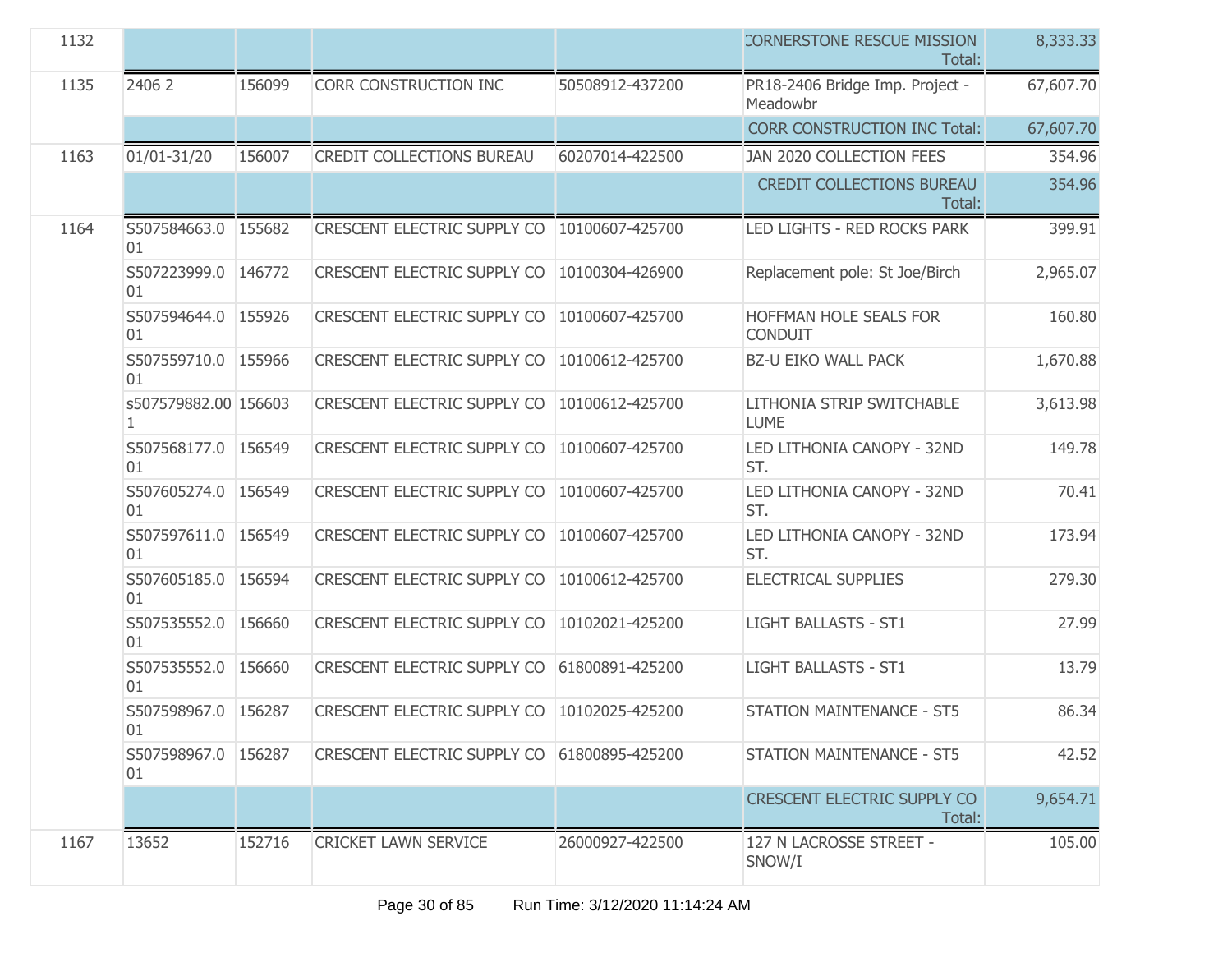| 1167  |            |        |                               |                 | <b>CRICKET LAWN SERVICE Total:</b>       | 105.00   |
|-------|------------|--------|-------------------------------|-----------------|------------------------------------------|----------|
| 1179  | 2157828-00 | 155213 | <b>CRUM ELECTRIC</b>          | 60207011-425700 | <b>WTP: LAMP ADAPTERS</b>                | 100.80   |
|       | 2159278-00 | 154960 | <b>CRUM ELECTRIC</b>          | 60207011-425700 | WTP: BAY LIGHT, POWER<br>SUPPLY,         | 150.39   |
|       |            |        |                               |                 | <b>CRUM ELECTRIC Total:</b>              | 251.19   |
| 10507 | 47-12427   | 156330 | <b>CUMMINS ROCKY MOUNTAIN</b> | 61507103-425100 | <b>CHECK ENGINE</b>                      | 269.00   |
|       | 47-12649   | 156705 | <b>CUMMINS ROCKY MOUNTAIN</b> | 10102021-425100 | <b>ECM PARAMETERS CHANGE - TK1</b>       | 196.00   |
|       |            |        |                               |                 | <b>CUMMINS ROCKY MOUNTAIN</b><br>Total:  | 465.00   |
| 1218  | 03/31/20   |        | DAHL FINE ARTS CENTER         | 10106062-456000 | MAR20 DAHL                               | 9,166.67 |
|       |            |        |                               |                 | DAHL FINE ARTS CENTER Total:             | 9,166.67 |
| 1239  | 6755115    | 156308 | DAKOTA FLUID POWER            | 61207101-425100 | <b>GATES HOSE</b>                        | 285.18   |
|       |            |        |                               |                 | <b>DAKOTA FLUID POWER Total:</b>         | 285.18   |
| 5570  | 4262       | 155740 | DAKOTA HILLS PEST SERVICE     | 61507103-422500 | PEST CONTROL                             | 100.00   |
|       | 4261       | 155738 | DAKOTA HILLS PEST SERVICE     | 61507102-422500 | PEST CONTROL                             | 50.00    |
|       | 4260       | 155751 | DAKOTA HILLS PEST SERVICE     | 61507102-422500 | PEST CONTROL                             | 75.00    |
|       |            |        |                               |                 | DAKOTA HILLS PEST SERVICE<br>Total:      | 225.00   |
| 1248  | 573233     | 155562 | <b>DAKOTA PARTY</b>           | 10100612-452000 | <b>TABLE CLOTHS</b>                      | 174.30   |
|       |            |        |                               |                 | <b>DAKOTA PARTY Total:</b>               | 174.30   |
| 1251  | 25806      | 152557 | DAKOTA PUMP & CONTROL INC     | 60407071-425500 | REPLACEMENT PUMPS FOR LIFT<br><b>STA</b> | 7,517.97 |
|       |            |        |                               |                 | DAKOTA PUMP & CONTROL INC<br>Total:      | 7,517.97 |
| 1252  | 13168      | 150644 | DAKOTA PUMP INC               | 60207011-426900 | ELK VALE RESERVOIR: INSTALL<br><b>MO</b> | 1,316.33 |
|       | 13148      | 155666 | DAKOTA PUMP INC               | 60407071-425500 | ELK VALE LIFT STATION,<br><b>INSTALL</b> | 5,688.79 |
|       |            |        |                               |                 | DAKOTA PUMP INC Total:                   | 7,005.12 |
| 1260  | F378515    | 155990 | DAKOTA SUPPLY GROUP           | 61507103-425700 | <b>WIRE &amp; FITTINGS</b>               | 229.03   |
|       | F376614    | 155712 | DAKOTA SUPPLY GROUP           | 60207011-426500 | UNIT 311: HAMMER DRILL<br><b>COMBO K</b> | 590.58   |
|       |            |        |                               |                 | <b>DAKOTA SUPPLY GROUP Total:</b>        | 819.61   |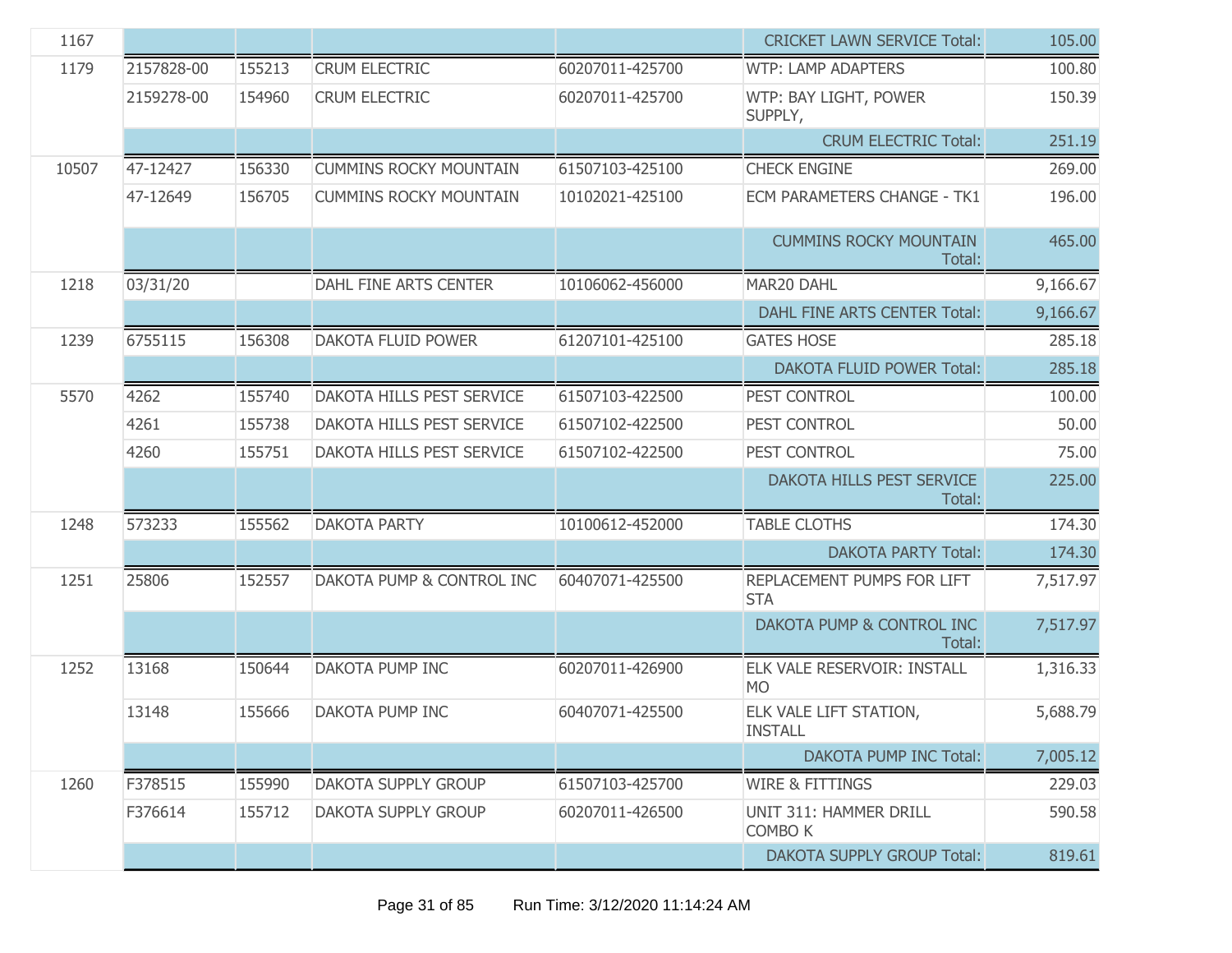| 6888  | 3226        | 155347 | <b>DAKOTA TRUCK &amp; AUTO LLC</b>                                 | 10100618-425100 | <b>BUS REPAIRS</b>                                               | 748.88     |
|-------|-------------|--------|--------------------------------------------------------------------|-----------------|------------------------------------------------------------------|------------|
|       | 3227        | 155635 | DAKOTA TRUCK & AUTO LLC                                            | 10100618-425100 | <b>BUS REPAIRS</b>                                               | 985.02     |
|       | 32303230    | 155635 | DAKOTA TRUCK & AUTO LLC                                            | 10100618-425100 | <b>BUS REPAIRS</b>                                               | 835.39     |
|       | 3182        | 155937 | <b>DAKOTA TRUCK &amp; AUTO LLC</b>                                 | 10100618-425100 | <b>BUS REPAIRS</b>                                               | 969.25     |
|       |             |        |                                                                    |                 | <b>DAKOTA TRUCK &amp; AUTO LLC</b><br>Total:                     | 3,538.54   |
| 4768  | 02/05-06/20 | 155129 | <b>DALE TECH</b>                                                   | 10100108-427000 | TRVL EXP REIMB/APWA WINTER<br><b>MTG</b>                         | 36.00      |
|       |             |        |                                                                    |                 | <b>DALE TECH Total:</b>                                          | 36.00      |
| 1267  | 6-27350     | 155475 | DALE'S TIRE & RETREADING INC 61507103-425300                       |                 | <b>FLEET CHECK</b>                                               | 55.00      |
|       | 6-27597     | 155701 | DALE'S TIRE & RETREADING INC                                       | 10100860-426700 | TIRE REPAIR - SKIDSTEER &<br><b>TRAI</b>                         | 44.95      |
|       | 6-27216     | 156019 | DALE'S TIRE & RETREADING INC                                       | 10102025-426700 | TIRE - E5                                                        | 114.50     |
|       | 6-27527     | 156333 | DALE'S TIRE & RETREADING INC                                       | 61507103-425300 | <b>FLAT REPAIR</b>                                               | 90.00      |
|       | 6-27528     | 156332 | DALE'S TIRE & RETREADING INC                                       | 61507103-425300 | <b>FLAT REPAIR</b>                                               | 45.50      |
|       | 6-27513     | 156338 | DALE'S TIRE & RETREADING INC                                       | 61507103-425300 | <b>FLAT REPAIR</b>                                               | 100.00     |
|       | 6-27213     | 156661 | DALE'S TIRE & RETREADING INC                                       | 10102025-426700 | TIRE DISMOUNT / MOUNT - E5                                       | 39.50      |
|       | 6-27215     |        | DALE'S TIRE & RETREADING INC                                       | 10102025-426700 | <b>CREDIT INVOICING ERROR</b>                                    | (39.50)    |
|       |             |        |                                                                    |                 | DALE'S TIRE & RETREADING INC<br>Total:                           | 449.95     |
| 10986 | 02/14/20    | 156094 | DENNIS ZANDSTRA REAL ESTATE 43300408-453000<br><b>HOLDINGS LLC</b> |                 | TID65 MINNESOTA ST                                               | 223,365.74 |
|       |             |        |                                                                    |                 | <b>DENNIS ZANDSTRA REAL ESTATE</b><br><b>HOLDINGS LLC Total:</b> | 223,365.74 |
| 10648 | 487732      | 156107 | DENNY MENHOLT CHEVROLET                                            | 10100201-425100 | <b>CONTROL UNIT 114</b>                                          | 151.73     |
|       |             |        |                                                                    |                 | DENNY MENHOLT CHEVROLET<br>Total:                                | 151.73     |
| 1359  | 775201822   | 155683 | DIAMOND VOGEL PAINT CTR                                            | 10100607-425900 | PAINT & PAINT SUPPLIES -<br><b>HARNE</b>                         | 178.07     |
|       | 775202039   | 156550 | DIAMOND VOGEL PAINT CTR                                            | 10100607-425900 | PAINT                                                            | 61.05      |
|       | 775201905   | 156550 | DIAMOND VOGEL PAINT CTR                                            | 10100607-425900 | PAINT                                                            | 152.80     |
|       |             |        |                                                                    |                 | <b>DIAMOND VOGEL PAINT CTR</b><br>Total:                         | 391.92     |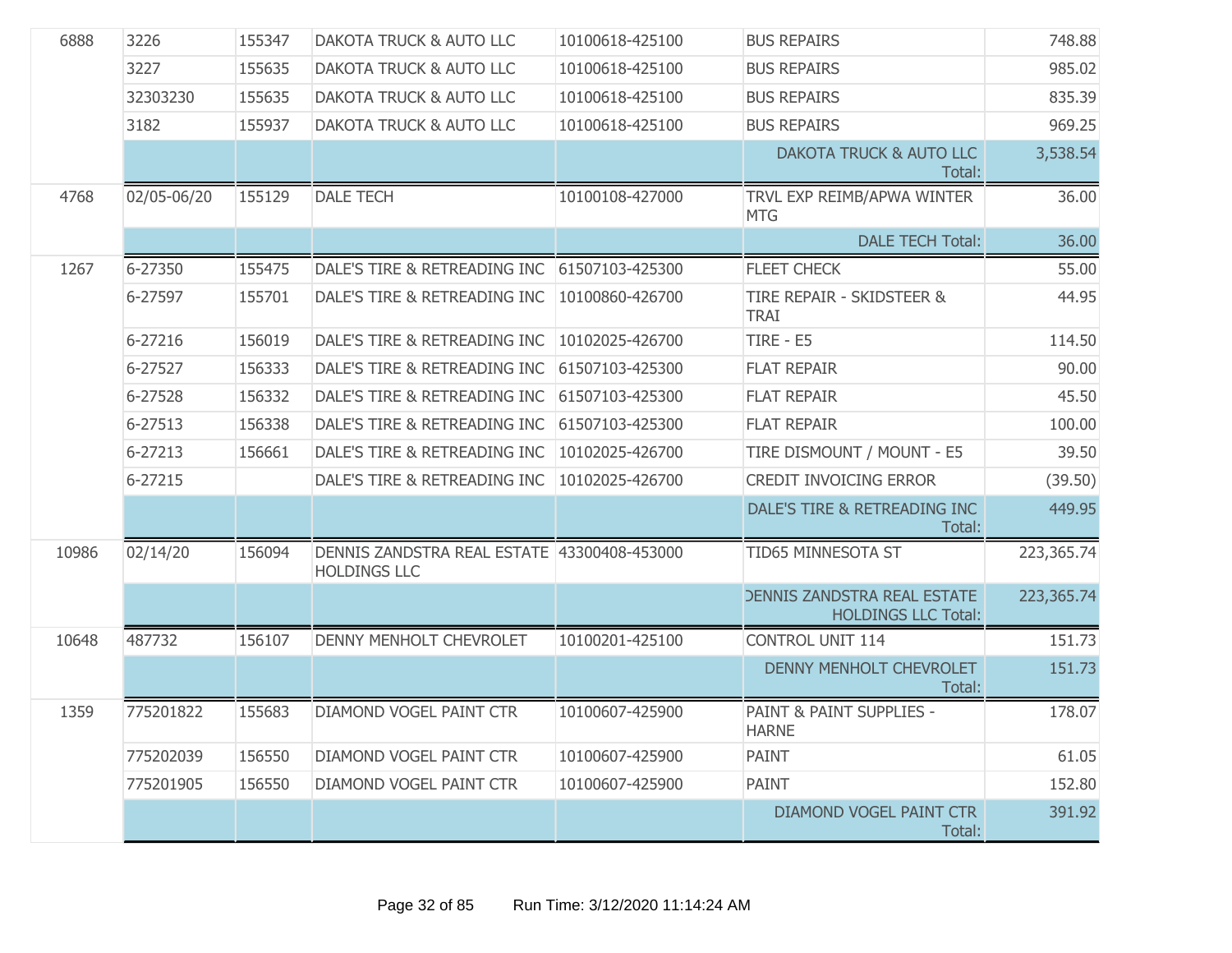| 1380  | INV181934            | 156276 | DIVE RESCUE INTERNATIONAL<br><b>INC</b>                  | 10100202-459700 | COMM MOD/SEAT<br>ASSEMBLY/GUARDIA                   | 1,832.06  |
|-------|----------------------|--------|----------------------------------------------------------|-----------------|-----------------------------------------------------|-----------|
|       | INV181937            | 156277 | DIVE RESCUE INTERNATIONAL<br><b>INC</b>                  | 10100202-459700 | REGULAOR MAINT KIT / REBUILD<br>K.                  | 539.00    |
|       |                      |        |                                                          |                 | DIVE RESCUE INTERNATIONAL<br><b>INC Total:</b>      | 2,371.06  |
| 13086 | 909940120            | 156723 | <b>DNI PROPERTIES</b>                                    | 10100202-424200 | RENT APR 920 E ST ANDREW                            | 2,200.00  |
|       |                      |        |                                                          |                 | <b>DNI PROPERTIES Total:</b>                        | 2,200.00  |
| 2983  | 03/31/20             |        | DR. NATHAN LONG                                          | 61800890-422500 | MAR20 CONTRACTED SVCS                               | 1,800.00  |
|       |                      |        |                                                          |                 | DR. NATHAN LONG Total:                              | 1,800.00  |
| 1475  | 03/31/20             |        | EARLY CHILDHOOD<br><b>CONNECTIONS</b>                    | 10100621-621200 | MAR20 EARLY CHILDHOOD<br><b>CONNECTIONS</b>         | 4,166.67  |
|       |                      |        |                                                          |                 | <b>EARLY CHILDHOOD</b><br><b>CONNECTIONS Total:</b> | 4,166.67  |
| 13251 | 1271                 | 156473 | <b>EDGES AND DREAMS</b>                                  | 10100603-426900 | ice skating supplies                                | 107.25    |
|       |                      |        |                                                          |                 | <b>EDGES AND DREAMS Total:</b>                      | 107.25    |
| 12420 | 03/31/20             |        | ELEVATE RAPID CITY                                       | 10100621-457600 | MAR20 ECON DEV                                      | 20,833.33 |
|       |                      |        |                                                          |                 | <b>ELEVATE RAPID CITY Total:</b>                    | 20,833.33 |
| 13257 | 19-02296<br>02/17/19 | 156688 | ELIZABETH M NASH                                         | 61808900-453000 | AMB REFUND CALL #19-02296                           | 98.47     |
|       |                      |        |                                                          |                 | <b>ELIZABETH M NASH Total:</b>                      | 98.47     |
| 1536  | 2136006              | 156658 | EMERGENCY MEDICAL PRODUCTS 61800890-429700<br><b>INC</b> |                 | <b>EMS DISPOSABLES</b>                              | 24.40     |
|       |                      |        |                                                          |                 | <b>EMERGENCY MEDICAL</b><br>PRODUCTS INC Total:     | 24.40     |
| 13080 | 1223                 | 155914 | <b>ENGINEERED CONCRETE</b><br>PRODUCTS LLC               | 60400833-438000 | 19-2434 MANHOLE REPAIR<br><b>PROJECT</b>            | 4,393.00  |
|       |                      |        |                                                          |                 | <b>ENGINEERED CONCRETE</b><br>PRODUCTS LLC Total:   | 4,393.00  |
| 1599  | 167599               | 156052 | EXHAUST PROS OF RC INC.                                  | 10100202-425100 | PIPE FOR PUMP - BRUSH #2191                         | 50.00     |
|       | 167661               | 156551 | EXHAUST PROS OF RC INC.                                  | 10100607-425100 | <b>RESURFACE &amp; REPAIR EXHAUST</b><br><b>MAN</b> | 391.98    |
|       |                      |        |                                                          |                 | <b>EXHAUST PROS OF RC INC. Total:</b>               | 441.98    |
| 1619  | 69906499             | 156463 | <b>FARMER BROTHERS CO</b>                                | 10100204-426300 | <b>COFFEE</b>                                       | 101.00    |
|       |                      |        |                                                          |                 | <b>FARMER BROTHERS CO Total:</b>                    | 101.00    |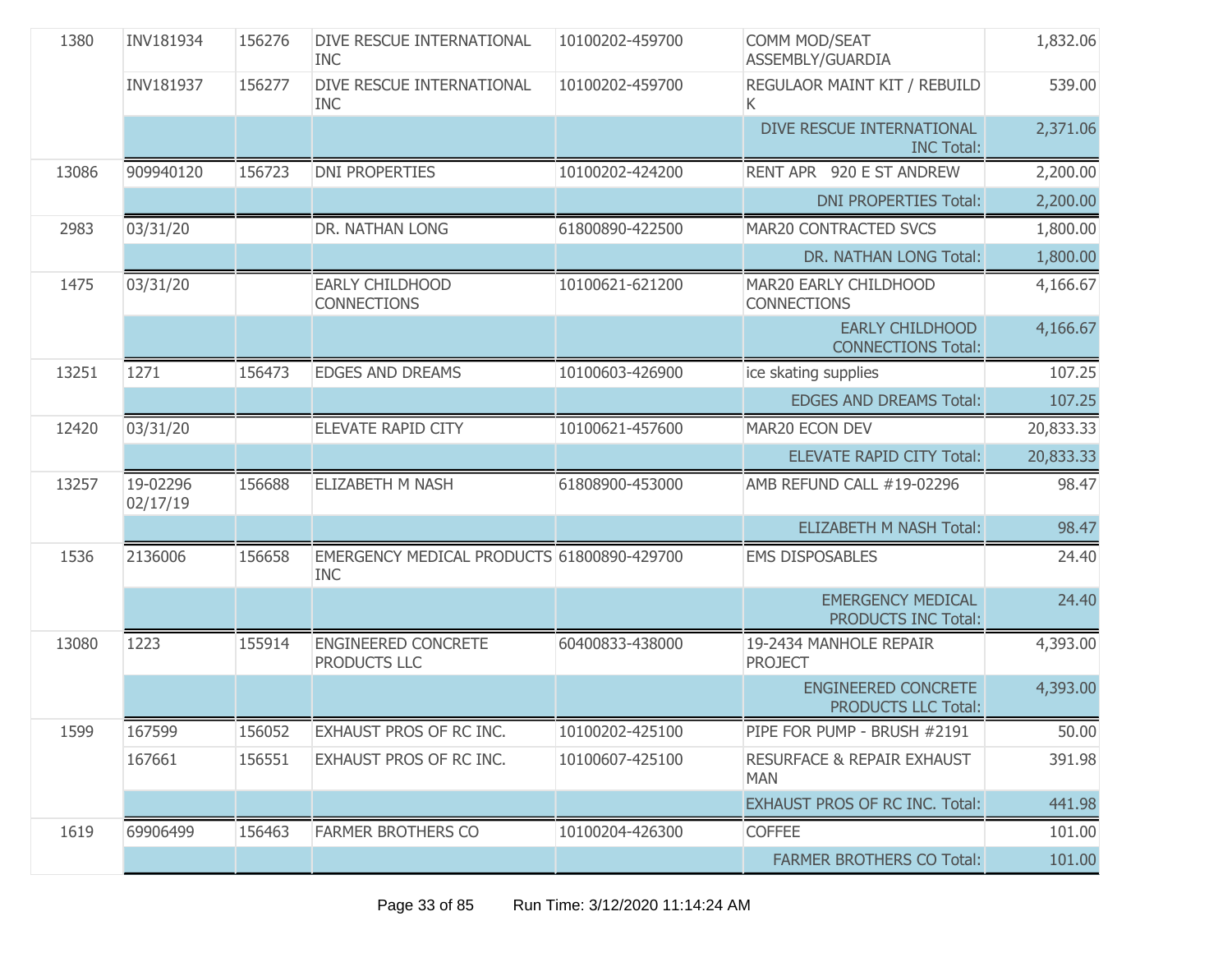| 1627 | SDRAP279060        | 155395 | <b>FASTENAL COMPANY</b> | 10100607-425900 | COVER, PAINT BRUSH                              | 11.08    |
|------|--------------------|--------|-------------------------|-----------------|-------------------------------------------------|----------|
|      | SDRAP279060        | 155395 | <b>FASTENAL COMPANY</b> | 10100607-426900 | COVER, PAINT BRUSH                              | 14.50    |
|      | SDRAP279125 155684 |        | <b>FASTENAL COMPANY</b> | 10100607-426900 | <b>WASHERS - SIGN INSTALLATION</b>              | 16.67    |
|      | SDRA192780         | 155684 | <b>FASTENAL COMPANY</b> | 10100607-426900 | WASHERS - SIGN INSTALLATION                     | 65.86    |
|      | SDRA192723         | 155299 | <b>FASTENAL COMPANY</b> | 60207012-426900 | <b>CRIMPING TOOL</b>                            | 38.39    |
|      | SDRA192770         | 155417 | <b>FASTENAL COMPANY</b> | 60207012-426900 | <b>CRIMPING TOOL</b>                            | 81.51    |
|      | SDRA192695         | 155669 | <b>FASTENAL COMPANY</b> | 60407072-426310 | SAFETY SUPPLIES FOR VENDING<br><b>MA</b>        | 127.01   |
|      | SDRA192994         | 156084 | <b>FASTENAL COMPANY</b> | 60407071-426500 | SEWER PLUGS, TO BLOCK FLOW<br>IN                | 1,205.58 |
|      | SDRAP279500        | 156426 | <b>FASTENAL COMPANY</b> | 60207014-426310 | CABLE TIES, MASONRY SCREWS,<br>AN               | 89.10    |
|      | SDRAP279500        | 156426 | <b>FASTENAL COMPANY</b> | 60207014-426400 | CABLE TIES, MASONRY SCREWS,<br>AN               | 18.00    |
|      | SDRAP279500        | 156426 | <b>FASTENAL COMPANY</b> | 60207014-426900 | CABLE TIES, MASONRY SCREWS,<br>AN               | 57.47    |
|      | SDRAP279537        | 156552 | <b>FASTENAL COMPANY</b> | 10100607-425900 | <b>BOLTS - MINN SR CENTER</b>                   | 20.89    |
|      | SDRA193035         | 156572 | <b>FASTENAL COMPANY</b> | 60407071-425100 | <b>AUXILLARY SWITCHES FOR 2</b><br><b>TRUCK</b> | 750.00   |
|      | SDRA192924         | 155953 | <b>FASTENAL COMPANY</b> | 10100205-426900 | FASTENAL/10 M24 REDSTK FLAG<br>10               | 108.99   |
|      | SDRA192687         | 155985 | <b>FASTENAL COMPANY</b> | 61507103-425300 | <b>FASTENERS</b>                                | 18.12    |
|      | SDRA193001         | 156082 | <b>FASTENAL COMPANY</b> | 60907401-425300 | BOLTS, WASHER TO REPAIR<br><b>TRAILE</b>        | 33.20    |
|      | SDRA193078         | 156304 | <b>FASTENAL COMPANY</b> | 60207012-426300 | TROY LANDRY/SHIRT<br><b>ALLOWANCE</b>           | 64.15    |
|      | SDRA192914         | 155890 | <b>FASTENAL COMPANY</b> | 60207012-426400 | <b>VENDING MACHINE</b><br>STOCK/SUPPLIES        | 80.06    |
|      | SDRA192914         | 155890 | <b>FASTENAL COMPANY</b> | 60407071-426310 | <b>VENDING MACHINE</b><br>STOCK/SUPPLIES        | 36.23    |
|      | SDRA192914         | 155890 | <b>FASTENAL COMPANY</b> | 60407071-426400 | <b>VENDING MACHINE</b><br>STOCK/SUPPLIES        | 52.32    |
|      | SDRA192914         | 155890 | <b>FASTENAL COMPANY</b> | 60407071-426900 | <b>VENDING MACHINE</b><br>STOCK/SUPPLIES        | 8.90     |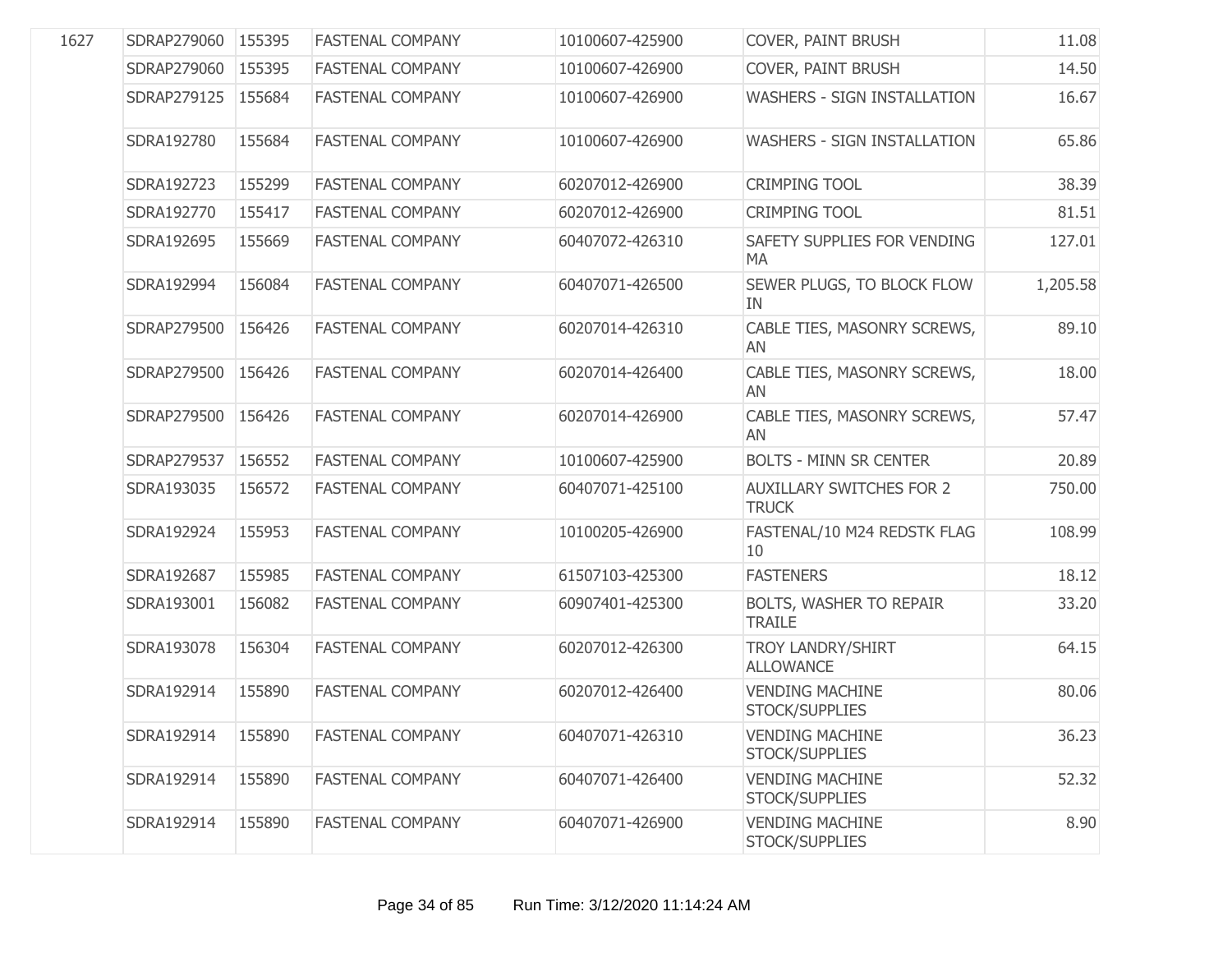| 1627 | SDRA192914  | 155890 | <b>FASTENAL COMPANY</b>                      | 60907401-426400 | <b>VENDING MACHINE</b><br>STOCK/SUPPLIES            | 32.90    |
|------|-------------|--------|----------------------------------------------|-----------------|-----------------------------------------------------|----------|
|      | SDRA192914  | 155890 | <b>FASTENAL COMPANY</b>                      | 60907401-426500 | <b>VENDING MACHINE</b><br>STOCK/SUPPLIES            | 17.00    |
|      | SDRA192914  | 155890 | <b>FASTENAL COMPANY</b>                      | 60907401-426900 | <b>VENDING MACHINE</b><br>STOCK/SUPPLIES            | 13.34    |
|      | SDRA192990  | 155943 | <b>FASTENAL COMPANY</b>                      | 60207012-426900 | <b>SHOP</b>                                         | 871.97   |
|      | SDRA192714  | 155587 | <b>FASTENAL COMPANY</b>                      | 61207101-425100 | <b>WRENCH KIT</b>                                   | 394.95   |
|      | SDRA192773  | 155734 | <b>FASTENAL COMPANY</b>                      | 61207101-425100 | <b>FASTNERS</b>                                     | 473.08   |
|      | SDRA192913  | 155711 | <b>FASTENAL COMPANY</b>                      | 60207012-426500 | W303                                                | 317.83   |
|      | SDRAP279180 | 155546 | <b>FASTENAL COMPANY</b>                      | 60207014-426500 | UTILITY BLADE, SCREWDRIVER,<br><b>CU</b>            | 16.90    |
|      | SDRAP279180 | 155546 | <b>FASTENAL COMPANY</b>                      | 60207014-426900 | UTILITY BLADE, SCREWDRIVER,<br><b>CU</b>            | 38.17    |
|      | SDRAP279245 | 155927 | <b>FASTENAL COMPANY</b>                      | 10100607-425300 | <b>BOLTS - SNOW PLOW</b>                            | 12.26    |
|      | SDRA192912  | 155955 | <b>FASTENAL COMPANY</b>                      | 10100205-426900 | FASTENAL 12 MASTERLOCK<br>1KALJ-2                   | 194.52   |
|      |             |        |                                              |                 | <b>FASTENAL COMPANY Total:</b>                      | 5,280.95 |
| 1633 | 6-926-21979 | 155648 | <b>FEDERAL EXPRESS</b>                       | 10100201-426100 | <b>SHIPPING</b>                                     | 354.10   |
|      |             |        | <b>CORPORATION</b>                           |                 |                                                     |          |
|      | 6-933-47406 | 156075 | <b>FEDERAL EXPRESS</b><br><b>CORPORATION</b> | 10100201-426100 | <b>SHIPPING</b>                                     | 407.62   |
|      | 6-932-54910 | 156366 | <b>FEDERAL EXPRESS</b><br><b>CORPORATION</b> | 77504132-426100 | <b>SHIPPING</b>                                     | 32.69    |
|      | 6-940-25677 | 156534 | <b>FEDERAL EXPRESS</b><br><b>CORPORATION</b> | 60602074-426100 | <b>SHIPPING</b>                                     | 17.40    |
|      |             |        |                                              |                 | <b>FEDERAL EXPRESS</b><br><b>CORPORATION Total:</b> | 811.81   |
| 1639 | 26549       | 155435 | <b>FELSBURG HOLT &amp; ULLEVIG</b>           | 10100706-422300 | PROFESSIONAL SERVICES FOR<br><b>SIXT</b>            | 8,420.21 |
|      |             |        |                                              |                 | <b>FELSBURG HOLT &amp; ULLEVIG</b><br>Total:        | 8,420.21 |
| 1647 | J17-133.25  | 156533 | <b>FERBER ENGINEERING</b>                    | 50508910-422300 | 15-2232 38TH STREET<br><b>RECONSTRUC</b>            | 387.75   |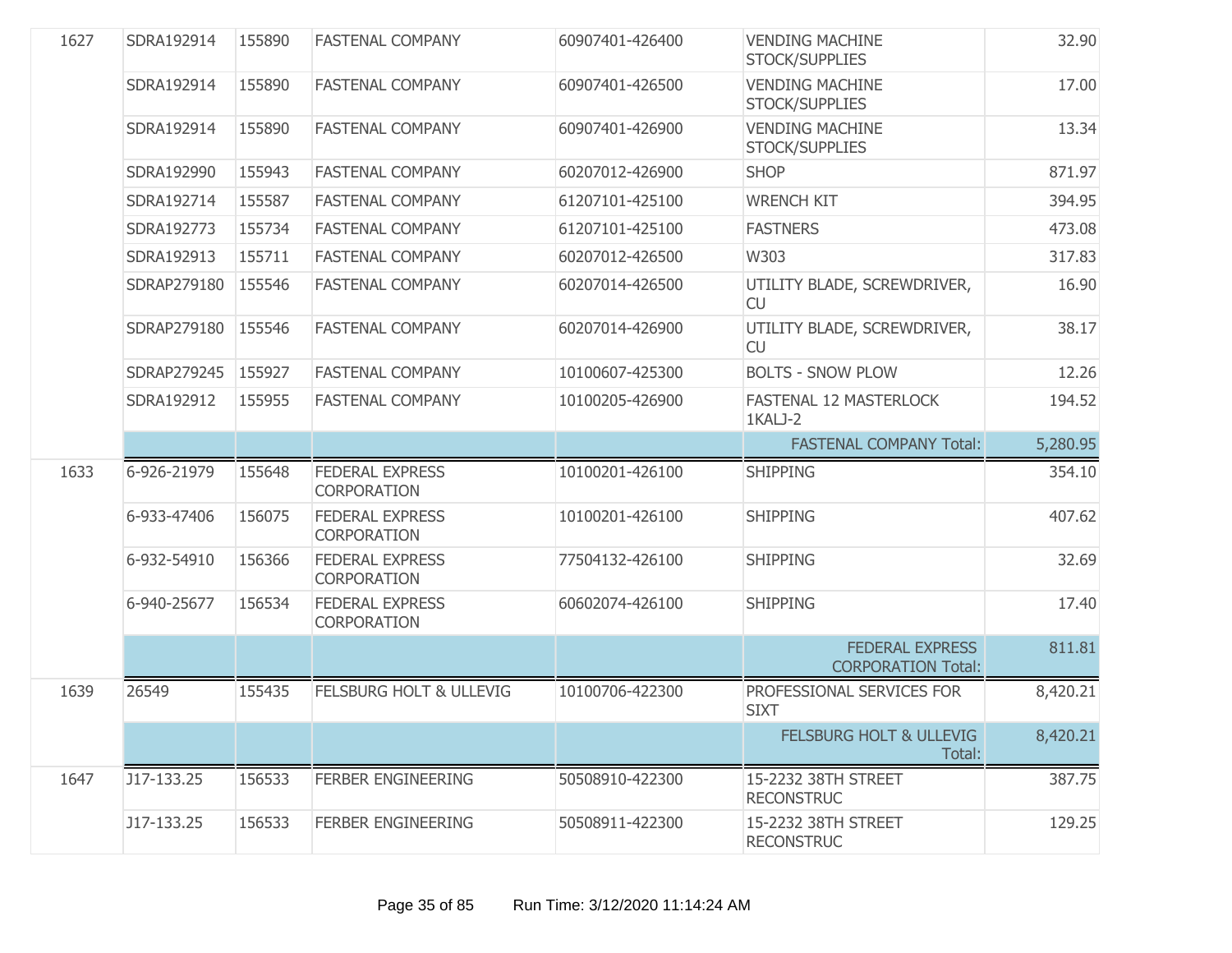| 1647  | J17-133.25        | 156533 | <b>FERBER ENGINEERING</b> | 60200933-422300 | 15-2232 38TH STREET<br><b>RECONSTRUC</b> | 323.12   |
|-------|-------------------|--------|---------------------------|-----------------|------------------------------------------|----------|
|       | J17-133.25        | 156533 | <b>FERBER ENGINEERING</b> | 60400833-422300 | 15-2232 38TH STREET<br><b>RECONSTRUC</b> | 452.38   |
|       | J18-139.14        | 156532 | <b>FERBER ENGINEERING</b> | 50508910-422300 | 11-2001 STURGIS RD AREA<br><b>UTILIT</b> | 428.50   |
|       | J18-139.14        | 156532 | <b>FERBER ENGINEERING</b> | 50508911-422300 | 11-2001 STURGIS RD AREA<br><b>UTILIT</b> | 214.25   |
|       | J18-139.14        | 156532 | <b>FERBER ENGINEERING</b> | 60200933-422300 | 11-2001 STURGIS RD AREA<br>UTILIT        | 2,838.19 |
|       | J18-139.14        | 156532 | <b>FERBER ENGINEERING</b> | 60400833-422300 | 11-2001 STURGIS RD AREA<br><b>UTILIT</b> | 1,874.06 |
|       |                   |        |                           |                 | FERBER ENGINEERING Total:                | 6,647.50 |
| 12019 | RC00002           | 155492 | FIT TO LIFT LLC           | 10100202-422500 | <b>ANNUAL PHYSICALS</b>                  | 504.00   |
|       | RC00002           | 155492 | FIT TO LIFT LLC           | 10102021-422500 | <b>ANNUAL PHYSICALS</b>                  | 2,420.00 |
|       | RC00002           | 155492 | FIT TO LIFT LLC           | 10102023-422500 | <b>ANNUAL PHYSICALS</b>                  | 3,843.00 |
|       | RC00002           | 155492 | FIT TO LIFT LLC           | 10102024-422500 | <b>ANNUAL PHYSICALS</b>                  | 2,131.00 |
|       | RC00002           | 155492 | FIT TO LIFT LLC           | 10102025-422500 | <b>ANNUAL PHYSICALS</b>                  | 1,138.00 |
|       | RC00002           | 155492 | FIT TO LIFT LLC           | 10102026-422500 | <b>ANNUAL PHYSICALS</b>                  | 644.00   |
|       | RC00002           | 155492 | FIT TO LIFT LLC           | 10102027-422500 | <b>ANNUAL PHYSICALS</b>                  | 3,599.00 |
|       | RC00002           | 155492 | FIT TO LIFT LLC           | 10102028-422500 | <b>ANNUAL PHYSICALS</b>                  | 1,048.00 |
|       | RC00002           | 155492 | FIT TO LIFT LLC           | 10102030-422500 | <b>ANNUAL PHYSICALS</b>                  | 569.00   |
|       | RC00002           | 155492 | FIT TO LIFT LLC           | 61800894-422500 | <b>ANNUAL PHYSICALS</b>                  | 479.00   |
|       | RC00002           | 155492 | FIT TO LIFT LLC           | 61800895-422500 | <b>ANNUAL PHYSICALS</b>                  | 354.00   |
|       | RC00002           | 155492 | FIT TO LIFT LLC           | 61800896-422500 | <b>ANNUAL PHYSICALS</b>                  | 604.00   |
|       | 000269-R-<br>0013 | 156065 | FIT TO LIFT LLC           | 10100202-422500 | MONTHLY CONSULT FEE -<br><b>MARCH</b>    | 107.50   |
|       | 000269-R-<br>0013 | 156065 | FIT TO LIFT LLC           | 10100202-425500 | MONTHLY CONSULT FEE -<br><b>MARCH</b>    | 219.50   |
|       | 000304            | 156241 | FIT TO LIFT LLC           | 10102021-422500 | RETURN TO WORK ASSESSMENT                | 225.00   |
|       | 000304            | 156241 | FIT TO LIFT LLC           | 61800895-422500 | RETURN TO WORK ASSESSMENT                | 225.00   |
|       | 000304            | 156241 | FIT TO LIFT LLC           | 61800896-422500 | RETURN TO WORK ASSESSMENT                | 225.00   |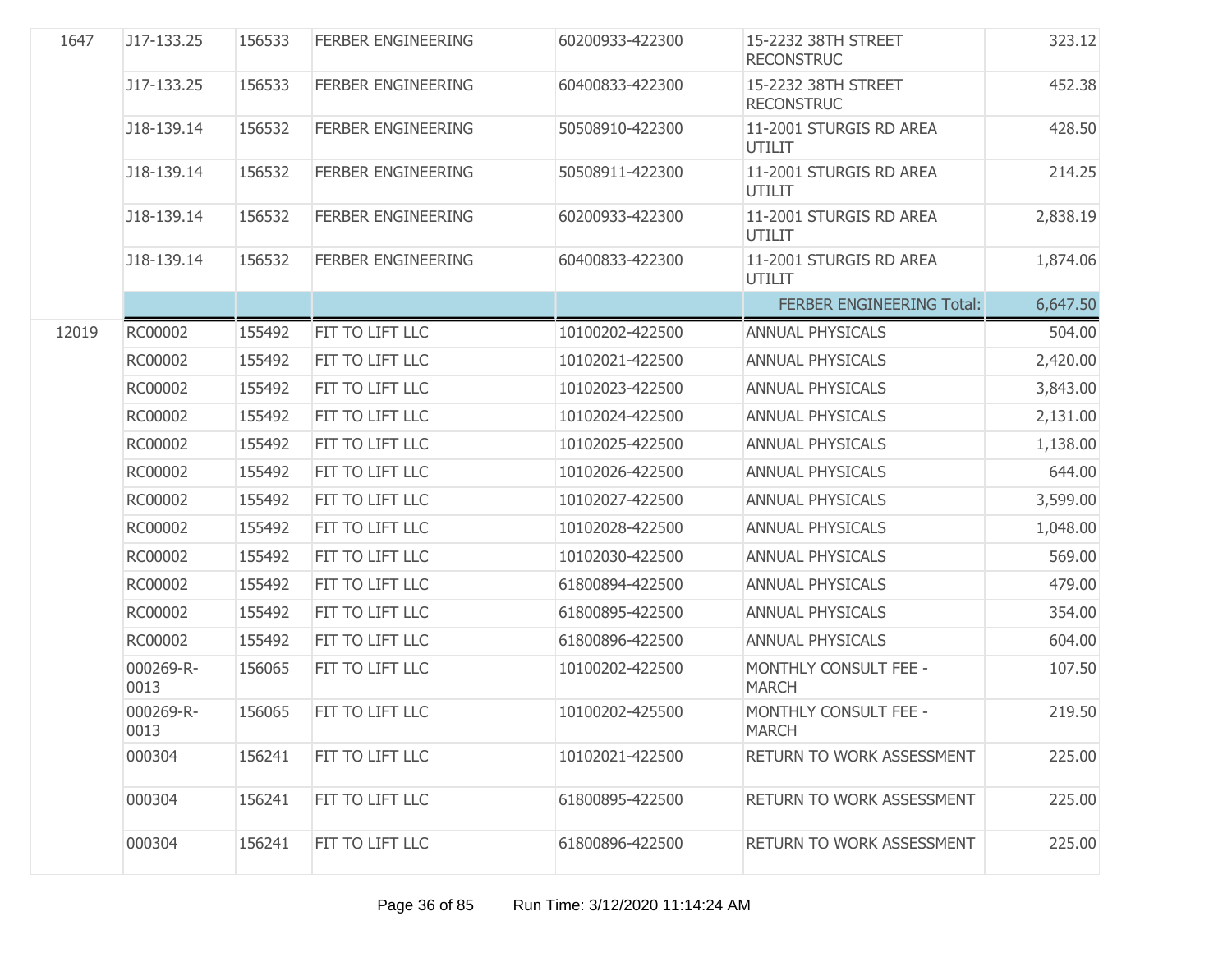| 12019 |                           |                             |                 | FIT TO LIFT LLC Total:       | 18,335.00 |
|-------|---------------------------|-----------------------------|-----------------|------------------------------|-----------|
| 12292 | X201074083:0 155622<br>1. | <b>FLOYD'S TRUCK CENTER</b> | 61207101-425100 | <b>SENSOR</b>                | 221.87    |
|       | X201073806:0 155218       | <b>FLOYD'S TRUCK CENTER</b> | 10100205-425100 | T706 work light              | 18.65     |
|       | X201074103:0 155992       | <b>FLOYD'S TRUCK CENTER</b> | 61507103-425100 | CLAMP, GASKET                | 358.83    |
|       | R201026229:0 156046       | <b>FLOYD'S TRUCK CENTER</b> | 10102025-425100 | <b>INJECTOR HARNESS - E5</b> | 3,306.16  |
|       | X201074159:0 156284       | <b>FLOYD'S TRUCK CENTER</b> | 10102021-425100 | SEAL / WATER FILTER - TK1    | 42.21     |
|       | X201073864:0 155894       | <b>FLOYD'S TRUCK CENTER</b> | 10100301-425100 | <b>UNITS</b>                 | 39.00     |
|       | X201074344:0 156438       | <b>FLOYD'S TRUCK CENTER</b> | 60407071-425100 | ABS BRAKE SENSOR FOR W862    | 45.23     |
|       | X201074215:0 156274       | <b>FLOYD'S TRUCK CENTER</b> | 10102023-425100 | FILTER - T3                  | 116.14    |
|       | X201073698:0 156103       | <b>FLOYD'S TRUCK CENTER</b> | 10100302-425100 | <b>UNITS</b>                 | 443.37    |
|       | X201074181:0 156103       | <b>FLOYD'S TRUCK CENTER</b> | 10100302-425300 | <b>UNITS</b>                 | 42.42     |
|       | X201074224:0 156103       | <b>FLOYD'S TRUCK CENTER</b> | 10100302-425100 | <b>UNITS</b>                 | 9.33      |
|       | X201073922:0 156103       | <b>FLOYD'S TRUCK CENTER</b> | 10100401-425100 | <b>UNITS</b>                 | 54.07     |
|       | X201073923:0              | <b>FLOYD'S TRUCK CENTER</b> | 10100401-425100 | <b>CR LAMP-STOP</b>          | (0.71)    |
|       | X201074051:0   156103     | <b>FLOYD'S TRUCK CENTER</b> | 10100401-425100 | <b>UNITS</b>                 | 154.98    |
|       | X201074317:0 156422       | <b>FLOYD'S TRUCK CENTER</b> | 10100302-425100 | <b>UNITS</b>                 | 6,339.92  |
|       | X201074392:0              | FLOYD'S TRUCK CENTER        | 10100302-425100 | CR RTN MODULE INLET CATALY   | (322.00)  |
|       | X201074223:0 156422<br>2  | <b>FLOYD'S TRUCK CENTER</b> | 10100302-425100 | <b>UNITS</b>                 | 17.21     |
|       | X201073837:0 156103<br>2  | <b>FLOYD'S TRUCK CENTER</b> | 10100302-425100 | <b>UNITS</b>                 | 933.55    |
|       | X201073837:0 156103<br>1  | <b>FLOYD'S TRUCK CENTER</b> | 10100302-426900 | <b>UNITS</b>                 | 68.00     |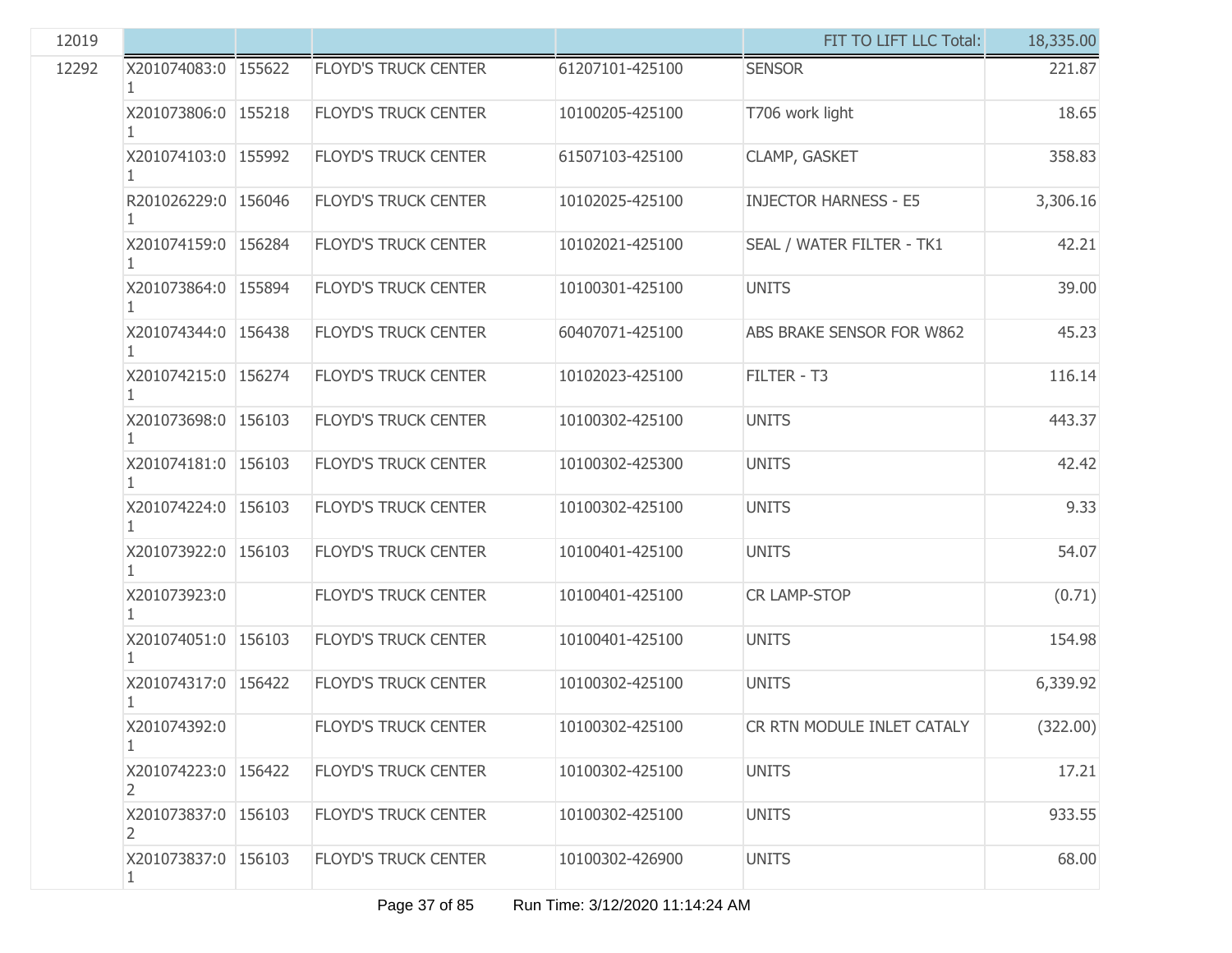| 12292 | X201073853:0              |        | <b>FLOYD'S TRUCK CENTER</b>                              | 10100302-426900 | CR RTN FREIGHT                           | (68.00)   |
|-------|---------------------------|--------|----------------------------------------------------------|-----------------|------------------------------------------|-----------|
|       | X201073352:0 155894       |        | <b>FLOYD'S TRUCK CENTER</b>                              | 10100401-425100 | <b>UNITS</b>                             | 52.03     |
|       | X201073571:0 156422<br>1  |        | <b>FLOYD'S TRUCK CENTER</b>                              | 10100301-425100 | <b>UNITS</b>                             | 10.49     |
|       | X201073982:0 156422       |        | <b>FLOYD'S TRUCK CENTER</b>                              | 10100301-425100 | <b>UNITS</b>                             | 979.77    |
|       | X201073484:0 156422<br>1. |        | <b>FLOYD'S TRUCK CENTER</b>                              | 10100301-425100 | <b>UNITS</b>                             | 1,122.08  |
|       | X201074318:0 156422       |        | <b>FLOYD'S TRUCK CENTER</b>                              | 10100302-425100 | <b>UNITS</b>                             | 52.03     |
|       | X201074304:0 156422       |        | <b>FLOYD'S TRUCK CENTER</b>                              | 10100302-425100 | <b>UNITS</b>                             | 30.50     |
|       | X201073863:0 155894       |        | <b>FLOYD'S TRUCK CENTER</b>                              | 10100301-425100 | <b>UNITS</b>                             | 297.09    |
|       | X201073801:0 155894       |        | <b>FLOYD'S TRUCK CENTER</b>                              | 10100301-425100 | <b>UNITS</b>                             | 216.87    |
|       | X201073976:0 155894<br>1  |        | <b>FLOYD'S TRUCK CENTER</b>                              | 10100302-425100 | <b>UNITS</b>                             | 108.60    |
|       | X201073759:0 155894       |        | <b>FLOYD'S TRUCK CENTER</b>                              | 10100302-425100 | <b>UNITS</b>                             | 448.04    |
|       | X201073759:0 155894<br>2  |        | <b>FLOYD'S TRUCK CENTER</b>                              | 10100302-425100 | <b>UNITS</b>                             | 163.83    |
|       | X201073309:0 155894<br>1  |        | <b>FLOYD'S TRUCK CENTER</b>                              | 10100401-425100 | <b>UNITS</b>                             | 88.45     |
|       |                           |        |                                                          |                 | <b>FLOYD'S TRUCK CENTER Total:</b>       | 15,390.01 |
| 1728  | 29747                     | 155705 | FMG INC.                                                 | 50508915-422300 | 19-2529 RC FIRE DEPT TRAINING            | 1,180.50  |
|       | 29698                     | 156305 | FMG INC.                                                 | 61507104-422300 | 18-2448 RC LANDFILL PERMIT<br>201        | 2,823.40  |
|       | 29751                     | 155703 | FMG INC.                                                 | 50508910-422300 | 18-2482 2019 CITYWIDE<br><b>GEOTECHN</b> | 7,528.90  |
|       |                           |        |                                                          |                 | FMG INC. Total:                          | 11,532.80 |
| 1751  | 6648                      | 155343 | FOUR SEASONS SPORTS CENTER 61000870-422500<br><b>INC</b> |                 | PROFESSIONAL SERVICES                    | 107.99    |
|       | 6608                      | 155343 | FOUR SEASONS SPORTS CENTER 61000870-422500<br><b>INC</b> |                 | PROFESSIONAL SERVICES                    | 72.00     |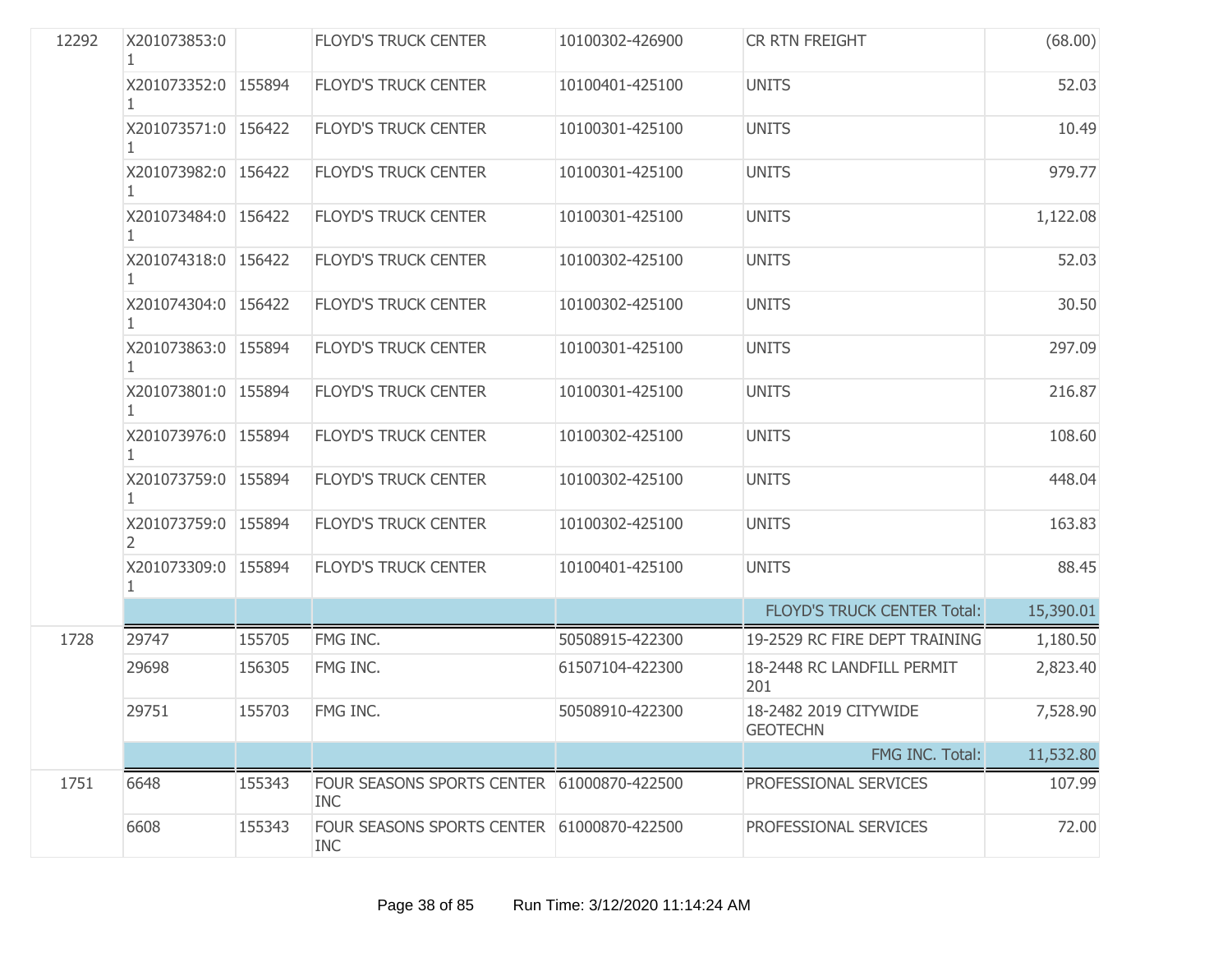| 1751  | 6608        | 155343 | FOUR SEASONS SPORTS CENTER 61000870-426700<br><b>INC</b> |                 | PROFESSIONAL SERVICES                           | 657.96   |
|-------|-------------|--------|----------------------------------------------------------|-----------------|-------------------------------------------------|----------|
|       |             |        |                                                          |                 | FOUR SEASONS SPORTS CENTER<br><b>INC Total:</b> | 837.95   |
| 10600 | 1456040     | 149787 | <b>FREED'S FLOORS</b>                                    | 10100101-429600 | Mayors Office new furniture                     | 4,969.94 |
|       |             |        |                                                          |                 | <b>FREED'S FLOORS Total:</b>                    | 4,969.94 |
| 1820  | 00197340    | 154420 | <b>G&amp;H DISTRIBUTING INC.</b>                         | 10100108-426300 | G&H/J BRADFORD SAFETY<br>GLASSES,               | 34.32    |
|       | 00197958    | 155913 | G&H DISTRIBUTING INC.                                    | 60407071-425300 | CHEMICAL HOSE FOR CHEMICAL<br><b>TRA</b>        | 93.99    |
|       | 00197990    | 156080 | G&H DISTRIBUTING INC.                                    | 60407071-426900 | HOSE, FITTING, VALVES FOR<br><b>TEST</b>        | 147.65   |
|       |             |        |                                                          |                 | <b>G&amp;H DISTRIBUTING INC. Total:</b>         | 275.96   |
| 4224  | 02/09-11/20 | 155478 | <b>GALE SCHIPKE</b>                                      | 10100108-427000 | TRVL REIMB/ANNL CONC CONF/G<br><b>SC</b>        | 56.00    |
|       |             |        |                                                          |                 | <b>GALE SCHIPKE Total:</b>                      | 56.00    |
| 1831  | BC1034535   | 155344 | <b>GALLS INCORPORATED</b>                                | 61000870-426300 | <b>CLOTHING</b>                                 | 140.95   |
|       | BC1043463   | 156001 | <b>GALLS INCORPORATED</b>                                | 10100201-426300 | HONOR GUARD PANTS STOCK                         | 329.22   |
|       |             |        |                                                          |                 | <b>GALLS INCORPORATED Total:</b>                | 470.17   |
| 11262 | 01/30/20    | 155590 | <b>GLEN ROTH</b>                                         | 61507103-426300 | <b>GLEN ROTH SAFTEY GLASSES</b>                 | 150.00   |
|       |             |        |                                                          |                 | <b>GLEN ROTH Total:</b>                         | 150.00   |
| 1922  | 01P11609    | 156306 | <b>GODFREY BRAKE SERVICE &amp;</b><br><b>SUPPLY INC</b>  | 61207101-425100 | <b>CLEVIS</b>                                   | 56.43    |
|       | 01P11066    | 155905 | <b>GODFREY BRAKE SERVICE &amp;</b><br><b>SUPPLY INC</b>  | 10100302-425300 | <b>UNITS</b>                                    | 22.56    |
|       | 01P11025    | 155905 | <b>GODFREY BRAKE SERVICE &amp;</b><br><b>SUPPLY INC</b>  | 10100301-425300 | <b>UNITS</b>                                    | 24.71    |
|       | 01P11498    | 156700 | <b>GODFREY BRAKE SERVICE &amp;</b><br><b>SUPPLY INC</b>  | 10102023-425100 | CHECK VALVE 1/2 - T3                            | 24.74    |
|       | 01P11491    | 156701 | <b>GODFREY BRAKE SERVICE &amp;</b><br><b>SUPPLY INC</b>  | 10102023-425100 | PUR KIT 12 VLT / LEVEL 1 CORE                   | 84.10    |
|       | 01P11523    |        | <b>GODFREY BRAKE SERVICE &amp;</b><br><b>SUPPLY INC</b>  | 10102023-425100 | CR RTN LEVEL 1 CORE                             | (25.00)  |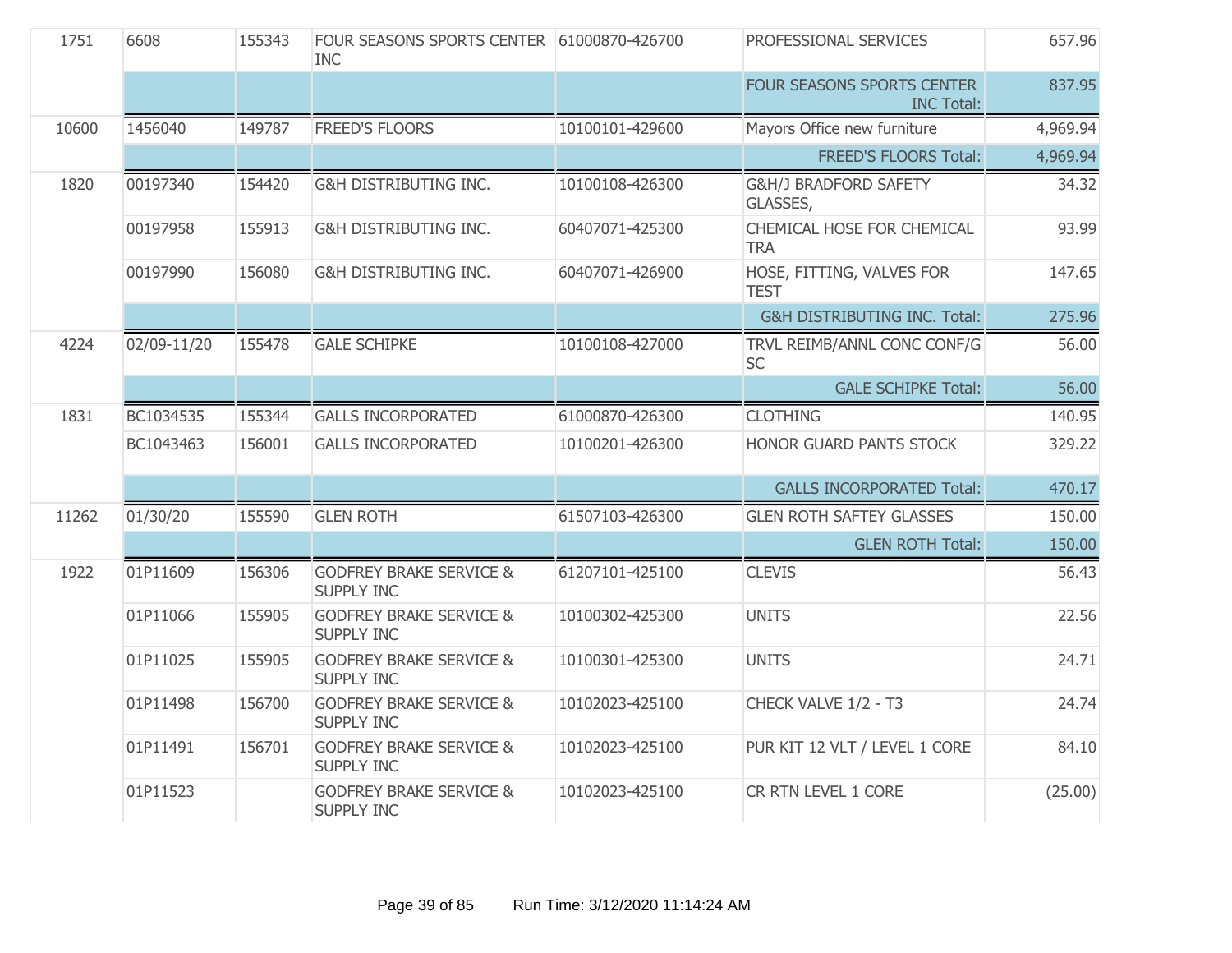| 1922 | 01P11671 | 156553 | <b>GODFREY BRAKE SERVICE &amp;</b><br><b>SUPPLY INC</b> | 10100607-425300 | STROBE LIGHT, MINI STROBE<br><b>BAR</b>                        | 258.03   |
|------|----------|--------|---------------------------------------------------------|-----------------|----------------------------------------------------------------|----------|
|      | 01P9742  | 156288 | <b>GODFREY BRAKE SERVICE &amp;</b><br><b>SUPPLY INC</b> | 10100202-426900 | <b>TRACTION RELAY - LEAD FIRE</b><br><b>DEP</b>                | 338.54   |
|      |          |        |                                                         |                 | <b>GODFREY BRAKE SERVICE &amp;</b><br><b>SUPPLY INC Total:</b> | 784.11   |
| 1924 | 363808   | 155675 | <b>GOLDEN WEST TECHNOLOGIES</b><br><b>INC</b>           | 60407072-422500 | MITEL MIVOICE BUSINESS SWA<br>2/2                              | 158.00   |
|      | 363535   | 156433 | <b>GOLDEN WEST TECHNOLOGIES</b><br><b>INC</b>           | 10106024-422500 | <b>CALLER ID QUESTIONS</b>                                     | 62.50    |
|      |          |        |                                                         |                 | <b>GOLDEN WEST TECHNOLOGIES</b><br><b>INC Total:</b>           | 220.50   |
| 1979 | 1-555365 | 155550 | <b>GREAT WESTERN TIRE INC.</b>                          | 10100302-426700 | <b>TIRES</b>                                                   | 109.95   |
|      | 1-553461 | 155550 | <b>GREAT WESTERN TIRE INC.</b>                          | 10100302-426700 | <b>TIRES</b>                                                   | 1,914.24 |
|      | 1-555685 | 155646 | <b>GREAT WESTERN TIRE INC.</b>                          | 10100618-425100 | <b>BUS REPAIRS</b>                                             | 32.45    |
|      | 1-555631 | 155646 | <b>GREAT WESTERN TIRE INC.</b>                          | 10100618-425100 | <b>BUS REPAIRS</b>                                             | 245.30   |
|      | 1-555631 | 155646 | <b>GREAT WESTERN TIRE INC.</b>                          | 10100618-426700 | <b>BUS REPAIRS</b>                                             | 1,811.50 |
|      | 1-555646 | 155646 | <b>GREAT WESTERN TIRE INC.</b>                          | 10100618-425100 | <b>BUS REPAIRS</b>                                             | 45.90    |
|      | 1-555646 | 155646 | <b>GREAT WESTERN TIRE INC.</b>                          | 10100618-426700 | <b>BUS REPAIRS</b>                                             | 120.00   |
|      |          |        |                                                         |                 | <b>GREAT WESTERN TIRE INC.</b><br>Total:                       | 4,279.34 |
| 2000 | 26028    | 155551 | <b>GRIMM'S PUMP SERVICE INC</b>                         | 10100301-425900 | <b>PARTS</b>                                                   | 10.08    |
|      | 26117    | 156270 | <b>GRIMM'S PUMP SERVICE INC</b>                         | 10100202-425300 | SHOP AIR COMPRESSOR                                            | 27.32    |
|      | 26117    | 156270 | <b>GRIMM'S PUMP SERVICE INC</b>                         | 61800890-425300 | SHOP AIR COMPRESSOR                                            | 13.46    |
|      | 26110    | 155677 | <b>GRIMM'S PUMP SERVICE INC</b>                         | 60207012-425300 | PRESSURE WASHER NOZZLE FOR<br><b>HOT</b>                       | 22.35    |
|      | 26110    | 155677 | <b>GRIMM'S PUMP SERVICE INC</b>                         | 60407071-425300 | PRESSURE WASHER NOZZLE FOR<br><b>HOT</b>                       | 13.41    |
|      | 26110    | 155677 | <b>GRIMM'S PUMP SERVICE INC</b>                         | 60907401-425300 | PRESSURE WASHER NOZZLE FOR<br><b>HOT</b>                       | 8.94     |
|      | 25904    | 155904 | <b>GRIMM'S PUMP SERVICE INC</b>                         | 10100401-425300 | <b>PARTS</b>                                                   | 138.80   |
|      | 26262    | 156554 | <b>GRIMM'S PUMP SERVICE INC</b>                         | 10100607-426900 | <b>FILLRITE PUMP</b>                                           | 799.00   |
|      |          |        |                                                         |                 | <b>GRIMM'S PUMP SERVICE INC</b><br>Total:                      | 1,033.36 |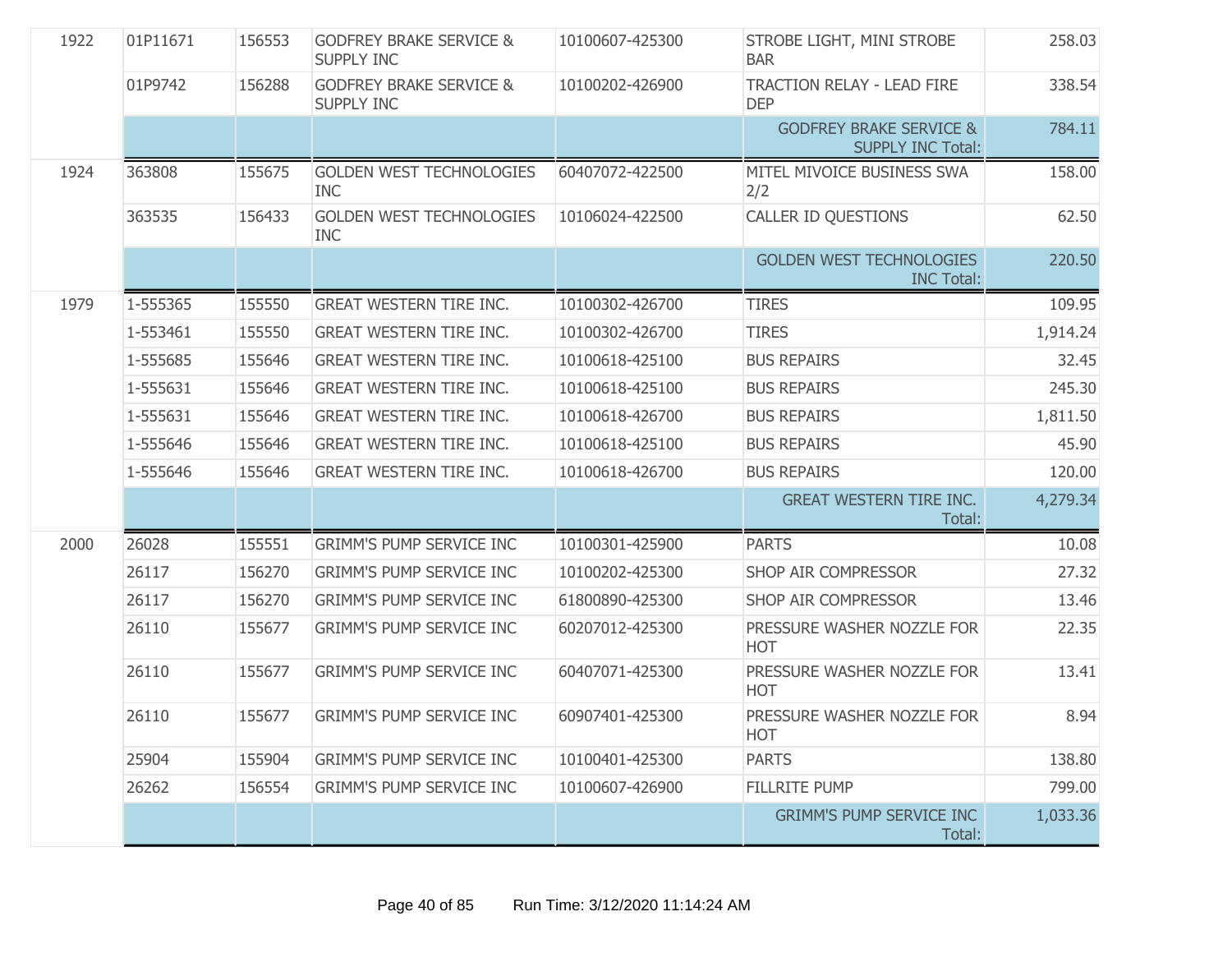| 11547 | 01403524            | 155649 | <b>HAMILTON COMPANY</b>      | 10100201-426100 | TUBING FOR EVD EQUIPMENT                  | 42.12    |
|-------|---------------------|--------|------------------------------|-----------------|-------------------------------------------|----------|
|       |                     |        |                              |                 | <b>HAMILTON COMPANY Total:</b>            | 42.12    |
| 2132  | E40962              | 155755 | <b>HARVEYS LOCK SHOP INC</b> | 10100201-422500 | <b>OPEN HOUSE CR#20-000382</b>            | 78.00    |
|       | T71145              | 156049 | HARVEYS LOCK SHOP INC        | 10102026-425100 | LUGGAGE COMBO LOCK -<br><b>HAZMAT 6</b>   | 6.29     |
|       |                     |        |                              |                 | HARVEYS LOCK SHOP INC Total:              | 84.29    |
| 2149  | 4667304             | 155968 | HAWKINS CHEMICAL INC         | 10100612-426400 | POOL CHEMICALS                            | 3,501.78 |
|       | 4672046             | 156527 | HAWKINS CHEMICAL INC         | 60207011-426400 | <b>JSWTP: HYDROFLUOSILICIC</b><br>ACID,   | 5,340.72 |
|       |                     |        |                              |                 | HAWKINS CHEMICAL INC Total:               | 8,842.50 |
| 2168  | 665894-0            | 156447 | HEARTLAND PAPER CO           | 60207012-426400 | PAPER TOWELS FOR SHOP                     | 36.80    |
|       | 665894-0            | 156447 | <b>HEARTLAND PAPER CO</b>    | 60407071-426400 | PAPER TOWELS FOR SHOP                     | 22.08    |
|       | 665894-0            | 156447 | <b>HEARTLAND PAPER CO</b>    | 60907401-426400 | PAPER TOWELS FOR SHOP                     | 14.72    |
|       |                     |        |                              |                 | <b>HEARTLAND PAPER CO Total:</b>          | 73.60    |
| 13207 | 02/19/20            | 155707 | HEATHER DAWN DELEEUW         | 60400833-431000 | 2285 WOODLAWN DR &<br><b>DOWNING SAN</b>  | 100.00   |
|       |                     |        |                              |                 | <b>HEATHER DAWN DELEEUW Total:</b>        | 100.00   |
| 2207  | 73852986            | 156255 | HENRY SCHEIN INC             | 61800890-426900 | EMS DISPOSABLES / NON-<br><b>DISPOSAB</b> | 77.10    |
|       | 73852986            | 156255 | HENRY SCHEIN INC             | 61800890-429700 | EMS DISPOSABLES / NON-<br><b>DISPOSAB</b> | 476.17   |
|       | 74070974            | 156659 | HENRY SCHEIN INC             | 61800890-426900 | EMS DISPOSABLES / NON-<br><b>DISPOSAB</b> | 50.05    |
|       | 74070974            | 156659 | HENRY SCHEIN INC             | 61800890-429700 | EMS DISPOSABLES / NON-<br><b>DISPOSAB</b> | 435.31   |
|       |                     |        |                              |                 | <b>HENRY SCHEIN INC Total:</b>            | 1,038.63 |
| 2267  | 603758055           | 155565 | HILLYARD INC. / SIOUX FALLS  | 10100612-426900 | <b>FILTER BAGS</b>                        | 11.54    |
|       | 603765513           | 156012 | HILLYARD INC. / SIOUX FALLS  | 10106061-426900 | Vacuums                                   | 1,480.00 |
|       |                     |        |                              |                 | HILLYARD INC. / SIOUX FALLS<br>Total:     | 1,491.54 |
| 5925  | 030101032000 156493 |        | <b>HOLIDAY COMPANIES</b>     | 10100201-425100 | <b>CAR WASHES</b>                         | 603.00   |
|       |                     |        |                              |                 | <b>HOLIDAY COMPANIES</b><br>Total:        | 603.00   |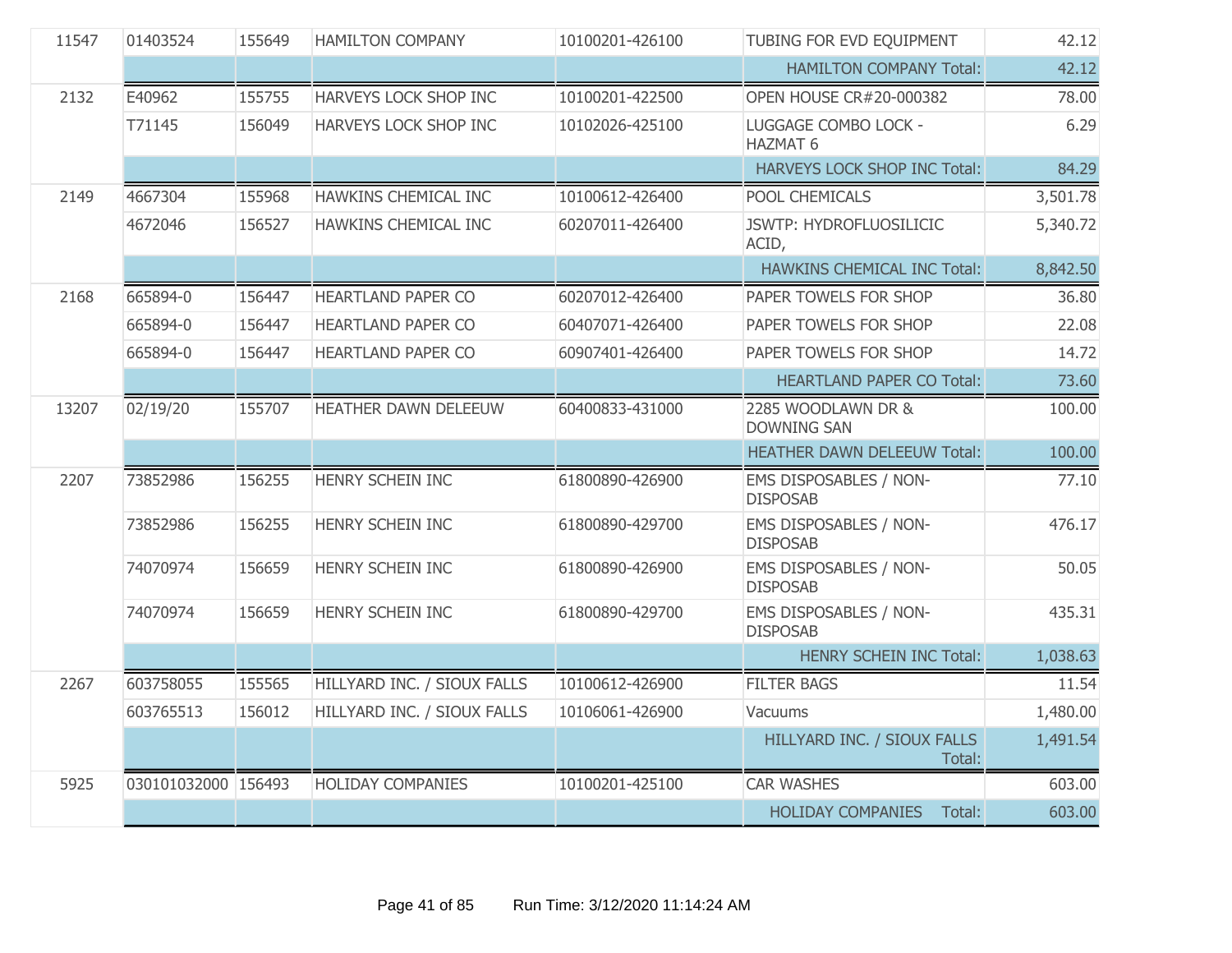| 2293  | 288866656             | 155480 | HOLIDAY INN-CITY CENTER  | 10100108-427000 | HLDY INN/ANNL CONC/CONF/G<br><b>SCHI</b>        | 150.00   |
|-------|-----------------------|--------|--------------------------|-----------------|-------------------------------------------------|----------|
|       | 24138034              | 155481 | HOLIDAY INN-CITY CENTER  | 10100108-427000 | HLDY INN/ANNL CONC CONF/S<br>ODDE               | 150.00   |
|       | 23958800              | 156278 | HOLIDAY INN-CITY CENTER  | 10102026-427000 | LODGING: MASSEY / LAPPE 2.10<br>S               | 75.00    |
|       | 44825233              | 156278 | HOLIDAY INN-CITY CENTER  | 10102026-427000 | LODGING: MASSEY / LAPPE 2.10<br>S               | 75.00    |
|       |                       |        |                          |                 | HOLIDAY INN-CITY CENTER<br>Total:               | 450.00   |
| 11555 | 304                   | 156057 | HONEY DONE               | 26000927-422500 | 2516 ELM AVENUE - DEBRIS<br><b>REMOV</b>        | 400.00   |
|       | 303                   | 156058 | <b>HONEY DONE</b>        | 26000927-422500 | 1911 IVY AVENUE - DEBRIS<br><b>REMOV</b>        | 445.00   |
|       |                       |        |                          |                 | <b>HONEY DONE Total:</b>                        | 845.00   |
| 2319  | 472014                | 155807 | <b>HORNUNGS PRO GOLF</b> | 61300604-452000 | RESALE GOLF BALL ALIGNMENT<br><b>TOO</b>        | 58.89    |
|       |                       |        |                          |                 | <b>HORNUNGS PRO GOLF Total:</b>                 | 58.89    |
| 2377  | 05/01/20-<br>04/30/21 | 156022 | <b>IAFC MEMBERSHIP</b>   | 10100202-429200 | MEMBERSHIP: IAFC, MISSOURI<br>VAL               | 661.66   |
|       | 05/01/20-<br>04/30/21 | 156022 | <b>IAFC MEMBERSHIP</b>   | 10102021-429200 | MEMBERSHIP: IAFC, MISSOURI<br>VAL               | 661.66   |
|       | 05/01/20-<br>04/30/21 | 156022 | <b>IAFC MEMBERSHIP</b>   | 10102030-429200 | MEMBERSHIP: IAFC, MISSOURI<br>VAL               | 220.56   |
|       | 05/01/20-<br>04/30/21 | 156022 | <b>IAFC MEMBERSHIP</b>   | 61800890-429200 | MEMBERSHIP: IAFC, MISSOURI<br>VAL               | 441.12   |
|       |                       |        |                          |                 | IAFC MEMBERSHIP Total:                          | 1,985.00 |
| 2394  | 119936                | 156262 | <b>IMAGE TREND INC</b>   | 10100202-422500 | <b>IMAGE TREND RESCUE BRIDGE</b><br><b>ANNU</b> | 3,920.00 |
|       | 119936                | 156262 | <b>IMAGE TREND INC</b>   | 61800890-422500 | <b>IMAGE TREND RESCUE BRIDGE</b><br>ANNU        | 1,440.00 |
|       |                       |        |                          |                 | <b>IMAGE TREND INC Total:</b>                   | 5,360.00 |
| 2409  | 3342806               | 155668 | <b>INDOFF INC</b>        | 60407072-426100 | OFFICE SUPPLIES 02-07-2020                      | 78.93    |
|       | 3321248               | 155660 | <b>INDOFF INC</b>        | 60407072-426100 | ELECTRIC PUNCH - DEC 10 2019                    | 229.00   |
|       | 3343839               | 155637 | <b>INDOFF INC</b>        | 10100618-426100 | <b>OFFICE SUPPLIES</b>                          | 210.11   |
|       | 3346682               | 156079 | INDOFF INC               | 60207012-426100 | <b>OFFICE SUPPLIES</b>                          | 40.89    |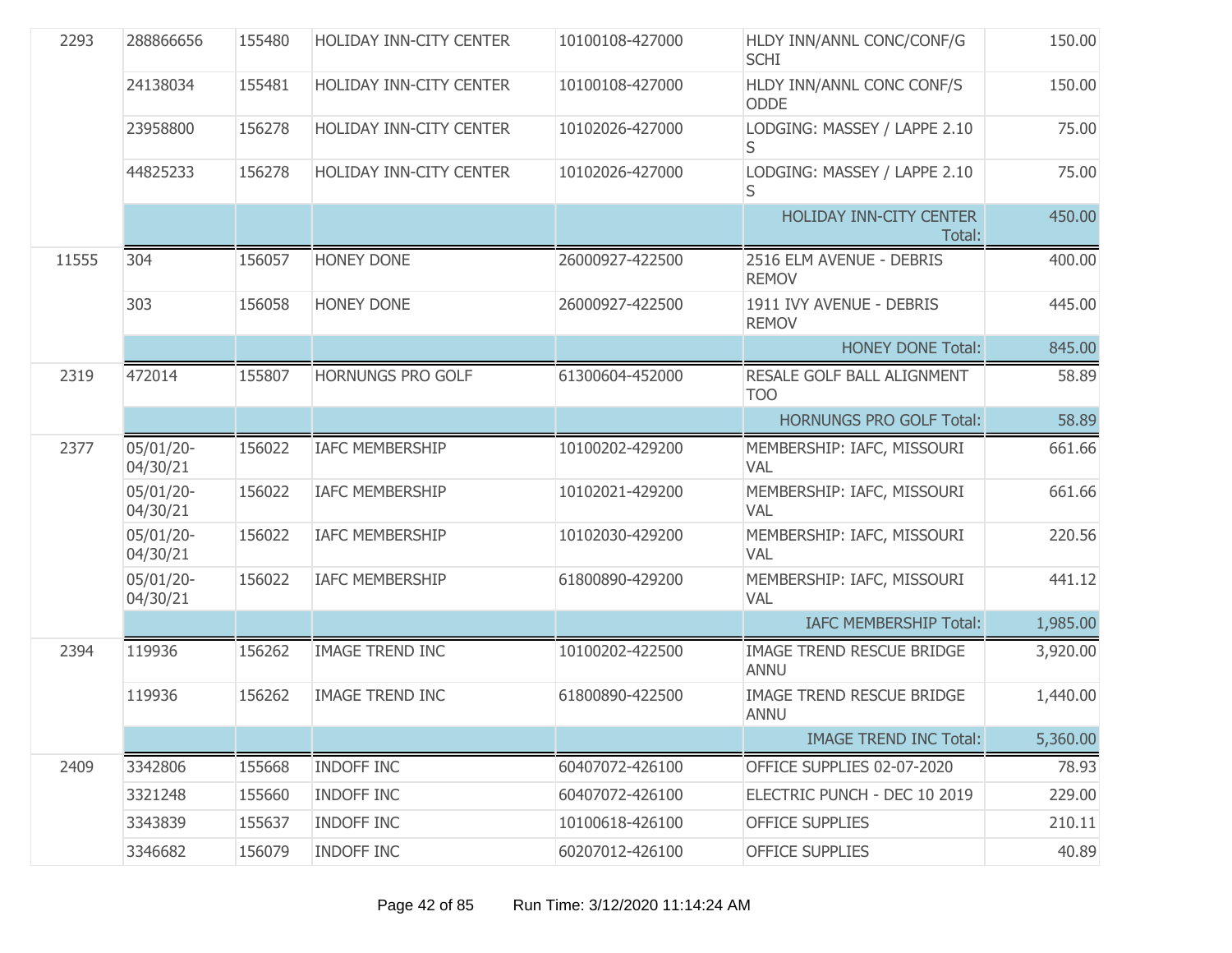| 2409 | 3346682 | 156079 | <b>INDOFF INC</b>                                | 60407071-426100 | <b>OFFICE SUPPLIES</b>                                  | 34.78     |
|------|---------|--------|--------------------------------------------------|-----------------|---------------------------------------------------------|-----------|
|      | 3346682 | 156079 | <b>INDOFF INC</b>                                | 60907401-426100 | <b>OFFICE SUPPLIES</b>                                  | 26.60     |
|      | 3346176 | 155679 | <b>INDOFF INC</b>                                | 60207012-426100 | <b>OFFICE SUPPLIES</b>                                  | 113.54    |
|      | 3346176 | 155679 | <b>INDOFF INC</b>                                | 60407071-426100 | <b>OFFICE SUPPLIES</b>                                  | 31.11     |
|      | 3346176 | 155679 | <b>INDOFF INC</b>                                | 60907401-426100 | <b>OFFICE SUPPLIES</b>                                  | 34.67     |
|      | 3344249 | 155944 | <b>INDOFF INC</b>                                | 60207013-429600 | CARD FILE CABINET,<br><b>REPLACEMENT</b>                | 927.45    |
|      | 3345200 |        | <b>INDOFF INC</b>                                | 60207013-429600 | CR RTN DAMAGED CABINET                                  | (927.45)  |
|      | 3347594 | 156417 | <b>INDOFF INC</b>                                | 60207014-426100 | HANGING POCKET FILES, POST-<br>IT                       | 1,923.55  |
|      | 3336131 | 153462 | <b>INDOFF INC</b>                                | 60207014-429600 | MODULAR DESKS, DESK<br>RETURNS, C                       | 499.00    |
|      | 3336130 | 153462 | <b>INDOFF INC</b>                                | 60207013-429600 | MODULAR DESKS, DESK<br>RETURNS, C                       | 59.00     |
|      | 3336130 | 153462 | <b>INDOFF INC</b>                                | 60207014-429600 | MODULAR DESKS, DESK<br>RETURNS, C                       | 177.00    |
|      | 3338730 | 153462 | <b>INDOFF INC</b>                                | 60207013-429600 | MODULAR DESKS, DESK<br>RETURNS, C                       | 2,238.00  |
|      | 3338730 | 153462 | <b>INDOFF INC</b>                                | 60207014-429600 | MODULAR DESKS, DESK<br>RETURNS, C                       | 10,375.00 |
|      | 3342270 |        | <b>INDOFF INC</b>                                | 60207012-426100 | CR RTN LABEL MAKER                                      | (6.00)    |
|      | 3342270 |        | <b>INDOFF INC</b>                                | 60407071-426100 | <b>CR RTN LABEL MAKER</b>                               | (27.57)   |
|      | 3342270 |        | <b>INDOFF INC</b>                                | 60907401-426100 | CR RTN LABEL MAKER                                      | (26.38)   |
|      |         |        |                                                  |                 | <b>INDOFF INC Total:</b>                                | 16,011.23 |
| 6180 | 0102843 | 155564 | INTERNATIONAL ASSOCIATION<br>OF CHIEFS OF POLICE | 10100201-429200 | MEMBERSHIP JEGERIS                                      | 190.00    |
|      | 0102848 | 155508 | INTERNATIONAL ASSOCIATION<br>OF CHIEFS OF POLICE | 10100201-429200 | IACP MEMBERSHIP HEDRICK                                 | 190.00    |
|      |         |        |                                                  |                 | INTERNATIONAL ASSOCIATION<br>OF CHIEFS OF POLICE Total: | 380.00    |
| 2453 | 785426  | 156599 | <b>INTERSTATE BATTERIES INC</b>                  | 10100603-425300 | <b>SRM-31</b>                                           | 227.90    |
|      |         |        |                                                  |                 | <b>INTERSTATE BATTERIES INC</b><br>Total:               | 227.90    |
| 8651 | 650134  | 155512 | <b>INTOXIMETERS INC</b>                          | 10100201-425300 | <b>REPAIR PBT</b>                                       | 200.50    |
|      |         |        |                                                  |                 | <b>INTOXIMETERS INC Total:</b>                          | 200.50    |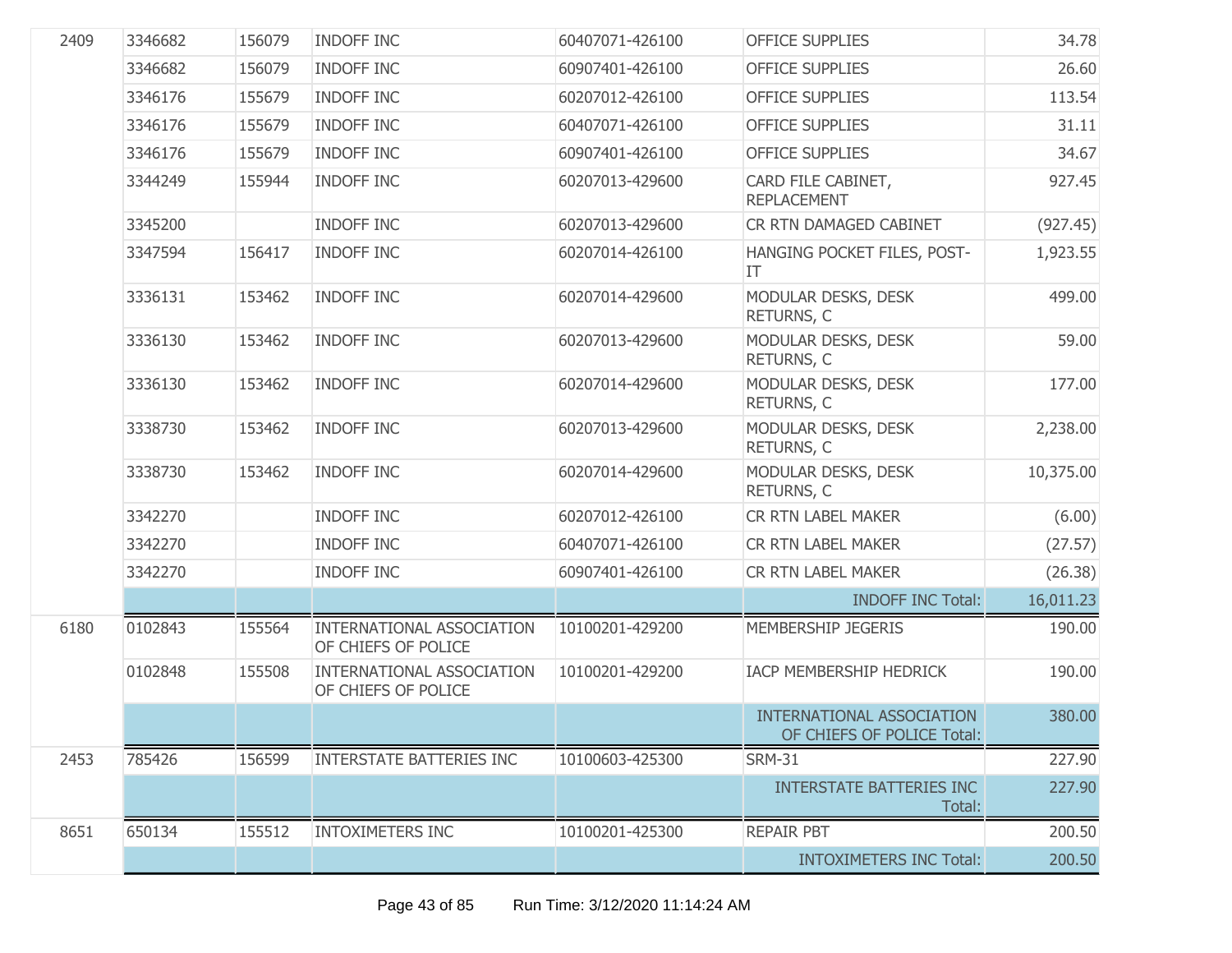| 13242 | 19-11997<br>08/30/19 | 156455 | <b>JAMES SCHULTZ</b>                            | 61808900-453000 | AMBULANCE REFUND CALL #19-<br>1199               | 516.56   |
|-------|----------------------|--------|-------------------------------------------------|-----------------|--------------------------------------------------|----------|
|       |                      |        |                                                 |                 | <b>JAMES SCHULTZ Total:</b>                      | 516.56   |
| 1183  | 02/07-10/20          | 156230 | <b>JASON CULBERSON</b>                          | 61800890-427000 | PER DIEM: CULBERSON, J 2.7-10                    | 112.00   |
|       |                      |        |                                                 |                 | <b>JASON CULBERSON Total:</b>                    | 112.00   |
| 6238  | 701                  | 156006 | <b>JEFF THAYER</b>                              | 10100201-422500 | <b>DEF TACTICS</b>                               | 925.00   |
|       |                      |        |                                                 |                 | <b>JEFF THAYER Total:</b>                        | 925.00   |
| 2512  | sj24630              | 155922 | JENNER EQUIPMENT CO                             | 10100607-425300 | 72" EDGE, BOLT, NUT #22 & #66                    | 400.60   |
|       | sj24644              | 155922 | JENNER EQUIPMENT CO                             | 10100607-425300 | 72" EDGE, BOLT, NUT #22 & #66                    | 303.80   |
|       | SJ23812              | 156377 | JENNER EQUIPMENT CO                             | 10100860-425300 | <b>ANT. ROLLER</b>                               | 15.88    |
|       | SJ24835              | 156555 | JENNER EQUIPMENT CO                             | 10100607-425300 | DOUBLE TOOT, FLEX PIN #57                        | 133.36   |
|       |                      |        |                                                 |                 | JENNER EQUIPMENT CO Total:                       | 853.64   |
| 2526  | 33 02/20/20          | 156267 | <b>JERRY'S CAKES SHAKES &amp; BAKE</b>          | 10100202-427000 | <b>DONUTS FOR TRAINING</b>                       | 9.50     |
|       |                      |        |                                                 |                 | <b>JERRY'S CAKES SHAKES &amp; BAKE</b><br>Total: | 9.50     |
| 13259 | 19-01487<br>02/01/19 | 156720 | <b>JIM RAY</b>                                  | 61808900-453000 | AMB REFUND CALL #19-01487                        | 64.27    |
|       |                      |        |                                                 |                 | <b>JIM RAY Total:</b>                            | 64.27    |
| 6699  | 10634                | 155639 | <b>JMD EXCAVATING</b>                           | 61000870-422500 | PROFESSIONAL SERVICES                            | 2,070.00 |
|       | 10636                | 155936 | <b>JMD EXCAVATING</b>                           | 61000870-422500 | PROFESSIONAL SERVICES                            | 1,975.00 |
|       |                      |        |                                                 |                 | <b>JMD EXCAVATING</b><br>Total:                  | 4,045.00 |
| 2552  | $1-$<br>94720523606  | 156609 | JOHNSON CONTROLS INC                            | 10100612-425300 | <b>LABOR FOR POOL HEAT</b><br><b>EXCHANGER</b>   | 1,100.17 |
|       |                      |        |                                                 |                 | JOHNSON CONTROLS INC Total:                      | 1,100.17 |
| 13243 | 19-09826<br>07/21/19 | 156456 | <b>JOSEPH V OUKROP</b>                          | 61808900-453000 | AMBULANCE REFUND CALL #19-<br>0982               | 700.76   |
|       |                      |        |                                                 |                 | <b>JOSEPH V OUKROP Total:</b>                    | 700.76   |
| 13208 | 02/19/20             | 155708 | <b>KAREN ESTHER JEANETTE</b><br><b>WILLIAMS</b> | 60400833-431000 | 2285 WOODLAWN DR &<br><b>DOWNING SAN</b>         | 100.00   |
|       |                      |        |                                                 |                 |                                                  |          |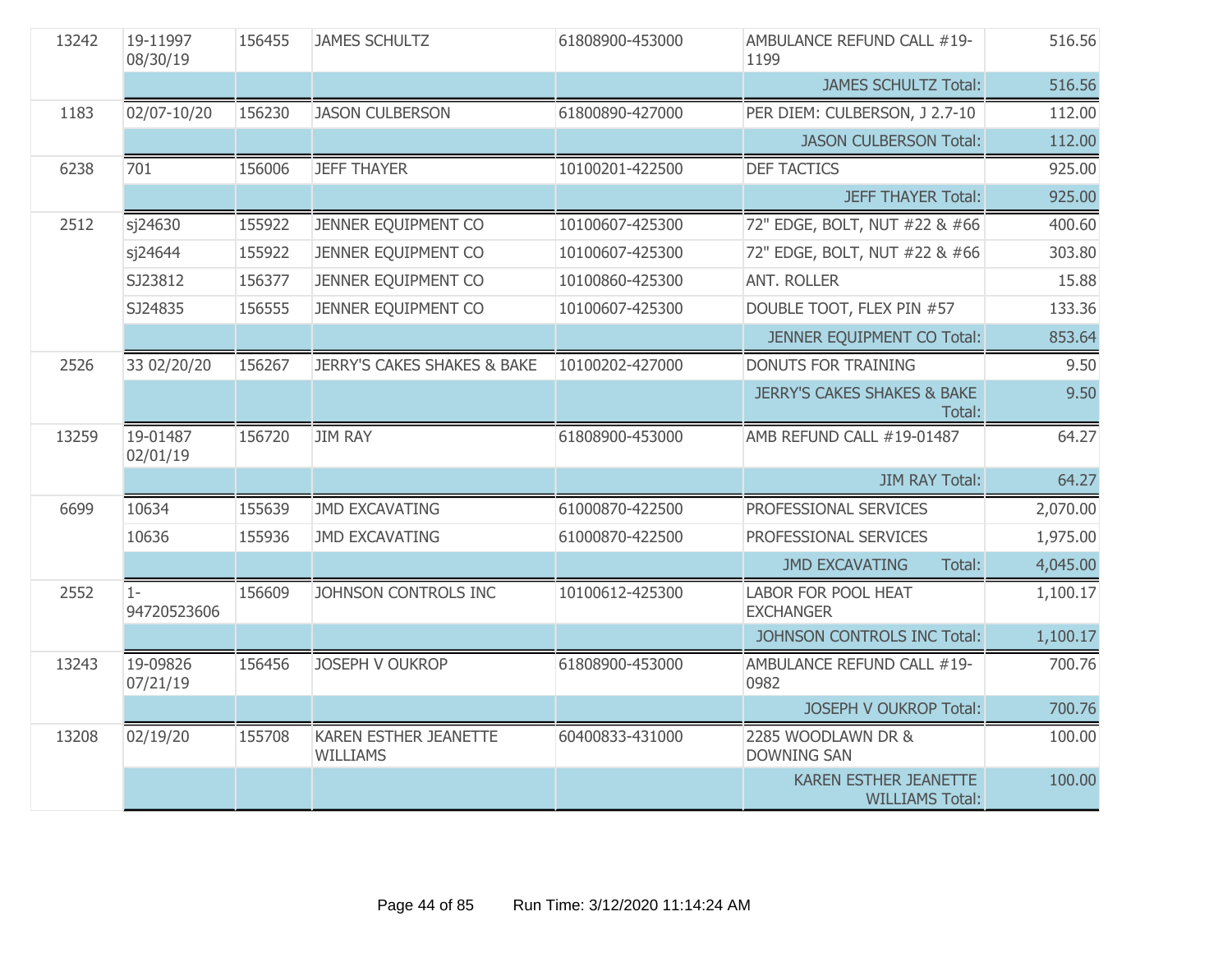| 13196 | 02/06/20             | 155349 | <b>KAYLA STANSBERRY</b>     | 10100618-426200     | <b>FUEL</b>                                     | 20.00      |
|-------|----------------------|--------|-----------------------------|---------------------|-------------------------------------------------|------------|
|       |                      |        |                             |                     | <b>KAYLA STANSBERRY Total:</b>                  | 20.00      |
| 13244 | 19-07960<br>06/15/19 | 156457 | <b>KENNETH D JUDD</b>       | 61808900-453000     | AMBULANCE REFUND CALL #19-<br>0796              | 412.88     |
|       |                      |        |                             |                     | <b>KENNETH D JUDD Total:</b>                    | 412.88     |
| 2682  | 7732902              | 155928 | <b>KIMBALL MIDWEST</b>      | 10100607-425100     | <b>SHOP STOCK</b>                               | 365.54     |
|       | 7751448              | 156339 | KIMBALL MIDWEST             | 61507103-425300     | <b>BRAKE CLEAN</b>                              | 294.48     |
|       |                      |        |                             |                     | <b>KIMBALL MIDWEST Total:</b>                   | 660.02     |
| 2719  | 4374766              | 156378 | <b>KNECHT HOME CENTER</b>   | 10100860-425300     | AIR COUPLERS, PLUG KIT,<br><b>BATTER</b>        | 22.59      |
|       | 4389659              | 156522 | <b>KNECHT HOME CENTER</b>   | 60407071-426500     | rakes & shovels for sewer digs                  | 134.96     |
|       |                      |        |                             |                     | <b>KNECHT HOME CENTER Total:</b>                | 157.55     |
| 2739  | 959491596            | 156521 | <b>KONE INC</b>             | 60207011-425300     | PACTOLA: MAR 2020, ELEVATOR<br>MA               | 97.58      |
|       |                      |        |                             |                     | <b>KONE INC Total:</b>                          | 97.58      |
| 2772  | 38766                | 154963 | KT CONNECTIONS INC          | 10100106-429500     | Laptops                                         | 2,966.00   |
|       |                      |        |                             |                     | KT CONNECTIONS INC Total:                       | 2,966.00   |
| 11163 | 3761                 | 156285 | LAKOTA CONTRACTING INC      | 10102030-426300     | <b>BOOT - STATON, BRIAN</b>                     | 119.95     |
|       | 3671                 | 156698 | LAKOTA CONTRACTING INC      | 10102021-426300     | <b>CLASS A UNIFORM - SHANE</b><br><b>BARROW</b> | 333.75     |
|       |                      |        |                             |                     | LAKOTA CONTRACTING INC<br>Total:                | 453.70     |
| 2859  | 9307349369           | 156023 | <b>LAWSON PRODUCTS INC</b>  | 10100202-426900     | <b>SHOP SUPPLIES</b>                            | 645.85     |
|       | 9307349369           | 156023 | LAWSON PRODUCTS INC         | 61800890-426900     | <b>SHOP SUPPLIES</b>                            | 318.11     |
|       |                      |        |                             |                     | <b>LAWSON PRODUCTS INC Total:</b>               | 963.96     |
| 6816  | 172585               | 155510 | LIBERTY CHRYSLER CENTER LLC | 10100201-425100     | LEVER UNIT 201                                  | 80.80      |
|       | 172361               | 155527 | LIBERTY CHRYSLER CENTER LLC | 10100201-425100     | <b>CAR PARTS</b>                                | 38.08      |
|       | 172520               | 155527 | LIBERTY CHRYSLER CENTER LLC | $10100201 - 425100$ | <b>CAR PARTS</b>                                | 41.48      |
|       | 172370               | 155527 | LIBERTY CHRYSLER CENTER LLC | 10100201-425100     | <b>CAR PARTS</b>                                | 45.76      |
|       | 172531               | 155527 | LIBERTY CHRYSLER CENTER LLC | 10100201-425100     | <b>CAR PARTS</b>                                | 201.60     |
|       | 170524               | 155743 | LIBERTY CHRYSLER CENTER LLC | 10100201-425100     | <b>CAR PARTS</b>                                | 421.96     |
|       | CM158411             |        | LIBERTY CHRYSLER CENTER LLC | 10100201-425100     | CR CORE RTN TRANS                               | (3,916.00) |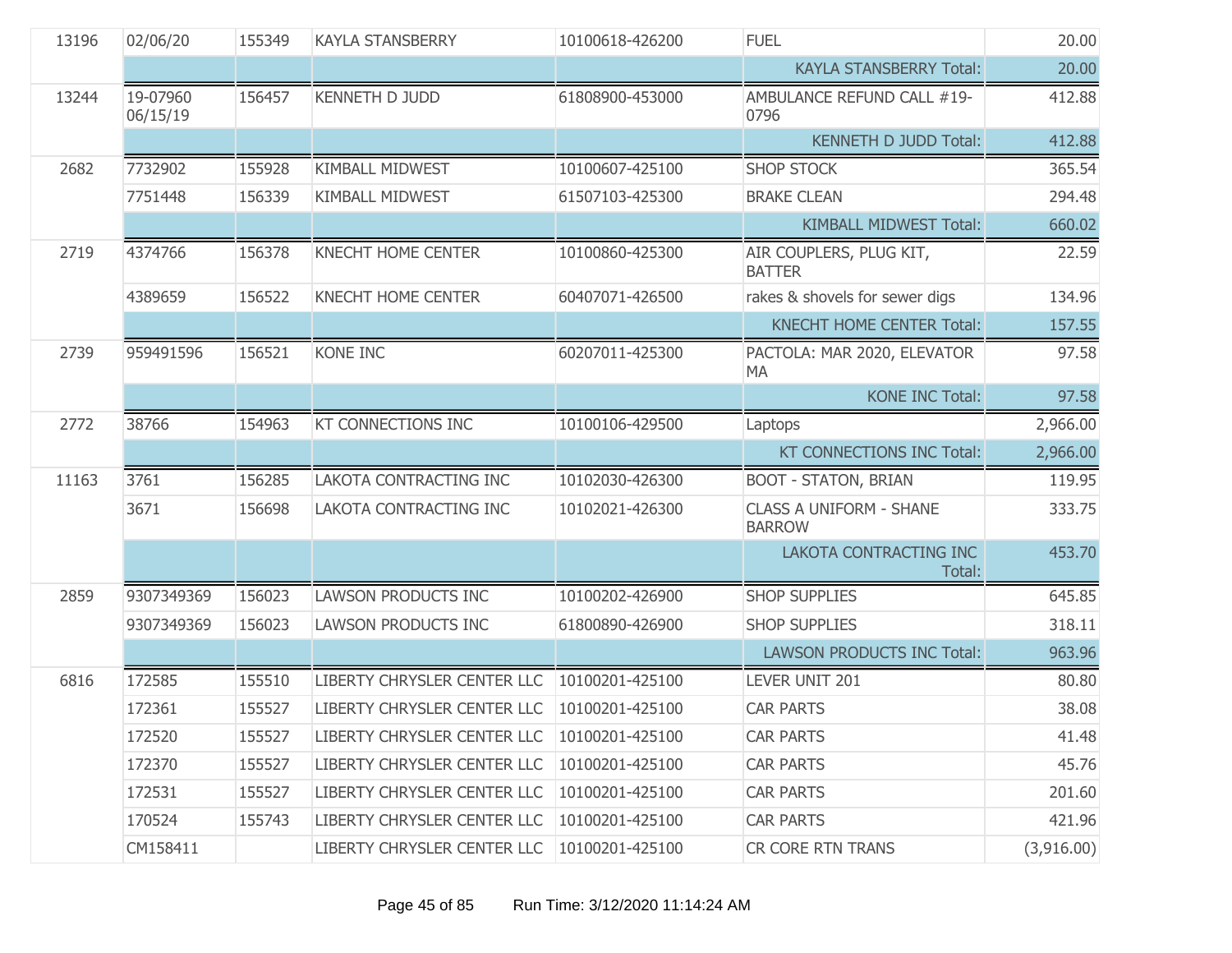| 6816  | 172693   | 155827 | LIBERTY CHRYSLER CENTER LLC | 10100201-425100 | <b>CAR PARTS</b>                         | 34.88     |
|-------|----------|--------|-----------------------------|-----------------|------------------------------------------|-----------|
|       | 172704   | 155827 | LIBERTY CHRYSLER CENTER LLC | 10100201-425100 | <b>CAR PARTS</b>                         | 104.00    |
|       | 172007   | 155827 | LIBERTY CHRYSLER CENTER LLC | 10100201-425100 | <b>CAR PARTS</b>                         | 45.56     |
|       | 172636   | 155827 | LIBERTY CHRYSLER CENTER LLC | 10100201-425100 | <b>CAR PARTS</b>                         | 84.16     |
|       | SOCS001  | 155745 | LIBERTY CHRYSLER CENTER LLC | 10100108-436000 | LIBERTY 2020 JEEP COMPASS<br>4X4         | 24,299.00 |
|       | 171292   | 155743 | LIBERTY CHRYSLER CENTER LLC | 10100201-425100 | <b>CAR PARTS</b>                         | 34.88     |
|       | 172563   | 155692 | LIBERTY CHRYSLER CENTER LLC | 10100205-425100 | T706 Oil & filter                        | 75.60     |
|       | 172674   | 155827 | LIBERTY CHRYSLER CENTER LLC | 10100201-425100 | <b>CAR PARTS</b>                         | 904.00    |
|       | 172562   | 155827 | LIBERTY CHRYSLER CENTER LLC | 10100201-425100 | <b>CAR PARTS</b>                         | 84.16     |
|       | 172593   | 155827 | LIBERTY CHRYSLER CENTER LLC | 10100201-425100 | <b>CAR PARTS</b>                         | 100.80    |
|       |          |        |                             |                 | LIBERTY CHRYSLER CENTER LLC<br>Total:    | 22,680.72 |
| 2935  | 032595   |        | <b>LIFEWAYS INC</b>         | 10100621-460900 | MAR20 LIFEWAYS                           | 5,000.00  |
|       |          |        |                             |                 | <b>LIFEWAYS INC Total:</b>               | 5,000.00  |
| 2938  | 89368    | 153348 | LIGHTING MAINTENANCE CO     | 10100205-425400 | PedPole Repair - MtR Rd & Fair           | 2,705.22  |
|       | 88935    | 155950 | LIGHTING MAINTENANCE CO     | 10100304-422500 | LIGHTING MAINT/CR19-217198<br>POL        | 2,521.20  |
|       | 88935    | 155950 | LIGHTING MAINTENANCE CO     | 10100304-426900 | LIGHTING MAINT/CR19-217198<br>POL        | 128.80    |
|       |          |        |                             |                 | <b>LIGHTING MAINTENANCE CO</b><br>Total: | 5,355.22  |
| 2944  | L8366277 | 155569 | <b>LINCOLN AQUATICS</b>     | 10100612-425300 | <b>TDS CONTROL</b>                       | 661.74    |
|       |          |        |                             |                 | <b>LINCOLN AQUATICS Total:</b>           | 661.74    |
| 2966  | 441230   | 155514 | <b>LITTLE PRINT SHOP</b>    | 10100201-426100 | 24 HOUR NOTICE LABELS                    | 421.72    |
|       |          |        |                             |                 | <b>LITTLE PRINT SHOP Total:</b>          | 421.72    |
| 7828  | 02/06/20 | 155693 | LOGANS TRANSMISSION INC.    | 10100205-425100 | T703 Transmission                        | 1,600.00  |
|       |          |        |                             |                 | LOGANS TRANSMISSION INC.<br>Total:       | 1,600.00  |
| 13230 | 08/20/18 | 155792 | LOVE INC OF THE BLACK HILLS | 42000405-422500 | LIFE SAFETY LOAN                         | 43,792.00 |
|       |          |        |                             |                 | LOVE INC OF THE BLACK HILLS<br>Total:    | 43,792.00 |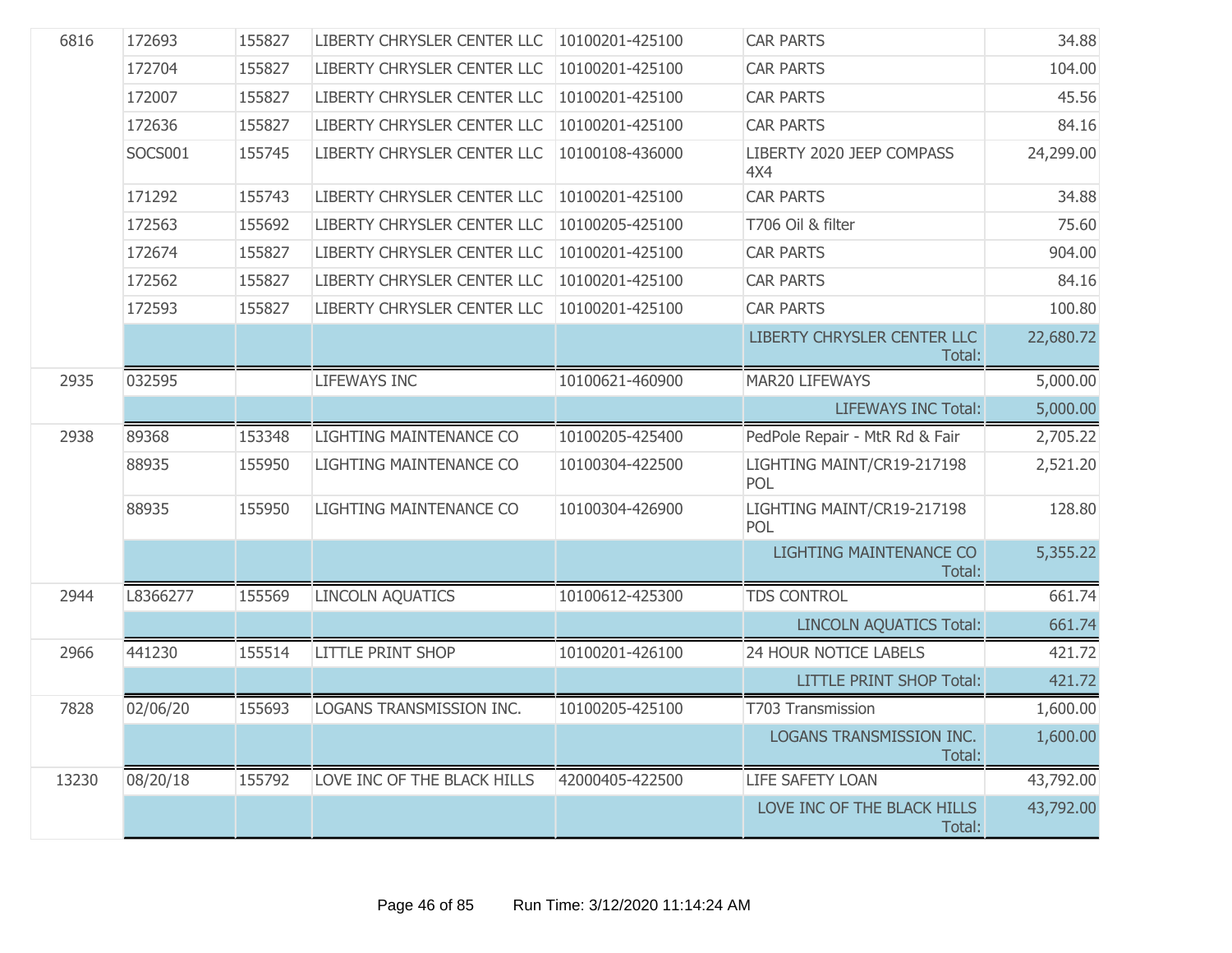| 3004  | 903408               | 153872 | LOWE'S                      | 60907401-426500 | <b>WELDING SUPPLIES FOR</b><br><b>WELDING T</b> | 18.92        |
|-------|----------------------|--------|-----------------------------|-----------------|-------------------------------------------------|--------------|
|       |                      |        |                             |                 | <b>LOWE'S Total:</b>                            | 18.92        |
| 3036  | IN-417532            | 155181 | M G OIL CO                  | 60407072-426200 | LUBRICANT - OIL, GREASE                         | 200.25       |
|       | IN-417437            | 155526 | M G OIL CO                  | 10100201-426200 | 5/20 OIL                                        | 179.25       |
|       | IN-418107            | 156268 | M G OIL CO                  | 10100202-426200 | <b>BULK OIL - SHOP SUPPLY</b>                   | 684.07       |
|       | IN-418107            | 156268 | M G OIL CO                  | 61800890-426200 | <b>BULK OIL - SHOP SUPPLY</b>                   | 336.93       |
|       | IN-418693            | 156430 | M G OIL CO                  | 60407072-426200 | <b>FUEL</b>                                     | 2,553.55     |
|       | IN-415666            | 155501 | M G OIL CO                  | 10100202-426200 | SHOP SUPPLIES - BULK OIL                        | 76.25        |
|       |                      |        |                             |                 | M G OIL CO Total:                               | 4,030.30     |
| 5652  | 2452 3               | 155704 | <b>MA MORTENSON COMPANY</b> | 10700134-432000 | 18-2452 CIVIC CENTER<br><b>EXPANSION</b>        | 4,290,221.44 |
|       |                      |        |                             |                 | MA MORTENSON COMPANY<br>Total:                  | 4,290,221.44 |
| 3040  | 2485 5               | 156114 | MAC CONSTRUCTION CO         | 60400833-435000 | 19-2485 WATER REC FACILITY<br>DIG.              | 123,122.14   |
|       | 24914                | 156105 | MAC CONSTRUCTION CO         | 10700132-432000 | 19-2491 RAPID CITY<br><b>ADMINISTRAT</b>        | 277,200.99   |
|       |                      |        |                             |                 | MAC CONSTRUCTION CO Total:                      | 400,323.13   |
| 8899  | P03036               | 156699 | MACQUEEN EMERGENCY GROUP    | 10102023-425100 | SLIDE PAD / HOLDER - T3                         | 1,220.67     |
|       |                      |        |                             |                 | MACQUEEN EMERGENCY GROUP<br>Total:              | 1,220.67     |
| 3086  | 01/10/20             | 155497 | <b>MARCO'S PIZZA</b>        | 10100202-426300 | <b>OFFICER'S MEETING</b>                        | 47.74        |
|       | 01/10/20             | 155497 | <b>MARCO'S PIZZA</b>        | 61800890-426300 | OFFICER'S MEETING                               | 23.52        |
|       |                      |        |                             |                 | <b>MARCO'S PIZZA Total:</b>                     | 71.26        |
| 763   | 02/23/20             | 156066 | <b>MARK BRODRICK</b>        | 10100204-426300 | SAFETY BOOTS                                    | 144.83       |
|       |                      |        |                             |                 | <b>MARK BRODRICK Total:</b>                     | 144.83       |
| 13241 | 16-02820<br>03/04/16 | 156454 | <b>MARY ROOT</b>            | 61808900-453000 | AMBULANCE REFUND CALL 16-<br>02820              | 10.00        |
|       |                      |        |                             |                 | <b>MARY ROOT Total:</b>                         | 10.00        |
| 3115  | 21255548             | 156109 | MATHESON TRI-GAS INC        | 10100201-426100 | LAB HELIUM                                      | 882.37       |
|       | 21237640             | 155991 | MATHESON TRI-GAS INC        | 61507103-425300 | <b>OXYGEN &amp; ACETYLENE</b>                   | 125.96       |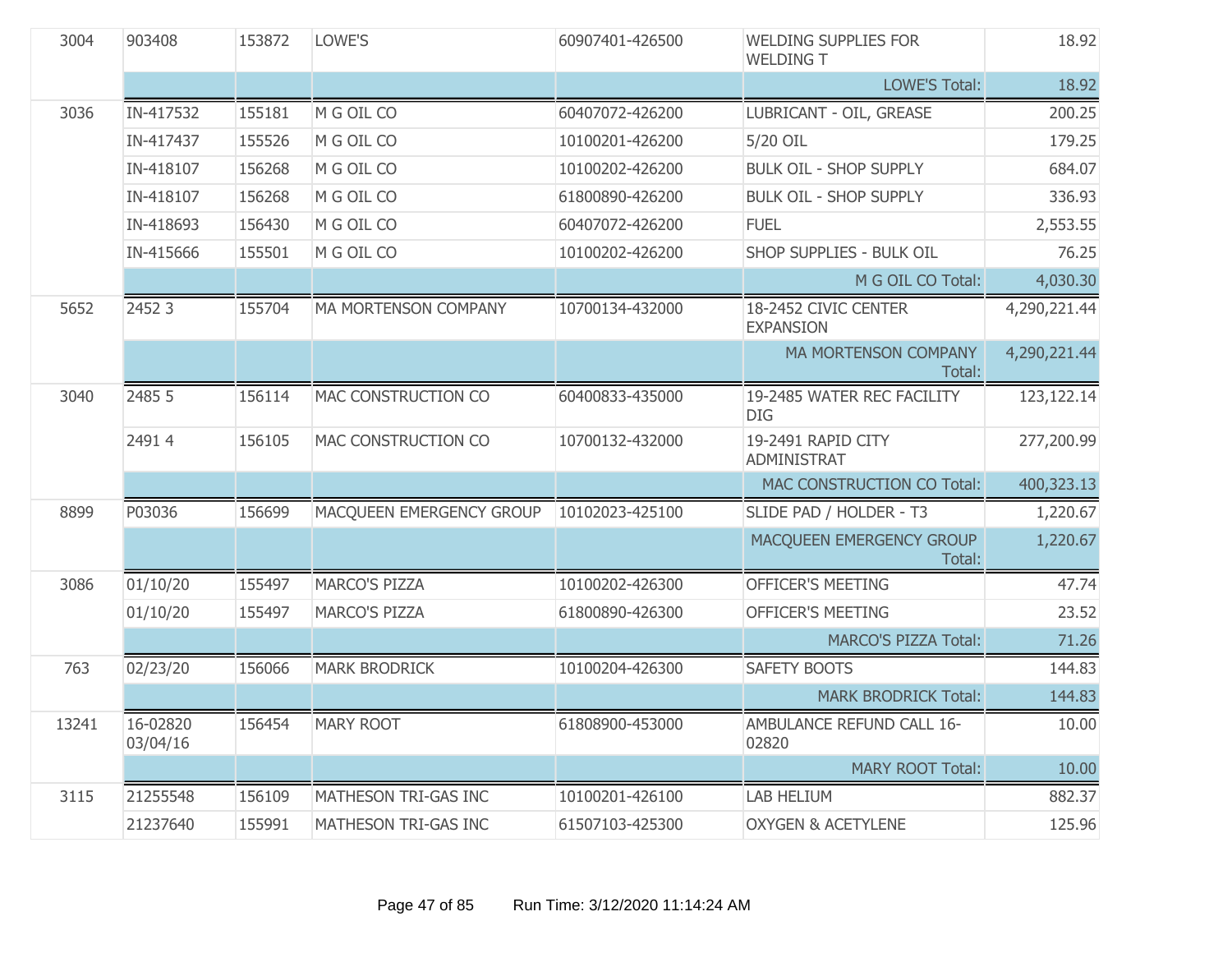| 3115  | 21215201    | 155984 | MATHESON TRI-GAS INC  | 61507103-425300 | <b>WALTER WHEEL</b>                      | 304.30   |
|-------|-------------|--------|-----------------------|-----------------|------------------------------------------|----------|
|       | 51588093    | 156526 | MATHESON TRI-GAS INC  | 60207011-424400 | FEB 2020 TANK RENTAL: ARGON,<br>A        | 52.84    |
|       |             |        |                       |                 | MATHESON TRI-GAS INC Total:              | 1,365.47 |
| 10042 | 02/12/20    | 156223 | <b>MATHEW ORNELAS</b> | 61800890-427000 | PER DIEM: ORNELAS 2.12 SIOUX<br>F.       | 46.00    |
|       |             |        |                       |                 | <b>MATHEW ORNELAS Total:</b>             | 46.00    |
| 10041 | 02/17-18/20 | 156227 | <b>MATTHEW CURLEY</b> | 10100202-427000 | PER DIEM: CURLEY 2.17<br><b>RECRUITM</b> | 58.29    |
|       | 02/17-18/20 | 156227 | <b>MATTHEW CURLEY</b> | 61800890-427000 | PER DIEM: CURLEY 2.17<br><b>RECRUITM</b> | 28.71    |
|       |             |        |                       |                 | <b>MATTHEW CURLEY Total:</b>             | 87.00    |
| 8058  | W-83384     | 156598 | <b>MB ENTERPRISES</b> | 10100603-452000 | <b>JERKY STICKS</b>                      | 168.00   |
|       |             |        |                       |                 | <b>MB ENTERPRISES</b><br>Total:          | 168.00   |
| 3164  | 15078818    | 155542 | MCKIE FORD INC        | 10100108-425100 | UNIT E211 RO 1019 MCKIE LOF              | 76.85    |
|       | 15078987    | 155826 | MCKIE FORD INC        | 10100201-425100 | FILTERS UNIT 207                         | 76.85    |
|       | 16102562    | 154555 | MCKIE FORD INC        | 10100201-425100 | <b>CAR PARTS</b>                         | 262.79   |
|       | 16102780    | 154555 | MCKIE FORD INC        | 10100201-425100 | <b>CAR PARTS</b>                         | 658.58   |
|       | 15079427    | 156525 | MCKIE FORD INC        | 60207011-425100 | UNIT 346: OIL FILTER<br>ASSEMBLY,        | 59.71    |
|       |             |        |                       |                 | <b>MCKIE FORD INC Total:</b>             | 1,134.78 |
| 7888  | 02/16-19/20 | 155741 | <b>MEGAN GOULD</b>    | 10100618-427000 | <b>TRAVEL REMIBURSEMENT</b>              | 73.00    |
|       |             |        |                       |                 | <b>MEGAN GOULD Total:</b>                | 73.00    |
| 3208  | 50177       | 155573 | <b>MENARDS</b>        | 10100612-426900 | <b>ROUND ELBOW</b>                       | 44.15    |
|       | 50513       | 155555 | <b>MENARDS</b>        | 10100607-426900 | SHELF - SHOP                             | 46.34    |
|       | 50943       | 155663 | <b>MENARDS</b>        | 60407072-425700 | <b>MAINTENANCE SHOP - LIGHTS</b>         | 254.91   |
|       | 50989       | 155685 | <b>MENARDS</b>        | 10100607-426900 | THERMOMETER & TIMER -<br><b>GREENHOU</b> | 78.12    |
|       | 51048       | 155788 | <b>MENARDS</b>        | 10106061-426400 | misc supplies                            | 21.93    |
|       | 51048       | 155788 | <b>MENARDS</b>        | 10106061-426900 | misc supplies                            | 39.34    |
|       | 50517       | 155761 | <b>MENARDS</b>        | 61300664-426900 | REFLECTIVE LETTERS/SIGN<br><b>CRAFTE</b> | 237.08   |
|       | 51806       | 156436 | <b>MENARDS</b>        | 10106024-426900 | <b>MISCELLANEOUS</b>                     | 33.20    |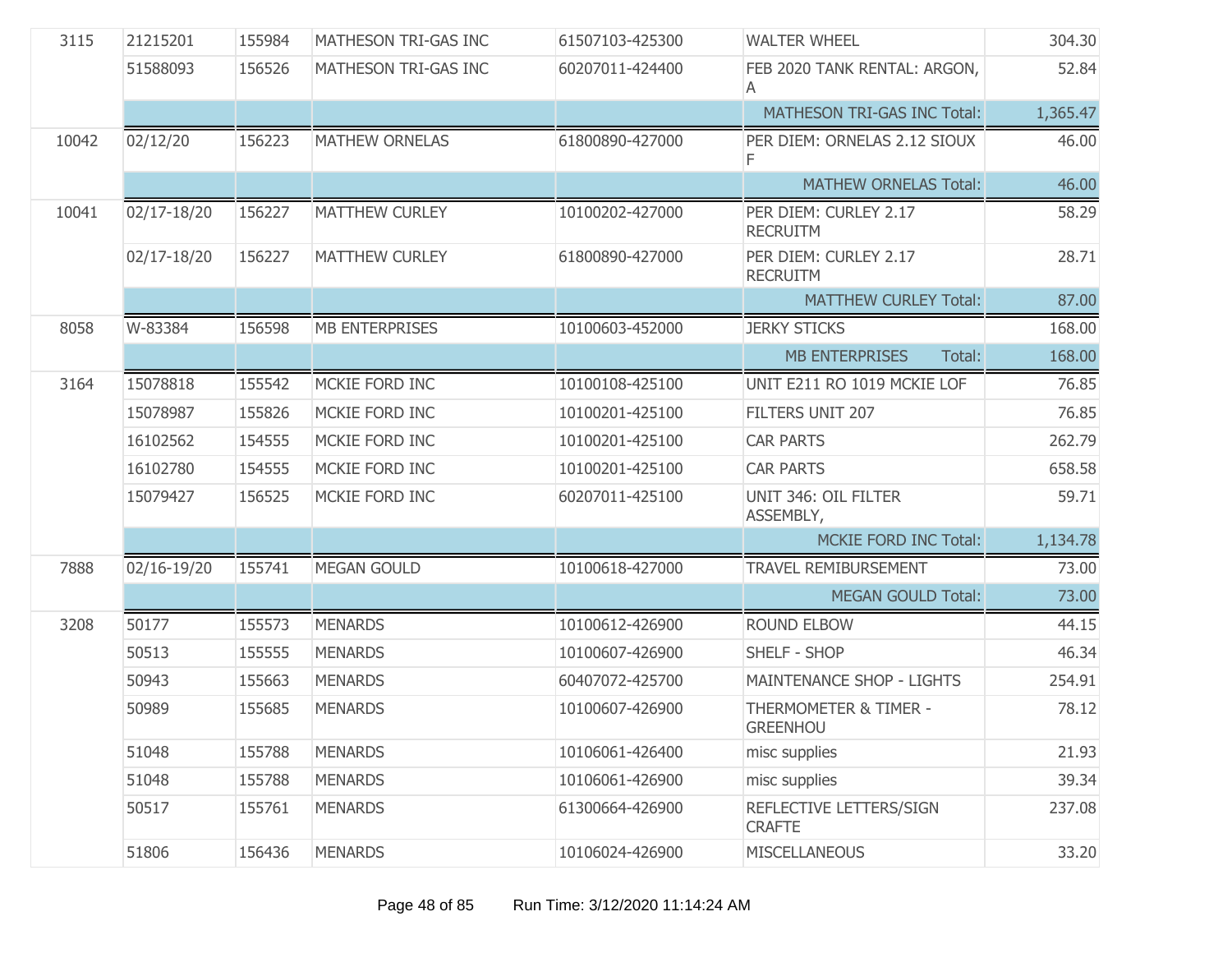| 3208 | 51709              | 156298 | <b>MENARDS</b>                                                | 10106061-426900 | <b>MENARDS</b>                                       | 102.06   |
|------|--------------------|--------|---------------------------------------------------------------|-----------------|------------------------------------------------------|----------|
|      | 51641              | 156557 | <b>MENARDS</b>                                                | 10100607-426900 | <b>GREENHOUSE SUPPLIES</b>                           | 27.89    |
|      | 51892              | 156516 | <b>MENARDS</b>                                                | 60207011-425700 | WTP: DIELECTRIC UNION                                | 19.96    |
|      | 52325              | 156710 | <b>MENARDS</b>                                                | 10102021-426900 | KITCHEN TABLE REPAIR - ST 1                          | 22.63    |
|      | 52325              | 156710 | <b>MENARDS</b>                                                | 61800891-426900 | KITCHEN TABLE REPAIR - ST 1                          | 11.14    |
|      | 51783              | 156584 | <b>MENARDS</b>                                                | 10100612-426900 | <b>WASTEBASKET</b>                                   | 12.25    |
|      | 52040              | 156424 | <b>MENARDS</b>                                                | 60207014-426900 | LOBBY: PAINTER'S TAPE, PAINT<br>K.                   | 128.20   |
|      | 51822              | 156215 | <b>MENARDS</b>                                                | 60207011-425300 | WTP: GALVANIZED UNION,<br><b>NIPPLE</b>              | 24.80    |
|      | 51135              | 155715 | <b>MENARDS</b>                                                | 60207011-425300 | NIBCO FITTINGS                                       | 87.66    |
|      | 51214              | 155714 | <b>MENARDS</b>                                                | 60207014-425200 | LAMINATED FLOORING, TRIM,<br><b>DRYW</b>             | 97.42    |
|      | 51214              | 155714 | <b>MENARDS</b>                                                | 60207014-426900 | LAMINATED FLOORING, TRIM,<br><b>DRYW</b>             | 53.86    |
|      | 51125              | 155713 | <b>MENARDS</b>                                                | 60207011-426900 | <b>ANGLE PLUG</b>                                    | 14.75    |
|      | 50658              | 156020 | <b>MENARDS</b>                                                | 10102021-426400 | SPONGES - ST 1                                       | 10.69    |
|      | 50658              | 156020 | <b>MENARDS</b>                                                | 61800891-426400 | SPONGES - ST 1                                       | 5.27     |
|      | 50571              | 156264 | <b>MENARDS</b>                                                | 10102025-425200 | <b>STATION MAINTENANCE - ST5</b>                     | 64.09    |
|      | 50571              | 156264 | <b>MENARDS</b>                                                | 61800895-425200 | <b>STATION MAINTENANCE - ST5</b>                     | 31.57    |
|      | 51177              | 156263 | <b>MENARDS</b>                                                | 10102021-426900 | STAIN FOR TABLE - ST1                                | 76.49    |
|      | 51177              | 156263 | <b>MENARDS</b>                                                | 61800891-426900 | STAIN FOR TABLE - ST1                                | 37.67    |
|      | 51930              | 156450 | <b>MENARDS</b>                                                | 60407072-426500 | WALL SHOP VAC & ACCESSORIES                          | 208.95   |
|      | 51834              | 156451 | <b>MENARDS</b>                                                | 60407072-426900 | <b>ATOMIC WALL CLOCK</b>                             | 27.99    |
|      | 50407              | 155409 | <b>MENARDS</b>                                                | 61207101-425100 | LINED LTHR GLOVE, WINDEX                             | 78.91    |
|      |                    |        |                                                               |                 | <b>MENARDS Total:</b>                                | 1,899.32 |
| 3225 | 00116              |        | METROPOLITAN LIFE INSURANCE 70200922-454200<br><b>COMPANY</b> |                 | APR20 LIFE                                           | 6,095.78 |
|      |                    |        |                                                               |                 | METROPOLITAN LIFE INSURANCE<br><b>COMPANY Total:</b> | 6,095.78 |
| 3242 | 140410801110<br>99 |        | MIDCONTINENT<br><b>COMMUNICATIONS</b>                         | 10100201-428100 | 140410801 03/02/20                                   | 75.00    |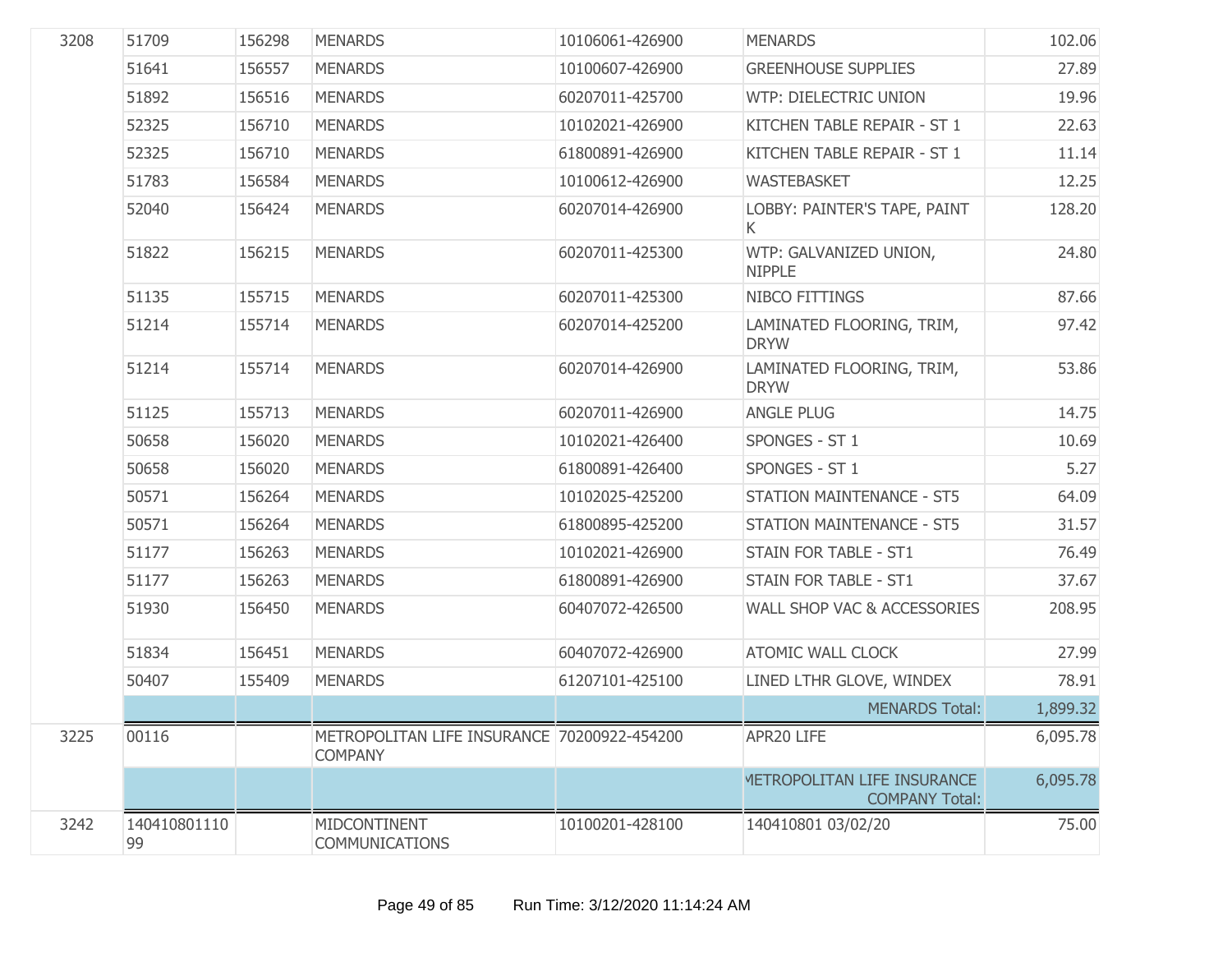| 140410801110<br>99 | MIDCONTINENT<br><b>COMMUNICATIONS</b>        | 10100607-428100 | 140410801 03/02/20 | 326.26   |
|--------------------|----------------------------------------------|-----------------|--------------------|----------|
| 140410801110<br>99 | MIDCONTINENT<br><b>COMMUNICATIONS</b>        | 10106024-428100 | 140410801 03/02/20 | 2,030.00 |
| 140410801110<br>99 | MIDCONTINENT<br><b>COMMUNICATIONS</b>        | 10106024-428100 | 140410801 03/02/20 | 425.00   |
| 140410801110<br>99 | MIDCONTINENT<br><b>COMMUNICATIONS</b>        | 10106024-428100 | 140410801 03/02/20 | 765.00   |
| 140410801110<br>99 | MIDCONTINENT<br><b>COMMUNICATIONS</b>        | 61300664-422500 | 140410801 03/02/20 | 275.00   |
| 140410801110<br>99 | <b>MIDCONTINENT</b><br><b>COMMUNICATIONS</b> | 61300664-422500 | 140410801 03/02/20 | 75.00    |
| 140410801110<br>99 | MIDCONTINENT<br><b>COMMUNICATIONS</b>        | 61400665-422500 | 140410801 03/02/20 | 156.36   |
| 140410801110<br>99 | MIDCONTINENT<br><b>COMMUNICATIONS</b>        | 10100620-428100 | 140410801 03/02/20 | 280.00   |
| 140410801110<br>99 | MIDCONTINENT<br><b>COMMUNICATIONS</b>        | 10100615-428100 | 140410801 03/02/20 | 35.98    |
| 140410801110<br>99 | MIDCONTINENT<br><b>COMMUNICATIONS</b>        | 10100615-428100 | 140410801 03/02/20 | 193.92   |
| 140410801110<br>99 | MIDCONTINENT<br><b>COMMUNICATIONS</b>        | 10100616-428100 | 140410801 03/02/20 | 156.51   |
| 140410801110<br>99 | MIDCONTINENT<br><b>COMMUNICATIONS</b>        | 10100616-428100 | 140410801 03/02/20 | 260.00   |
| 140410801110<br>99 | MIDCONTINENT<br><b>COMMUNICATIONS</b>        | 10100617-428100 | 140410801 03/02/20 | 375.00   |
| 140410801110<br>99 | MIDCONTINENT<br><b>COMMUNICATIONS</b>        | 10100860-428100 | 140410801 03/02/20 | 260.00   |
| 140410801110<br>99 | MIDCONTINENT<br><b>COMMUNICATIONS</b>        | 61207101-428100 | 140410801 03/02/20 | 149.19   |
| 140410801110<br>99 | MIDCONTINENT<br>COMMUNICATIONS               | 61507102-428100 | 140410801 03/02/20 | 149.19   |
| 140410801110<br>99 | MIDCONTINENT<br><b>COMMUNICATIONS</b>        | 61507103-428100 | 140410801 03/02/20 | 149.19   |
| 140410801110<br>99 | MIDCONTINENT<br><b>COMMUNICATIONS</b>        | 61507102-428100 | 140410801 03/02/20 | 280.00   |
| 140410801110<br>99 | MIDCONTINENT<br>COMMUNICATIONS               | 60207011-428100 | 140410801 03/02/20 | 306.47   |

3242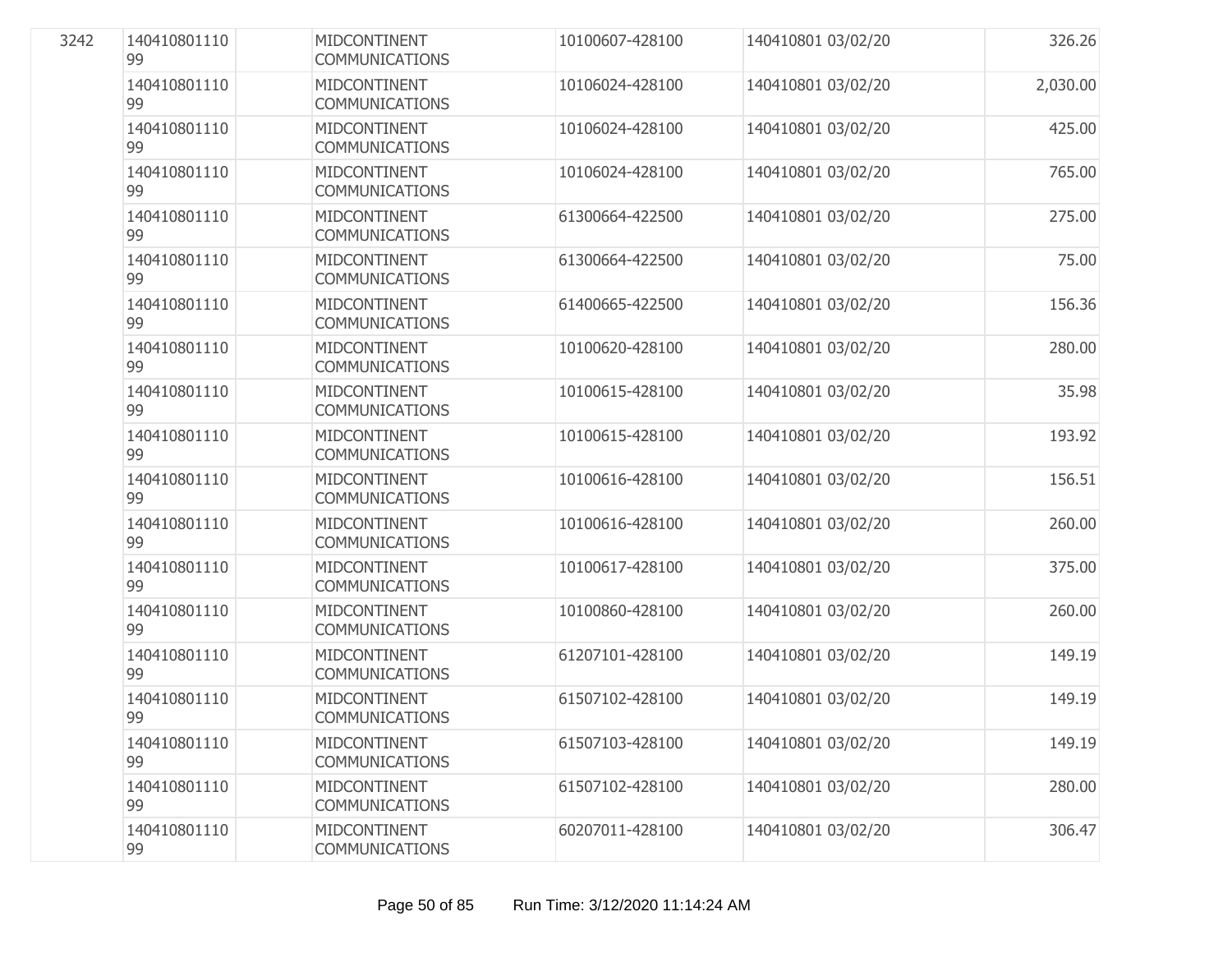| 3242 | 140410801110<br>99 |        | MIDCONTINENT<br><b>COMMUNICATIONS</b> | 60207011-428100 | 140410801 03/02/20                                  | 93.34    |
|------|--------------------|--------|---------------------------------------|-----------------|-----------------------------------------------------|----------|
|      | 140410801110<br>99 |        | MIDCONTINENT<br><b>COMMUNICATIONS</b> | 60207013-428100 | 140410801 03/02/20                                  | 93.33    |
|      | 140410801110<br>99 |        | MIDCONTINENT<br><b>COMMUNICATIONS</b> | 60207014-428100 | 140410801 03/02/20                                  | 93.33    |
|      | 140410801110<br>99 |        | MIDCONTINENT<br><b>COMMUNICATIONS</b> | 60407072-428100 | 140410801 03/02/20                                  | 210.74   |
|      | 140410801110<br>99 |        | MIDCONTINENT<br><b>COMMUNICATIONS</b> | 60407072-428100 | 140410801 03/02/20                                  | 475.00   |
|      | 140410801110<br>99 |        | MIDCONTINENT<br><b>COMMUNICATIONS</b> | 10102027-428100 | 140410801 03/02/20                                  | 130.00   |
|      | 140410801110<br>99 |        | MIDCONTINENT<br><b>COMMUNICATIONS</b> | 61800897-428100 | 140410801 03/02/20                                  | 130.00   |
|      | 140410801110<br>99 |        | MIDCONTINENT<br><b>COMMUNICATIONS</b> | 10102024-428100 | 140410801 03/02/20                                  | 130.00   |
|      | 140410801110<br>99 |        | MIDCONTINENT<br><b>COMMUNICATIONS</b> | 61800894-428100 | 140410801 03/02/20                                  | 130.00   |
|      | 140410801110<br>99 |        | MIDCONTINENT<br><b>COMMUNICATIONS</b> | 10102025-428100 | 140410801 03/02/20                                  | 130.00   |
|      | 140410801110<br>99 |        | MIDCONTINENT<br><b>COMMUNICATIONS</b> | 61800895-428100 | 140410801 03/02/20                                  | 130.00   |
|      | 140410801110<br>99 |        | MIDCONTINENT<br><b>COMMUNICATIONS</b> | 10102023-428100 | 140410801 03/02/20                                  | 130.00   |
|      | 140410801110<br>99 |        | MIDCONTINENT<br><b>COMMUNICATIONS</b> | 61800893-428100 | 140410801 03/02/20                                  | 130.00   |
|      | 140410801110<br>99 |        | MIDCONTINENT<br><b>COMMUNICATIONS</b> | 10102026-428100 | 140410801 03/02/20                                  | 435.50   |
|      | 140410801110<br>99 |        | MIDCONTINENT<br><b>COMMUNICATIONS</b> | 61800896-428100 | 140410801 03/02/20                                  | 214.50   |
|      |                    |        |                                       |                 | <b>MIDCONTINENT</b><br><b>COMMUNICATIONS Total:</b> | 9,378.81 |
| 3252 | 6026912A           | 153398 | MIDLAND SCIENTIFIC INC                | 60407073-426900 | <b>ALKALINITY</b>                                   | 942.38   |
|      |                    |        |                                       |                 | MIDLAND SCIENTIFIC INC Total:                       | 942.38   |
| 3260 | 3835699-01         | 155762 | MIDWEST TURF & IRRIGATION             | 61300664-425300 | FILTER KIT/SEAL KIT                                 | 132.77   |
|      |                    |        |                                       |                 | <b>MIDWEST TURF &amp; IRRIGATION</b><br>Total:      | 132.77   |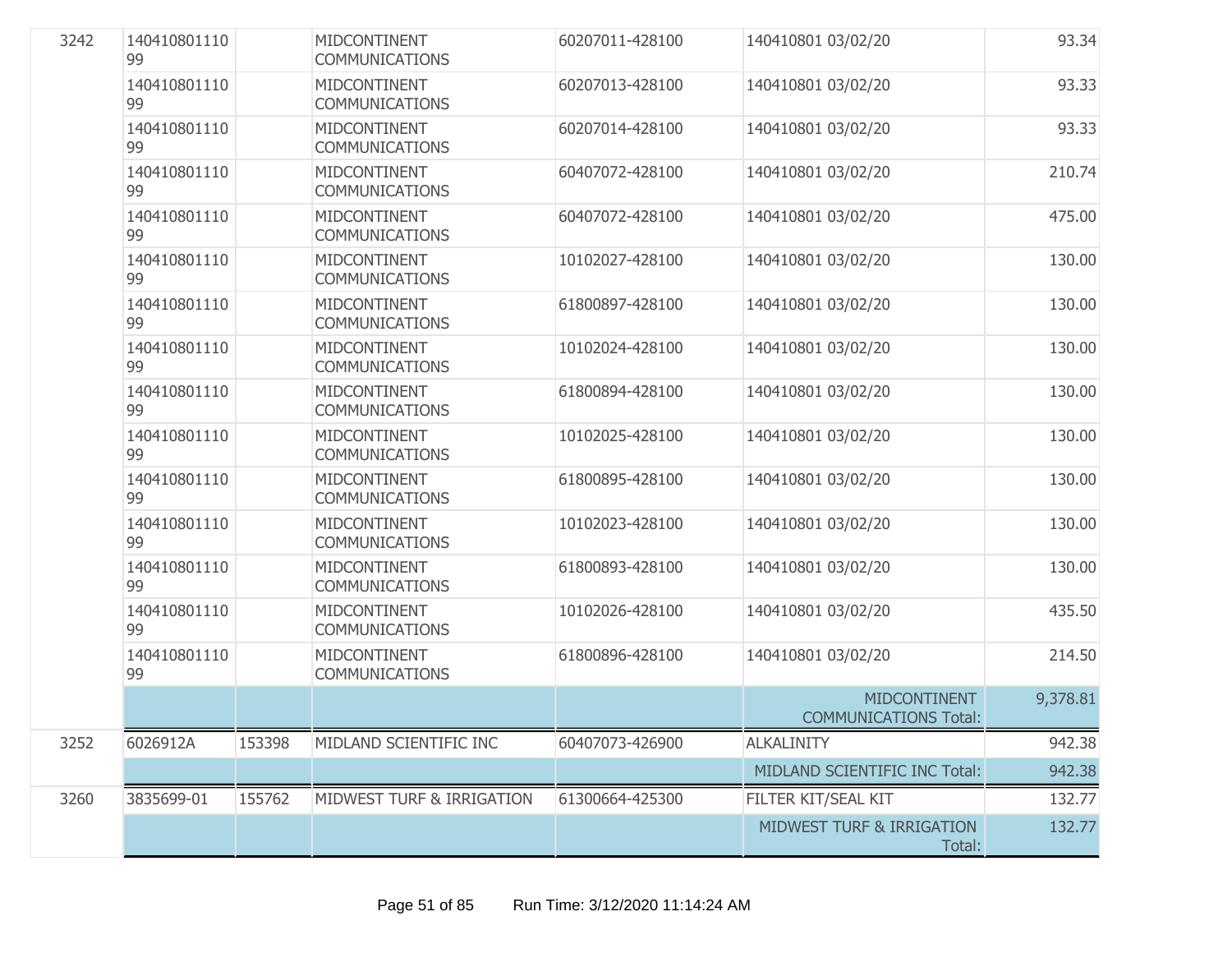| 3321  | 695-662-8818-<br>4 02/29 |        | MONTANA DAKOTA UTIL CO                           | 77700914-428200 |                                                         | 1,515.64  |
|-------|--------------------------|--------|--------------------------------------------------|-----------------|---------------------------------------------------------|-----------|
|       |                          |        |                                                  |                 | MONTANA DAKOTA UTIL CO<br>Total:                        | 1,515.64  |
| 12870 | 9925                     | 155691 | MS FOSTER & ASSOCIATES INC                       | 10100302-425300 | <b>STOCK</b>                                            | 256.47    |
|       |                          |        |                                                  |                 | MS FOSTER & ASSOCIATES INC<br>Total:                    | 256.47    |
| 3373  | 35183                    | 153016 | MUELLENBERG ELECTRIC INC                         | 10100205-425400 | Replace signal pole Twilight @                          | 4,338.76  |
|       |                          |        |                                                  |                 | MUELLENBERG ELECTRIC INC<br>Total:                      | 4,338.76  |
| 3395  | 03/31/20                 |        | MUSEUM ALLIANCE OF RC                            | 10106064-460600 | MAR20 JOURNEY MUSEUM                                    | 23,000.00 |
|       |                          |        |                                                  |                 | MUSEUM ALLIANCE OF RC Total:                            | 23,000.00 |
| 13228 | 683-374954               | 155759 | MY PLACE HOTEL-FT PIERRE SD                      | 10100111-427000 | Stroot Hotel SD Legislative Ri                          | 77.00     |
|       |                          |        |                                                  |                 | MY PLACE HOTEL-FT PIERRE SD<br>Total:                   | 77.00     |
| 3439  | 56104                    | 156421 | <b>NEBRASKA SALT &amp; GRAIN CO</b>              | 10100302-426400 | <b>SALT</b>                                             | 42,397.62 |
|       |                          |        |                                                  |                 | <b>NEBRASKA SALT &amp; GRAIN CO</b><br>Total:           | 42,397.62 |
| 11541 | 02/03-05/20              | 155758 | <b>NICK STROOT</b>                               | 10100111-427000 | Mileage - Nick Stroot                                   | 144.56    |
|       |                          |        |                                                  |                 | <b>NICK STROOT Total:</b>                               | 144.56    |
| 3508  | 1 02/24/20               | 156097 | <b>NOONEY &amp; SOLAY LLP</b>                    | 10100106-422100 | Nooney Legal Svcs for Westjet                           | 4,250.00  |
|       |                          |        |                                                  |                 | <b>NOONEY &amp; SOLAY LLP Total:</b>                    | 4,250.00  |
| 10597 | 101547                   | 155645 | NORTH CENTRAL<br><b>INTERNATIONAL INC</b>        | 10100618-425100 | <b>BUS REPAIRS</b>                                      | 958.97    |
|       | 101536                   | 155645 | <b>NORTH CENTRAL</b><br><b>INTERNATIONAL INC</b> | 10100618-425100 | <b>BUS REPAIRS</b>                                      | 230.11    |
|       | 101550                   | 155934 | <b>NORTH CENTRAL</b><br>INTERNATIONAL INC        | 10100618-425100 | <b>BUS REPAIRS</b>                                      | 1,091.57  |
|       | 18637RC                  | 156289 | <b>NORTH CENTRAL</b><br><b>INTERNATIONAL INC</b> | 10100202-426900 | FILTER - LEAD FIRE DEPT                                 | 129.38    |
|       |                          |        |                                                  |                 | <b>NORTH CENTRAL</b><br><b>INTERNATIONAL INC Total:</b> | 2,410.03  |
| 3525  | 18410                    | 155576 | NORTHERN TRUCK EQUIPMENT<br><b>CORP</b>          | 10100612-425300 | <b>CYLINDER</b>                                         | 163.00    |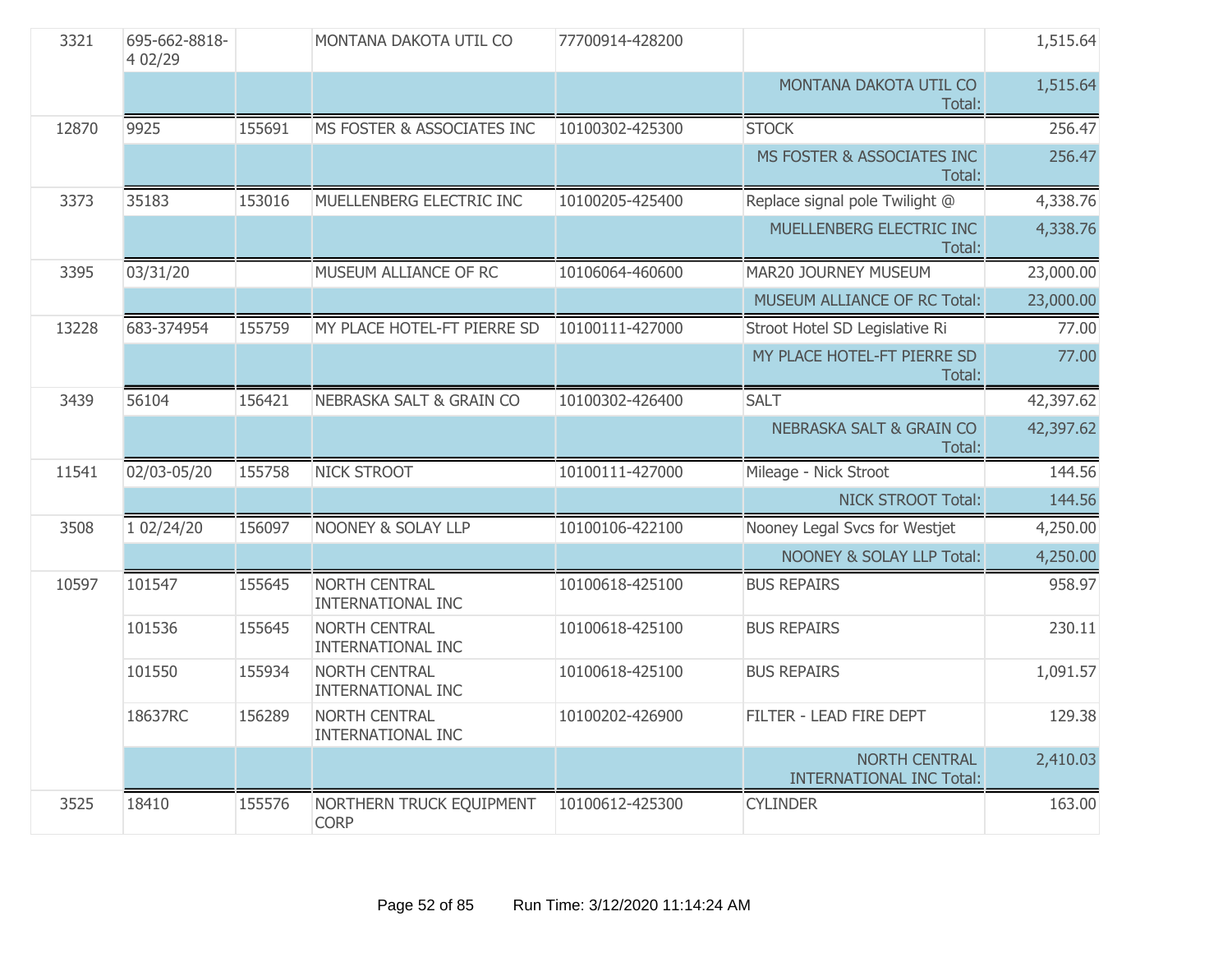| 3525  | 18762   | 156316 | NORTHERN TRUCK EQUIPMENT<br><b>CORP</b>       | 61207101-425100 | <b>DUMP CYLINDER</b>                           | 2,862.00 |
|-------|---------|--------|-----------------------------------------------|-----------------|------------------------------------------------|----------|
|       | 18761   | 156315 | NORTHERN TRUCK EQUIPMENT<br><b>CORP</b>       | 61207101-425100 | <b>LATCH</b>                                   | 994.40   |
|       | 18766   | 156014 | NORTHERN TRUCK EQUIPMENT<br><b>CORP</b>       | 10100301-425100 | <b>UNIT 115</b>                                | 49.25    |
|       | 18807   | 156559 | NORTHERN TRUCK EQUIPMENT<br><b>CORP</b>       | 10100607-426200 | <b>WESTERN PLOW OIL</b>                        | 144.00   |
|       | 18696   |        | NORTHERN TRUCK EQUIPMENT<br><b>CORP</b>       | 10100302-425300 | CR RTN PART MANUFACTURED<br><b>WRONG</b>       | (90.00)  |
|       |         |        |                                               |                 | NORTHERN TRUCK EQUIPMENT<br><b>CORP Total:</b> | 4,122.65 |
| 3530  | 1290934 | 155337 | NORTHWEST PIPE FITTINGS INC                   | 60207012-425500 | 237 ST PATRICK ST                              | 285.00   |
|       | 1291211 | 155686 | NORTHWEST PIPE FITTINGS INC                   | 10100607-425500 | PVC REPLACEMENT CLOSET<br><b>FLANGES</b>       | 18.79    |
|       | 1291556 | 155910 | NORTHWEST PIPE FITTINGS INC                   | 60207012-425500 | <b>STOCK</b>                                   | 1,080.58 |
|       | 1289110 | 155662 | NORTHWEST PIPE FITTINGS INC                   | 60407071-425500 | MANHOLE ODOR CONTROL<br>CARTRIDGE              | 519.00   |
|       | 1290201 | 156219 | NORTHWEST PIPE FITTINGS INC                   | 60207012-426500 | <b>TOOLS FOR W19-303</b>                       | 339.35   |
|       | 1292102 | 156523 | NORTHWEST PIPE FITTINGS INC                   | 60407071-425500 | PERFERATED SOCK/TUBE<br><b>CULVERT F</b>       | 178.00   |
|       | 1290786 | 156221 | NORTHWEST PIPE FITTINGS INC                   | 60207012-426500 | TAPPING MACHINE AIR MOTOR                      | 6,618.18 |
|       | 1291849 | 156218 | NORTHWEST PIPE FITTINGS INC                   | 60207011-425300 | WTP: MINI TANK ELECTRIC<br><b>HEATER</b>       | 283.10   |
|       | 1291580 | 156558 | NORTHWEST PIPE FITTINGS INC                   | 10100607-425500 | <b>CLOSET FLANGES</b>                          | 18.79    |
|       | 1291899 | 156558 | NORTHWEST PIPE FITTINGS INC                   | 10100607-426900 | <b>CLOSET FLANGES</b>                          | 1.96     |
|       |         |        |                                               |                 | NORTHWEST PIPE FITTINGS INC<br>Total:          | 9,342.75 |
| 11668 | 3284    | 156024 | OVERHEAD DOOR OF RAPID CITY 10102026-425200   |                 | 3 BUTTON WALL STATION - ST6                    | 22.87    |
|       | 3284    | 156024 | OVERHEAD DOOR OF RAPID CITY 61800896-425200   |                 | <b>3 BUTTON WALL STATION - ST6</b>             | 11.26    |
|       | 3335    | 156286 | OVERHEAD DOOR OF RAPID CITY 10102021-425200   |                 | STATION MAINTENANCE - ST1                      | 235.50   |
|       | 3335    | 156286 | OVERHEAD DOOR OF RAPID CITY 61800891-425200   |                 | <b>STATION MAINTENANCE - ST1</b>               | 116.00   |
|       |         |        |                                               |                 | <b>OVERHEAD DOOR OF RAPID CITY</b><br>Total:   | 385.63   |
| 3625  | 7131772 | 155929 | PACIFIC STEEL & RECYCLING INC 10100607-425200 |                 | PLATE, 20' ANGLE, ALUM FLR PL.                 | 232.71   |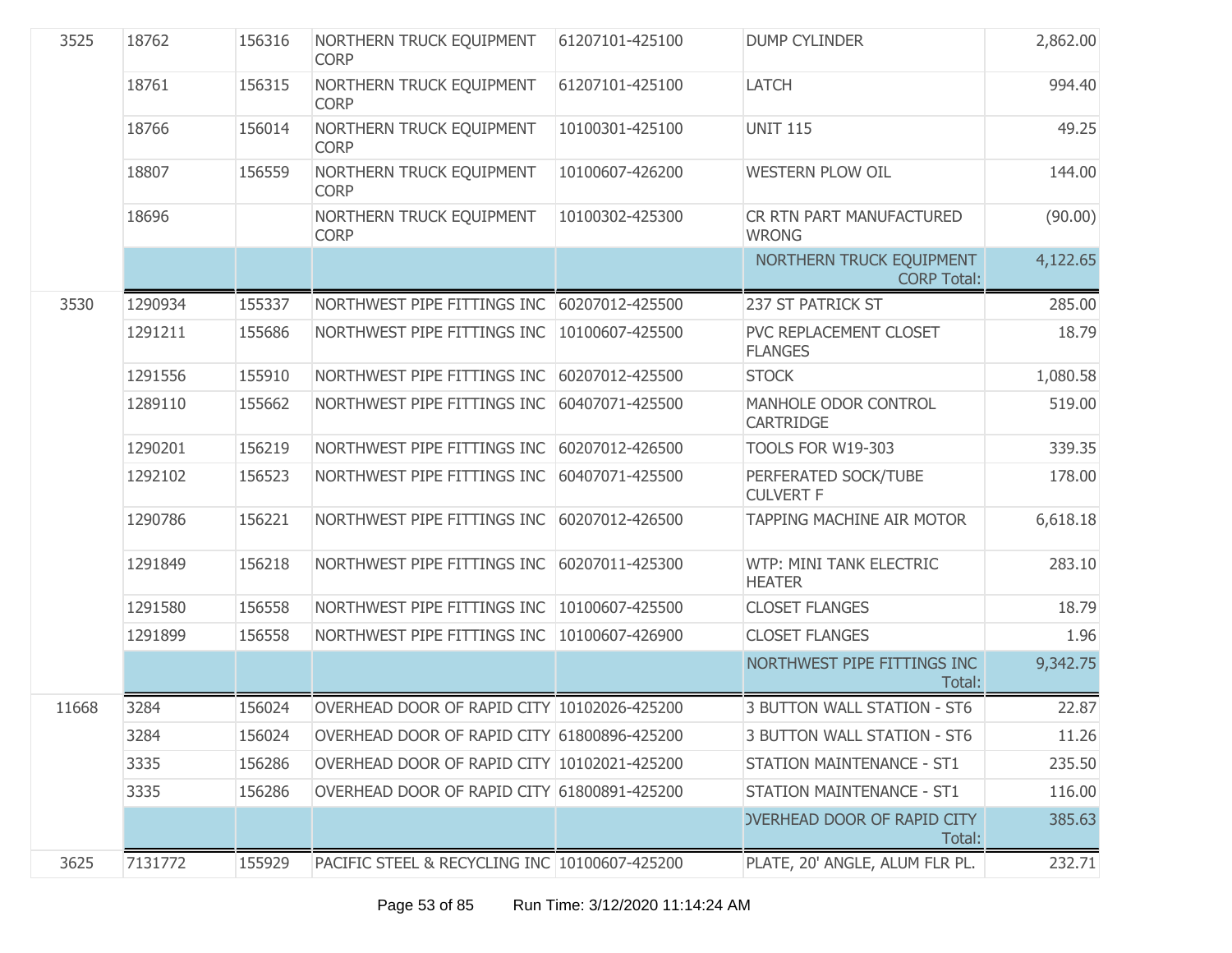| 3625 | 7131815    | 155929 | PACIFIC STEEL & RECYCLING INC 10100607-425200 |                 | PLATE, 20' ANGLE, ALUM FLR PL.                     | 9.06       |
|------|------------|--------|-----------------------------------------------|-----------------|----------------------------------------------------|------------|
|      | 7106047    | 156043 | PACIFIC STEEL & RECYCLING INC 10100202-425100 |                 | ALUM ROUND 12" - BRUSH<br>#2191                    | 39.60      |
|      |            |        |                                               |                 | PACIFIC STEEL & RECYCLING INC<br>Total:            | 281.37     |
| 3660 | 25114      | 155122 | PARKWAY CAR WASH INC                          | 10100108-425100 | PRKWAY/CAR WASHES                                  | 85.50      |
|      | 33757      | 155965 | PARKWAY CAR WASH INC                          | 10100612-426400 | <b>BAGS OF SALT</b>                                | 343.00     |
|      |            |        |                                               |                 | PARKWAY CAR WASH INC Total:                        | 428.50     |
| 3670 | 19538      | 155572 | PARTY DIRECT                                  | 10100612-452000 | <b>BIRTHDAY PARTY SUPPLIES</b>                     | 791.91     |
|      |            |        |                                               |                 | <b>PARTY DIRECT Total:</b>                         | 791.91     |
| 3601 | JAN20      | 155491 | PENNINGTON COUNTY                             | 10100201-422500 | PSB MONTHLY OPERATIONAL<br><b>EXPENS</b>           | 44.32      |
|      | JAN20      | 155491 | PENNINGTON COUNTY                             | 10100201-425200 | PSB MONTHLY OPERATIONAL<br><b>EXPENS</b>           | 12,111.10  |
|      | JAN20      | 155491 | PENNINGTON COUNTY                             | 10100201-426400 | PSB MONTHLY OPERATIONAL<br><b>EXPENS</b>           | 5,269.21   |
|      | JAN20      | 155491 | PENNINGTON COUNTY                             | 10100201-428100 | PSB MONTHLY OPERATIONAL<br><b>EXPENS</b>           | 146.09     |
|      | JAN20      | 155491 | PENNINGTON COUNTY                             | 10100201-428200 | PSB MONTHLY OPERATIONAL<br><b>EXPENS</b>           | 461.97     |
|      | JAN20      | 155491 | PENNINGTON COUNTY                             | 10100201-428300 | PSB MONTHLY OPERATIONAL<br><b>EXPENS</b>           | 8,254.94   |
|      | JAN20      | 155491 | PENNINGTON COUNTY                             | 10100201-428400 | PSB MONTHLY OPERATIONAL<br><b>EXPENS</b>           | 268.93     |
|      | 03/31/20   |        | PENNINGTON COUNTY                             | 10100621-458200 | MAR20 DISPATCH                                     | 135,795.92 |
|      | 03/31/2020 |        | PENNINGTON COUNTY                             | 10100621-459600 | MAR20 EMERG MGMT                                   | 12,578.08  |
|      | 03-31-20   |        | PENNINGTON COUNTY                             | 10100621-459700 | MAR20 SEARCH/RESCUE                                | 1,833.33   |
|      | 03-31-2020 |        | PENNINGTON COUNTY                             | 10100621-456600 | MAR20 DETOX                                        | 63,084.42  |
|      | 03/02/20   | 156568 | PENNINGTON COUNTY                             | 10106021-422500 | 03/02/20 STMT                                      | 1,031.00   |
|      |            |        |                                               |                 | PENNINGTON COUNTY Total:                           | 240,879.31 |
| 5432 | 1098       | 155742 | PERFORMING ARTS CENTER OF<br>RAPID CITY INC   | 10100201-424600 | CPA HALL RENTAL                                    | 310.50     |
|      | 03/31/20   |        | PERFORMING ARTS CENTER OF<br>RAPID CITY INC   | 10100621-462000 | MAR20 PERFORMING ARTS<br><b>CENTER OF RC</b>       | 2,981.33   |
|      |            |        |                                               |                 | PERFORMING ARTS CENTER OF<br>RAPID CITY INC Total: | 3,291.83   |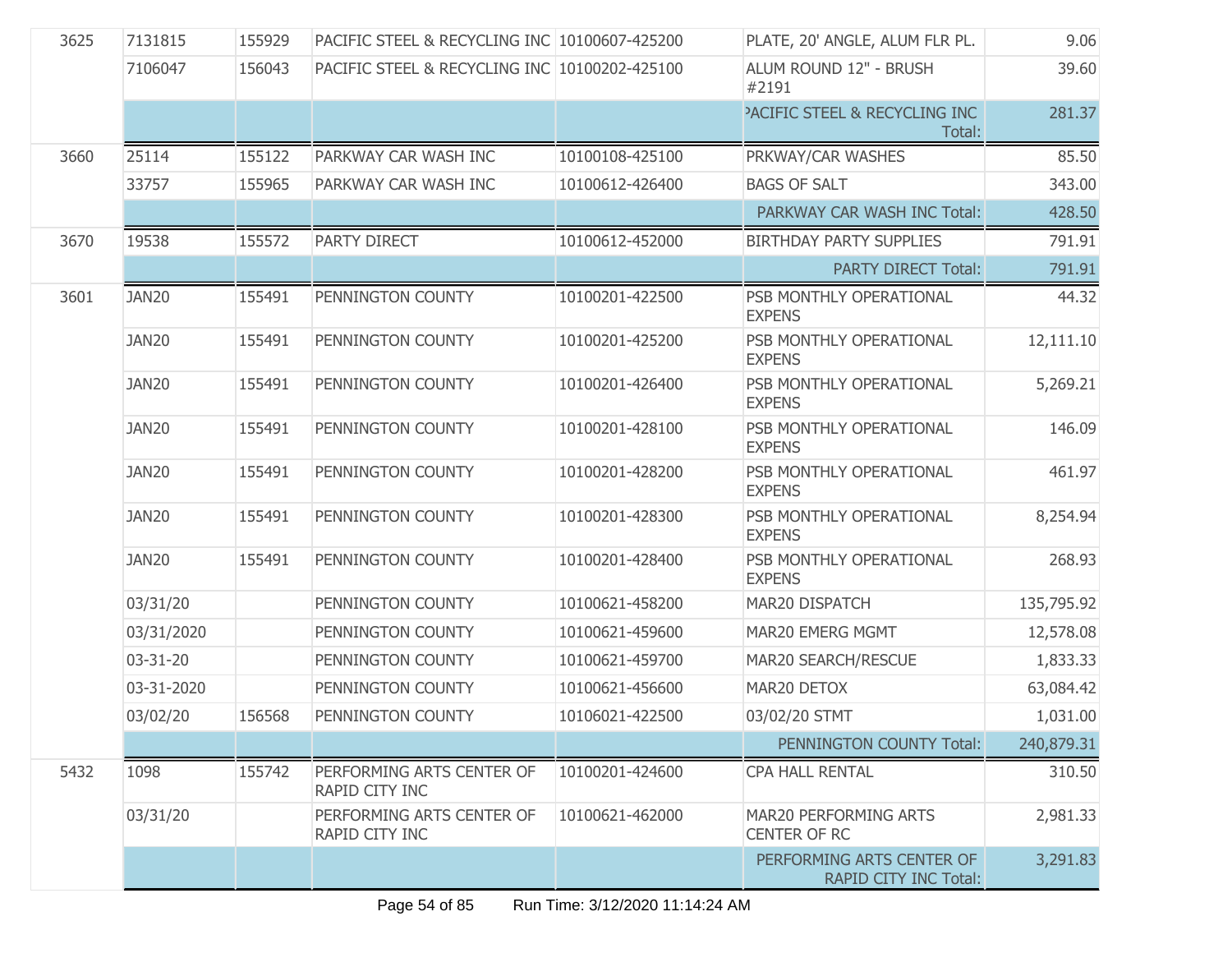| 5497  | 04/03/20 |        | PIONEER BANK & TRUST | 73000904-441000 | <b>GOLF EQUIP PRINC &amp; INT</b>        | 4,510.05 |
|-------|----------|--------|----------------------|-----------------|------------------------------------------|----------|
|       | 04/03/20 |        | PIONEER BANK & TRUST | 73000904-442000 | <b>GOLF EQUIP PRINC &amp; INT</b>        | 56.21    |
|       |          |        |                      |                 | PIONEER BANK & TRUST Total:              | 4,566.26 |
| 3704  | E 46691  | 155718 | PONDEROSA SPORTSWEAR | 10100201-426300 | POLO EMBROIDERY STOCK                    | 439.02   |
|       | E 46791  | 155919 | PONDEROSA SPORTSWEAR | 60407071-426300 | EMBROIDER NAME/LOGO ON<br><b>EMPLOYE</b> | 19.30    |
|       | E 46696  | 155659 | PONDEROSA SPORTSWEAR | 60907401-426300 | EMBROIDER NAME/LOGO ON<br><b>EMPLOYE</b> | 78.95    |
|       | E 46695  | 155659 | PONDEROSA SPORTSWEAR | 60907401-426300 | EMBROIDER NAME/LOGO ON<br><b>EMPLOYE</b> | 54.90    |
|       | E 46525  | 150391 | PONDEROSA SPORTSWEAR | 10100201-426300 | <b>STOCK POLO'S</b>                      | 658.38   |
|       |          |        |                      |                 | PONDEROSA SPORTSWEAR Total:              | 1,250.55 |
| 3722  | 195876   | 155698 | POWER HOUSE HONDA    | 10100860-425300 | <b>FILTER ELEMENT</b>                    | 99.20    |
|       | 195868   | 155658 | POWER HOUSE HONDA    | 60907401-426900 | blower, backpack, to clean sid           | 519.96   |
|       |          |        |                      |                 | POWER HOUSE HONDA Total:                 | 619.16   |
| 11354 | 865267   | 155393 | PRAIRIE AUTO PARTS   | 10100860-425300 | 20W50 OIL                                | 48.60    |
|       | 865265   | 155393 | PRAIRIE AUTO PARTS   | 10100607-425100 | 20W50 OIL                                | 109.11   |
|       | 865353   | 155389 | PRAIRIE AUTO PARTS   | 10100860-426200 | <b>SCRAPER</b>                           | 10.06    |
|       | 865353   | 155389 | PRAIRIE AUTO PARTS   | 10100860-426900 | <b>SCRAPER</b>                           | 12.99    |
|       | 410156   | 155470 | PRAIRIE AUTO PARTS   | 10100204-425100 | <b>VEHICLE MAINTENANCE</b>               | 7.92     |
|       | 410156   | 155470 | PRAIRIE AUTO PARTS   | 10100204-426200 | <b>VEHICLE MAINTENANCE</b>               | 11.95    |
|       | 410211   | 155469 | PRAIRIE AUTO PARTS   | 10100204-425100 | <b>VEHICLE MAINTENANCE</b>               | 62.76    |
|       | 411063   | 155528 | PRAIRIE AUTO PARTS   | 10100201-425100 | CONTROL ARM UNIT 177                     | 188.75   |
|       | 413546   | 156696 | PRAIRIE AUTO PARTS   | 10102023-425100 | FILTERS / CARTRIDGE - TK3                | 124.55   |
|       | 413629   | 156695 | PRAIRIE AUTO PARTS   | 10100202-425100 | EXACTFIT FRO 800 - BUS                   | 16.60    |
|       | 412484   | 156211 | PRAIRIE AUTO PARTS   | 10100401-425100 | <b>UNITS</b>                             | 18.43    |
|       | 400321   | 156211 | PRAIRIE AUTO PARTS   | 10100305-425300 | <b>UNITS</b>                             | 68.39    |
|       | 414067   | 156714 | PRAIRIE AUTO PARTS   | 61800893-425100 | CAPSULES - MED3                          | 30.56    |
|       | 414403   | 156717 | PRAIRIE AUTO PARTS   | 61800891-425100 | SHOCK - MED1                             | 106.24   |
|       | 414330   | 156704 | PRAIRIE AUTO PARTS   | 10100202-425100 | THERMOSTAT / OUTLET GASKET<br>/ S        | 52.72    |
|       | 414169   | 156703 | PRAIRIE AUTO PARTS   | 10102023-425100 | <b>BULBS - TK3</b>                       | 9.75     |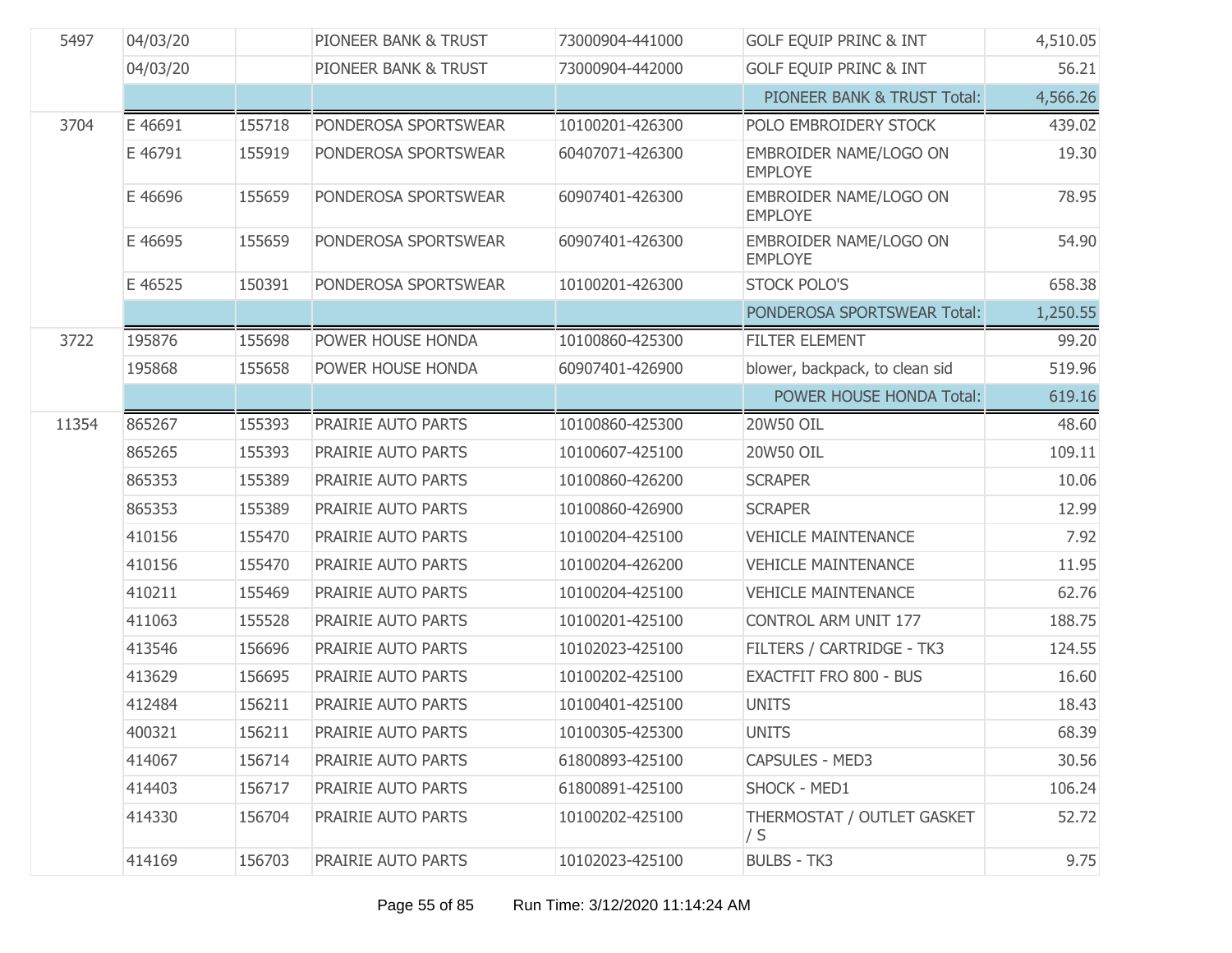| 11354 | 413098 | 156211 | PRAIRIE AUTO PARTS | 10100302-425100 | <b>UNITS</b>                              | 50.65   |
|-------|--------|--------|--------------------|-----------------|-------------------------------------------|---------|
|       | 413632 | 156211 | PRAIRIE AUTO PARTS | 10100302-425100 | <b>UNITS</b>                              | 16.71   |
|       | 412795 | 156211 | PRAIRIE AUTO PARTS | 10100401-425100 | <b>UNITS</b>                              | 16.15   |
|       | 412779 | 156211 | PRAIRIE AUTO PARTS | 10100401-425100 | <b>UNITS</b>                              | 147.51  |
|       | 412009 | 156211 | PRAIRIE AUTO PARTS | 10100401-425100 | <b>UNITS</b>                              | 35.98   |
|       | 413080 |        | PRAIRIE AUTO PARTS | 10100401-425100 | CR RTN INCN STP TRN TL                    | (35.98) |
|       | 413583 | 156419 | PRAIRIE AUTO PARTS | 10100302-425300 | <b>UNITS</b>                              | 17.71   |
|       | 866793 | 156419 | PRAIRIE AUTO PARTS | 10100302-425100 | <b>UNITS</b>                              | 45.58   |
|       | 411458 | 155892 | PRAIRIE AUTO PARTS | 10100301-425100 | <b>UNITS</b>                              | 101.78  |
|       | 411708 | 155892 | PRAIRIE AUTO PARTS | 10100301-425300 | <b>UNITS</b>                              | 35.14   |
|       | 408985 | 155892 | PRAIRIE AUTO PARTS | 10100401-425100 | <b>UNITS</b>                              | 161.96  |
|       | 412433 | 155964 | PRAIRIE AUTO PARTS | 60207014-425100 | UNIT 343: WIPER BLADES,<br><b>WASHER</b>  | 19.59   |
|       | 866797 | 156561 | PRAIRIE AUTO PARTS | 10100607-425100 | <b>HD CITRUS DEGREASER</b>                | 29.49   |
|       | 866406 | 156561 | PRAIRIE AUTO PARTS | 10100607-425100 | <b>HD CITRUS DEGREASER</b>                | 47.96   |
|       | 414550 | 156561 | PRAIRIE AUTO PARTS | 10100607-425100 | <b>HD CITRUS DEGREASER</b>                | 109.61  |
|       | 413269 | 156437 | PRAIRIE AUTO PARTS | 60907401-425100 | <b>REPAIRS TO W898</b>                    | 55.47   |
|       | 414625 | 156440 | PRAIRIE AUTO PARTS | 60907401-426500 | DIE GRINDER, AIR HOSE CHUCK-<br><b>SH</b> | 82.13   |
|       | 414362 | 156419 | PRAIRIE AUTO PARTS | 10100302-425300 | <b>UNITS</b>                              | 39.07   |
|       | 411906 | 155957 | PRAIRIE AUTO PARTS | 10100108-425100 | NAPA/UNIT E214 RO 10554 LOF               | 39.55   |
|       | 412116 |        | PRAIRIE AUTO PARTS | 10100108-425100 | CR 5W20 SYNTHETIC MO                      | (8.28)  |
|       | 866596 | 156560 | PRAIRIE AUTO PARTS | 10100601-425100 | ALTERNATOR CONNECTOR #R67                 | 25.33   |
|       | 866636 | 156560 | PRAIRIE AUTO PARTS | 10100601-425100 | ALTERNATOR CONNECTOR #R67                 | 50.29   |
|       | 866570 | 156561 | PRAIRIE AUTO PARTS | 10100607-426900 | <b>HD CITRUS DEGREASER</b>                | 59.96   |
|       | 866696 | 156561 | PRAIRIE AUTO PARTS | 10100607-425100 | <b>HD CITRUS DEGREASER</b>                | 10.13   |
|       | 412913 | 156250 | PRAIRIE AUTO PARTS | 61800894-425100 | <b>BRAKE PADS - MED14</b>                 | 65.16   |
|       | 412721 | 156251 | PRAIRIE AUTO PARTS | 61800896-425100 | DISC BRAKE PAD - MED6                     | 77.51   |
|       | 413009 | 156269 | PRAIRIE AUTO PARTS | 10100202-426900 | <b>SHOP SUPPLY</b>                        | 7.57    |
|       | 413009 | 156269 | PRAIRIE AUTO PARTS | 61800890-426900 | <b>SHOP SUPPLY</b>                        | 3.73    |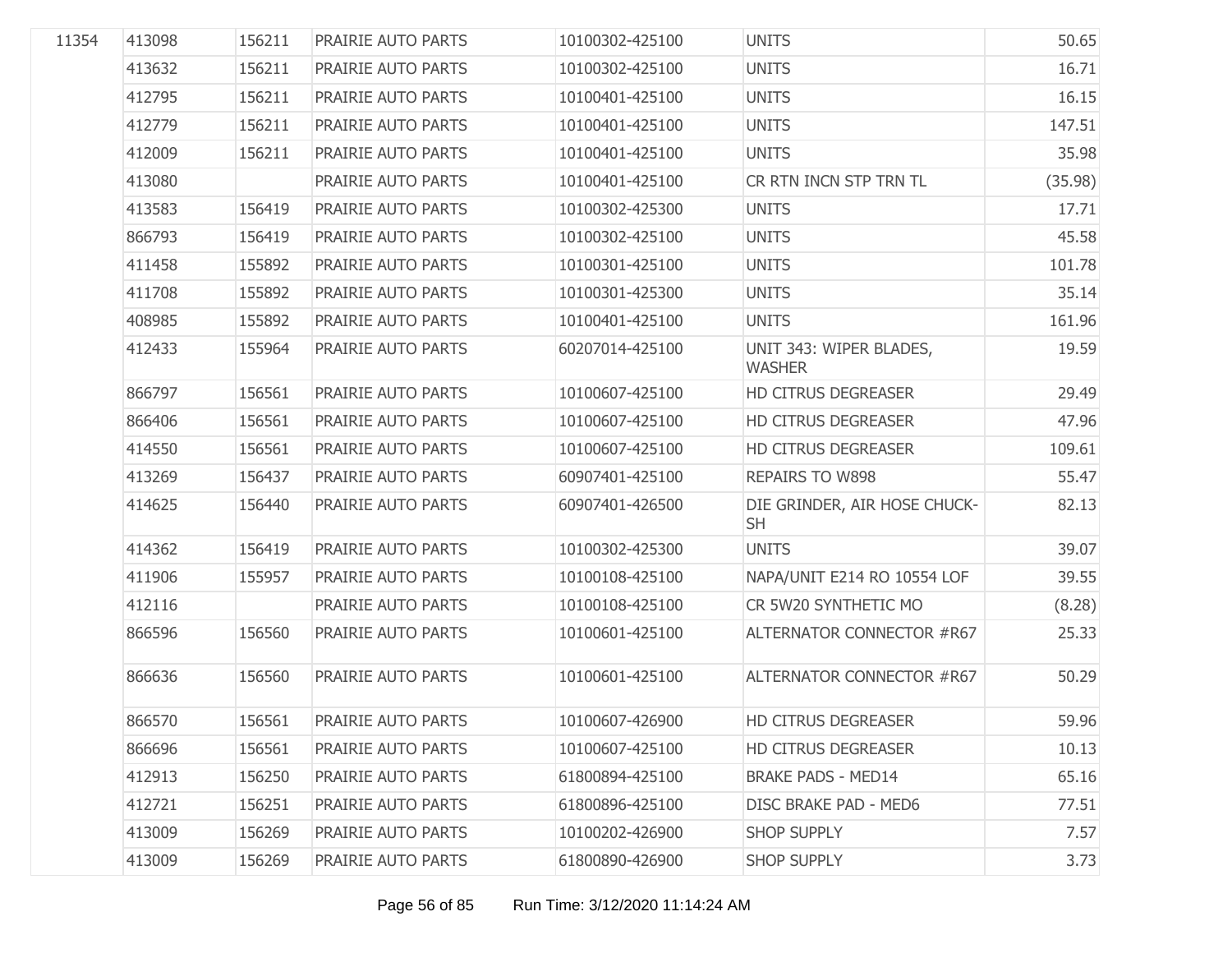| 11354 | 406004 | 156290 | PRAIRIE AUTO PARTS | 10100202-426200 | DELVAC 15W40 - LEAD FIRE<br><b>DEPT</b> | 12.99    |
|-------|--------|--------|--------------------|-----------------|-----------------------------------------|----------|
|       | 405857 | 156291 | PRAIRIE AUTO PARTS | 10100202-426900 | OIL & AIR FILTER - LEAD FIRE D          | 62.38    |
|       | 412973 | 156281 | PRAIRIE AUTO PARTS | 10100202-425100 | OIL & AIR FILTER - STAFF CAR U          | 13.00    |
|       | 413606 | 155909 | PRAIRIE AUTO PARTS | 60207012-426900 | <b>SHOP</b>                             | 27.48    |
|       | 413422 | 155750 | PRAIRIE AUTO PARTS | 60207012-426500 | ABOVE GROUND CRIMPER                    | 31.40    |
|       | 414569 | 156217 | PRAIRIE AUTO PARTS | 60207012-426500 | <b>HYDRANT VAN TOOLS</b>                | 23.99    |
|       | 409395 | 156222 | PRAIRIE AUTO PARTS | 61800894-425100 | BATTERY - MED 4                         | 139.09   |
|       | 412852 | 156248 | PRAIRIE AUTO PARTS | 61800894-425100 | OIL & AIR FILTER - MED14                | 20.56    |
|       | 413416 | 156249 | PRAIRIE AUTO PARTS | 61800891-425100 | OIL & AIR FILTER - MED12                | 16.07    |
|       | 411178 | 156033 | PRAIRIE AUTO PARTS | 10102021-425100 | AIR PRMYRS - T1                         | 122.99   |
|       | 411163 | 156032 | PRAIRIE AUTO PARTS | 10102021-425100 | OIL, AIR, FUEL FILTER / CARTRI          | 167.06   |
|       | 411075 | 156031 | PRAIRIE AUTO PARTS | 10100202-425100 | OIL & AIR FILTER - UNIT 2126            | 13.00    |
|       | 410713 | 156030 | PRAIRIE AUTO PARTS | 10100202-425100 | EXH CAP / U-BOLT - NEW BRUSH<br>U       | 14.78    |
|       | 411693 | 156050 | PRAIRIE AUTO PARTS | 10102024-425100 | HEADLIGHT / BULBS - E4                  | 19.50    |
|       | 414869 | 156220 | PRAIRIE AUTO PARTS | 60207012-425100 | W340                                    | 35.14    |
|       | 865784 | 155930 | PRAIRIE AUTO PARTS | 10100607-425100 | AIR FILTER, BATTERY #57                 | 11.60    |
|       | 865784 | 155930 | PRAIRIE AUTO PARTS | 10100607-426200 | AIR FILTER, BATTERY #57                 | 243.84   |
|       | 865869 | 155930 | PRAIRIE AUTO PARTS | 10100607-425100 | AIR FILTER, BATTERY #57                 | 316.29   |
|       | 412569 | 155825 | PRAIRIE AUTO PARTS | 10100201-425100 | <b>CAR PARTS</b>                        | 19.50    |
|       | 411383 | 155825 | PRAIRIE AUTO PARTS | 10100201-425100 | <b>CAR PARTS</b>                        | 31.48    |
|       | 412805 | 155825 | PRAIRIE AUTO PARTS | 10100201-425100 | <b>CAR PARTS</b>                        | 22.76    |
|       | 409197 | 156034 | PRAIRIE AUTO PARTS | 10100202-425100 | WIPER BLADES - CAR11                    | 25.64    |
|       | 412578 | 155548 | PRAIRIE AUTO PARTS | 10100302-426900 | supplies                                | 45.15    |
|       | 413049 | 155722 | PRAIRIE AUTO PARTS | 10100201-425100 | <b>OIL PAN</b>                          | 14.49    |
|       | 411403 | 155695 | PRAIRIE AUTO PARTS | 10100205-425100 | T703 Transmission line flush            | 11.99    |
|       | 411407 | 155696 | PRAIRIE AUTO PARTS | 10100205-426900 | T706 work light wiring & switc          | 28.28    |
|       | 409336 | 155541 | PRAIRIE AUTO PARTS | 10100108-425100 | NAPA/EXACTFIT BEA                       | 27.49    |
|       | 865838 | 155930 | PRAIRIE AUTO PARTS | 10100607-425300 | AIR FILTER, BATTERY #57                 | 111.38   |
|       |        |        |                    |                 | <b>PRAIRIE AUTO PARTS Total:</b>        | 3,816.16 |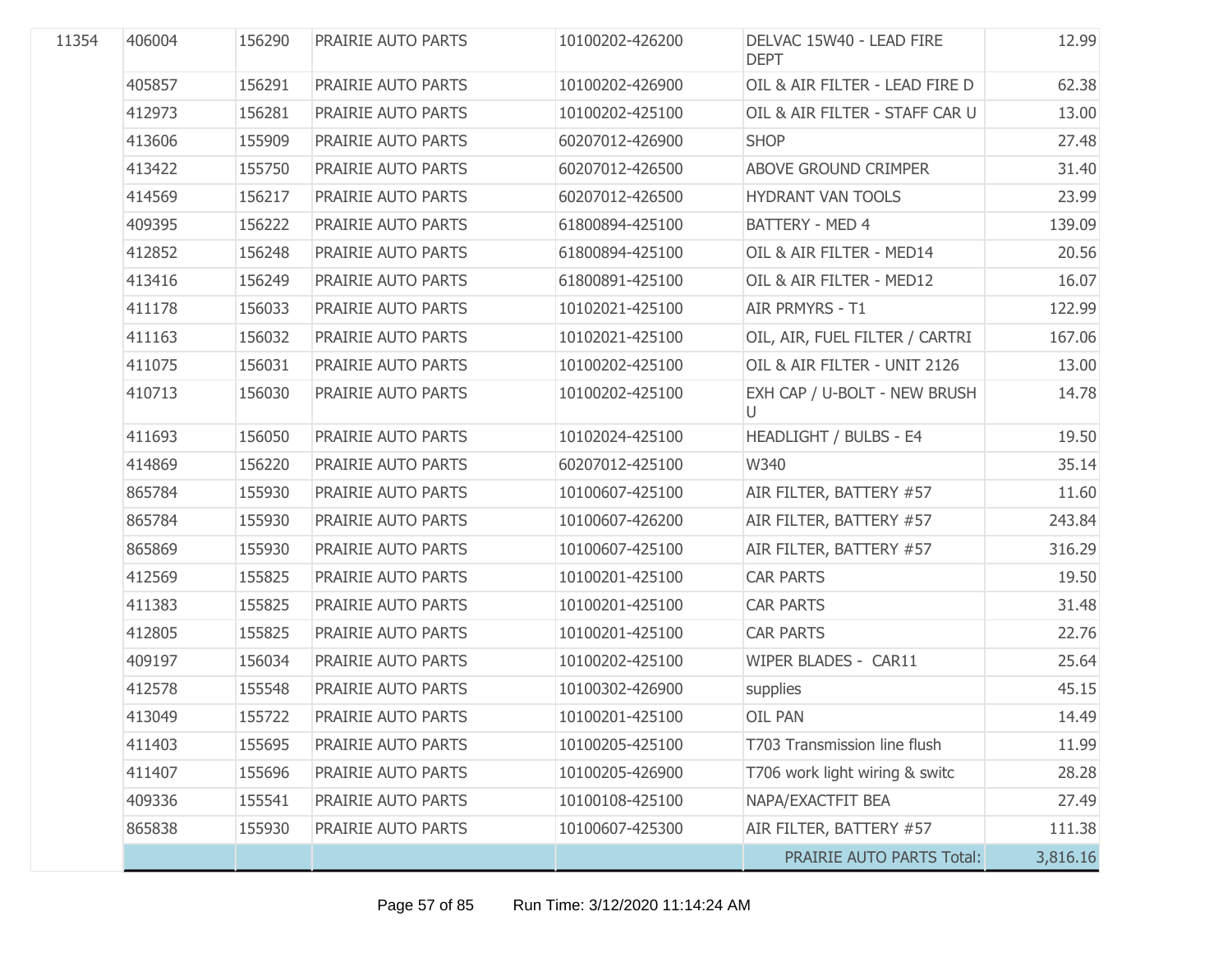| 3742 | 117450      | 156325 | PRESSURE SERVICE INC.                      | 61507102-425300 | <b>REPAIR PRESURE WASHER</b>                   | 173.76   |
|------|-------------|--------|--------------------------------------------|-----------------|------------------------------------------------|----------|
|      |             |        |                                            |                 | PRESSURE SERVICE INC. Total:                   | 173.76   |
| 3750 | 69283       | 156059 | PRINT MARK-ET                              | 10100204-426100 | <b>STAMPS</b>                                  | 32.85    |
|      |             |        |                                            |                 | <b>PRINT MARK-ET Total:</b>                    | 32.85    |
| 6215 | 4749        | 156707 | PROFESSIONAL METAL WORKS<br><b>LLC</b>     | 10100202-426900 | <b>IRONMAN DESIGN &amp; CUT</b>                | 268.00   |
|      | 4749        | 156707 | PROFESSIONAL METAL WORKS<br><b>LLC</b>     | 61800890-426900 | <b>IRONMAN DESIGN &amp; CUT</b>                | 132.00   |
|      |             |        |                                            |                 | PROFESSIONAL METAL WORKS<br><b>LLC Total:</b>  | 400.00   |
| 3761 | 376946      | 155647 | PROMOTION PHYSICAL THERAPY 10100618-422500 |                 | PROFESSIONAL SERVICES                          | 60.00    |
|      | 376661      | 155647 | PROMOTION PHYSICAL THERAPY                 | 10100618-422500 | PROFESSIONAL SERVICES                          | 60.00    |
|      | 378078      | 155786 | PROMOTION PHYSICAL THERAPY                 | 10106061-422500 | pre employment screening                       | 60.00    |
|      |             |        |                                            |                 | PROMOTION PHYSICAL THERAPY<br>Total:           | 180.00   |
| 7323 | 8531212     | 154736 | PROVANTAGE LLC                             | 61300604-429500 | server for Meadowbrook Golf Co                 | 542.80   |
|      | 8531227     | 154736 | PROVANTAGE LLC                             | 61300604-426500 | server for Meadowbrook Golf Co                 | 462.00   |
|      | 8531227     | 154736 | PROVANTAGE LLC                             | 61300604-429500 | server for Meadowbrook Golf Co                 | 191.43   |
|      | 8531217     | 154736 | PROVANTAGE LLC                             | 61300604-429500 | server for Meadowbrook Golf Co                 | 130.00   |
|      | 8533274     | 154736 | PROVANTAGE LLC                             | 61300604-429500 | server for Meadowbrook Golf Co                 | 85.57    |
|      | 8531216     | 154736 | PROVANTAGE LLC                             | 61300604-429500 | server for Meadowbrook Golf Co                 | 864.20   |
|      | 8538388     | 156486 | PROVANTAGE LLC                             | 10100201-425100 | <b>SPARE ZEBRA PRINTER</b><br><b>BATTERIES</b> | 312.32   |
|      |             |        |                                            |                 | PROVANTAGE LLC<br>Total:                       | 2,588.32 |
| 8835 | 02/19-20/20 | 156299 | <b>RACHEL HOBBS</b>                        | 61800890-427000 | PER DIEM: HOBBS 2.19<br><b>ROCHESTER</b>       | 42.00    |
|      |             |        |                                            |                 | <b>RACHEL HOBBS Total:</b>                     | 42.00    |
| 3829 | 1033fd      | 156029 | RAMKOTA HOTEL                              | 10100202-427000 | LODGING: LONG 2.17 SD<br><b>LEGISLAT</b>       | 98.00    |
|      | 1033fe      | 156028 | RAMKOTA HOTEL                              | 10100202-427000 | LODGING: CARLSON 2.17 SD<br><b>LEGIS</b>       | 98.00    |
|      |             |        |                                            |                 | <b>RAMKOTA HOTEL Total:</b>                    | 196.00   |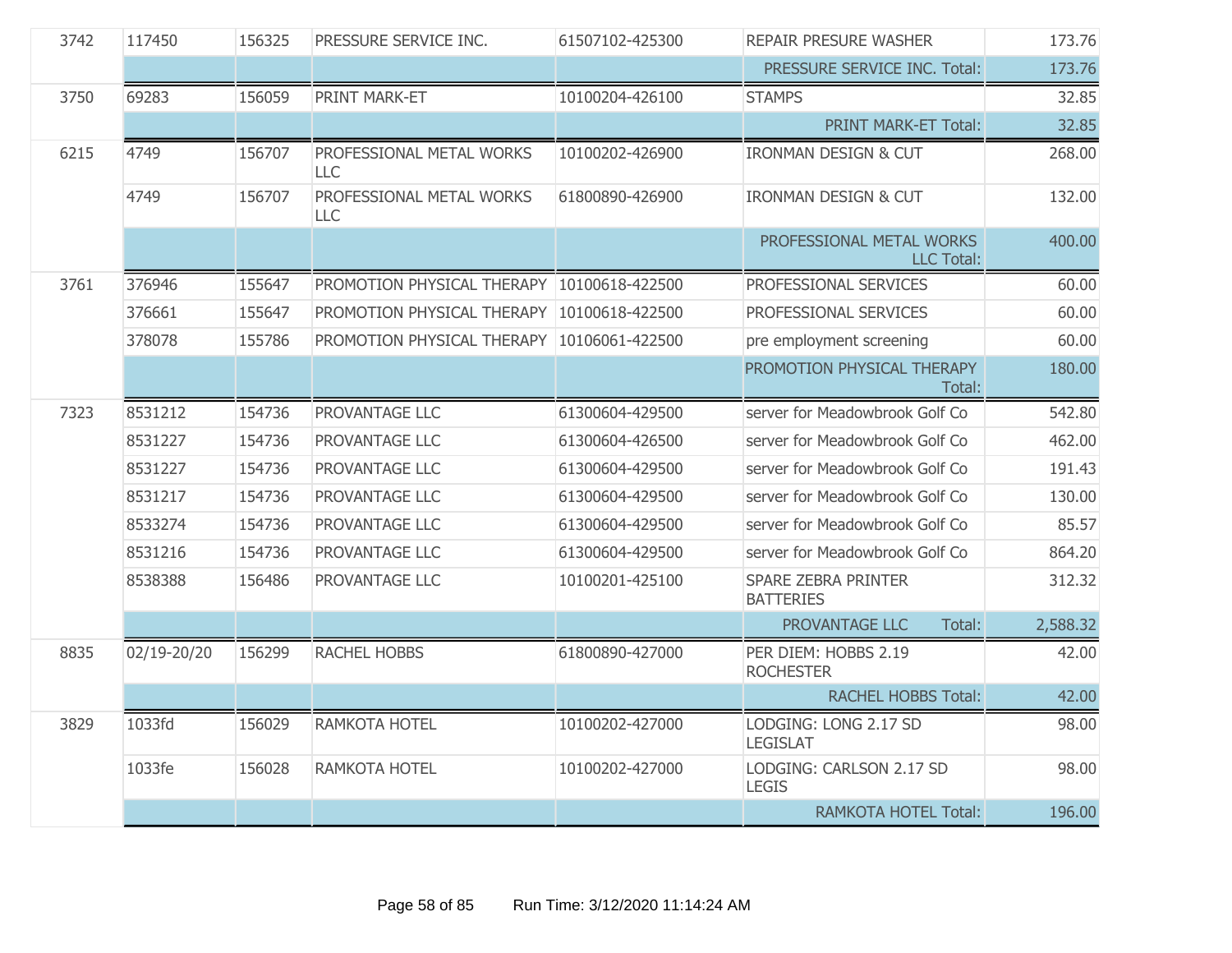| 3849  | 02/13/20 | 156096 | RAPID CITY ARTS COUNCIL                    | 10106062-422500 | SNOW REMOVAL 2/7, 2/9, 2/13           | 450.00   |
|-------|----------|--------|--------------------------------------------|-----------------|---------------------------------------|----------|
|       |          |        |                                            |                 | RAPID CITY ARTS COUNCIL<br>Total:     | 450.00   |
| 12750 | 2721998  | 156258 | RAPID CITY HARDWARE                        | 10102021-425200 | <b>SINK REPAIR - ST1</b>              | 6.63     |
|       | 2721998  | 156258 | RAPID CITY HARDWARE                        | 61800891-425200 | <b>SINK REPAIR - ST1</b>              | 3.26     |
|       | 2723730  | 156579 | RAPID CITY HARDWARE                        | 60407071-426400 | SPONGES FOR CLEANING<br><b>TRUCKS</b> | 15.48    |
|       |          |        |                                            |                 | <b>RAPID CITY HARDWARE Total:</b>     | 25.37    |
| 3863  | 6837     | 155581 | RAPID CITY JOURNAL -<br><b>ADVERTISING</b> | 10106021-423000 | <b>PUBLISHING</b>                     | 26.85    |
|       | 6838     | 155793 | RAPID CITY JOURNAL -<br><b>ADVERTISING</b> | 10106021-423000 | <b>PUBLISHING</b>                     | 39.98    |
|       | 7024     | 155793 | RAPID CITY JOURNAL -<br><b>ADVERTISING</b> | 10106021-423000 | <b>PUBLISHING</b>                     | 1,300.63 |
|       | 7258     | 156092 | RAPID CITY JOURNAL -<br><b>ADVERTISING</b> | 60407073-423000 | 2019 SNC VIOLATORS PUBLISH            | 141.65   |
|       | 7401     | 156488 | RAPID CITY JOURNAL -<br><b>ADVERTISING</b> | 10106021-423000 | <b>PUBLISHING</b>                     | 27.42    |
|       | 7407     | 156488 | RAPID CITY JOURNAL -<br><b>ADVERTISING</b> | 10106021-423000 | PUBLISHING                            | 29.13    |
|       | 7027     | 156488 | RAPID CITY JOURNAL -<br><b>ADVERTISING</b> | 10106021-423000 | <b>PUBLISHING</b>                     | 34.28    |
|       | 7085     | 156488 | RAPID CITY JOURNAL -<br><b>ADVERTISING</b> | 10106021-423000 | <b>PUBLISHING</b>                     | 50.26    |
|       | 7308     | 156462 | RAPID CITY JOURNAL -<br><b>ADVERTISING</b> | 10100204-423000 | <b>LEGAL AD</b>                       | 24.56    |
|       | 7403     | 156488 | RAPID CITY JOURNAL -<br><b>ADVERTISING</b> | 10106021-423000 | <b>PUBLISHING</b>                     | 47.41    |
|       | 7404     | 156488 | RAPID CITY JOURNAL -<br><b>ADVERTISING</b> | 10106021-423000 | <b>PUBLISHING</b>                     | 29.70    |
|       | 7405     | 156488 | RAPID CITY JOURNAL -<br><b>ADVERTISING</b> | 10106021-423000 | <b>PUBLISHING</b>                     | 27.99    |
|       | 7406     | 156488 | RAPID CITY JOURNAL -<br><b>ADVERTISING</b> | 10106021-423000 | <b>PUBLISHING</b>                     | 73.68    |
|       | 7408     | 156488 | RAPID CITY JOURNAL -<br><b>ADVERTISING</b> | 10106021-423000 | <b>PUBLISHING</b>                     | 44.55    |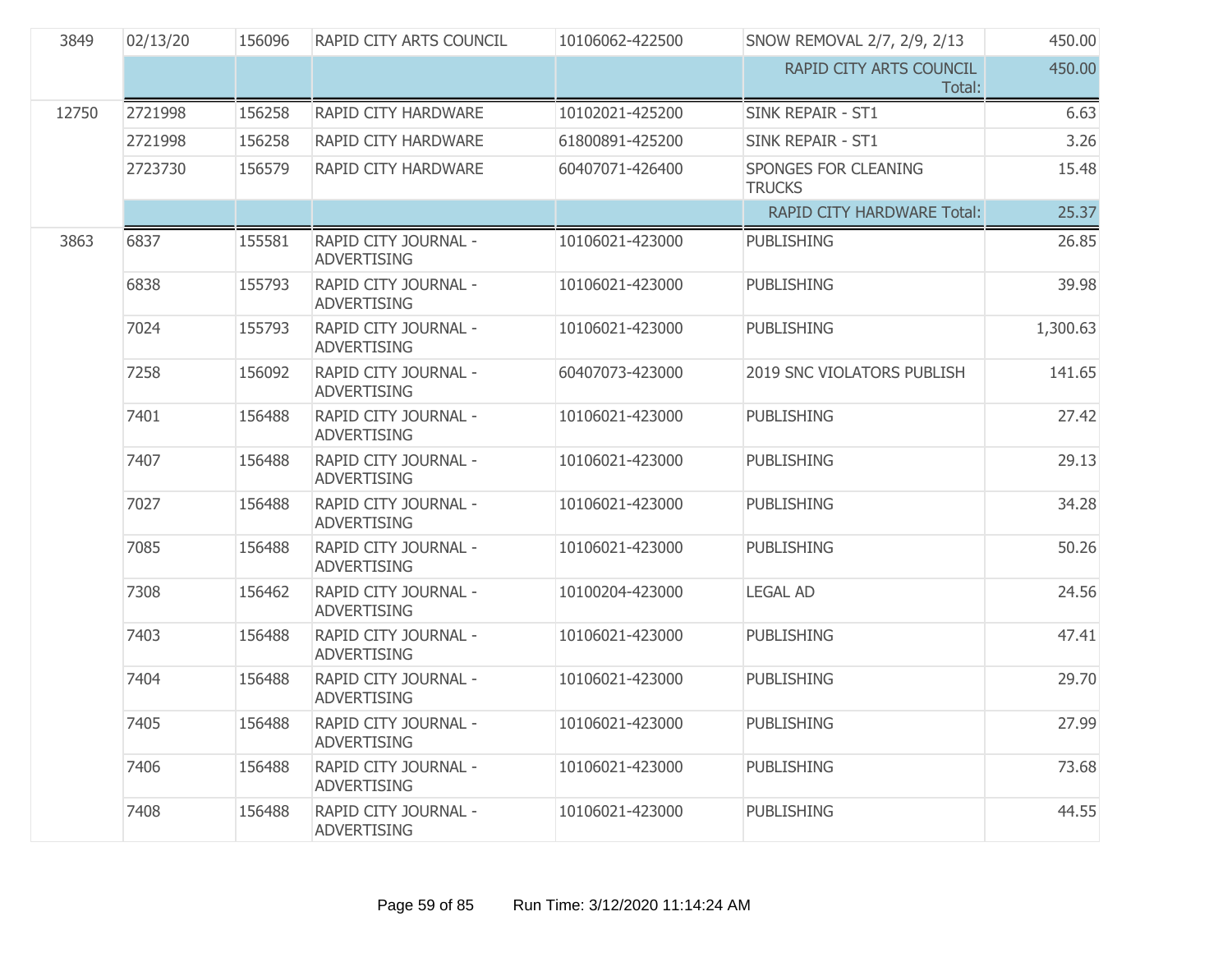| 3863  | 7410       | 156488 | RAPID CITY JOURNAL -<br><b>ADVERTISING</b> | 10106021-423000 | <b>PUBLISHING</b>                                 | 48.55    |
|-------|------------|--------|--------------------------------------------|-----------------|---------------------------------------------------|----------|
|       |            |        |                                            |                 | RAPID CITY JOURNAL -<br><b>ADVERTISING Total:</b> | 1,946.64 |
| 3885  | 318708     | 156569 | RAPID DELIVERY                             | 10106022-422500 | FEB20 MAIL DELIVERY                               | 57.50    |
|       | 318708     | 156569 | <b>RAPID DELIVERY</b>                      | 10106023-422500 | FEB20 MAIL DELIVERY                               | 57.50    |
|       |            |        |                                            |                 | <b>RAPID DELIVERY Total:</b>                      | 115.00   |
| 3896  | SAL24201-1 | 155784 | RAPID SPA INC                              | 10106061-424600 | <b>RAPID SPA</b>                                  | 18.51    |
|       |            |        |                                            |                 | <b>RAPID SPA INC Total:</b>                       | 18.51    |
| 10961 | 184133     | 156246 | <b>RAPID TAXI INC</b>                      | 61808901-422500 | <b>TRANSPORTATION VOUCHER</b><br><b>AUG</b>       | 13.25    |
|       | 185458     | 156242 | RAPID TAXI INC                             | 61808901-422500 | <b>TRANSPORTATION VOUCHER</b><br><b>SEPT PA</b>   | 13.50    |
|       | 185466     | 156242 | RAPID TAXI INC                             | 61808901-422500 | <b>TRANSPORTATION VOUCHER</b><br><b>SEPT PA</b>   | 17.00    |
|       | 185468     | 156242 | RAPID TAXI INC                             | 61808901-422500 | <b>TRANSPORTATION VOUCHER</b><br><b>SEPT PA</b>   | 16.25    |
|       | 185469     | 156242 | RAPID TAXI INC                             | 61808901-422500 | <b>TRANSPORTATION VOUCHER</b><br><b>SEPT PA</b>   | 23.00    |
|       | 185509     | 156245 | RAPID TAXI INC                             | 61808901-422500 | <b>TRANSPORTATION VOUCHER</b><br><b>DEC</b>       | 17.25    |
|       | 185500     | 156244 | RAPID TAXI INC                             | 61808901-422500 | <b>TRANSPORTATION VOUCHER</b><br><b>NOV</b>       | 19.75    |
|       | 185508     | 156244 | RAPID TAXI INC                             | 61808901-422500 | <b>TRANSPORTATION VOUCHER</b><br><b>NOV</b>       | 23.50    |
|       | 185507     | 156244 | RAPID TAXI INC                             | 61808901-422500 | <b>TRANSPORTATION VOUCHER</b><br><b>NOV</b>       | 43.00    |
|       | 185496     | 156244 | RAPID TAXI INC                             | 61808901-422500 | <b>TRANSPORTATION VOUCHER</b><br><b>NOV</b>       | 22.00    |
|       | 185495     | 156244 | RAPID TAXI INC                             | 61808901-422500 | <b>TRANSPORTATION VOUCHER</b><br><b>NOV</b>       | 17.25    |
|       | 185494     | 156244 | RAPID TAXI INC                             | 61808901-422500 | <b>TRANSPORTATION VOUCHER</b><br><b>NOV</b>       | 15.00    |
|       | 185497     | 156244 | <b>RAPID TAXI INC</b>                      | 61808901-422500 | TRANSPORTATION VOUCHER<br><b>NOV</b>              | 16.25    |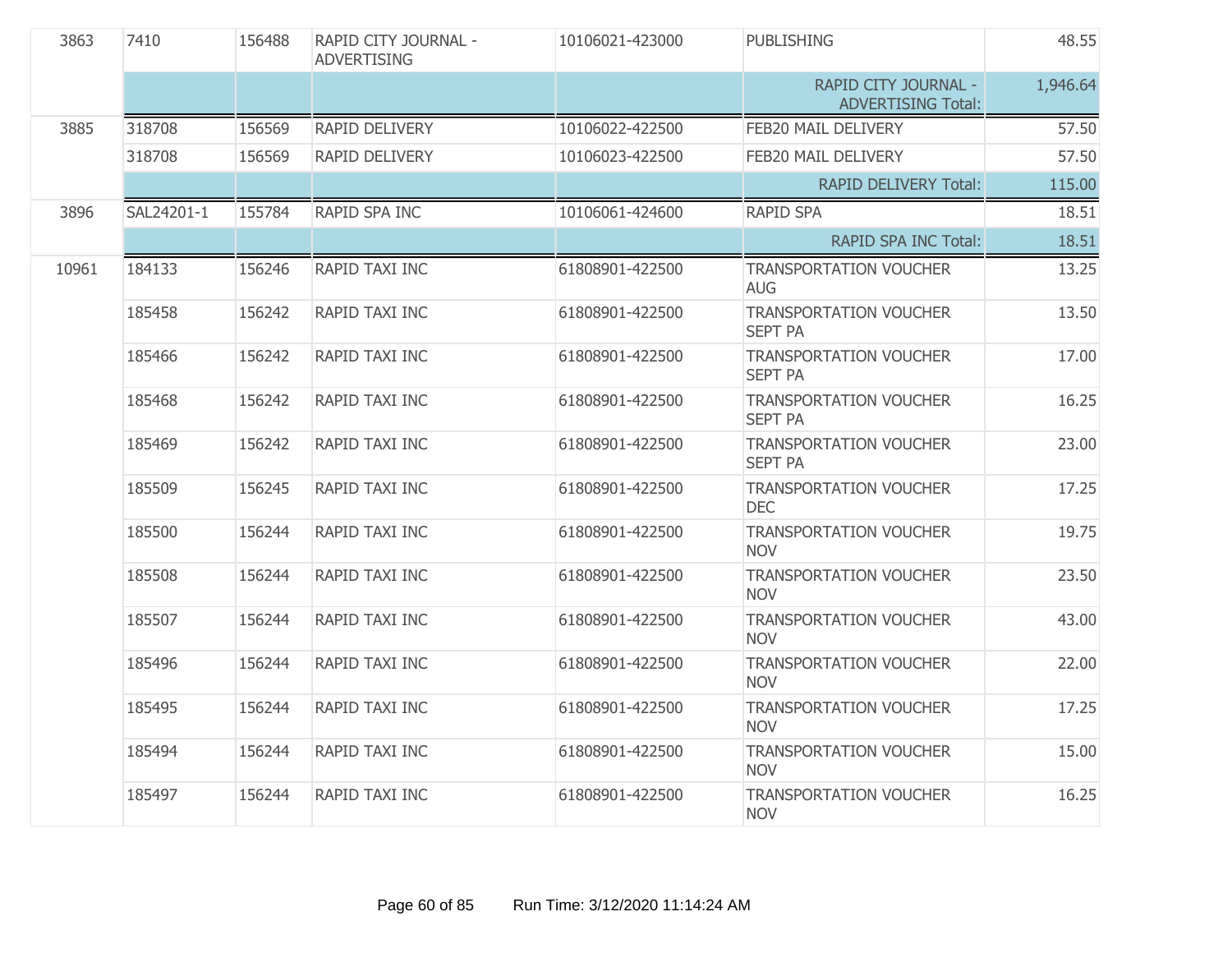| 10961 | 185498 | 156244 | RAPID TAXI INC | 61808901-422500 | <b>TRANSPORTATION VOUCHER</b><br><b>NOV</b> | 27.00 |
|-------|--------|--------|----------------|-----------------|---------------------------------------------|-------|
|       | 185499 | 156244 | RAPID TAXI INC | 61808901-422500 | <b>TRANSPORTATION VOUCHER</b><br><b>NOV</b> | 17.00 |
|       | 185551 | 156244 | RAPID TAXI INC | 61808901-422500 | <b>TRANSPORTATION VOUCHER</b><br><b>NOV</b> | 16.00 |
|       | 185492 | 156244 | RAPID TAXI INC | 61808901-422500 | <b>TRANSPORTATION VOUCHER</b><br><b>NOV</b> | 18.00 |
|       | 185505 | 156244 | RAPID TAXI INC | 61808901-422500 | <b>TRANSPORTATION VOUCHER</b><br><b>NOV</b> | 25.50 |
|       | 185504 | 156244 | RAPID TAXI INC | 61808901-422500 | <b>TRANSPORTATION VOUCHER</b><br><b>NOV</b> | 27.25 |
|       | 185503 | 156244 | RAPID TAXI INC | 61808901-422500 | <b>TRANSPORTATION VOUCHER</b><br><b>NOV</b> | 29.00 |
|       | 185493 | 156244 | RAPID TAXI INC | 61808901-422500 | <b>TRANSPORTATION VOUCHER</b><br><b>NOV</b> | 14.00 |
|       | 185488 | 156243 | RAPID TAXI INC | 61808901-422500 | <b>TRANSPORTATION VOUCHER</b><br><b>OCT</b> | 14.50 |
|       | 185490 | 156243 | RAPID TAXI INC | 61808901-422500 | <b>TRANSPORTATION VOUCHER</b><br><b>OCT</b> | 32.25 |
|       | 185489 | 156243 | RAPID TAXI INC | 61808901-422500 | <b>TRANSPORTATION VOUCHER</b><br><b>OCT</b> | 37.50 |
|       | 185491 | 156243 | RAPID TAXI INC | 61808901-422500 | <b>TRANSPORTATION VOUCHER</b><br><b>OCT</b> | 15.25 |
|       | 185501 | 156243 | RAPID TAXI INC | 61808901-422500 | <b>TRANSPORTATION VOUCHER</b><br>OCT        | 24.00 |
|       | 185502 | 156244 | RAPID TAXI INC | 61808901-422500 | <b>TRANSPORTATION VOUCHER</b><br><b>NOV</b> | 18.00 |
|       | 185481 | 156243 | RAPID TAXI INC | 61808901-422500 | <b>TRANSPORTATION VOUCHER</b><br><b>OCT</b> | 20.25 |
|       | 185483 | 156243 | RAPID TAXI INC | 61808901-422500 | <b>TRANSPORTATION VOUCHER</b><br><b>OCT</b> | 15.25 |
|       | 185484 | 156243 | RAPID TAXI INC | 61808901-422500 | <b>TRANSPORTATION VOUCHER</b><br><b>OCT</b> | 10.50 |
|       | 185485 | 156243 | RAPID TAXI INC | 61808901-422500 | <b>TRANSPORTATION VOUCHER</b><br><b>OCT</b> | 13.25 |
|       | 185487 | 156243 | RAPID TAXI INC | 61808901-422500 | <b>TRANSPORTATION VOUCHER</b><br>OCT        | 18.00 |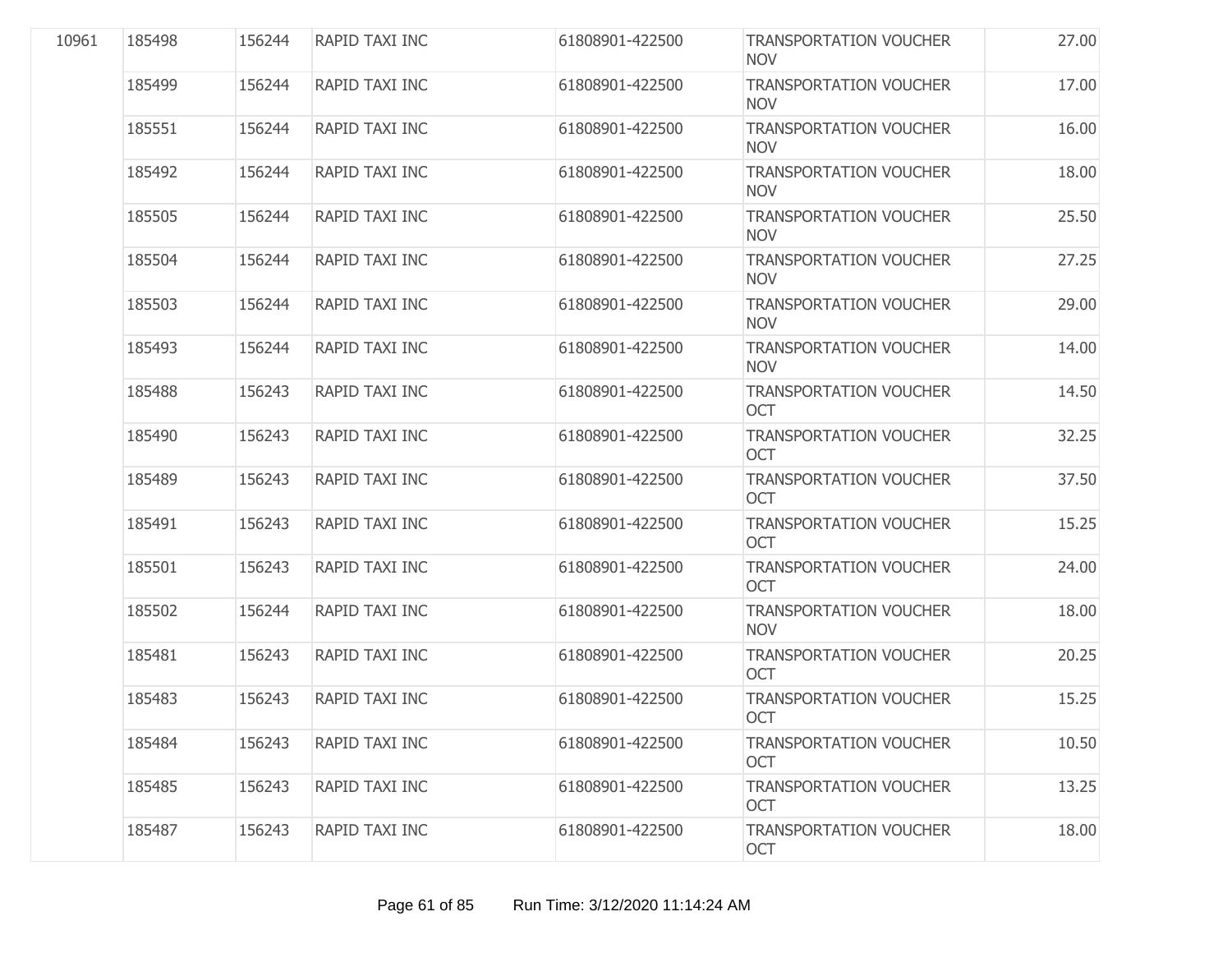| 10961 | 185486 | 156243 | <b>RAPID TAXI INC</b> | 61808901-422500 | <b>TRANSPORTATION VOUCHER</b><br><b>OCT</b> | 17.00 |
|-------|--------|--------|-----------------------|-----------------|---------------------------------------------|-------|
|       | 185478 | 156243 | RAPID TAXI INC        | 61808901-422500 | <b>TRANSPORTATION VOUCHER</b><br>OCT        | 14.75 |
|       | 185479 | 156243 | RAPID TAXI INC        | 61808901-422500 | <b>TRANSPORTATION VOUCHER</b><br><b>OCT</b> | 15.50 |
|       | 185480 | 156243 | RAPID TAXI INC        | 61808901-422500 | TRANSPORTATION VOUCHER<br><b>OCT</b>        | 15.00 |
|       | 184148 | 156243 | RAPID TAXI INC        | 61808901-422500 | <b>TRANSPORTATION VOUCHER</b><br><b>OCT</b> | 13.00 |
|       | 184147 | 156243 | RAPID TAXI INC        | 61808901-422500 | <b>TRANSPORTATION VOUCHER</b><br><b>OCT</b> | 15.00 |
|       | 185482 | 156243 | RAPID TAXI INC        | 61808901-422500 | <b>TRANSPORTATION VOUCHER</b><br><b>OCT</b> | 25.25 |
|       | 185474 | 156243 | RAPID TAXI INC        | 61808901-422500 | <b>TRANSPORTATION VOUCHER</b><br><b>OCT</b> | 14.00 |
|       | 185475 | 156243 | RAPID TAXI INC        | 61808901-422500 | <b>TRANSPORTATION VOUCHER</b><br><b>OCT</b> | 12.75 |
|       | 185476 | 156243 | RAPID TAXI INC        | 61808901-422500 | <b>TRANSPORTATION VOUCHER</b><br><b>OCT</b> | 16.25 |
|       | 184145 | 156243 | RAPID TAXI INC        | 61808901-422500 | <b>TRANSPORTATION VOUCHER</b><br><b>OCT</b> | 24.00 |
|       | 185477 | 156243 | RAPID TAXI INC        | 61808901-422500 | <b>TRANSPORTATION VOUCHER</b><br><b>OCT</b> | 13.75 |
|       | 184146 | 156243 | RAPID TAXI INC        | 61808901-422500 | <b>TRANSPORTATION VOUCHER</b><br><b>OCT</b> | 19.00 |
|       | 185554 | 156245 | RAPID TAXI INC        | 61808901-422500 | TRANSPORTATION VOUCHER<br><b>DEC</b>        | 27.75 |
|       | 185514 | 156245 | RAPID TAXI INC        | 61808901-422500 | <b>TRANSPORTATION VOUCHER</b><br><b>DEC</b> | 27.20 |
|       | 185470 | 156243 | RAPID TAXI INC        | 61808901-422500 | <b>TRANSPORTATION VOUCHER</b><br><b>OCT</b> | 9.00  |
|       | 185471 | 156243 | RAPID TAXI INC        | 61808901-422500 | <b>TRANSPORTATION VOUCHER</b><br><b>OCT</b> | 21.00 |
|       | 185472 | 156243 | RAPID TAXI INC        | 61808901-422500 | <b>TRANSPORTATION VOUCHER</b><br><b>OCT</b> | 13.75 |
|       | 185473 | 156243 | RAPID TAXI INC        | 61808901-422500 | <b>TRANSPORTATION VOUCHER</b><br>OCT        | 18.00 |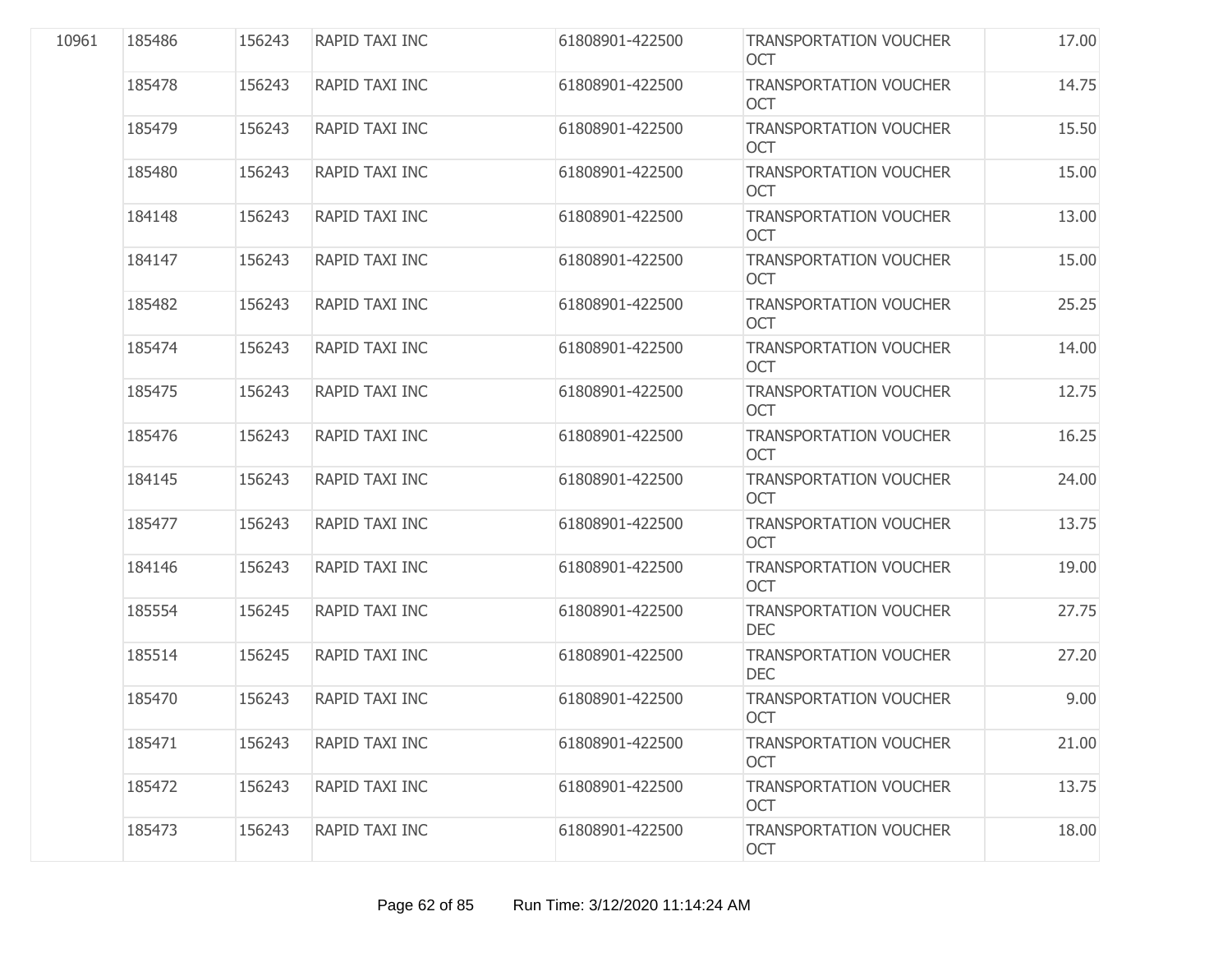| 10961 | 185510      | 156245 | RAPID TAXI INC                           | 61808901-422500 | <b>TRANSPORTATION VOUCHER</b><br><b>DEC</b>     | 11.25      |
|-------|-------------|--------|------------------------------------------|-----------------|-------------------------------------------------|------------|
|       | 185511      | 156245 | RAPID TAXI INC                           | 61808901-422500 | <b>TRANSPORTATION VOUCHER</b><br><b>DEC</b>     | 13.50      |
|       | 185552      | 156245 | RAPID TAXI INC                           | 61808901-422500 | <b>TRANSPORTATION VOUCHER</b><br><b>DEC</b>     | 14.80      |
|       | 185512      | 156245 | RAPID TAXI INC                           | 61808901-422500 | <b>TRANSPORTATION VOUCHER</b><br><b>DEC</b>     | 19.00      |
|       | 185513      | 156245 | RAPID TAXI INC                           | 61808901-422500 | <b>TRANSPORTATION VOUCHER</b><br><b>DEC</b>     | 8.10       |
|       | 185553      | 156245 | RAPID TAXI INC                           | 61808901-422500 | <b>TRANSPORTATION VOUCHER</b><br><b>DEC</b>     | 12.00      |
|       |             |        |                                          |                 | <b>RAPID TAXI INC Total:</b>                    | 1,060.10   |
| 7821  | 469686      | 156253 | RAPID UPHOLSTERY LLC                     | 61800893-425100 | REFOAM & RECOVER SEATS -<br>MED3                | 650.00     |
|       |             |        |                                          |                 | RAPID UPHOLSTERY LLC Total:                     | 650.00     |
| 3901  | 02/18/20    | 155656 | RAPID VALLEY SANITARY<br><b>DISTRICT</b> | 10100108-453000 | RAPID VALLEY SANITARY<br><b>DISTRICT</b>        | 4,556.58   |
|       |             |        |                                          |                 | RAPID VALLEY SANITARY<br><b>DISTRICT Total:</b> | 4,556.58   |
| 3938  | P7681010    | 156207 | RDO EQUIPMENT CO                         | 10100302-425300 | <b>PARTS</b>                                    | 2,484.35   |
|       |             |        |                                          |                 | RDO EQUIPMENT CO Total:                         | 2,484.35   |
| 3950  | 036687      | 155764 | RECORD STORAGE SOLUTIONS<br><b>INC</b>   | 10100111-422500 | <b>Record Storage Solutions</b>                 | 26.90      |
|       |             |        |                                          |                 | RECORD STORAGE SOLUTIONS<br><b>INC Total:</b>   | 26.90      |
| 3952  | 46532       | 153717 | RECOVERY SYSTEMS CO INC                  | 61507104-436000 | HARRIS GORILLA 150S-4-12/9                      | 537,287.00 |
|       |             |        |                                          |                 | RECOVERY SYSTEMS CO INC<br>Total:               | 537,287.00 |
| 3958  | 915-1-94440 | 155574 | <b>RED WING SHOE STORE</b>               | 10100612-426300 | <b>BOOTS FOR ARRON FRANK</b>                    | 169.99     |
|       | 915-1-94448 | 155121 | <b>RED WING SHOE STORE</b>               | 10100108-426300 | RED WING/WORK BOOTS DAN<br><b>COON</b>          | 174.24     |
|       | 915-1-94634 | 155327 | <b>RED WING SHOE STORE</b>               | 60207012-426300 | <b>STEEL TOED BOOTS</b>                         | 161.49     |
|       |             |        |                                          |                 | RED WING SHOE STORE Total:                      | 505.72     |
| 11941 | 02/04/20    | 156088 | <b>RICH BRAUNSTEIN</b>                   | 10100201-426300 | FOOD FOR CHI MEETING                            | 77.89      |
|       | 02/04/2020  | 156088 | <b>RICH BRAUNSTEIN</b>                   | 10100201-426300 | FOOD FOR CHI MEETING                            | 48.19      |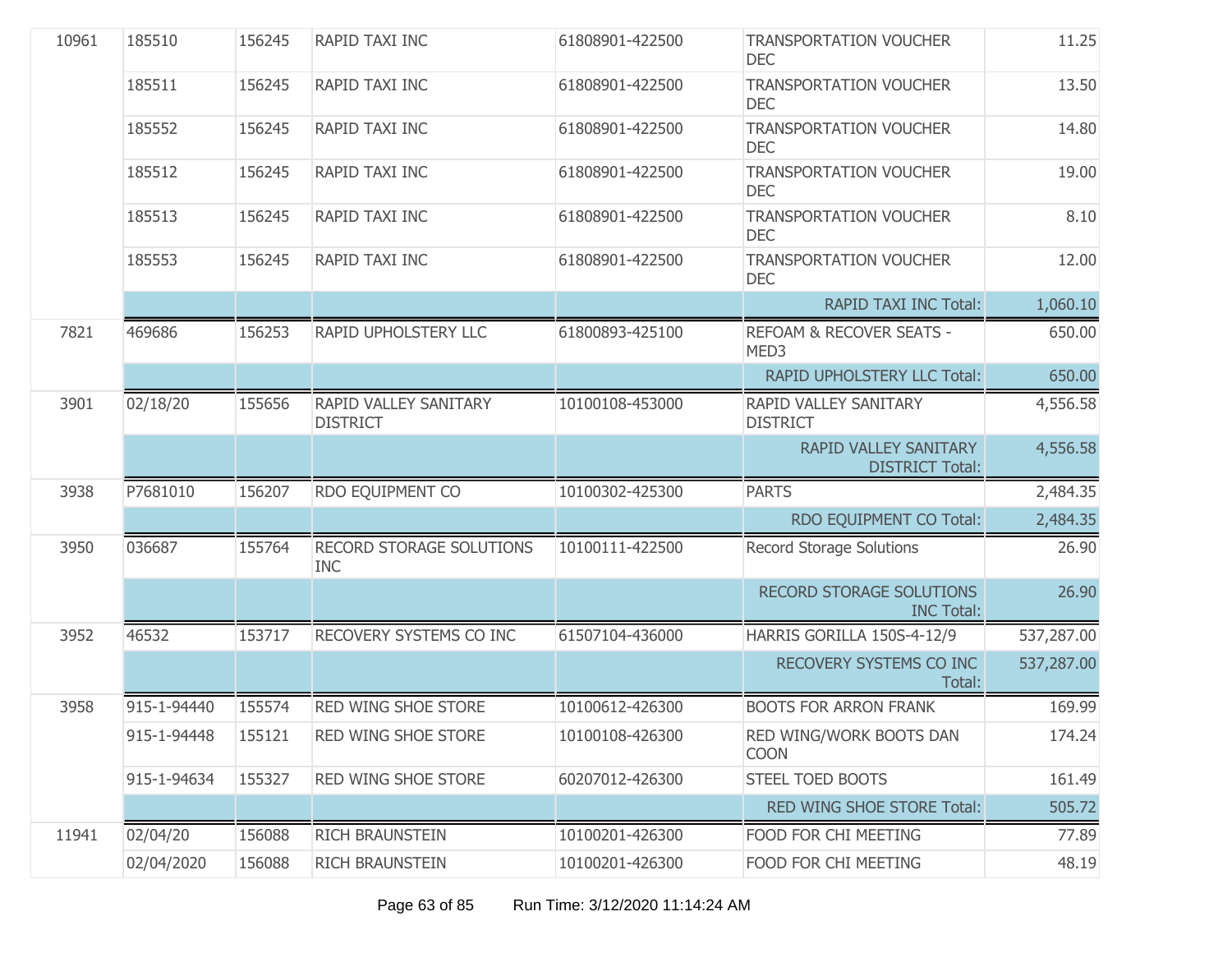| 11941 | 11/19/19    | 156088 | RICH BRAUNSTEIN                                   | 10100201-426300 | FOOD FOR CHI MEETING                                            | 74.10    |
|-------|-------------|--------|---------------------------------------------------|-----------------|-----------------------------------------------------------------|----------|
|       | 11/19/2019  | 156088 | <b>RICH BRAUNSTEIN</b>                            | 10100201-426300 | FOOD FOR CHI MEETING                                            | 61.16    |
|       |             |        |                                                   |                 | <b>RICH BRAUNSTEIN Total:</b>                                   | 261.34   |
| 9023  | 23          | 155823 | RICK'S BODY SHOP LLC                              | 10100201-425100 | <b>REPAIR UNIT 146</b>                                          | 753.72   |
|       |             |        |                                                   |                 | RICK'S BODY SHOP LLC Total:                                     | 753.72   |
| 4040  | 9028142767  | 155974 | <b>RICOH USA</b>                                  | 10100603-425300 | PERIODIC PAYMENT 3/1/20 -<br>3/31                               | 102.47   |
|       | 9028142767  | 155974 | <b>RICOH USA</b>                                  | 10100612-425300 | PERIODIC PAYMENT 3/1/20 -<br>3/31                               | 194.10   |
|       | 5058854931  | 155973 | <b>RICOH USA</b>                                  | 10100612-425300 | <b>ADDITIONAL IMAGES</b>                                        | 314.02   |
|       | 5058900689  | 156602 | <b>RICOH USA</b>                                  | 10100603-425300 | <b>ADDITIONAL IMAGES</b>                                        | 46.99    |
|       |             |        |                                                   |                 | <b>RICOH USA Total:</b>                                         | 657.58   |
| 13088 | 4051        | 156529 | <b>RISK ADMINISTRATION</b><br><b>SERVICES INC</b> | 79200967-422501 | PROGRAM FEE, CLAIMS ADMIN<br><b>FEES</b>                        | 2,750.00 |
|       |             |        |                                                   |                 | <b>RISK ADMINISTRATION</b><br><b>SERVICES INC Total:</b>        | 2,750.00 |
| 8951  | 2185        | 156208 | RMS SCREEN PRINTING &<br><b>EMBROIDERY</b>        | 10100301-426300 | <b>CLOTHING</b>                                                 | 43.00    |
|       | 2187        | 156208 | RMS SCREEN PRINTING &<br><b>EMBROIDERY</b>        | 10100301-426300 | <b>CLOTHING</b>                                                 | 50.00    |
|       |             |        |                                                   |                 | <b>RMS SCREEN PRINTING &amp;</b><br><b>EMBROIDERY Total:</b>    | 93.00    |
| 5173  | 02/22/20    | 156247 | ROBERT WEINERT                                    | 61800890-426900 | PARAMEDIC SCHOOL SUPPLIES                                       | 7.42     |
|       |             |        |                                                   |                 | <b>ROBERT WEINERT Total:</b>                                    | 7.42     |
| 4076  | 2020        | 155756 | ROCKY MOUNTAIN<br><b>ACCREDITATION NETWORK</b>    | 10100201-429200 | <b>MEMBERSHIP</b>                                               | 200.00   |
|       |             |        |                                                   |                 | <b>ROCKY MOUNTAIN</b><br><b>ACCREDITATION NETWORK</b><br>Total: | 200.00   |
| 1805  | 294638      | 155577 | ROGER FRYE'S PAINT & SUPPLY<br><b>INC</b>         | 10100612-425200 | <b>POWERGROUT</b>                                               | 139.96   |
|       |             |        |                                                   |                 | ROGER FRYE'S PAINT & SUPPLY<br><b>INC Total:</b>                | 139.96   |
| 2067  | 02/05-06/20 | 155130 | <b>ROGER HALL</b>                                 | 10100108-427000 | TRVL EXP REIMB/APWA WINTER<br><b>MTG</b>                        | 36.00    |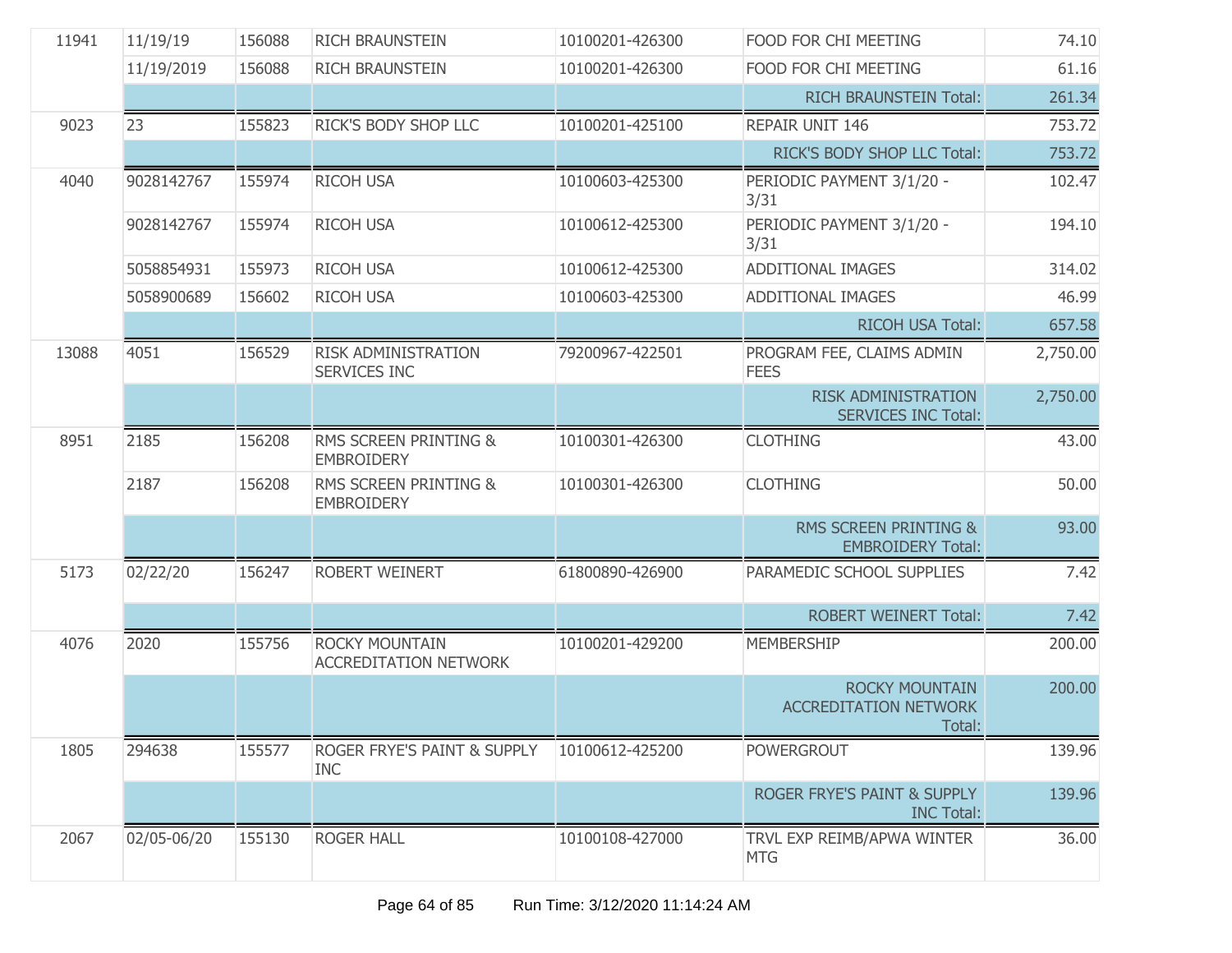| 2067  |            |        |                                |                 | <b>ROGER HALL Total:</b>                        | 36.00    |
|-------|------------|--------|--------------------------------|-----------------|-------------------------------------------------|----------|
| 13245 | 0000038682 | 156664 | ROSENBAUER MOTORS LLC          | 10102024-425100 | MIRROR HEAD - E4                                | 761.67   |
|       |            |        |                                |                 | ROSENBAUER MOTORS LLC<br>Total:                 | 761.67   |
| 8646  | 0000085492 | 156038 | ROSENBAUER SOUTH DAKOTA<br>LLC | 10100202-425100 | <b>END STANCHION / GASKET -</b><br><b>BRUSH</b> | 148.29   |
|       |            |        |                                |                 | ROSENBAUER SOUTH DAKOTA<br><b>LLC Total:</b>    | 148.29   |
| 4125  | 5558725    | 155511 | RUNNINGS SUPPLY INC            | 10100201-429800 | <b>K9 KENNELS</b>                               | 839.97   |
|       | 5560319    | 156021 | RUNNINGS SUPPLY INC            | 10102021-425300 | LEAF BLOWER PARTS - ST1                         | 167.47   |
|       | 5560319    | 156021 | RUNNINGS SUPPLY INC            | 61800891-425300 | LEAF BLOWER PARTS - ST1                         | 82.48    |
|       | 5553072    | 155500 | RUNNINGS SUPPLY INC            | 10102027-425300 | <b>SNOW BLOWER REPAIR - ST7</b>                 | 4.01     |
|       | 5553072    | 155500 | RUNNINGS SUPPLY INC            | 61800897-425300 | SNOW BLOWER REPAIR - ST7                        | 1.97     |
|       | 5565184    | 155979 | RUNNINGS SUPPLY INC            | 61507103-426300 | RICK GORTMAKER BIBS                             | 97.20    |
|       | 5564100    | 155748 | RUNNINGS SUPPLY INC            | 60207012-426300 | <b>CLOTHING/JEANS- TROY LANDRY</b>              | 83.97    |
|       | 5564102    | 155747 | RUNNINGS SUPPLY INC            | 60207012-426300 | <b>CLOTHING/TROY LANDRY</b>                     | 120.00   |
|       | 5567519    | 156597 | RUNNINGS SUPPLY INC            | 10100612-426900 | <b>HOSE HANGER</b>                              | 13.91    |
|       | 5570018    | 156468 | RUNNINGS SUPPLY INC            | 60407071-426500 | TORQUE WRENCH-1/2" DRIVE-<br><b>SHOP</b>        | 40.99    |
|       | 5570654    | 156471 | RUNNINGS SUPPLY INC            | 60407071-425500 | LIGHT AND POST & SNOW<br><b>FENCE-MA</b>        | 156.31   |
|       | 5569669    | 156471 | RUNNINGS SUPPLY INC            | 60407071-426500 | LIGHT AND POST & SNOW<br>FENCE-MA               | 169.99   |
|       | 5573130    | 156655 | RUNNINGS SUPPLY INC            | 10102024-426500 | <b>STATION TOOLS - ST4</b>                      | 200.99   |
|       | 5573130    | 156655 | <b>RUNNINGS SUPPLY INC</b>     | 61800894-426500 | <b>STATION TOOLS - ST4</b>                      | 99.00    |
|       | 5567953    | 156083 | RUNNINGS SUPPLY INC            | 60407071-426900 | ROPE, CLIPS, HOSE ENDS FOR<br><b>SEW</b>        | 56.58    |
|       | 5568513    | 156216 | RUNNINGS SUPPLY INC            | 60207012-426500 | TOOLS FOR W19-303                               | 8.48     |
|       | 5561868    | 155665 | RUNNINGS SUPPLY INC            | 60907401-426300 | <b>EMPLOYEE WORK COAT</b>                       | 59.99    |
|       | 5561865    | 155664 | RUNNINGS SUPPLY INC            | 60907401-426900 | RACHET STRAPS, UTILITY KNIFE,                   | 23.99    |
|       | 5561928    | 155664 | RUNNINGS SUPPLY INC            | 60407071-426900 | RACHET STRAPS, UTILITY KNIFE,                   | 30.37    |
|       | 55631742   | 156282 | RUNNINGS SUPPLY INC            | 10100202-426300 | <b>JEANS - TYLER</b>                            | 143.94   |
|       |            |        |                                |                 | RUNNINGS SUPPLY INC Total:                      | 2,401.61 |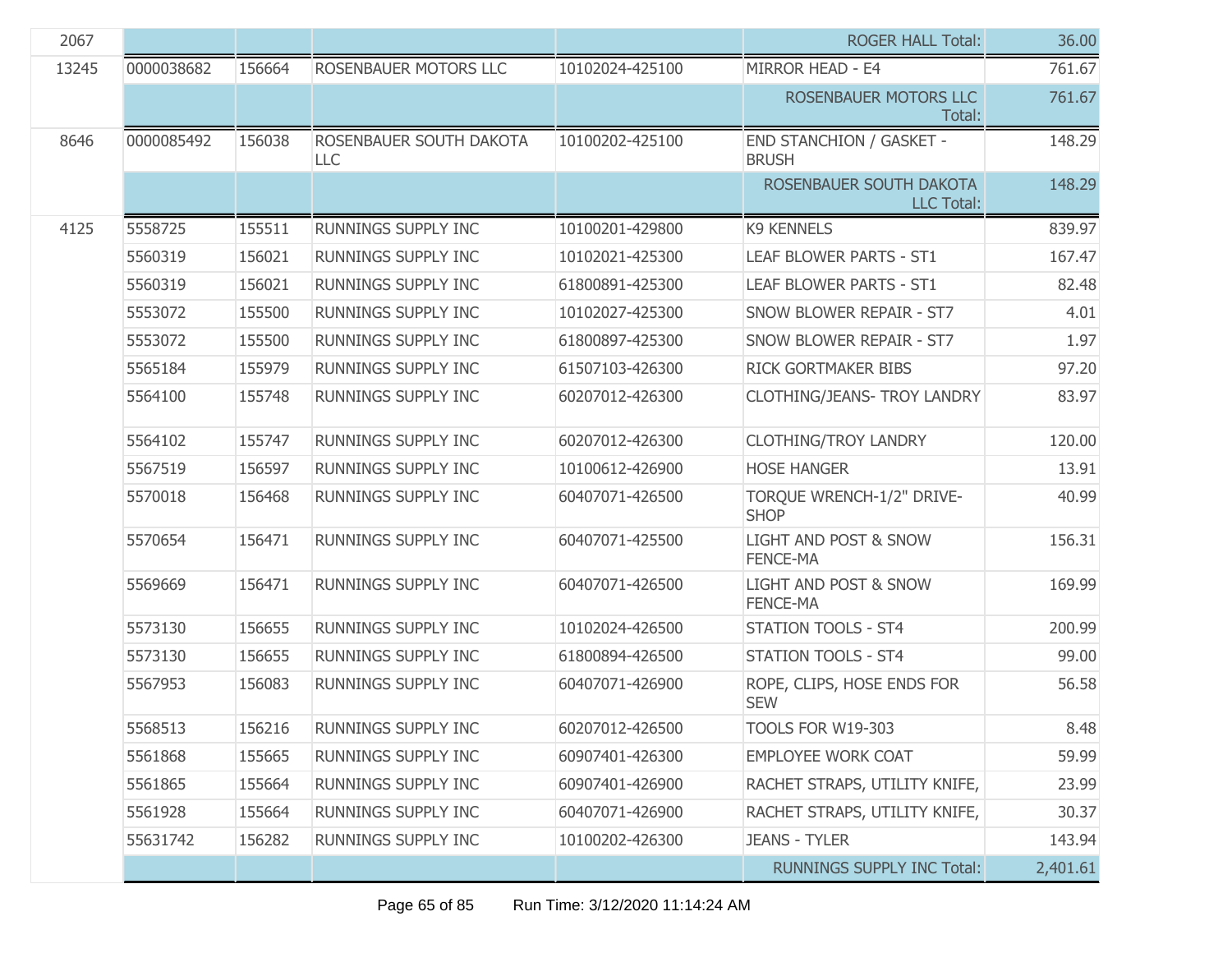| 4137  | INV000000022 156009<br>89094 |        | RUSHMORE PLAZA CIVIC CENTER 10100101-426300 |                 | Catering Early Childhood Ed                  | 896.00   |
|-------|------------------------------|--------|---------------------------------------------|-----------------|----------------------------------------------|----------|
|       |                              |        |                                             |                 | <b>RUSHMORE PLAZA CIVIC CENTER</b><br>Total: | 896.00   |
| 10684 | 02/19-20/20                  | 156297 | <b>RYAN NELSON</b>                          | 61800890-427000 | PER DIEM: NELSON, R 2.19<br><b>ROCHE</b>     | 42.00    |
|       |                              |        |                                             |                 | <b>RYAN NELSON Total:</b>                    | 42.00    |
| 4182  | 009692                       | 156608 | <b>SAM'S CLUB</b>                           | 10100603-452000 | <b>CONCESSION FOODS</b>                      | 169.19   |
|       |                              |        |                                             |                 | <b>SAM'S CLUB Total:</b>                     | 169.19   |
| 13205 | 02/19/20                     | 155706 | SANDRA SCOTT RUGER                          | 60400833-431000 | 2285 WOODLAWN DR &<br><b>DOWNING SAN</b>     | 100.00   |
|       |                              |        |                                             |                 | <b>SANDRA SCOTT RUGER Total:</b>             | 100.00   |
| 7542  | 02/09-11/20                  | 155479 | <b>SARA ODDEN</b>                           | 10100108-427000 | TRVL REIMB/ANNL CONC CONF/S<br><b>OD</b>     | 56.00    |
|       |                              |        |                                             |                 | <b>SARA ODDEN Total:</b>                     | 56.00    |
| 2604  | 02/17-18/20                  | 156226 | <b>SCOTT JUNGCK</b>                         | 10100202-427000 | PER DIEM: JUNGCK 2.17<br><b>RECRUITM</b>     | 58.29    |
|       | 02/17-18/20                  | 156226 | <b>SCOTT JUNGCK</b>                         | 61800890-427000 | PER DIEM: JUNGCK 2.17<br><b>RECRUITM</b>     | 28.71    |
|       |                              |        |                                             |                 | <b>SCOTT JUNGCK Total:</b>                   | 87.00    |
| 4296  | 2001-RC                      | 155538 | SDSM&T - CONCRETE CONF                      | 10100108-427000 | SDSMT/CONCRETE CONFERENCE<br><b>REGI</b>     | 1,240.00 |
|       |                              |        |                                             |                 | SDSM&T - CONCRETE CONF<br>Total:             | 1,240.00 |
| 4330  | 0307894                      | 155580 | SERVALL UNIFORM/LINEN CO<br><b>INC</b>      | 10106062-426400 | <b>JANITORIAL SUPPLIES</b>                   | 30.00    |
|       | 0307103                      | 155667 | SERVALL UNIFORM/LINEN CO<br><b>INC</b>      | 60407072-426400 | MOPS, SHOP TOWELS, MATS 02-<br>$14 -$        | 65.91    |
|       | 0308707                      | 155636 | SERVALL UNIFORM/LINEN CO<br><b>INC</b>      | 10100618-422500 | PROFESSIONAL SERVICES                        | 50.01    |
|       | 0310742                      | 156095 | SERVALL UNIFORM/LINEN CO<br><b>INC</b>      | 10106062-426400 | <b>JANITORIAL SUPPLIES</b>                   | 34.95    |
|       | 0309908                      | 155987 | SERVALL UNIFORM/LINEN CO<br><b>INC</b>      | 61507103-426310 | <b>COVERALLS</b>                             | 31.90    |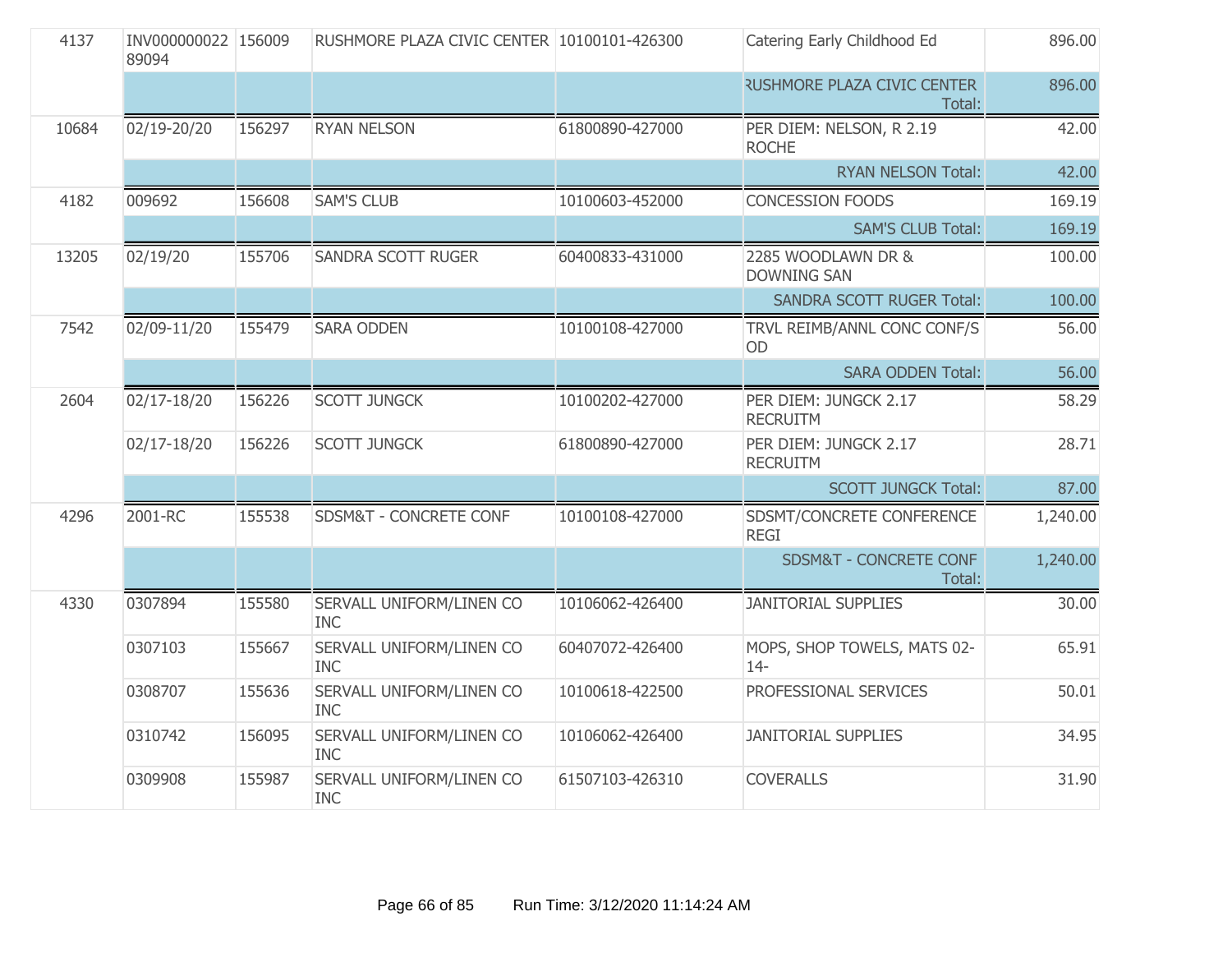| 4330 | 0305812 | 155504 | SERVALL UNIFORM/LINEN CO<br><b>INC</b>      | 10100202-426400 | <b>LINEN SERVICE</b>                          | 56.01     |
|------|---------|--------|---------------------------------------------|-----------------|-----------------------------------------------|-----------|
|      | 0305812 | 155504 | SERVALL UNIFORM/LINEN CO<br><b>INC</b>      | 61800890-426400 | <b>LINEN SERVICE</b>                          | 113.72    |
|      | 0310729 | 156432 | SERVALL UNIFORM/LINEN CO<br><b>INC</b>      | 10100711-426400 | RUGS FOR OFFICE 02/25/20                      | 23.79     |
|      | 0310729 | 156432 | SERVALL UNIFORM/LINEN CO<br><b>INC</b>      | 10100714-426400 | RUGS FOR OFFICE 02/25/20                      | 23.78     |
|      | 0311959 | 156509 | SERVALL UNIFORM/LINEN CO<br><b>INC</b>      | 10106061-426400 | janitorial supplies                           | 60.37     |
|      | 0313159 | 156524 | SERVALL UNIFORM/LINEN CO<br><b>INC</b>      | 60207011-426400 | 3/2/2020: MATS, MOPS                          | 39.03     |
|      | 0308692 | 156228 | SERVALL UNIFORM/LINEN CO<br><b>INC</b>      | 10100202-426400 | <b>LINEN SERVICE</b>                          | 18.40     |
|      | 0308692 | 156228 | SERVALL UNIFORM/LINEN CO<br><b>INC</b>      | 61800890-426400 | <b>LINEN SERVICE</b>                          | 37.37     |
|      | 0311548 | 156273 | SERVALL UNIFORM/LINEN CO<br><b>INC</b>      | 10100202-426400 | <b>LINEN SERVICE</b>                          | 56.01     |
|      | 0311548 | 156273 | SERVALL UNIFORM/LINEN CO<br><b>INC</b>      | 61800890-426400 | <b>LINEN SERVICE</b>                          | 113.72    |
|      | 0309096 | 156071 | SERVALL UNIFORM/LINEN CO<br><b>INC</b>      | 10106061-426400 | janitorial supplies                           | 63.66     |
|      | 0308178 | 155670 | SERVALL UNIFORM/LINEN CO<br><b>INC</b>      | 60207012-426400 | RUG RENTAL FOR UTILITY<br><b>MAINTEN</b>      | 27.91     |
|      | 0308178 | 155670 | SERVALL UNIFORM/LINEN CO<br><b>INC</b>      | 60407071-426400 | RUG RENTAL FOR UTILITY<br><b>MAINTEN</b>      | 23.68     |
|      | 0308178 | 155670 | SERVALL UNIFORM/LINEN CO<br><b>INC</b>      | 60907401-426400 | RUG RENTAL FOR UTILITY<br><b>MAINTEN</b>      | 16.84     |
|      | 0312828 | 156465 | SERVALL UNIFORM/LINEN CO<br><b>INC</b>      | 60407072-426400 | MOPS, SHOP TOWELS, MATS<br>02/28/             | 65.91     |
|      | 0309940 | 156435 | SERVALL UNIFORM/LINEN CO<br><b>INC</b>      | 60407072-426400 | MOPS, SHOP TOWELS, MATS                       | 65.91     |
|      |         |        |                                             |                 | SERVALL UNIFORM/LINEN CO<br><b>INC Total:</b> | 1,018.88  |
| 4397 | 2170 19 | 156367 | SIMON CONTRACTORS OF SD INC 10100301-437000 |                 | 14-2170 E BLVD E NORTH<br>UTILITI             | 3,090.47  |
|      | 2170 19 | 156367 | SIMON CONTRACTORS OF SD INC 60200933-438100 |                 | 14-2170 E BLVD E NORTH<br>UTILITI             | 39,459.00 |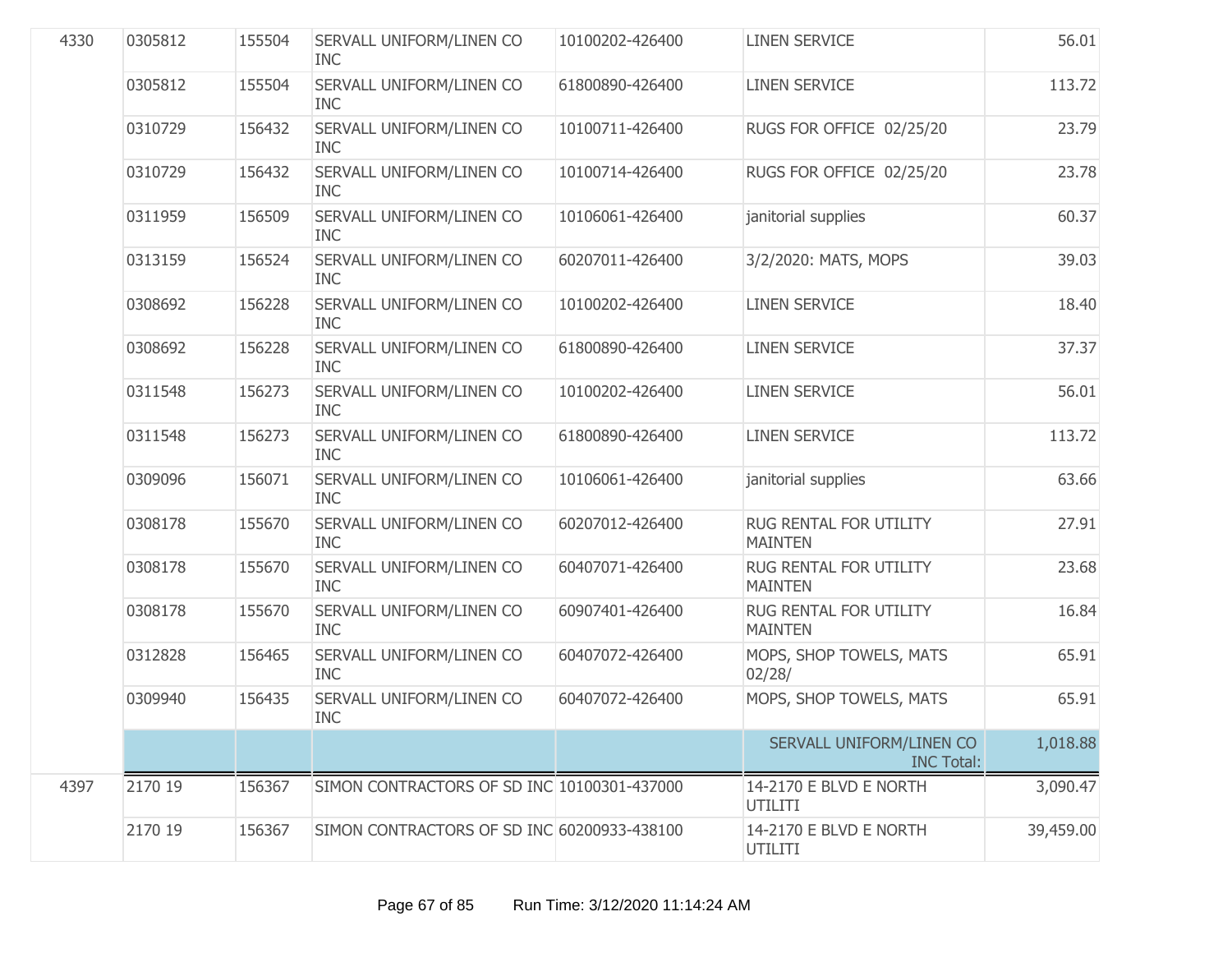| 4397  | 2170 19    | 156367 | SIMON CONTRACTORS OF SD INC 60400833-438000 |                 | 14-2170 E BLVD E NORTH<br>UTILITI                       | 1,066.63  |
|-------|------------|--------|---------------------------------------------|-----------------|---------------------------------------------------------|-----------|
|       | 2170 19    | 156367 | SIMON CONTRACTORS OF SD INC 60907402-437100 |                 | 14-2170 E BLVD E NORTH<br><b>UTILITI</b>                | 3,793.83  |
|       |            |        |                                             |                 | SIMON CONTRACTORS OF SD<br><b>INC Total:</b>            | 47,409.93 |
| 10772 | 1765584    | 155583 | SIMON NORTH REGION SD                       | 60207012-425500 | ROADSTONE/LIMESTONE                                     | 333.22    |
|       | 1764917    | 155896 | SIMON NORTH REGION SD                       | 61507102-426600 | <b>CONCRETE SAND</b>                                    | 550.74    |
|       | 1764894    | 155671 | SIMON NORTH REGION SD                       | 60407071-425500 | SEWER DIG ON WEST MAIN-<br><b>ROCK</b>                  | 356.84    |
|       | 1768300    | 156209 | SIMON NORTH REGION SD                       | 10100301-425400 | <b>LIMESTONE</b>                                        | 552.67    |
|       |            |        |                                             |                 | SIMON NORTH REGION SD Total:                            | 1,793.47  |
| 4405  | 113735     | 155785 | <b>SIMPSON'S PRINTING</b>                   | 10100101-426100 | business cards                                          | 30.00     |
|       | 113859     | 155996 | <b>SIMPSON'S PRINTING</b>                   | 10100201-426100 | <b>CARDS HOEFLER</b>                                    | 53.00     |
|       | 113855     | 155997 | <b>SIMPSON'S PRINTING</b>                   | 10100201-426100 | <b>CARDS</b>                                            | 388.00    |
|       | 114009     | 156490 | SIMPSON'S PRINTING                          | 10100201-426100 | <b>CARDS</b>                                            | 53.00     |
|       | 114021     | 156490 | SIMPSON'S PRINTING                          | 10100201-426100 | <b>CARDS</b>                                            | 70.00     |
|       |            |        |                                             |                 | <b>SIMPSON'S PRINTING Total:</b>                        | 594.00    |
| 4406  | 29266      | 155933 | <b>SIMS GLASS</b>                           | 10100618-422500 | PROFESSIONAL SERVICES                                   | 85.00     |
|       |            |        |                                             |                 | <b>SIMS GLASS Total:</b>                                | 85.00     |
| 12844 | 166589     | 156053 | SIOUX FALLS FORD INC                        | 10100202-425100 | SPORDKIT - BRUSH #2191                                  | 495.09    |
|       |            |        |                                             |                 | SIOUX FALLS FORD INC Total:                             | 495.09    |
| 4415  | 0435268-IN | 155998 | SIRCHIE FINGER PRINT<br><b>LABORATORIES</b> | 10100201-426100 | EVD LP BACKING CARDS                                    | 100.68    |
|       |            |        |                                             |                 | SIRCHIE FINGER PRINT<br><b>LABORATORIES Total:</b>      | 100.68    |
| 4483  | 8958       | 155509 | SONNEL TECHNOLOGIES LLC                     | 10100201-425100 | <b>CAR INSTALLS</b>                                     | 6,377.20  |
|       |            |        |                                             |                 | SONNEL TECHNOLOGIES LLC<br>Total:                       | 6,377.20  |
| 4498  | 1269094251 | 156060 | SOUTH DAKOTA BUILDING<br>OFFICIALS' ASSOC   | 10100204-427000 | <b>REGISTRATIONS</b>                                    | 246.00    |
|       |            |        |                                             |                 | SOUTH DAKOTA BUILDING<br><b>OFFICIALS' ASSOC Total:</b> | 246.00    |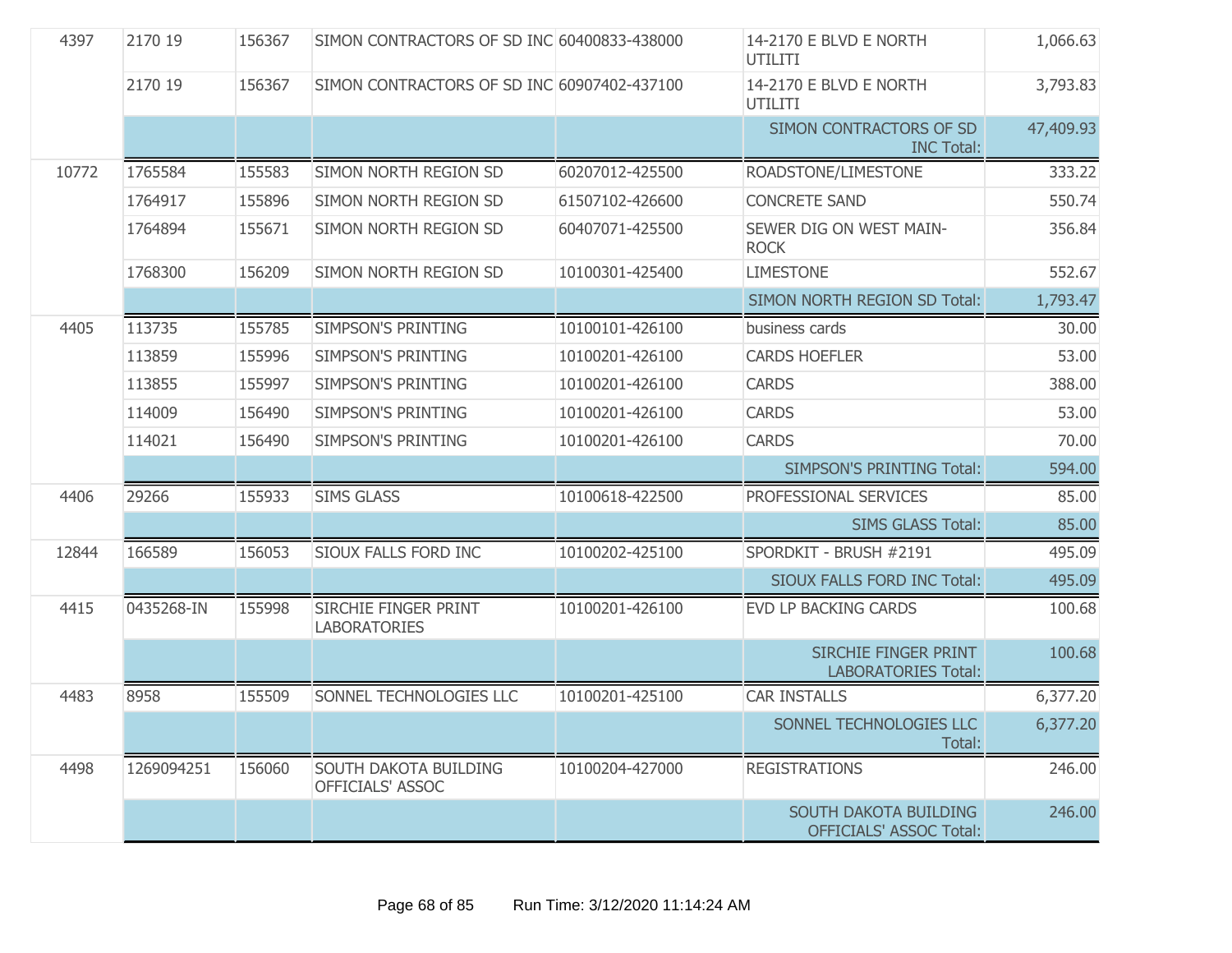| 4505  | 04768                | 155482 | SOUTH DAKOTA ENGINEERING<br><b>SOCIETY</b> | 10100108-427000 | <b>SDES AWARD LUNCHEON/HALL</b>                   | 30.00  |
|-------|----------------------|--------|--------------------------------------------|-----------------|---------------------------------------------------|--------|
|       | 04769                | 155539 | SOUTH DAKOTA ENGINEERING<br><b>SOCIETY</b> | 10100108-427000 | SDES AWARD LUNCHEON/NOYES                         | 30.00  |
|       |                      |        |                                            |                 | SOUTH DAKOTA ENGINEERING<br><b>SOCIETY Total:</b> | 60.00  |
| 4519  | SD20-0083            | 155739 | SOUTH DAKOTA ONE CALL                      | 10100205-422500 | 531 LOCATES                                       | 137.19 |
|       | SD20-0083            | 155739 | SOUTH DAKOTA ONE CALL                      | 10100607-422500 | 531 LOCATES                                       | 136.18 |
|       | SD20-0083            | 155739 | SOUTH DAKOTA ONE CALL                      | 60207012-422500 | 531 LOCATES                                       | 137.19 |
|       | SD20-0083            | 155739 | SOUTH DAKOTA ONE CALL                      | 60907401-422500 | 531 LOCATES                                       | 137.19 |
|       |                      |        |                                            |                 | SOUTH DAKOTA ONE CALL Total:                      | 547.75 |
| 4599  | 3439534979           | 155522 | <b>STAPLES ADVANTAGE</b>                   | 10100201-426100 | <b>OFFICE SUPPLIES</b>                            | 229.85 |
|       | 3439534976           | 155522 | <b>STAPLES ADVANTAGE</b>                   | 10100201-426100 | <b>OFFICE SUPPLIES</b>                            | 195.60 |
|       | 3439534974           | 155523 | <b>STAPLES ADVANTAGE</b>                   | 10100201-426100 | <b>16GB THUMBDRIVES</b>                           | 117.40 |
|       | 3440033998           | 155744 | <b>STAPLES ADVANTAGE</b>                   | 10106022-426100 | <b>OFFICE SUPPLIES</b>                            | 151.02 |
|       | 3440033998           | 155744 | <b>STAPLES ADVANTAGE</b>                   | 10106023-426100 | <b>OFFICE SUPPLIES</b>                            | 20.53  |
|       | 3440033998           | 155744 | <b>STAPLES ADVANTAGE</b>                   | 10106026-426100 | <b>OFFICE SUPPLIES</b>                            | 20.53  |
|       | 3440033999           | 156003 | <b>STAPLES ADVANTAGE</b>                   | 10100201-426100 | <b>FOLDER</b>                                     | 37.20  |
|       |                      |        |                                            |                 | <b>STAPLES ADVANTAGE Total:</b>                   | 772.13 |
| 4605  | 901382034            | 156563 | STATE INDUSTRIAL PRODUCTS                  | 10100607-426900 | DISPATCH AEROSOL GRAFFITI<br><b>REMO</b>          | 269.75 |
|       |                      |        |                                            |                 | STATE INDUSTRIAL PRODUCTS<br>Total:               | 269.75 |
| 4504  | <b>FEB 2020</b>      | 156464 | <b>STATE OF SOUTH DAKOTA</b>               | 10100204-452000 | <b>AFFIDAVIT FEE</b>                              | 490.00 |
|       |                      |        |                                            |                 | <b>STATE OF SOUTH DAKOTA Total:</b>               | 490.00 |
| 13240 | 19-16896<br>12/03/19 | 156453 | STEPHANIE KONOPNCIKI                       | 61808900-453000 | AMBULANCE REFUND CALL #19-<br>1689                | 100.00 |
|       |                      |        |                                            |                 | STEPHANIE KONOPNCIKI Total:                       | 100.00 |
| 12841 | 0312172-IN           | 156322 | <b>STERN OIL CO</b>                        | 61507102-426200 | <b>MOBIL CENTAUR</b>                              | 174.41 |
|       | 0312186-IN           | 156323 | <b>STERN OIL CO</b>                        | 61507102-426200 | <b>SCH-GEAR</b>                                   | 260.91 |
|       |                      |        |                                            |                 | <b>STERN OIL CO Total:</b>                        | 435.32 |
| 7659  | 02/05-06/20          | 155132 | <b>STEVE FROOMAN</b>                       | 10100205-427000 | TRVL EXP REIMB/APWA WINTER<br><b>MTG</b>          | 36.00  |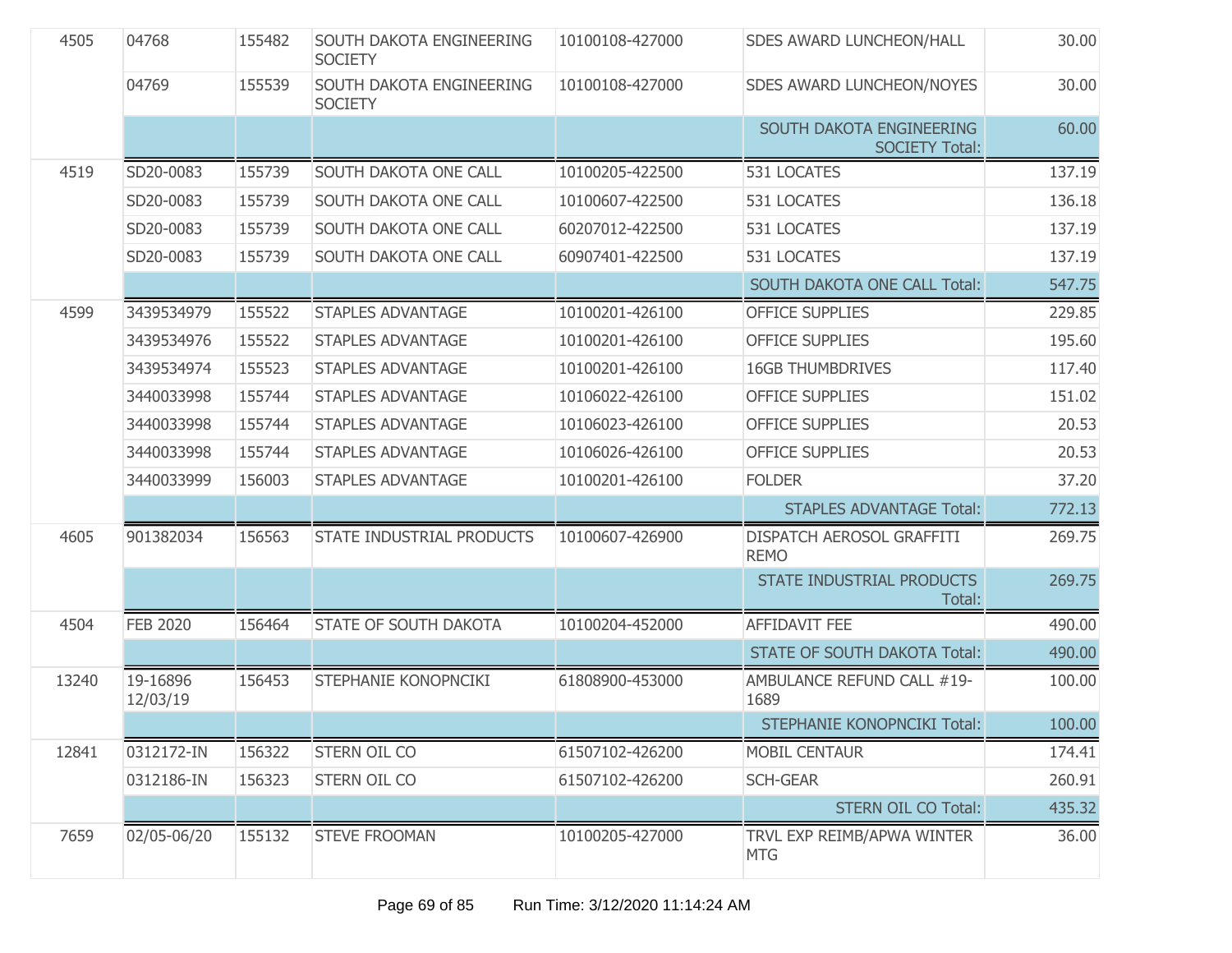| 7659  |           |        |                                  |                 | <b>STEVE FROOMAN Total:</b>                | 36.00    |
|-------|-----------|--------|----------------------------------|-----------------|--------------------------------------------|----------|
| 2649  | 02/12/20  | 156224 | <b>STEVEN KELLER</b>             | 61800890-427000 | PER DIEM: KELLER 2.12 SIOUX<br>FA          | 46.00    |
|       |           |        |                                  |                 | <b>STEVEN KELLER Total:</b>                | 46.00    |
| 4668  | A300665   | 156040 | <b>STREET IMAGE</b>              | 10100202-425100 | <b>CARGO GLIDE - PREVENTION</b><br>#2193   | 1,799.94 |
|       | A300811   | 156283 | <b>STREET IMAGE</b>              | 10100202-425100 | CARGO ORGANIZER - BRUSH<br>#2191           | 200.00   |
|       |           |        |                                  |                 | <b>STREET IMAGE Total:</b>                 | 1,999.94 |
| 4676  | 2937621M  | 156719 | <b>STRYKER SALES CORPORATION</b> | 61800890-426900 | EMS NON-DISPOSABLES                        | 1,913.43 |
|       | 2939208M  | 156718 | STRYKER SALES CORPORATION        | 61800890-426900 | <b>EMS NON-DISPOSABLES</b>                 | 986.89   |
|       |           |        |                                  |                 | <b>STRYKER SALES CORPORATION</b><br>Total: | 2,900.32 |
| 4684  | 33-213128 | 155525 | STURDEVANT'S AUTO PARTS          | 10100201-425100 | <b>SPARK PLUGS UNIT 161</b>                | 113.31   |
|       | 33-215286 | 155641 | STURDEVANT'S AUTO PARTS          | 61207101-425100 | $3/8$ DR                                   | 18.16    |
|       | 33-216955 | 156564 | STURDEVANT'S AUTO PARTS          | 10100607-425100 | <b>SHOP STOCK</b>                          | 5.44     |
|       | 33-215094 | 156070 | STURDEVANT'S AUTO PARTS          | 10100301-425100 | <b>UNITS</b>                               | 45.00    |
|       | 33-215385 | 156070 | STURDEVANT'S AUTO PARTS          | 10100301-425100 | <b>UNITS</b>                               | 285.09   |
|       | 33-215193 | 156070 | STURDEVANT'S AUTO PARTS          | 10100301-425100 | <b>UNITS</b>                               | 265.54   |
|       | 33-213824 | 156070 | STURDEVANT'S AUTO PARTS          | 10100302-425100 | <b>UNITS</b>                               | 7.54     |
|       | 33-216954 | 156564 | STURDEVANT'S AUTO PARTS          | 10100607-425100 | <b>SHOP STOCK</b>                          | 177.80   |
|       | 33-216956 | 156564 | STURDEVANT'S AUTO PARTS          | 10100607-425100 | <b>SHOP STOCK</b>                          | 3.45     |
|       | 33-212667 | 155694 | STURDEVANT'S AUTO PARTS          | 10100205-425100 | T703 Radiator & transmission o             | 178.75   |
|       | 33-215451 | 155931 | STURDEVANT'S AUTO PARTS          | 10100607-425300 | OIL FILTER, AIR FILTER, HYDRAU             | 106.46   |
|       | 33-214842 | 156076 | <b>STURDEVANT'S AUTO PARTS</b>   | 10100201-425100 | <b>ALTERNATOR UNIT 160</b>                 | 547.68   |
|       | 33-215003 |        | STURDEVANT'S AUTO PARTS          | 10100201-425100 | CREDIT RETURNED CORE                       | (75.00)  |
|       |           |        |                                  |                 | STURDEVANT'S AUTO PARTS<br>Total:          | 1,679.22 |
| 12188 | 1484871   | 155650 | <b>SUMMIT COMPANIES</b>          | 10100201-425100 | FIRE EXTINGUISHER UNIT 173                 | 41.00    |
|       | 1480819   | 154587 | <b>SUMMIT COMPANIES</b>          | 10100201-425100 | FIRE EXTINGUISHER                          | 170.00   |
|       | 1487643   | 156108 | <b>SUMMIT COMPANIES</b>          | 10100201-425100 | DRY CHEM EXTINGUISHER UNIT<br>160          | 41.75    |
|       |           |        |                                  |                 | <b>SUMMIT COMPANIES Total:</b>             | 252.75   |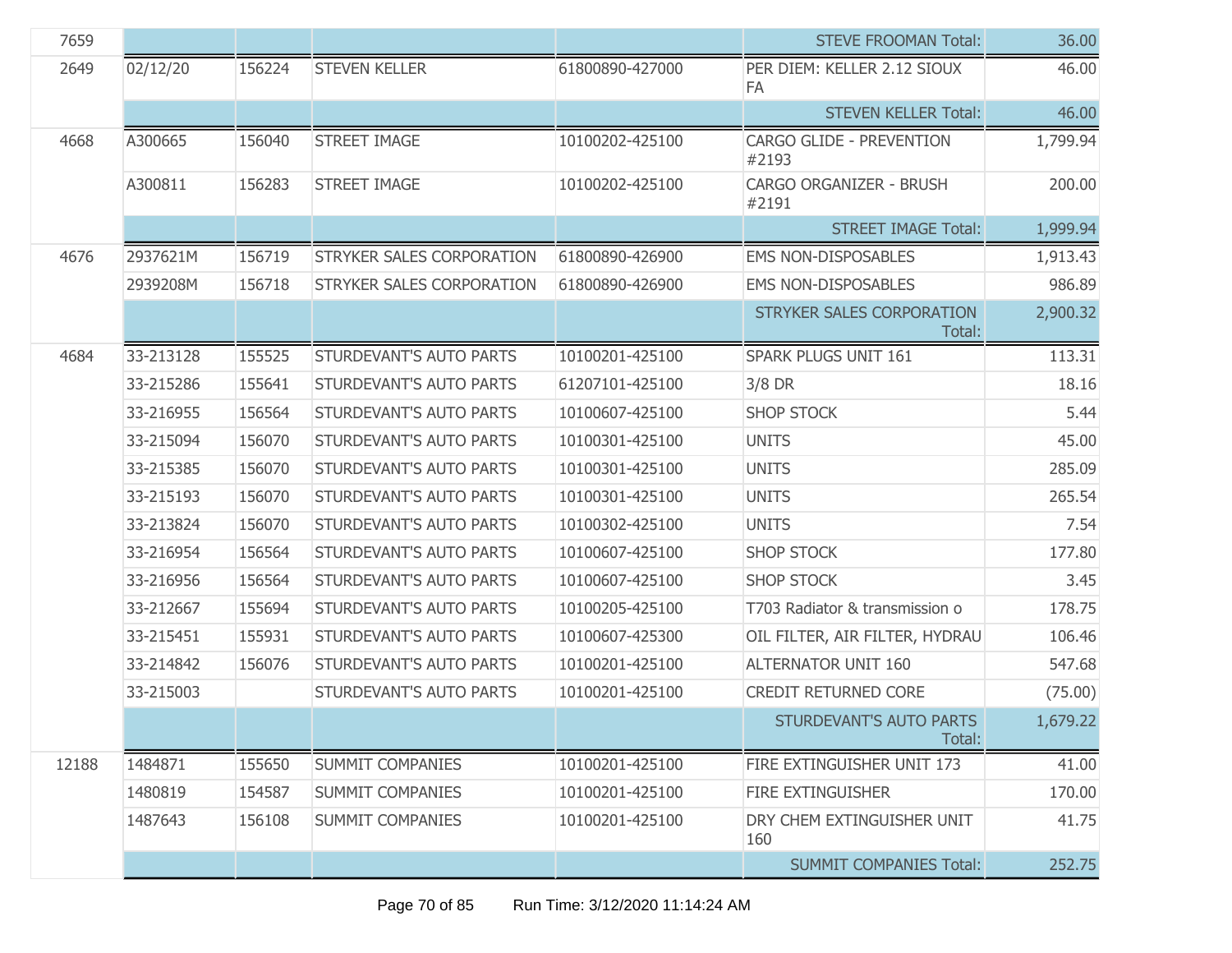| 4695  | 57267       | 155392 | SUMMIT SIGNS & SUPPLY INC                       | 10100607-426900 | <b>KEEP OUT SIGN</b>                                         | 5.25       |
|-------|-------------|--------|-------------------------------------------------|-----------------|--------------------------------------------------------------|------------|
|       |             |        |                                                 |                 | <b>SUMMIT SIGNS &amp; SUPPLY INC</b><br>Total:               | 5.25       |
| 9237  | 270143      | 156054 | <b>SUPERION</b>                                 | 10100204-429501 | <b>TRAKIT SOFTWARE</b>                                       | 1,360.00   |
|       | 270168      | 156054 | <b>SUPERION</b>                                 | 10100204-429501 | <b>TRAKIT SOFTWARE</b>                                       | 6,172.50   |
|       |             |        |                                                 |                 | <b>SUPERION Total:</b>                                       | 7,532.50   |
| 4731  | 2500 2      | 156072 | <b>SWIFTEC INC</b>                              | 10700132-432000 | 19-2500 DOWNTOWN LIGHTING<br><b>PROJ</b>                     | 128,300.35 |
|       |             |        |                                                 |                 | <b>SWIFTEC INC Total:</b>                                    | 128,300.35 |
| 2576  | 02/05-06/20 | 155131 | <b>TED JOHNSON</b>                              | 10100108-427000 | TRVL EXP REIMB/APWA WINTER<br><b>MTG</b>                     | 36.00      |
|       |             |        |                                                 |                 | <b>TED JOHNSON Total:</b>                                    | 36.00      |
| 4781  | 23788       | 155502 | TEMPERATURE TECHNOLOGY<br>INC.                  | 10102026-425200 | <b>HEATER REPAIR - ST6</b>                                   | 994.19     |
|       | 23788       | 155502 | TEMPERATURE TECHNOLOGY<br>INC.                  | 61800896-425200 | <b>HEATER REPAIR - ST6</b>                                   | 489.68     |
|       |             |        |                                                 |                 | TEMPERATURE TECHNOLOGY<br><b>INC. Total:</b>                 | 1,483.87   |
| 11115 | INV6-2982   | 155678 | <b>TEST GAUGE &amp; BACKFLOW</b><br>SUPPLY - CO | 60207012-426500 | <b>BACKFLOW TEST GAUGES</b>                                  | 445.58     |
|       | INV6-2982   | 155678 | <b>TEST GAUGE &amp; BACKFLOW</b><br>SUPPLY - CO | 60407071-426500 | <b>BACKFLOW TEST GAUGES</b>                                  | 445.57     |
|       |             |        |                                                 |                 | <b>TEST GAUGE &amp; BACKFLOW</b><br>SUPPLY - CO Total:       | 891.15     |
| 9787  | 20-1101     | 156013 | THE CHAPMAN GROUP                               | 10100101-422500 | <b>EARLY LEARNER RAPID CITY</b>                              | 800.00     |
|       |             |        |                                                 |                 | THE CHAPMAN GROUP Total:                                     | 800.00     |
| 4011  | 101843      | 156225 | THE REPAIR SHOP INC                             | 61800897-425100 | <b>BRAKE ROTORS - MED7</b>                                   | 41.60      |
|       |             |        |                                                 |                 | THE REPAIR SHOP INC Total:                                   | 41.60      |
| 13013 | 538876      | 156536 | THOMAS & SONS MOVING<br><b>COMPANY LLC</b>      | 10100101-422500 | <b>Moving Costs</b>                                          | 540.00     |
|       |             |        |                                                 |                 | <b>THOMAS &amp; SONS MOVING</b><br><b>COMPANY LLC Total:</b> | 540.00     |
| 4805  | 7683        | 155578 | THOMAS AUTO SERVICE                             | 10100201-422500 | TOW UNIT 211                                                 | 100.00     |
|       |             |        |                                                 |                 | THOMAS AUTO SERVICE Total:                                   | 100.00     |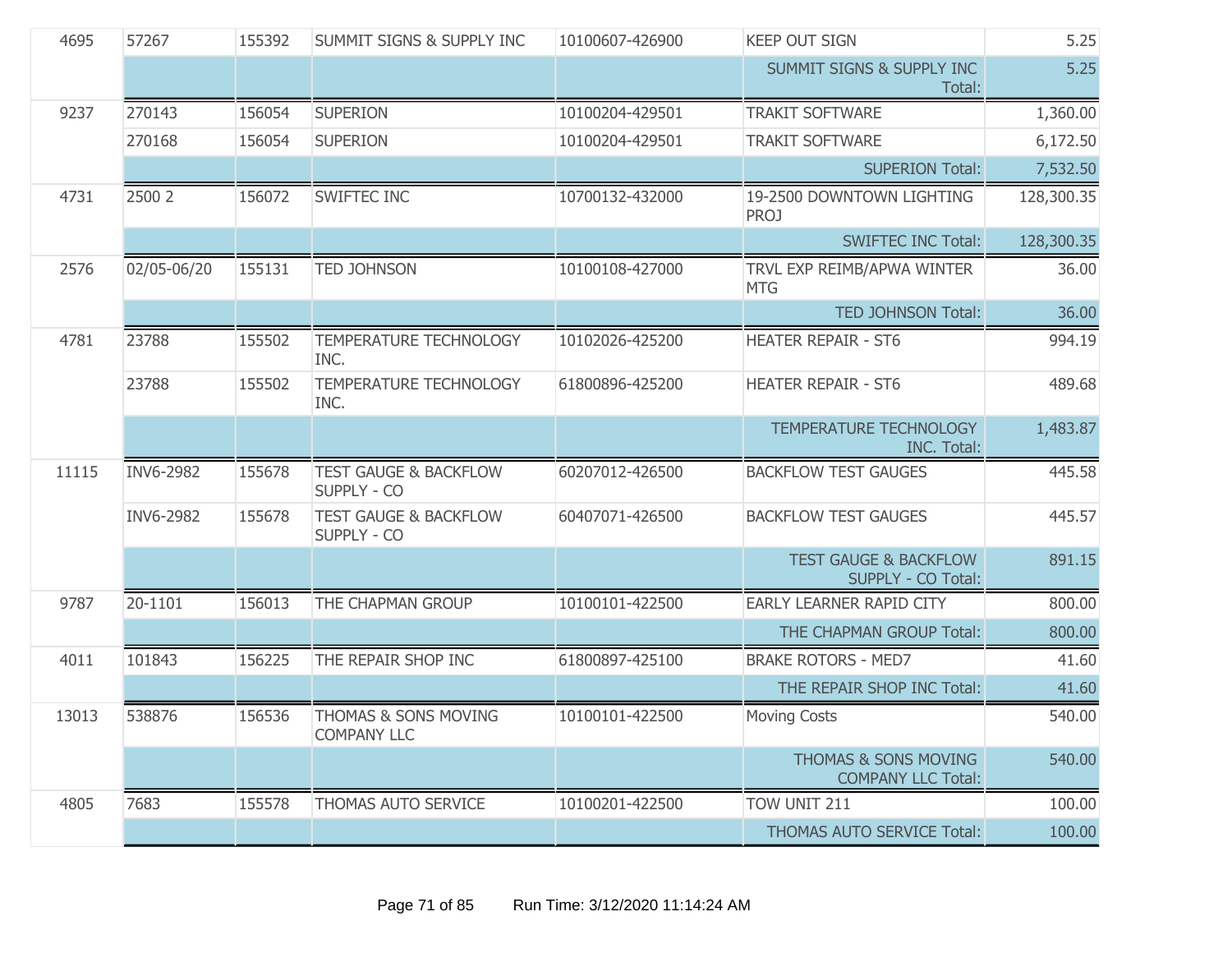| 4845  | 064933    | 155672 | TIME EQUIP. RENTAL & SALES<br>INC.                    | 60207012-425300 | PLOW TRUCK-MEYER PART SHOE<br><b>ASS</b>                     | 91.95    |
|-------|-----------|--------|-------------------------------------------------------|-----------------|--------------------------------------------------------------|----------|
|       | 064933    | 155672 | TIME EQUIP. RENTAL & SALES<br>INC.                    | 60407071-425300 | PLOW TRUCK-MEYER PART SHOE<br><b>ASS</b>                     | 55.17    |
|       | 064933    | 155672 | TIME EQUIP. RENTAL & SALES<br>INC.                    | 60907401-425300 | PLOW TRUCK-MEYER PART SHOE<br><b>ASS</b>                     | 36.78    |
|       |           |        |                                                       |                 | TIME EQUIP. RENTAL & SALES<br>INC. Total:                    | 183.90   |
| 4870  | 121411    | 156074 | <b>TOW PROS</b>                                       | 10100201-422500 | TOW CR#20-202544                                             | 125.00   |
|       | 120146    | 156472 | <b>TOW PROS</b>                                       | 60407071-422500 | TOW CAR - TO REPAIR FORCE<br><b>MAIN</b>                     | 60.00    |
|       |           |        |                                                       |                 | <b>TOW PROS Total:</b>                                       | 185.00   |
| 4875  | 313538    | 155699 | <b>TRACTOR SUPPLY</b>                                 | 10100607-426600 | <b>MULCH</b>                                                 | 88.00    |
|       |           |        |                                                       |                 | <b>TRACTOR SUPPLY Total:</b>                                 | 88.00    |
| 10249 | C95573    | 155732 | <b>TRANSOURCE TRUCK &amp;</b><br><b>EQUIPMENT INC</b> | 61207101-425100 | <b>DRAIN</b>                                                 | 186.99   |
|       | C96300    | 156314 | <b>TRANSOURCE TRUCK &amp;</b><br><b>EQUIPMENT INC</b> | 61207101-425100 | $IF-03$                                                      | 78.19    |
|       | C96299    | 156313 | <b>TRANSOURCE TRUCK &amp;</b><br>EQUIPMENT INC        | 61207101-425100 | $IF-03$                                                      | 78.19    |
|       | C96017    | 156312 | <b>TRANSOURCE TRUCK &amp;</b><br><b>EQUIPMENT INC</b> | 61207101-425100 | <b>TUBE</b>                                                  | 148.45   |
|       | C96410    | 156420 | <b>TRANSOURCE TRUCK &amp;</b><br><b>EQUIPMENT INC</b> | 10100302-425100 | <b>UNIT S093</b>                                             | 114.02   |
|       | C95338    | 155906 | <b>TRANSOURCE TRUCK &amp;</b><br>EQUIPMENT INC        | 10100301-425100 | <b>UNITS</b>                                                 | 484.71   |
|       | C95617    | 155906 | <b>TRANSOURCE TRUCK &amp;</b><br><b>EQUIPMENT INC</b> | 10100301-425100 | <b>UNITS</b>                                                 | 3.14     |
|       | C95463    | 155906 | <b>TRANSOURCE TRUCK &amp;</b><br><b>EQUIPMENT INC</b> | 10100301-425100 | <b>UNITS</b>                                                 | 80.77    |
|       |           |        |                                                       |                 | <b>TRANSOURCE TRUCK &amp;</b><br><b>EQUIPMENT INC Total:</b> | 1,174.46 |
| 11944 | 000571881 | 155766 | <b>TRAVELERS</b>                                      | 79300968-421100 | <b>CLAIMS</b>                                                | 3,836.74 |
|       |           |        |                                                       |                 | <b>TRAVELERS Total:</b>                                      | 3,836.74 |
| 12771 | 270787    | 155757 | TRITECH SOFTWARE SYSTEMS                              | 10100201-429502 | <b>ECITE MAINT FEE</b>                                       | 4,069.50 |
|       |           |        |                                                       |                 | TRITECH SOFTWARE SYSTEMS<br>Total:                           | 4,069.50 |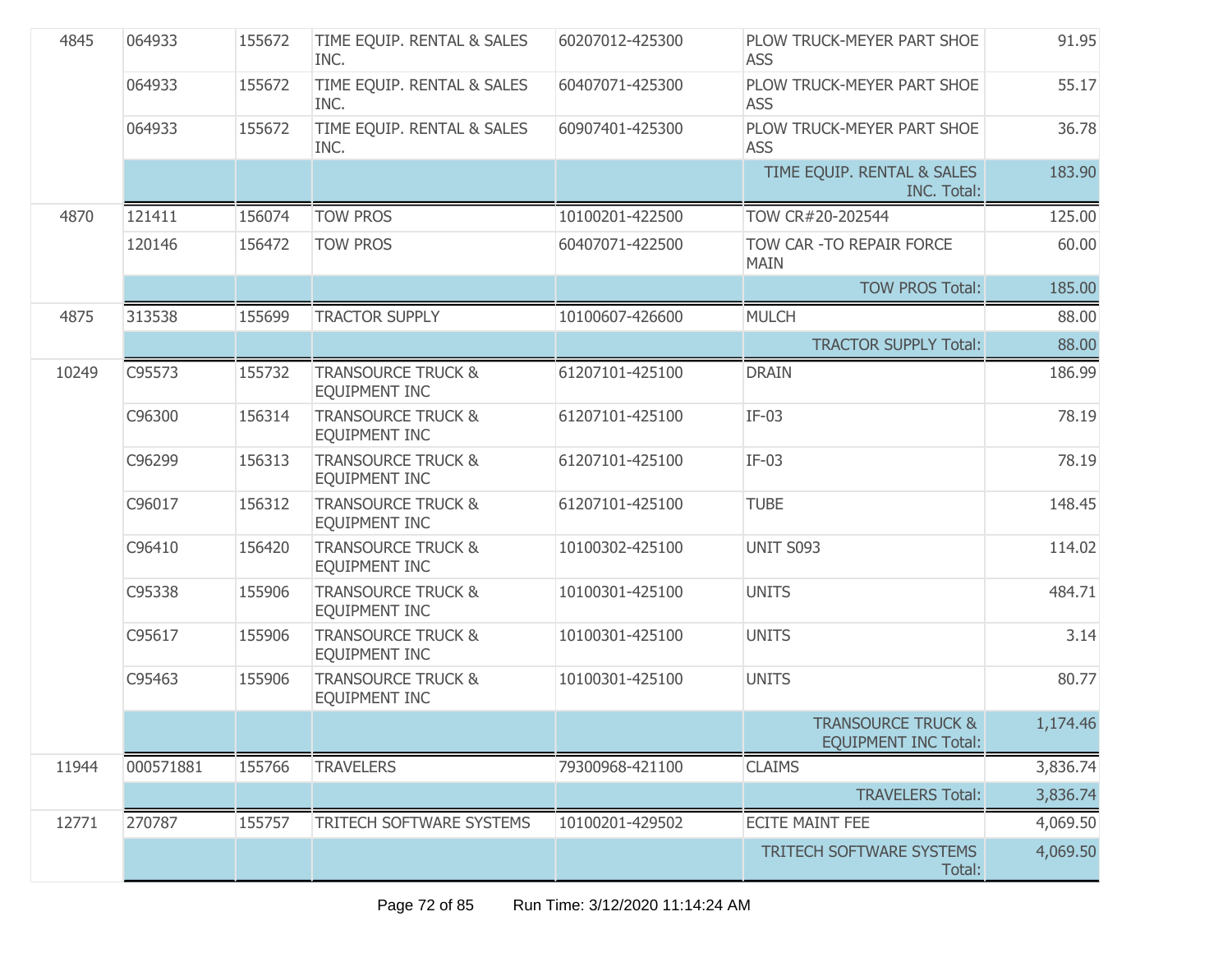| 4944  | <b>INV-28306</b>   | 156528 | <b>TWILIGHT FIRST AID &amp; SAFETY</b><br><b>SUPPLY</b> | 60207011-426310 | <b>SAFETY STOCK: N95 DUST</b><br><b>MASKS</b>                  | 125.97     |
|-------|--------------------|--------|---------------------------------------------------------|-----------------|----------------------------------------------------------------|------------|
|       | <b>INV-28306</b>   | 156528 | <b>TWILIGHT FIRST AID &amp; SAFETY</b><br><b>SUPPLY</b> | 60207013-426310 | SAFETY STOCK: N95 DUST<br><b>MASKS</b>                         | 167.96     |
|       | INV-28306          | 156528 | <b>TWILIGHT FIRST AID &amp; SAFETY</b><br><b>SUPPLY</b> | 60207014-426310 | SAFETY STOCK: N95 DUST<br><b>MASKS</b>                         | 125.97     |
|       |                    |        |                                                         |                 | <b>TWILIGHT FIRST AID &amp; SAFETY</b><br><b>SUPPLY Total:</b> | 419.90     |
| 5265  | 02/12/20           | 156017 | <b>TYLER WILCOX</b>                                     | 10102021-425300 | <b>CLOCK REPAIR - ST1</b>                                      | 14.27      |
|       | 02/12/20           | 156017 | <b>TYLER WILCOX</b>                                     | 61800891-425300 | <b>CLOCK REPAIR - ST1</b>                                      | 7.03       |
|       |                    |        |                                                         |                 | <b>TYLER WILCOX Total:</b>                                     | 21.30      |
| 4957  | 116914615          | 156011 | <b>ULINE INC</b>                                        | 10106061-426100 | <b>ULINE</b>                                                   | 157.00     |
|       | 116914615          | 156011 | <b>ULINE INC</b>                                        | 10106061-426900 | <b>ULINE</b>                                                   | 37.80      |
|       | 116985532          | 156008 | <b>ULINE INC</b>                                        | 10106061-426900 | <b>ULINE</b>                                                   | 596.58     |
|       |                    |        |                                                         |                 | <b>ULINE INC Total:</b>                                        | 791.38     |
| 4976  | 6000420            | 156429 | UNITED STATES PLASTIC<br>CORPORATION                    | 60407073-426900 | PLASTIC BAGS AND TUBE<br><b>FITTINGS</b>                       | 801.09     |
|       |                    |        |                                                         |                 | UNITED STATES PLASTIC<br><b>CORPORATION Total:</b>             | 801.09     |
| 4979  | 130-0013959-<br>01 | 155975 | UNIVERSAL ATHLETIC                                      | 10100601-426300 | <b>DODGEBALL T-SHIRTS</b>                                      | 237.00     |
|       |                    |        |                                                         |                 | <b>UNIVERSAL ATHLETIC Total:</b>                               | 237.00     |
| 12207 | 407902618          | 156469 | US BANK EQUIPMENT FINANCE                               | 10100607-425300 | copier contract                                                | 91.95      |
|       | 407902618          | 156469 | US BANK EQUIPMENT FINANCE                               | 10100620-425300 | copier contract                                                | 91.95      |
|       |                    |        |                                                         |                 | US BANK EQUIPMENT FINANCE<br>Total:                            | 183.90     |
| 12684 | 04/01/20           |        | <b>US BANK NATIONAL</b><br><b>ASSOCIATION</b>           | 60200932-442000 | 2015 WTR REV BOND PYMT                                         | 411,100.52 |
|       | 03/25/20           |        | <b>US BANK NATIONAL</b><br><b>ASSOCIATION</b>           | 60400833-442000 | 2011B WASTEWATER REV BOND<br><b>PYMT</b>                       | 86,071.67  |
|       |                    |        |                                                         |                 | <b>US BANK NATIONAL</b><br><b>ASSOCIATION Total:</b>           | 497,172.19 |
| 5003  | 149147             | 155895 | <b>USA BLUE BOOK</b>                                    | 61507102-426500 | <b>HANDLE DIPPER</b>                                           | 291.56     |
|       |                    |        |                                                         |                 | <b>USA BLUE BOOK Total:</b>                                    | 291.56     |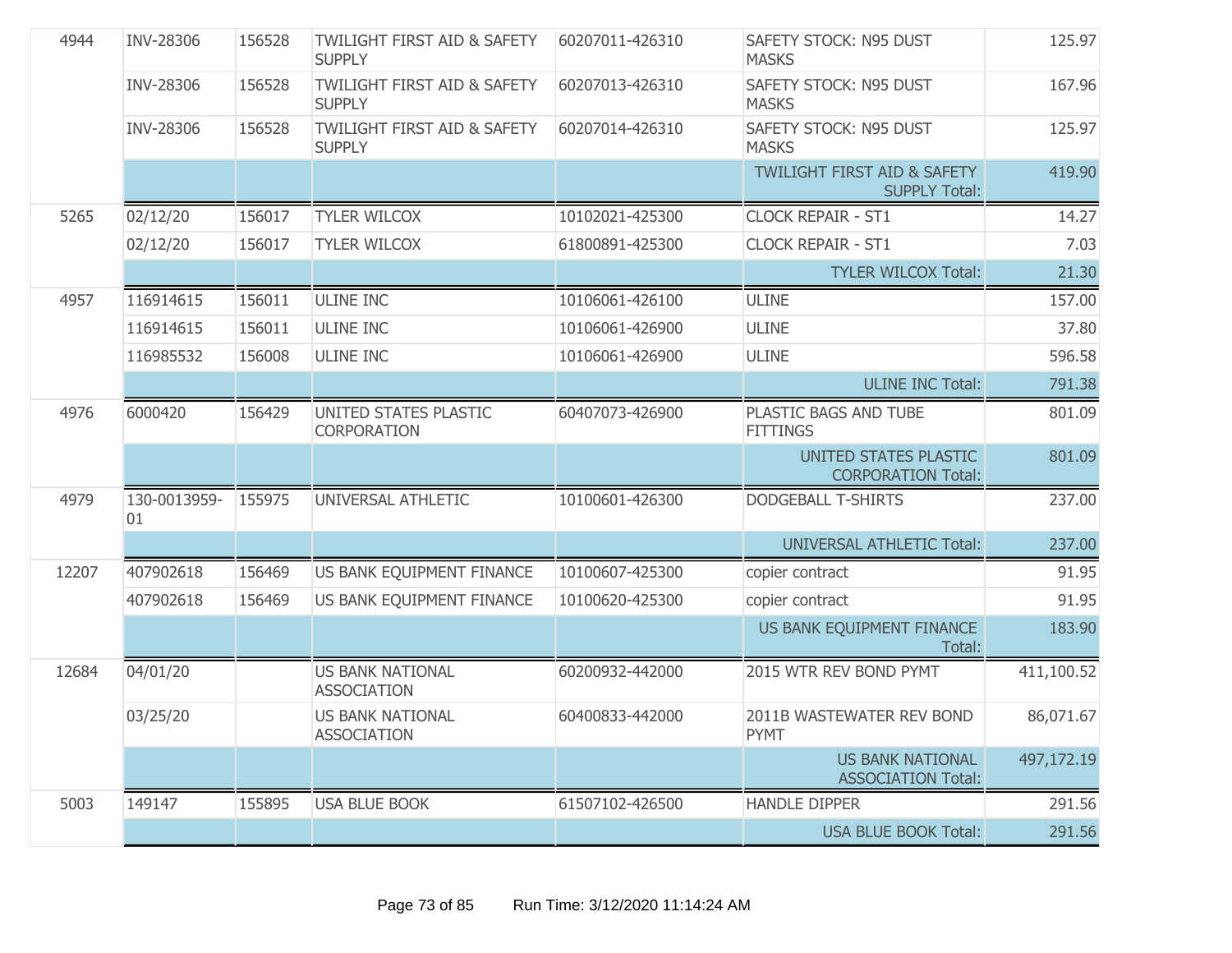| 13115 | 8638               | 155770 | <b>VANTAGE LAW GROUP</b>         | 10100106-422500 | Work performed for 5th & St. J             | 4,716.00 |
|-------|--------------------|--------|----------------------------------|-----------------|--------------------------------------------|----------|
|       |                    |        |                                  |                 | <b>VANTAGE LAW GROUP Total:</b>            | 4,716.00 |
| 5039  | 100089             | 155972 | <b>VANWAY TROPHY &amp; AWARD</b> | 10100601-426900 | <b>TROPHIES</b>                            | 902.40   |
|       | 101954             | 155507 | <b>VANWAY TROPHY &amp; AWARD</b> | 10100202-426900 | <b>CHALLENGE COINS</b>                     | 254.60   |
|       | 101954             | 155507 | <b>VANWAY TROPHY &amp; AWARD</b> | 61800890-426900 | <b>CHALLENGE COINS</b>                     | 125.40   |
|       | 100270             | 156489 | <b>VANWAY TROPHY &amp; AWARD</b> | 10100201-426100 | <b>NAMES PLATES</b>                        | 35.55    |
|       | 100063             | 156489 | VANWAY TROPHY & AWARD            | 10100201-426100 | <b>NAMES PLATES</b>                        | 9.00     |
|       | 100317             | 156489 | <b>VANWAY TROPHY &amp; AWARD</b> | 10100201-426100 | <b>NAMES PLATES</b>                        | 9.00     |
|       | 100097             | 156706 | <b>VANWAY TROPHY &amp; AWARD</b> | 10102024-426300 | <b>NAME TAG - MCCOLLAR</b>                 | 9.00     |
|       |                    |        |                                  |                 | <b>VANWAY TROPHY &amp; AWARD</b><br>Total: | 1,344.95 |
| 6415  | 007441701<br>02/16 |        | <b>VAST BUSINESS</b>             | 61400665-428100 |                                            | 26.33    |
|       | 007441701<br>02/16 |        | <b>VAST BUSINESS</b>             | 61400665-428100 |                                            | 20.25    |
|       | 007441701<br>02/16 |        | <b>VAST BUSINESS</b>             | 61400665-428100 |                                            | 17.25    |
|       | 012864101<br>02/16 |        | <b>VAST BUSINESS</b>             | 10100202-428100 |                                            | 167.49   |
|       | 012864101<br>02/16 |        | <b>VAST BUSINESS</b>             | 10100202-428100 |                                            | 44.39    |
|       | 012864101<br>02/16 |        | <b>VAST BUSINESS</b>             | 10100202-428100 |                                            | 44.39    |
|       | 008309501<br>02/20 |        | <b>VAST BUSINESS</b>             | 61800890-428100 |                                            | 18.51    |
|       | 015118701<br>02/29 |        | <b>VAST BUSINESS</b>             | 10100607-428100 |                                            | 22.08    |
|       | 015118701<br>02/29 |        | <b>VAST BUSINESS</b>             | 10100607-428100 |                                            | 22.08    |
|       | 008309501<br>02/20 |        | <b>VAST BUSINESS</b>             | 10100202-428100 |                                            | 18.51    |
|       | 008309501<br>02/20 |        | <b>VAST BUSINESS</b>             | 10100202-428100 |                                            | 15.01    |
|       | 008309501<br>02/20 |        | <b>VAST BUSINESS</b>             | 10100202-428100 |                                            | 18.51    |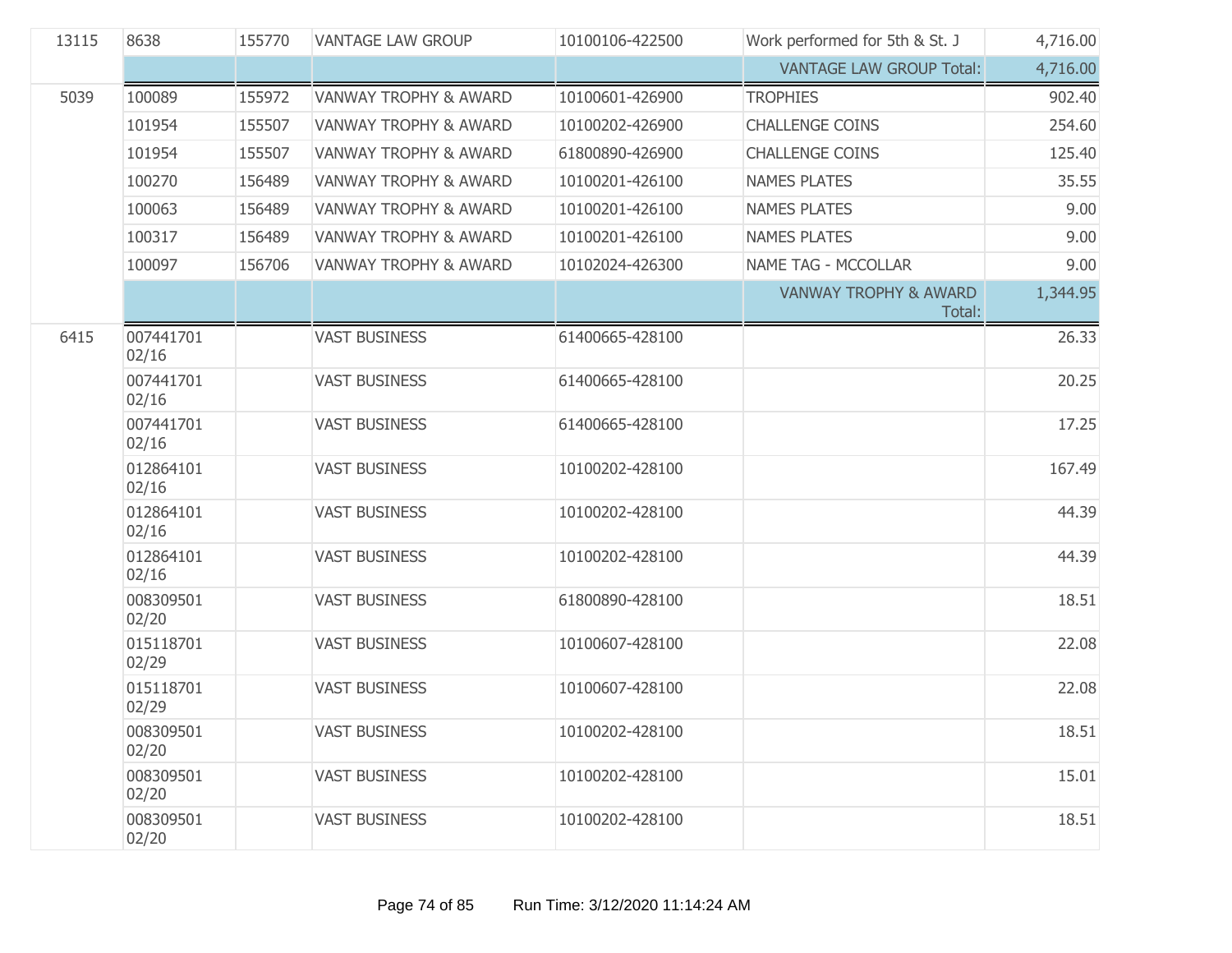| 6415 | 008309501<br>02/20 | <b>VAST BUSINESS</b> | 10100202-428100 | 18.51  |
|------|--------------------|----------------------|-----------------|--------|
|      | 008309501<br>02/20 | <b>VAST BUSINESS</b> | 61800890-428100 | 42.44  |
|      | 008309501<br>02/20 | <b>VAST BUSINESS</b> | 61800890-428100 | 25.96  |
|      | 008309501<br>02/20 | <b>VAST BUSINESS</b> | 10100202-428100 | 19.21  |
|      | 008309501<br>02/20 | <b>VAST BUSINESS</b> | 10100202-428100 | 24.58  |
|      | 008309501<br>02/20 | <b>VAST BUSINESS</b> | 10100202-428100 | 25.44  |
|      | 008309501<br>02/20 | <b>VAST BUSINESS</b> | 10100202-428100 | 18.52  |
|      | 008309501<br>02/20 | <b>VAST BUSINESS</b> | 10100202-428100 | 19.08  |
|      | 008309501<br>02/20 | <b>VAST BUSINESS</b> | 10100202-428100 | 21.26  |
|      | 010531701<br>02/20 | <b>VAST BUSINESS</b> | 10100202-428100 | 16.80  |
|      | 010531701<br>02/20 | <b>VAST BUSINESS</b> | 10100202-428100 | 17.16  |
|      | 010531701<br>02/20 | <b>VAST BUSINESS</b> | 10100202-428100 | 0.18   |
|      | 010531701<br>02/20 | <b>VAST BUSINESS</b> | 10100202-428100 | 16.80  |
|      | 008309501<br>02/20 | <b>VAST BUSINESS</b> | 10100202-428100 | 141.62 |
|      | 008309501<br>02/20 | <b>VAST BUSINESS</b> | 10100202-428100 | 18.52  |
|      | 015100301<br>02/20 | <b>VAST BUSINESS</b> | 10100201-428100 | 16.09  |
|      | 015100301<br>02/20 | <b>VAST BUSINESS</b> | 10100201-428100 | 16.19  |
|      | 015100301<br>02/20 | <b>VAST BUSINESS</b> | 10100201-428100 | 18.30  |
|      | 015100301<br>02/20 | <b>VAST BUSINESS</b> | 10100201-428100 | 16.09  |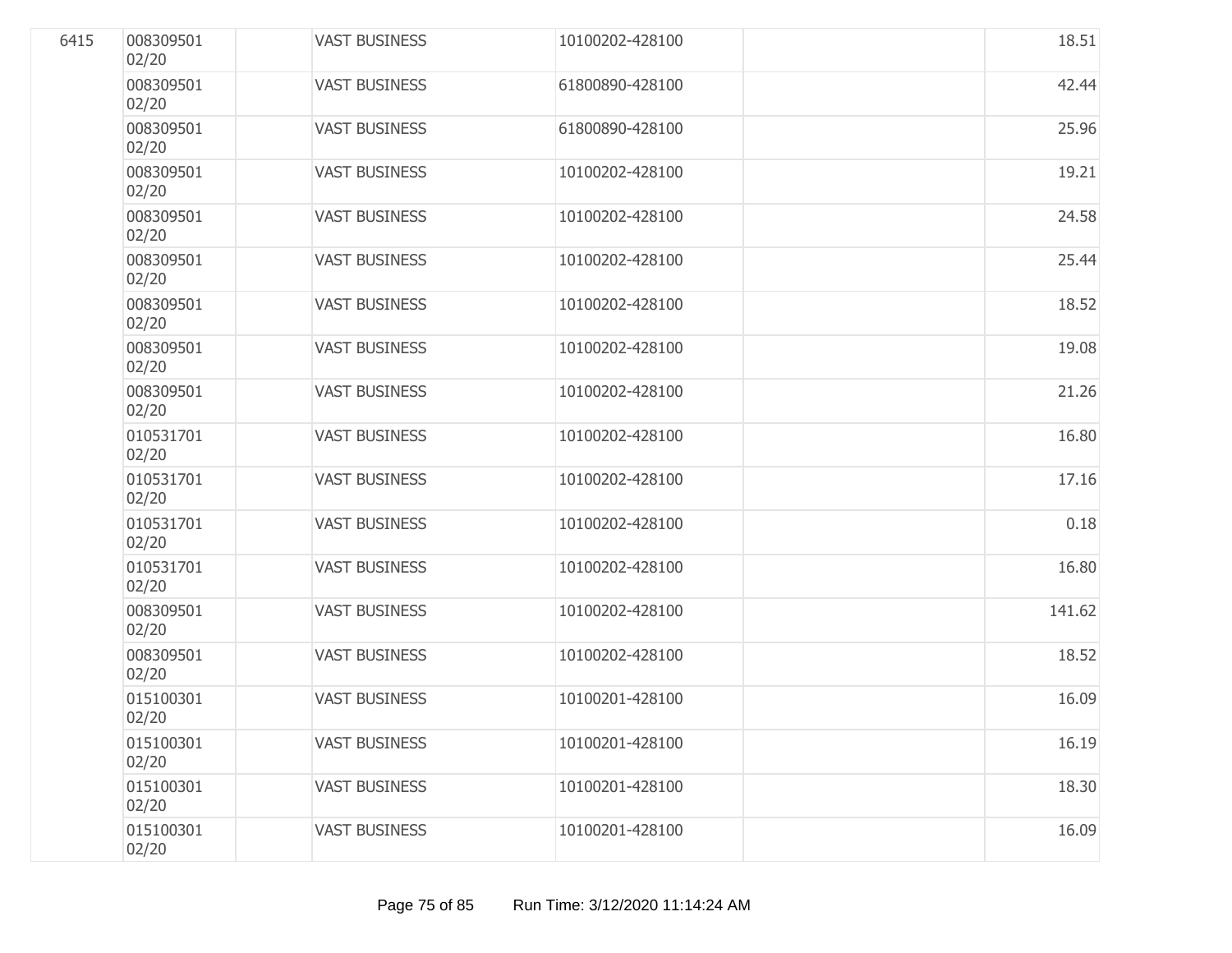| 6415 | 015100301<br>02/20 | <b>VAST BUSINESS</b> | 10100201-428100 | 30.00  |
|------|--------------------|----------------------|-----------------|--------|
|      | 010531701<br>02/20 | <b>VAST BUSINESS</b> | 10100202-428100 | 148.51 |
|      | 015100301<br>02/20 | <b>VAST BUSINESS</b> | 10100201-428100 | 19.49  |
|      | 015100301<br>02/20 | <b>VAST BUSINESS</b> | 10100201-428100 | 16.09  |
|      | 015100301<br>02/20 | <b>VAST BUSINESS</b> | 10100201-428100 | 16.09  |
|      | 015100301<br>02/20 | <b>VAST BUSINESS</b> | 10100201-428100 | 16.09  |
|      | 015100301<br>02/20 | <b>VAST BUSINESS</b> | 10100201-428100 | 16.09  |
|      | 015100301<br>02/20 | <b>VAST BUSINESS</b> | 10100201-428100 | 16.09  |
|      | 015100301<br>02/20 | <b>VAST BUSINESS</b> | 10100201-428100 | 71.07  |
|      | 015100301<br>02/20 | <b>VAST BUSINESS</b> | 10100201-428100 | 16.09  |
|      | 015100301<br>02/20 | <b>VAST BUSINESS</b> | 10100201-428100 | 20.50  |
|      | 015100301<br>02/20 | <b>VAST BUSINESS</b> | 10100201-428100 | 16.09  |
|      | 015100301<br>02/20 | <b>VAST BUSINESS</b> | 10100201-428100 | 30.00  |
|      | 015100301<br>02/20 | <b>VAST BUSINESS</b> | 10100201-428100 | 34.77  |
|      | 015100301<br>02/20 | <b>VAST BUSINESS</b> | 10100201-428100 | 43.16  |
|      | 015100301<br>02/20 | <b>VAST BUSINESS</b> | 10100201-428100 | 16.09  |
|      | 015100301<br>02/20 | <b>VAST BUSINESS</b> | 10100201-428100 | 16.09  |
|      | 015100301<br>02/20 | <b>VAST BUSINESS</b> | 10100201-428100 | 3.51   |
|      | 015100301<br>02/20 | <b>VAST BUSINESS</b> | 10100201-428100 | 16.09  |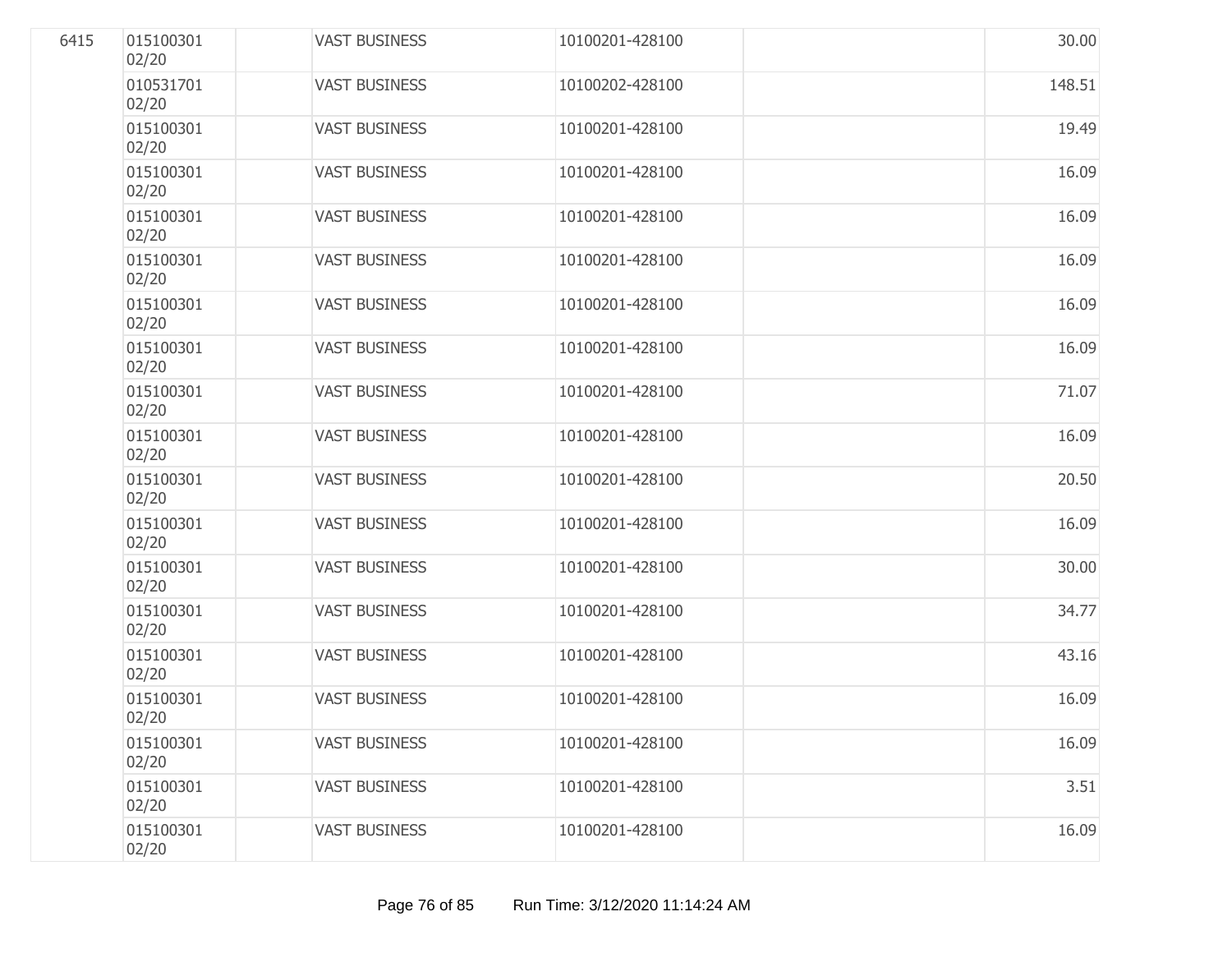| 6415 | 015100301<br>02/20 | <b>VAST BUSINESS</b> | 10100201-428100 | 16.09 |
|------|--------------------|----------------------|-----------------|-------|
|      | 015100301<br>02/20 | <b>VAST BUSINESS</b> | 10100201-428100 | 16.09 |
|      | 015100301<br>02/20 | <b>VAST BUSINESS</b> | 10100201-428100 | 16.09 |
|      | 015100301<br>02/20 | <b>VAST BUSINESS</b> | 10100201-428100 | 16.09 |
|      | 015100301<br>02/20 | <b>VAST BUSINESS</b> | 10100201-428100 | 16.09 |
|      | 015100301<br>02/20 | <b>VAST BUSINESS</b> | 10100201-428100 | 24.64 |
|      | 015100301<br>02/20 | <b>VAST BUSINESS</b> | 10100201-428100 | 16.09 |
|      | 015100301<br>02/20 | <b>VAST BUSINESS</b> | 10100201-428100 | 16.09 |
|      | 015100301<br>02/20 | <b>VAST BUSINESS</b> | 10100201-428100 | 16.09 |
|      | 015100301<br>02/20 | <b>VAST BUSINESS</b> | 10100201-428100 | 16.09 |
|      | 015100301<br>02/20 | <b>VAST BUSINESS</b> | 10100201-428100 | 16.09 |
|      | 015100301<br>02/20 | <b>VAST BUSINESS</b> | 10100201-428100 | 17.03 |
|      | 015100301<br>02/20 | <b>VAST BUSINESS</b> | 10100201-428100 | 16.09 |
|      | 015100301<br>02/20 | <b>VAST BUSINESS</b> | 10100201-428100 | 16.24 |
|      | 015100301<br>02/20 | <b>VAST BUSINESS</b> | 10100201-428100 | 16.09 |
|      | 015100301<br>02/20 | <b>VAST BUSINESS</b> | 10100201-428100 | 16.09 |
|      | 015100301<br>02/20 | <b>VAST BUSINESS</b> | 10100201-428100 | 16.09 |
|      | 015100301<br>02/20 | <b>VAST BUSINESS</b> | 10100201-428100 | 16.09 |
|      | 015100301<br>02/20 | <b>VAST BUSINESS</b> | 10100201-428100 | 16.09 |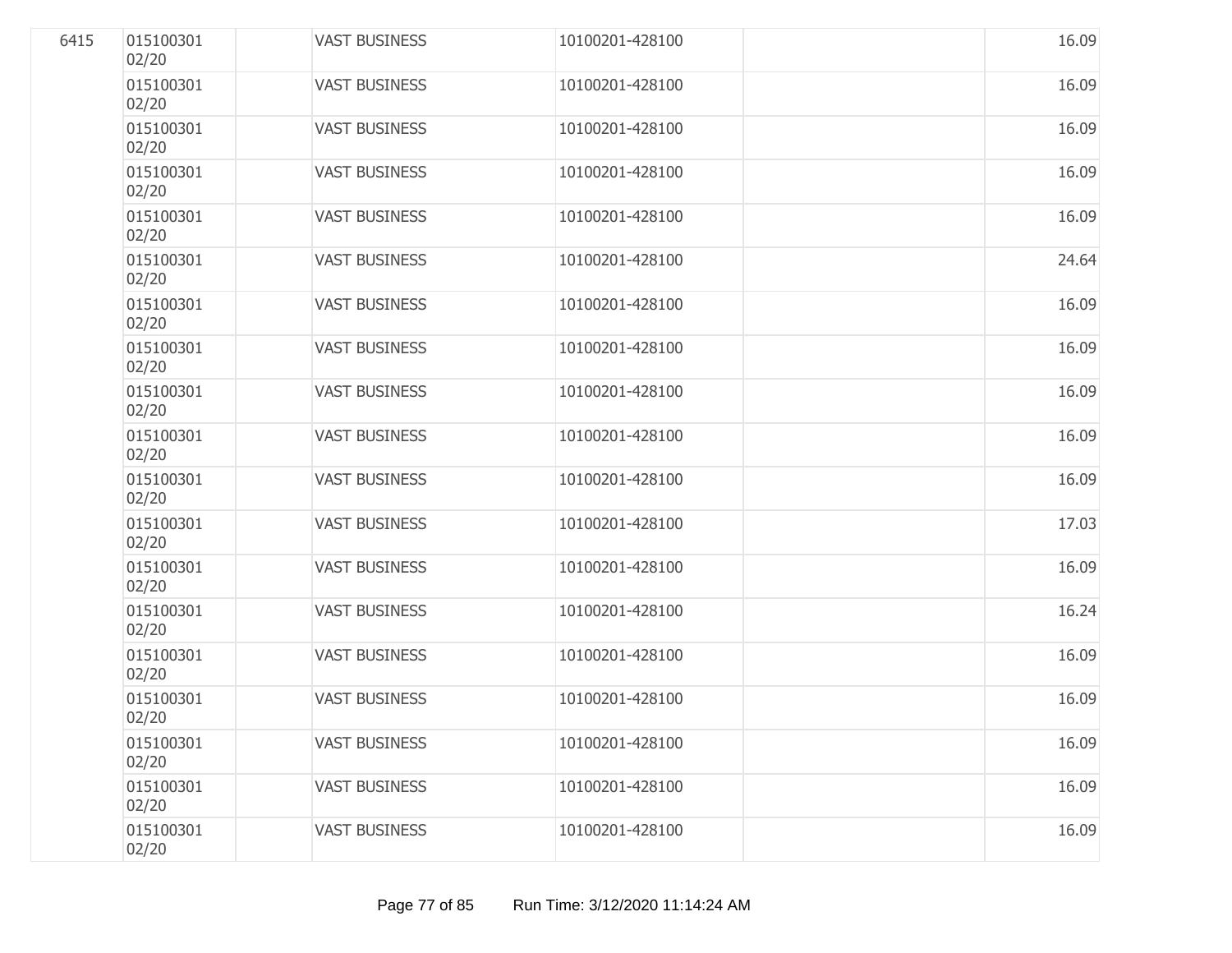| 6415 | 015107001<br>02/20 | <b>VAST BUSINESS</b> | 10100603-428100 | 18.63 |
|------|--------------------|----------------------|-----------------|-------|
|      | 015107001<br>02/20 | <b>VAST BUSINESS</b> | 10100603-428100 | 26.40 |
|      | 015107001<br>02/20 | <b>VAST BUSINESS</b> | 10100603-428100 | 18.63 |
|      | 015107001<br>02/20 | <b>VAST BUSINESS</b> | 10100603-428100 | 18.63 |
|      | 015100301<br>02/20 | <b>VAST BUSINESS</b> | 10100201-428100 | 66.05 |
|      | 015100301<br>02/20 | <b>VAST BUSINESS</b> | 10100201-428100 | 17.45 |
|      | 015147301<br>02/20 | <b>VAST BUSINESS</b> | 10106061-428100 | 17.46 |
|      | 015147301<br>02/20 | <b>VAST BUSINESS</b> | 10106061-428100 | 17.46 |
|      | 015147301<br>02/20 | <b>VAST BUSINESS</b> | 10106061-428100 | 17.46 |
|      | 015147301<br>02/20 | <b>VAST BUSINESS</b> | 10106061-428100 | 17.46 |
|      | 015107001<br>02/20 | <b>VAST BUSINESS</b> | 10100603-428100 | 24.71 |
|      | 015107001<br>02/20 | <b>VAST BUSINESS</b> | 10100603-428100 | 18.63 |
|      | 015147301<br>02/20 | <b>VAST BUSINESS</b> | 10100204-428100 | 17.46 |
|      | 015147301<br>02/20 | <b>VAST BUSINESS</b> | 10106021-428100 | 17.46 |
|      | 015147301<br>02/20 | <b>VAST BUSINESS</b> | 10106021-428100 | 17.46 |
|      | 015147301<br>02/20 | <b>VAST BUSINESS</b> | 10106021-428100 | 17.46 |
|      | 015147301<br>02/20 | <b>VAST BUSINESS</b> | 10106024-428100 | 17.46 |
|      | 015147301<br>02/20 | <b>VAST BUSINESS</b> | 10106061-428100 | 17.42 |
|      | 015147301<br>02/20 | <b>VAST BUSINESS</b> | 10100108-428100 | 17.46 |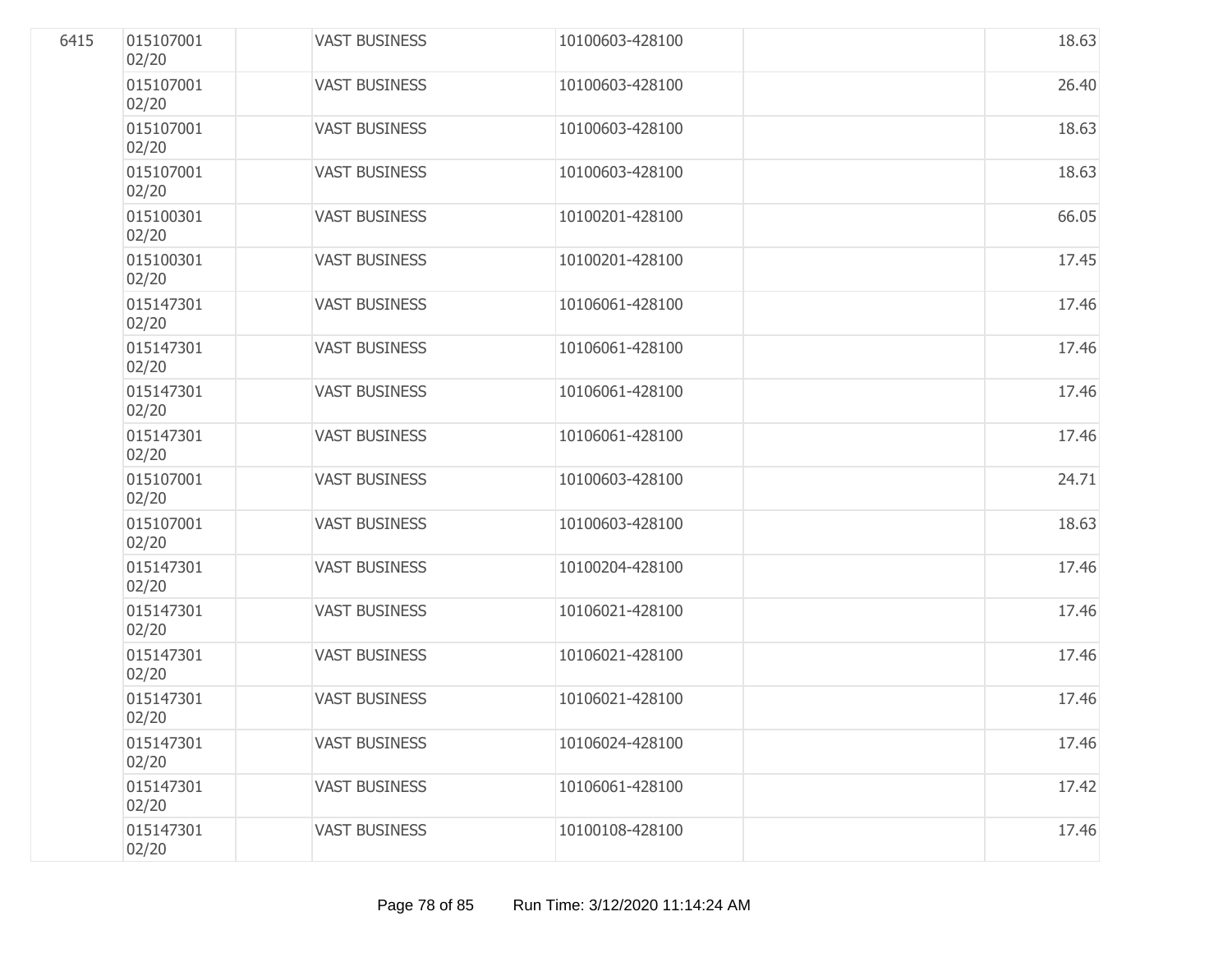| 6415 | 015147301<br>02/20 | <b>VAST BUSINESS</b> | 10100108-428100 | 17.46 |
|------|--------------------|----------------------|-----------------|-------|
|      | 015147301<br>02/20 | <b>VAST BUSINESS</b> | 10100108-428100 | 17.96 |
|      | 015147301<br>02/20 | <b>VAST BUSINESS</b> | 10100111-428100 | 17.89 |
|      | 015147301<br>02/20 | <b>VAST BUSINESS</b> | 10100111-428100 | 17.46 |
|      | 015147301<br>02/20 | <b>VAST BUSINESS</b> | 10100204-428100 | 17.46 |
|      | 015160501<br>02/20 | <b>VAST BUSINESS</b> | 10100612-428100 | 17.42 |
|      | 015160501<br>02/20 | <b>VAST BUSINESS</b> | 10100612-428100 | 17.42 |
|      | 015160501<br>02/20 | <b>VAST BUSINESS</b> | 10100612-428100 | 17.42 |
|      | 015160501<br>02/20 | <b>VAST BUSINESS</b> | 10100612-428100 | 17.42 |
|      | 015147301<br>02/20 | <b>VAST BUSINESS</b> | 10100101-428100 | 17.45 |
|      | 015147301<br>02/20 | <b>VAST BUSINESS</b> | 10100106-428100 | 17.45 |
|      | 011802001<br>02/20 | <b>VAST BUSINESS</b> | 10100205-428100 | 16.92 |
|      | 012518901<br>02/20 | <b>VAST BUSINESS</b> | 10100205-428100 | 38.87 |
|      | 015149901<br>02/20 | <b>VAST BUSINESS</b> | 10100205-428100 | 16.92 |
|      | 015163301<br>02/20 | <b>VAST BUSINESS</b> | 10100205-428100 | 16.92 |
|      | 015186501<br>02/20 | <b>VAST BUSINESS</b> | 10106062-428100 | 43.76 |
|      | 015186501<br>02/20 | <b>VAST BUSINESS</b> | 10106062-428100 | 43.76 |
|      | 009871902<br>02/20 | <b>VAST BUSINESS</b> | 10100205-428100 | 16.92 |
|      | 009964401<br>02/20 | <b>VAST BUSINESS</b> | 10100205-428100 | 16.92 |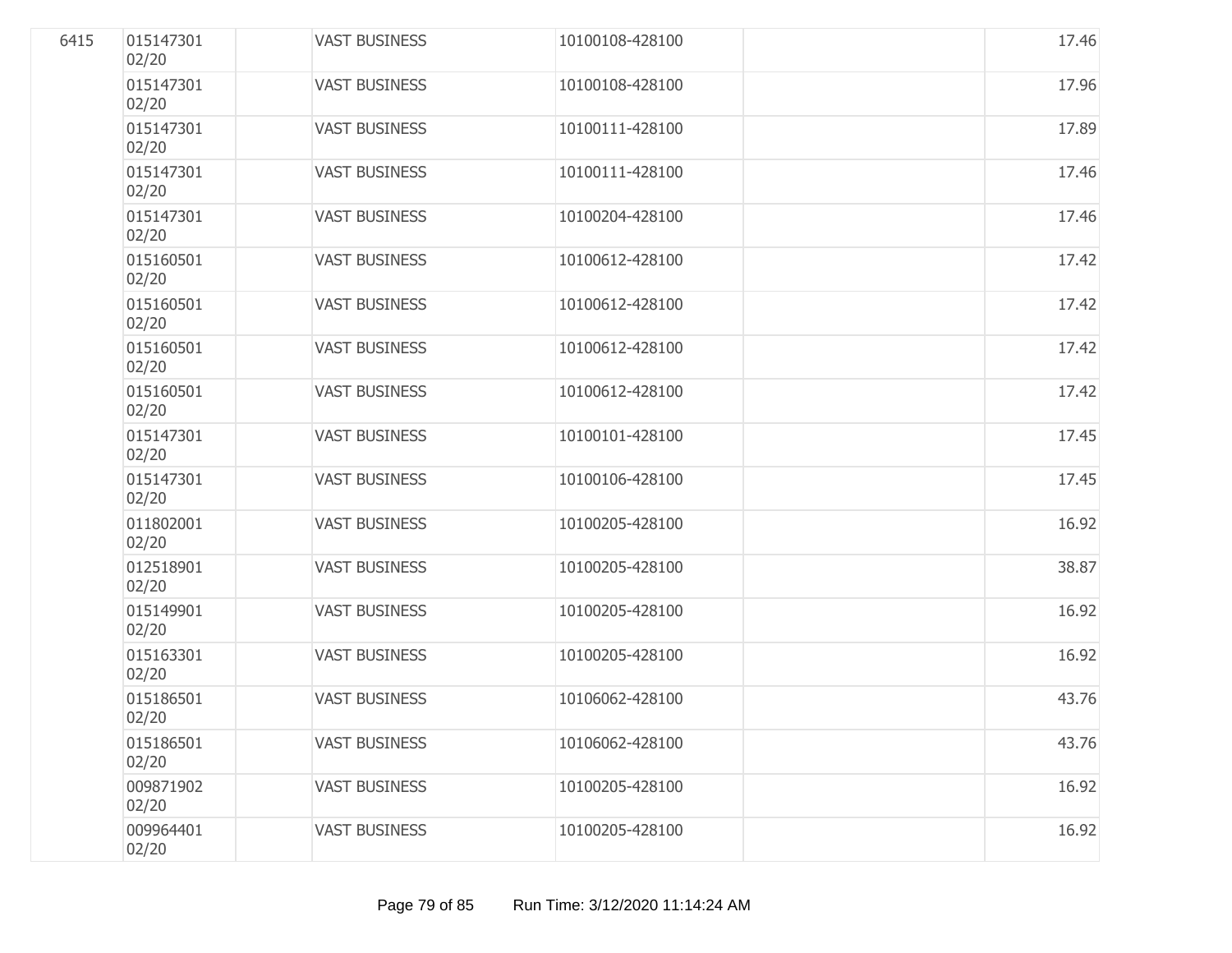| 6415 | 010233801<br>02/20 | <b>VAST BUSINESS</b> | 10100205-428100 | 16.92  |
|------|--------------------|----------------------|-----------------|--------|
|      | 010996401<br>02/20 | <b>VAST BUSINESS</b> | 10100205-428100 | 16.92  |
|      | 011232501<br>02/20 | <b>VAST BUSINESS</b> | 10100205-428100 | 16.92  |
|      | 011264701<br>02/20 | <b>VAST BUSINESS</b> | 10100205-428100 | 16.92  |
|      | 009275401<br>02/20 | <b>VAST BUSINESS</b> | 10100205-428100 | 16.92  |
|      | 009435602<br>02/20 | <b>VAST BUSINESS</b> | 10100205-428100 | 16.92  |
|      | 009518401<br>02/20 | <b>VAST BUSINESS</b> | 10100205-428100 | 16.92  |
|      | 009734101<br>02/20 | <b>VAST BUSINESS</b> | 10100617-428100 | 34.27  |
|      | 009734101<br>02/20 | <b>VAST BUSINESS</b> | 10100617-428100 | 41.22  |
|      | 009734101<br>02/20 | <b>VAST BUSINESS</b> | 10100617-428100 | 41.22  |
|      | 007708801<br>02/20 | <b>VAST BUSINESS</b> | 10100301-428100 | 17.42  |
|      | 007765303<br>02/20 | <b>VAST BUSINESS</b> | 10100205-428100 | 19.92  |
|      | 008075401<br>02/20 | <b>VAST BUSINESS</b> | 10100202-428100 | 116.39 |
|      | 008075401<br>02/20 | <b>VAST BUSINESS</b> | 10100202-428100 | 35.34  |
|      | 008237701<br>02/20 | <b>VAST BUSINESS</b> | 10100205-428100 | 16.92  |
|      | 008669901<br>02/20 | <b>VAST BUSINESS</b> | 10100205-428100 | 16.92  |
|      | 015146201<br>02/22 | <b>VAST BUSINESS</b> | 10100202-428100 | 13.75  |
|      | 015146201<br>02/22 | <b>VAST BUSINESS</b> | 10100202-428100 | 13.75  |
|      | 015146201<br>02/22 | <b>VAST BUSINESS</b> | 10100202-428100 | 13.75  |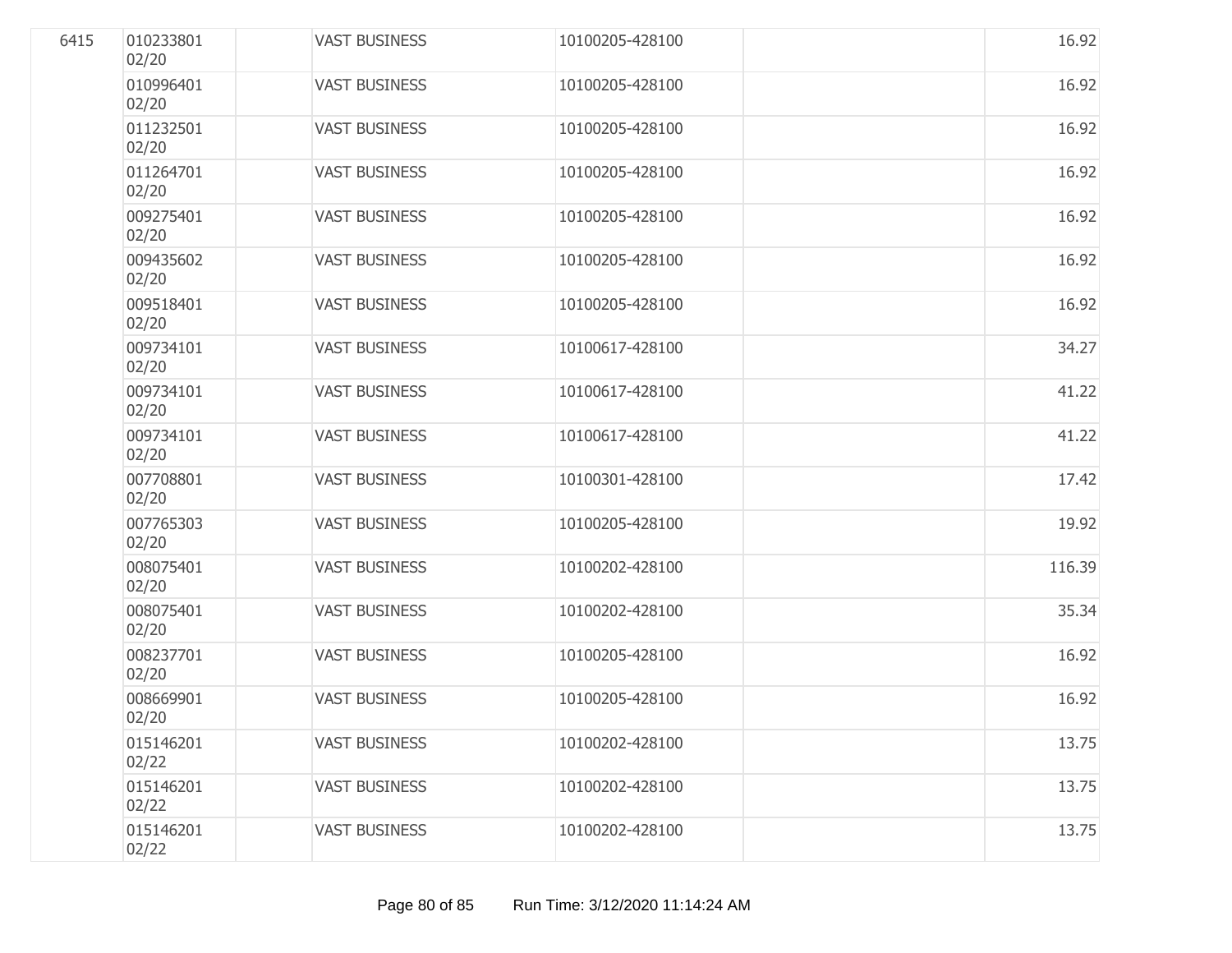| 6415 | 007250301<br>02/20 | <b>VAST BUSINESS</b> | 60207014-428100 | 17.42  |
|------|--------------------|----------------------|-----------------|--------|
|      | 007708801<br>02/20 | <b>VAST BUSINESS</b> | 10100205-428100 | 17.42  |
|      | 007708801<br>02/20 | <b>VAST BUSINESS</b> | 10100301-428100 | 13.92  |
|      | 007711702<br>02/20 | <b>VAST BUSINESS</b> | 61300664-428100 | 20.94  |
|      | 007711702<br>02/20 | <b>VAST BUSINESS</b> | 61300664-428100 | 20.68  |
|      | 007711702<br>02/20 | <b>VAST BUSINESS</b> | 61300664-428100 | 17.62  |
|      | 011912101<br>02/20 | <b>VAST BUSINESS</b> | 10100202-428100 | 115.76 |
|      | 011912101<br>02/20 | <b>VAST BUSINESS</b> | 10100202-428100 | 17.59  |
|      | 015146201<br>02/22 | <b>VAST BUSINESS</b> | 10100202-428100 | 13.75  |
|      | 008580401<br>02/20 | <b>VAST BUSINESS</b> | 10100607-428100 | 20.42  |
|      | 008580401<br>02/20 | <b>VAST BUSINESS</b> | 10100607-428100 | 17.42  |
|      | 008580401<br>02/20 | <b>VAST BUSINESS</b> | 10100607-428100 | 17.42  |
|      | 009136501<br>02/20 | <b>VAST BUSINESS</b> | 61300664-428100 | 19.92  |
|      | 007711702<br>02/20 | <b>VAST BUSINESS</b> | 61300664-428100 | 74.16  |
|      | 007711702<br>02/20 | <b>VAST BUSINESS</b> | 61300664-428100 | 17.62  |
|      | 015188201<br>02/20 | <b>VAST BUSINESS</b> | 10100201-428100 | 16.85  |
|      | 015188201<br>02/20 | <b>VAST BUSINESS</b> | 10100618-428100 | 33.68  |
|      | 015188201<br>02/20 | <b>VAST BUSINESS</b> | 10100205-428100 | 4.36   |
|      | 015188201<br>02/20 | <b>VAST BUSINESS</b> | 10100201-428100 | 4.35   |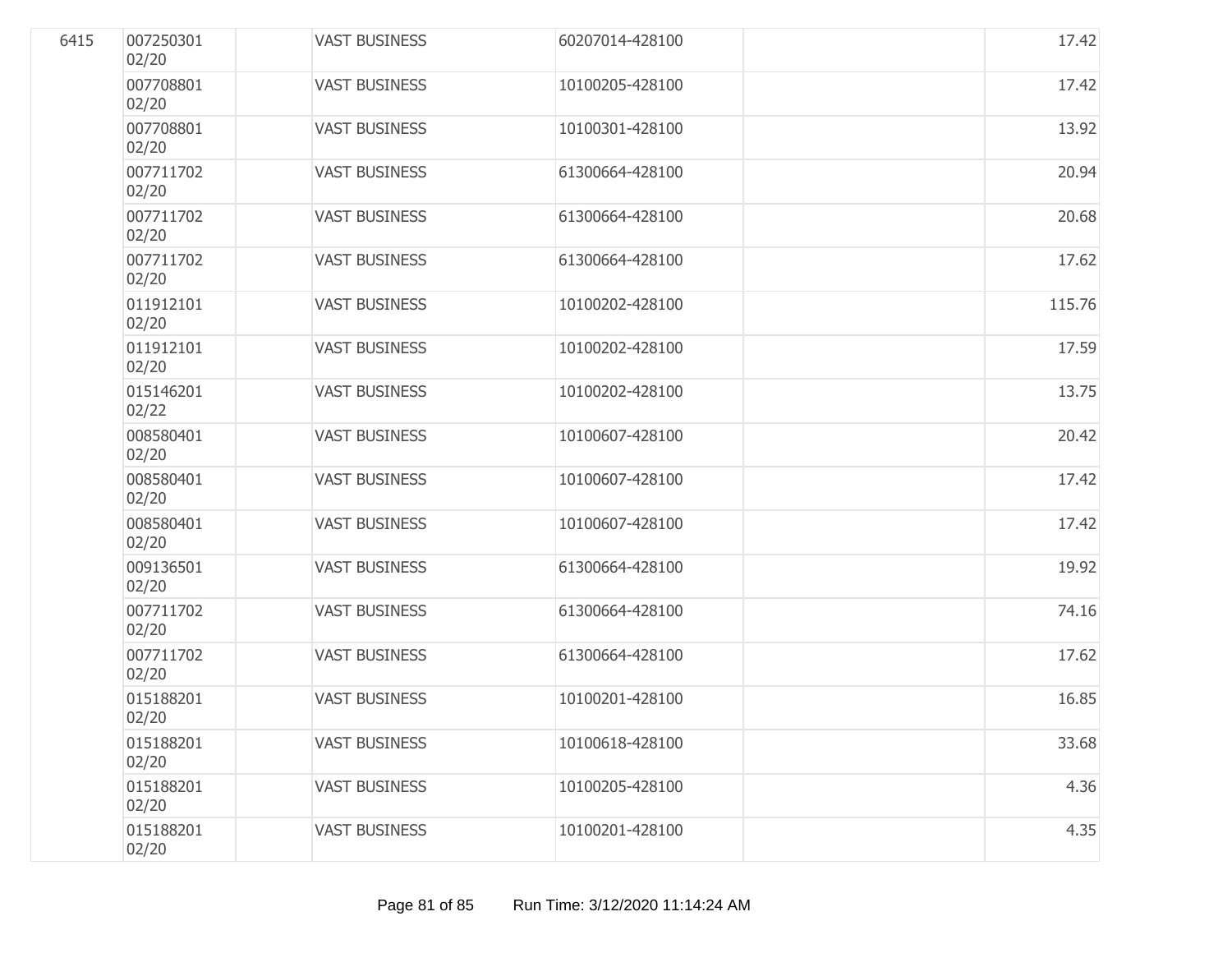| 6415  | 015188201<br>02/20 |        | <b>VAST BUSINESS</b>                              | 10100618-428100 |                                                          | 8.71       |
|-------|--------------------|--------|---------------------------------------------------|-----------------|----------------------------------------------------------|------------|
|       | 014216501<br>02/20 |        | <b>VAST BUSINESS</b>                              | 61300664-428100 |                                                          | 25.75      |
|       | 012864101<br>02/16 |        | <b>VAST BUSINESS</b>                              | 10100202-428100 |                                                          | 44.39      |
|       | 015092701<br>02/11 |        | <b>VAST BUSINESS</b>                              | 10100618-428100 |                                                          | 17.64      |
|       | 015092701<br>02/11 |        | <b>VAST BUSINESS</b>                              | 10100714-428100 |                                                          | 17.53      |
|       | 007674101<br>02/20 |        | <b>VAST BUSINESS</b>                              | 10100202-428100 |                                                          | 125.09     |
|       | 007674101<br>02/20 |        | <b>VAST BUSINESS</b>                              | 10100202-428100 |                                                          | 22.10      |
|       | 015188201<br>02/20 |        | <b>VAST BUSINESS</b>                              | 10100205-428100 |                                                          | 16.84      |
|       |                    |        |                                                   |                 | <b>VAST BUSINESS Total:</b>                              | 3,868.42   |
| 10261 | SH1902             | 155822 | <b>VINYL-PRO</b>                                  | 10100201-425100 | PANEL REPAIR UNIT 197                                    | 225.00     |
|       |                    |        |                                                   |                 | <b>VINYL-PRO Total:</b>                                  | 225.00     |
| 9536  | 01/01-31/20        | 156653 | <b>VISIT RAPID CITY</b>                           | 25300761-422500 | <b>JAN20 OCCUPANCY TAX</b>                               | 68,371.40  |
|       |                    |        |                                                   |                 | <b>VISIT RAPID CITY Total:</b>                           | 68,371.40  |
| 5183  | 02/29/20           |        | <b>WELLMARK INC</b>                               | 78900963-453000 | FEB20                                                    | 288,501.22 |
|       | 02/29/20           |        | <b>WELLMARK INC</b>                               | 78900963-415000 | FEB20                                                    | 7,277.70   |
|       | 02/29/20           |        | <b>WELLMARK INC</b>                               | 79100966-413100 | FEB <sub>20</sub>                                        | 769.50     |
|       |                    |        |                                                   |                 | <b>WELLMARK INC Total:</b>                               | 296,548.42 |
| 5202  | 593256             | 155643 | <b>WEST RIVER WELDING &amp;</b><br><b>MACHINE</b> | 61207101-425100 | MODIFY GARBAGE TRUCK ARM                                 | 2,546.00   |
|       |                    |        |                                                   |                 | <b>WEST RIVER WELDING &amp;</b><br><b>MACHINE Total:</b> | 2,546.00   |
| 5211  | 69029              | 156531 | <b>WESTERN MAILERS</b>                            | 10106022-426100 | POSTAGE REJECTS                                          | 34.61      |
|       | 68921              | 156340 | <b>WESTERN MAILERS</b>                            | 60207014-426100 | 2/25/2020: BILLING POSTAGE                               | 2,616.07   |
|       | 68894              | 155908 | <b>WESTERN MAILERS</b>                            | 60207014-426100 | 2/19/2020: BILLING POSTAGE                               | 3,043.54   |
|       |                    |        |                                                   |                 | <b>WESTERN MAILERS Total:</b>                            | 5,694.22   |
| 5220  | 746083-0           | 155123 | <b>WESTERN STATIONERS</b>                         | 10100108-426100 | <b>WSTRN/PAPER</b>                                       | 103.20     |
|       | 746763-0           | 155124 | <b>WESTERN STATIONERS</b>                         | 10100108-426100 | <b>WSTRN/CANNED AIR</b>                                  | 35.94      |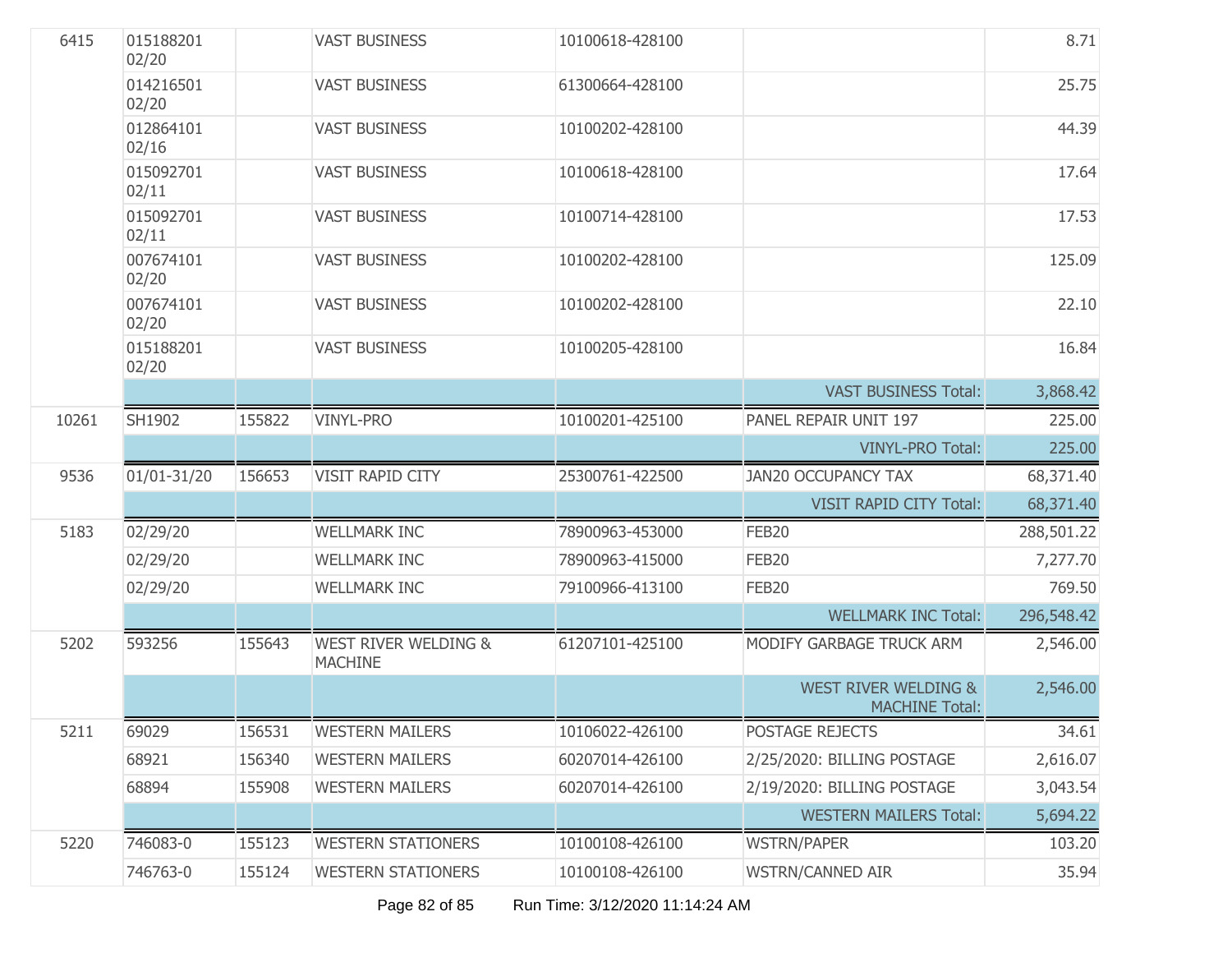| 5220 | 746763-1 | 155125 | <b>WESTERN STATIONERS</b> | 10100108-426100 | WSTRN/BOXES, WALL HOOKS                        | 99.99  |
|------|----------|--------|---------------------------|-----------------|------------------------------------------------|--------|
|      | 746768-0 | 155126 | <b>WESTERN STATIONERS</b> | 10100108-426100 | WSTRN/POST IT DISPENSER                        | 9.99   |
|      | 747153-0 | 155127 | <b>WESTERN STATIONERS</b> | 10100108-426100 | WSTRN/PENS, PAPER, SCISSORS                    | 102.21 |
|      | 747784-0 | 156610 | <b>WESTERN STATIONERS</b> | 10100603-426100 | <b>PAPER</b>                                   | 68.80  |
|      | 747818-0 | 155958 | <b>WESTERN STATIONERS</b> | 10100108-426100 | WSTRN/PAPER, LTR, 11X17                        | 131.90 |
|      | 747993-0 | 156015 | <b>WESTERN STATIONERS</b> | 10100101-426900 | misc supplies                                  | 117.00 |
|      | 747730-1 | 156235 | <b>WESTERN STATIONERS</b> | 10100202-426100 | <b>OFFICE SUPPLIES: PAPER</b><br><b>HOLDER</b> | 20.09  |
|      | 747730-1 | 156235 | <b>WESTERN STATIONERS</b> | 61800890-426100 | OFFICE SUPPLIES: PAPER<br><b>HOLDER</b>        | 9.89   |
|      | 748017-0 | 156260 | <b>WESTERN STATIONERS</b> | 10102024-426100 | OFFICE SUPPLIES: LABEL TAPE -                  | 21.69  |
|      | 748017-0 | 156260 | <b>WESTERN STATIONERS</b> | 61800894-426100 | OFFICE SUPPLIES: LABEL TAPE -                  | 10.69  |
|      | 747730-0 | 156233 | <b>WESTERN STATIONERS</b> | 10100202-426100 | OFFICE SUPPLIES: MARKERS /<br>PAP              | 53.89  |
|      | 747730-0 | 156233 | <b>WESTERN STATIONERS</b> | 61800890-426100 | OFFICE SUPPLIES: MARKERS /<br>PAP              | 26.55  |
|      | 747413-0 | 156234 | <b>WESTERN STATIONERS</b> | 10100202-426100 | OFFICE SUPPLIES: PENS, PAPER,                  | 22.70  |
|      | 747413-0 | 156234 | <b>WESTERN STATIONERS</b> | 61800890-426100 | OFFICE SUPPLIES: PENS, PAPER,                  | 11.18  |
|      | 747773-1 | 156380 | <b>WESTERN STATIONERS</b> | 10100860-426900 | <b>OFFICE CHAIR</b>                            | 309.00 |
|      | 748030-0 | 155999 | <b>WESTERN STATIONERS</b> | 10100201-426100 | <b>PAPER</b>                                   | 68.80  |
|      | 748031-0 | 155999 | <b>WESTERN STATIONERS</b> | 10100201-426100 | <b>PAPER</b>                                   | 69.48  |
|      | 746649-1 | 155499 | <b>WESTERN STATIONERS</b> | 10100202-426100 | OFFICE SUPPLIES: FILE FOLDERS                  | 10.44  |
|      | 746649-1 | 155499 | <b>WESTERN STATIONERS</b> | 61800890-426100 | OFFICE SUPPLIES: FILE FOLDERS                  | 5.14   |
|      | 746996-0 | 155498 | <b>WESTERN STATIONERS</b> | 10100202-426100 | OFFICE SUPPLIES: LEAD / PAPER                  | 31.67  |
|      | 746996-0 | 155498 | <b>WESTERN STATIONERS</b> | 61800890-426100 | OFFICE SUPPLIES: LEAD / PAPER                  | 15.60  |
|      | 747989-0 | 156068 | <b>WESTERN STATIONERS</b> | 10100101-426900 | misc supplies                                  | 39.00  |
|      | 747829-0 | 156016 | <b>WESTERN STATIONERS</b> | 10100101-426900 | misc supplies                                  | 39.00  |
|      | 746424-0 | 155537 | <b>WESTERN STATIONERS</b> | 10100108-426100 | WSTRN/POST IT POP UP,<br><b>DISPENSE</b>       | 36.06  |
|      | 747496-0 | 155543 | <b>WESTERN STATIONERS</b> | 10100108-426100 | <b>WSTRN/PAPER</b>                             | 83.15  |
|      | 748026-0 | 155999 | <b>WESTERN STATIONERS</b> | 10100201-426100 | <b>PAPER</b>                                   | 68.80  |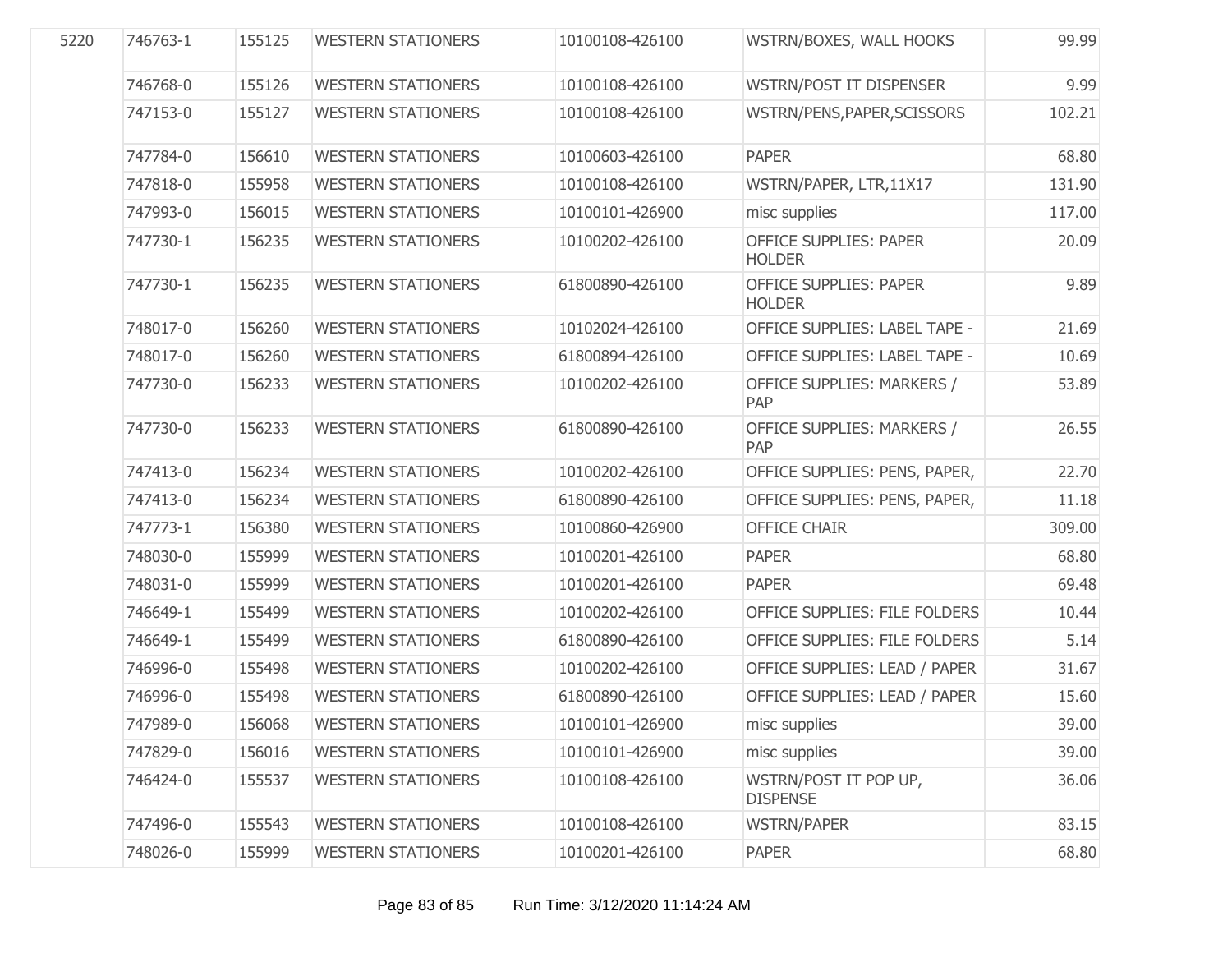| 5220  | 748027-0    | 155999 | <b>WESTERN STATIONERS</b>                                 | 10100201-426100 | <b>PAPER</b>                                     | 68.80     |
|-------|-------------|--------|-----------------------------------------------------------|-----------------|--------------------------------------------------|-----------|
|       | 748028-0    | 155999 | <b>WESTERN STATIONERS</b>                                 | 10100201-426100 | <b>PAPER</b>                                     | 68.80     |
|       | 748029-0    | 155999 | <b>WESTERN STATIONERS</b>                                 | 10100201-426100 | <b>PAPER</b>                                     | 137.60    |
|       | 747153-1    | 154413 | <b>WESTERN STATIONERS</b>                                 | 10100108-426100 | <b>WSTRN/PENS</b>                                | 47.52     |
|       | 747494-0    | 155350 | <b>WESTERN STATIONERS</b>                                 | 10100204-426100 | <b>OFFICE SUPPLIES</b>                           | 45.63     |
|       | 747494-1    | 155350 | <b>WESTERN STATIONERS</b>                                 | 10100204-426100 | <b>OFFICE SUPPLIES</b>                           | 213.30    |
|       | 747494-2    | 155350 | <b>WESTERN STATIONERS</b>                                 | 10100706-426100 | <b>OFFICE SUPPLIES</b>                           | 94.50     |
|       | 747527-0    | 155767 | <b>WESTERN STATIONERS</b>                                 | 10100106-426100 | flash drives for the office                      | 39.96     |
|       | 747527-1    | 155767 | <b>WESTERN STATIONERS</b>                                 | 10100106-426100 | flash drives for the office                      | 9.99      |
|       | 746702-0    | 155575 | <b>WESTERN STATIONERS</b>                                 | 10100612-426100 | <b>INK</b>                                       | 310.04    |
|       | 747439-1    | 155552 | <b>WESTERN STATIONERS</b>                                 | 10100301-426100 | <b>OFFICE SUPPLIES</b>                           | 42.81     |
|       | 747439-0    | 155552 | <b>WESTERN STATIONERS</b>                                 | 10100301-426100 | <b>OFFICE SUPPLIES</b>                           | 6.90      |
|       | 747427-0    | 155700 | <b>WESTERN STATIONERS</b>                                 | 10100607-426100 | <b>TONER - SHOP</b>                              | 810.33    |
|       | 747773-0    | 155700 | <b>WESTERN STATIONERS</b>                                 | 10100620-426100 | <b>TONER - SHOP</b>                              | 34.40     |
|       | 747774-0    | 155724 | <b>WESTERN STATIONERS</b>                                 | 61400605-426100 | <b>INK CARTRIGES</b>                             | 78.27     |
|       |             |        |                                                           |                 | <b>WESTERN STATIONERS Total:</b>                 | 3,630.70  |
| 5234  | 248493      | 155589 | WHISLER BEARING COMPANY                                   | 61507102-425300 | <b>SKIRTBOARD</b>                                | 66.50     |
|       | 248579      | 155763 | <b>WHISLER BEARING COMPANY</b>                            | 61300664-425300 | TIMSET 14                                        | 173.20    |
|       | 248564      | 156271 | WHISLER BEARING COMPANY                                   | 10100202-426900 | <b>SHOP TOOLS</b>                                | 179.48    |
|       | 248564      | 156271 | WHISLER BEARING COMPANY                                   | 61800890-426900 | <b>SHOP TOOLS</b>                                | 88.40     |
|       |             |        |                                                           |                 | WHISLER BEARING COMPANY<br>Total:                | 507.58    |
| 1785  | 2023401004C | 156063 | <b>WILLIAM FREYTAG</b>                                    | 10500115-453000 | STATE SHARE - 1221 SANTANA<br><b>CT</b>          | 23,502.00 |
|       | 2023401004D | 156064 | <b>WILLIAM FREYTAG</b>                                    | 10500115-453000 | CITY SHARE - 1221 SANTANA CT                     | 1,000.00  |
|       |             |        |                                                           |                 | <b>WILLIAM FREYTAG Total:</b>                    | 24,502.00 |
| 13117 | 2005523     | 153966 | WITMER PUBLIC SAFETY GROUP, 10100201-426100<br><b>INC</b> |                 | LAB EXAM GLOVES QUOTE<br>2005523                 | 3,675.13  |
|       |             |        |                                                           |                 | WITMER PUBLIC SAFETY GROUP,<br><b>INC Total:</b> | 3,675.13  |
| 5336  | 03/31/20    |        | <b>WORKING AGAINST VIOLENCE</b><br><b>INC</b>             | 10100621-459300 | MAR20 WAVI                                       | 10,000.00 |